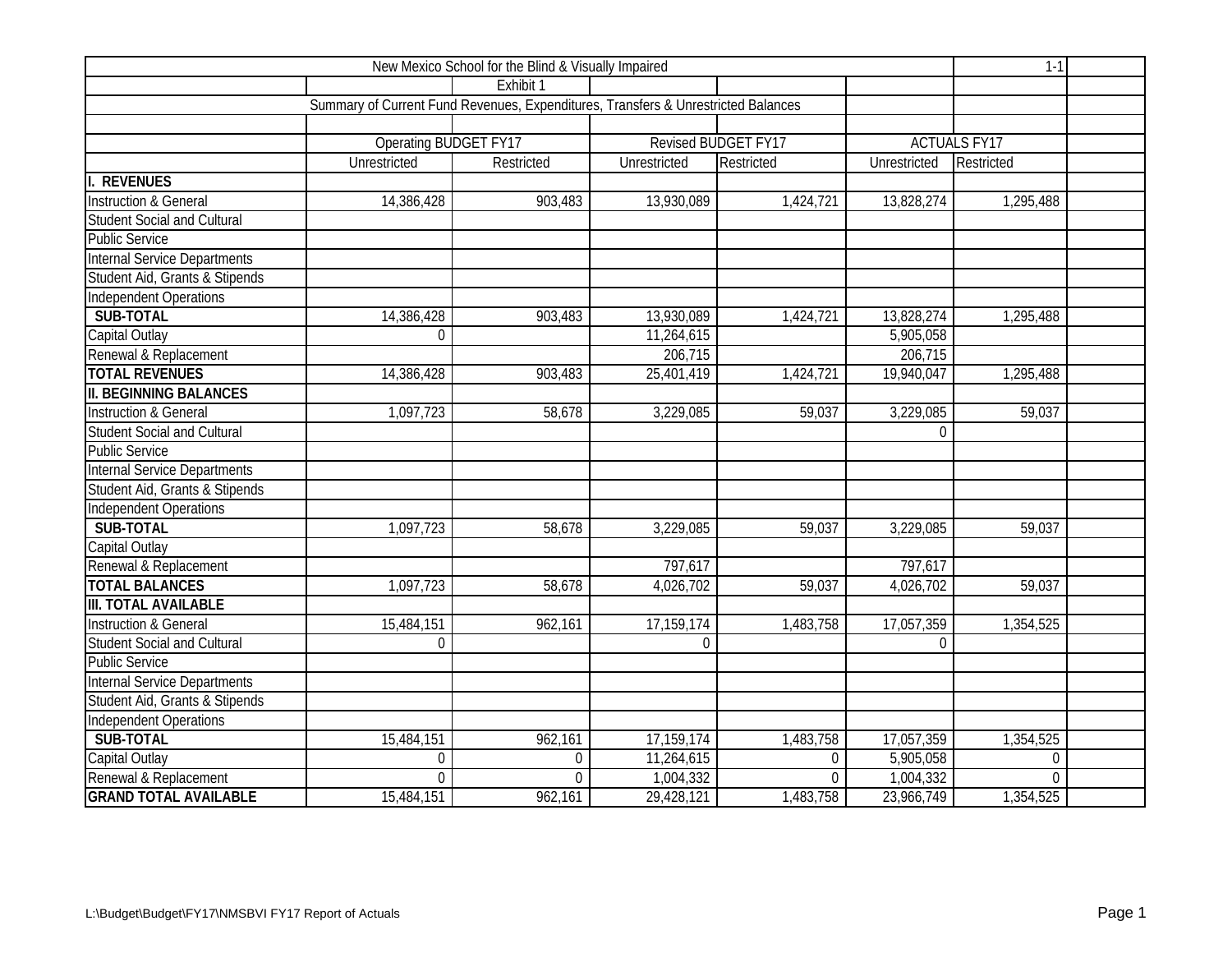|                                     | $1-2$                                                                             |                |                |                     |                |                     |  |
|-------------------------------------|-----------------------------------------------------------------------------------|----------------|----------------|---------------------|----------------|---------------------|--|
|                                     |                                                                                   | Exhibit 1      |                |                     |                |                     |  |
|                                     | Summary of Current Fund Revenues, Expenditures, Transfers & Unrestricted Balances |                |                |                     |                |                     |  |
|                                     |                                                                                   |                |                |                     |                |                     |  |
|                                     | Operating BUDGET FY17                                                             |                |                | Revised BUDGET FY17 |                | <b>ACTUALS FY17</b> |  |
|                                     | Unrestricted                                                                      | Restricted     | Unrestricted   | Restricted          | Unrestricted   | Restricted          |  |
| IV. EXPENDITURES                    |                                                                                   |                |                |                     |                |                     |  |
| <b>Instruction &amp; General</b>    | 15,619,822                                                                        | 903,483        | 15,469,822     | 1,424,721           | 13,790,749     | 1,164,172           |  |
| <b>Student Social and Cultural</b>  |                                                                                   |                |                |                     |                |                     |  |
| Research                            |                                                                                   |                |                |                     |                |                     |  |
| <b>Public Service</b>               |                                                                                   |                |                |                     |                |                     |  |
| <b>Internal Service Departments</b> |                                                                                   |                |                |                     |                |                     |  |
| Student Aid, Grants & Stipends      |                                                                                   |                |                |                     |                |                     |  |
| <b>Independent Operations</b>       |                                                                                   |                |                |                     |                |                     |  |
| SUB-TOTAL                           | 15,619,822                                                                        | 903,483        | 15,469,822     | 1,424,721           | 13,790,749     | 1,164,172           |  |
| Capital Outlay                      | 300,000                                                                           |                | 11,714,615     |                     | 6,196,888      |                     |  |
| Renewal & Replacement               | $\overline{0}$                                                                    |                | 797,617        |                     | 238,860        |                     |  |
| <b>TOTAL EXPENDITURES</b>           | 15,919,822                                                                        | 903,483        | 27,982,054     | 1,424,721           | 20,226,497     | 1,164,172           |  |
| <b>V. TRANSFERS IN (OUT)</b>        |                                                                                   |                |                |                     |                |                     |  |
| <b>Instruction &amp; General</b>    | 785,671                                                                           |                | (450,000)      |                     | (291, 830)     |                     |  |
| <b>Student Social and Cultural</b>  |                                                                                   |                |                |                     |                |                     |  |
| <b>Public Service</b>               |                                                                                   |                |                |                     |                |                     |  |
| <b>Internal Service Departments</b> |                                                                                   |                |                |                     |                |                     |  |
| Student Aid, Grants & Stipends      |                                                                                   |                |                |                     |                |                     |  |
| Independent Operations              |                                                                                   |                |                |                     |                |                     |  |
| SUB-TOTAL                           | 785,671                                                                           | $\overline{0}$ | (450,000)      | $\overline{0}$      | (291, 830)     | $\mathbf 0$         |  |
| Capital Outlay                      | 300,000                                                                           |                | 450,000        |                     | 291,830        |                     |  |
| Renewal & Replacement               |                                                                                   |                |                |                     | $\mathbf{0}$   |                     |  |
| <b>TOTAL NET TRANSFERS</b>          | 1,085,671                                                                         | $\overline{0}$ | $\overline{0}$ | $\mathbf 0$         | $\overline{0}$ | $\overline{0}$      |  |
| <b>VI. ENDING BALANCES</b>          |                                                                                   |                |                |                     |                |                     |  |
| <b>Instruction &amp; General</b>    | 650,000                                                                           | 58,678         | 1,239,352      | 59,037              | 2,974,780      | 190,353             |  |
| <b>Student Social and Cultural</b>  | $\mathbf 0$                                                                       | $\Omega$       | $\Omega$       | $\Omega$            | $\Omega$       | $\Omega$            |  |
| <b>Public Service</b>               |                                                                                   |                |                |                     |                |                     |  |
| <b>Internal Service Departments</b> |                                                                                   |                |                |                     |                |                     |  |
| Student Aid, Grants & Stipends      |                                                                                   |                |                |                     |                |                     |  |
| SUB-TOTAL                           | 650,000                                                                           | 58,678         | 1,239,352      | 59,037              | 2,974,780      | 190,353             |  |
| Capital Outlay                      |                                                                                   |                |                |                     |                |                     |  |
| Renewals & Replacement              |                                                                                   |                | 206,715        |                     | 765,472        |                     |  |
| <b>Subtotal Plant Funds</b>         | $\Omega$                                                                          | $\Omega$       | 206,715        | $\Omega$            | 765,472        | $\Omega$            |  |
| <b>TOTAL BALANCES</b>               | 650,000                                                                           | 58,678         | 1,446,066      | 59,037              | 3,740,252      | 190,353             |  |
| <b>EXPEND, TRANS &amp; BALANCES</b> | 15,484,151                                                                        | 962,161        | 29,428,121     | 1,483,758           | 23,966,749     | 1,354,525           |  |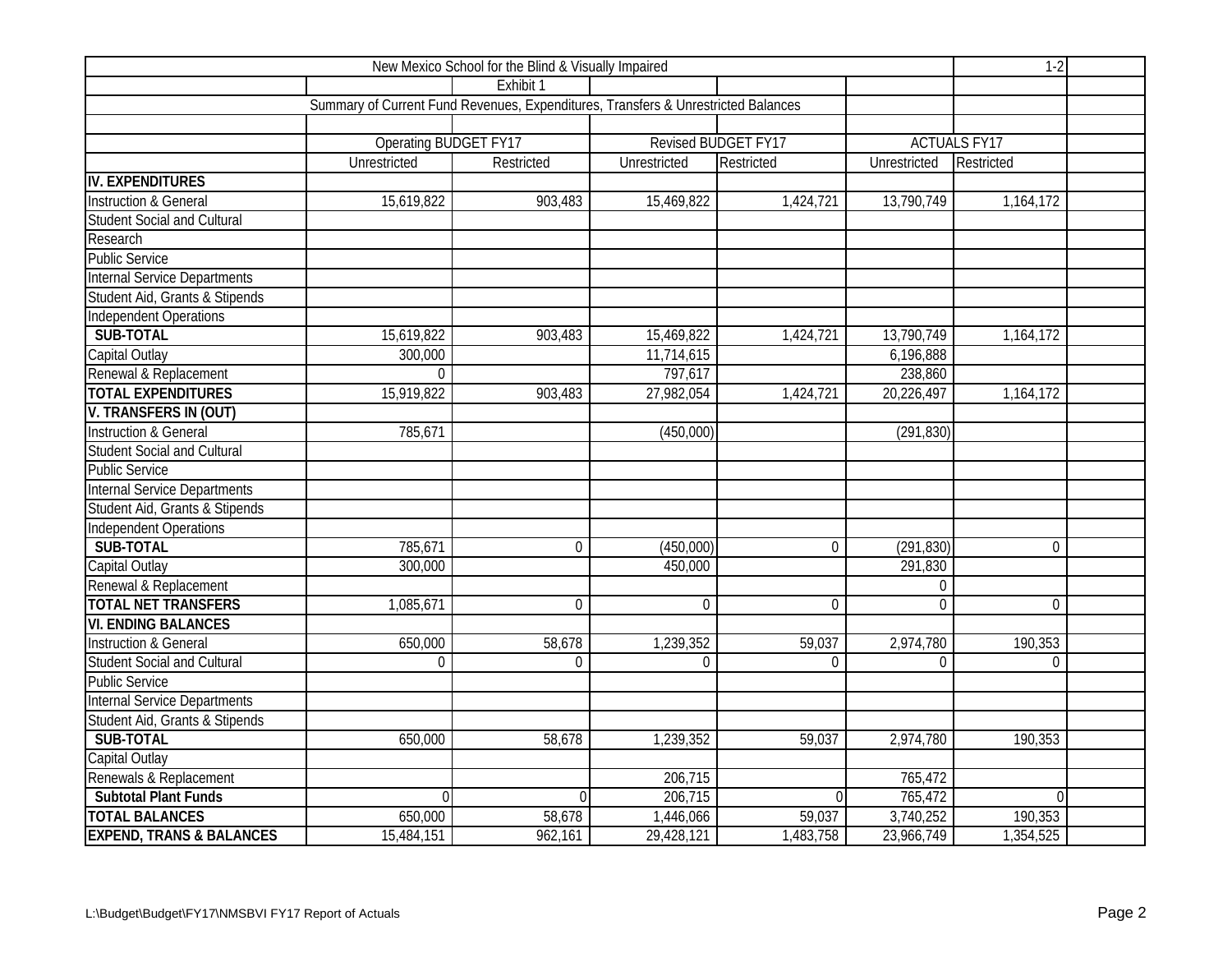|                                            |                              | $2 - 1$                          |                     |                |                |                     |  |
|--------------------------------------------|------------------------------|----------------------------------|---------------------|----------------|----------------|---------------------|--|
|                                            |                              | Exhibit 2                        |                     |                |                |                     |  |
|                                            |                              | Summary of Instruction & General |                     |                |                |                     |  |
|                                            |                              |                                  |                     |                |                |                     |  |
|                                            | <b>Operating BUDGET FY17</b> |                                  | Revised BUDGET FY17 |                |                | <b>ACTUALS FY17</b> |  |
|                                            | Unrestricted                 | Restricted                       | Unrestricted        | Restricted     | Unrestricted   | Restricted          |  |
| <b>REVENUES</b>                            |                              |                                  |                     |                |                |                     |  |
| <b>Tuition and Miscellaneous Fees</b>      | $\overline{0}$               | $\overline{0}$                   | $\Omega$            | $\Omega$       | $\overline{0}$ | $\overline{0}$      |  |
| <b>Federal Govt Appropriations</b>         | $\overline{0}$               | $\boldsymbol{0}$                 | $\overline{0}$      | $\Omega$       | $\overline{0}$ | $\overline{0}$      |  |
| <b>State Govt Appropriations</b>           | 1,541,500                    | $\overline{0}$                   | 1,314,400           | 150,000        | 1,314,400      | 150,000             |  |
| <b>Federal Govt Grants &amp; Contracts</b> | $\overline{0}$               | 138,383                          | $\overline{0}$      | 151,641        | $\mathbf 0$    | 143,274             |  |
| <b>State Govt Grants &amp; Contracts</b>   | 0                            | 714,600                          | $\Omega$            | 991,014        | $\mathbf{0}$   | 912,223             |  |
| Private Gifts, Grants & Contracts (dona    | 5,000                        | 50,500                           | 5,000               | 70,449         | 2,717          | 32,485              |  |
| Endowments, Land, Permanent Fund           | 12,789,500                   | $\Omega$                         | 12,539,500          | $\Omega$       | 12,452,817     | $\Omega$            |  |
| <b>Other Sources</b>                       | 50,428                       | $\Omega$                         | 71,189              | 61,617         | 58,340         | 57,507              |  |
| SUB-TOTAL                                  | 14,386,428                   | 903,483                          | 13,930,089          | 1,424,721      | 13,828,274     | 1,295,488           |  |
| Capital Outlay                             |                              |                                  |                     |                |                |                     |  |
| Renewal & Replacement                      |                              |                                  |                     |                |                |                     |  |
| <b>TOTAL REVENUES</b>                      | 14,386,428                   | 903,483                          | 13,930,089          | 1,424,721      | 13,828,274     | 1,295,488           |  |
| <b>BEGINNING BALANCES</b>                  | 1,097,723                    | 58,678                           | 3,229,085           | 59,037         | 3,229,085      | 59,037              |  |
| <b>TOTAL AVAILABLE</b>                     | 15,484,151                   | 962,161                          | 17,159,174          | 1,483,758      | 17,057,359     | 1,354,525           |  |
| <b>EXPENDITURES</b>                        |                              |                                  |                     |                |                |                     |  |
| Instruction                                | 5,325,883                    | 174,100                          | 5,183,373           | 226,722        | 4,834,997      | 153,576             |  |
| Academic Support                           | 3,623,503                    | 426,383                          | 3,654,684           | 504,954        | 3,426,641      | 467,595             |  |
| <b>Student Services</b>                    | 2,061,636                    | 303,000                          | 1,941,193           | 693,045        | 1,492,539      | 543,001             |  |
| <b>Institutional Support</b>               | 2,704,403                    | $\overline{0}$                   | 2,776,038           | $\Omega$       | 2,419,375      | $\overline{0}$      |  |
| Operation & Maintenance of Plant           | 1,904,397                    |                                  | 1,914,534           | $\mathbf{0}$   | 1,617,197      | $\Omega$            |  |
| SUB-TOTAL                                  | 15,619,822                   | 903,483                          | 15,469,822          | 1,424,721      | 13,790,749     | 1,164,172           |  |
| Capital Outlay                             |                              |                                  |                     |                |                |                     |  |
| Renewal & Replacement                      |                              |                                  |                     |                |                |                     |  |
| <b>TOTAL EXPENDITURES</b>                  | 15,619,822                   | 903,483                          | 15,469,822          | 1,424,721      | 13,790,749     | 1,164,172           |  |
| <b>TRANSFERS (IN) OUT OF I&amp;G</b>       |                              |                                  |                     |                |                |                     |  |
| Non-Mandatory Transfers - I&G              |                              |                                  |                     |                |                |                     |  |
| Renewals & Replacements                    |                              |                                  | $\Omega$            |                | $\overline{0}$ |                     |  |
| Major Capital Outlay                       |                              |                                  |                     |                |                |                     |  |
| Minor Capital Outlay                       | 300,000                      |                                  | 450,000             |                | 291,830        | $\overline{0}$      |  |
| Non-B udgetary Exhibits:                   |                              |                                  |                     |                |                |                     |  |
| <b>Quasi-Endowment Fund</b>                | (1,085,671)                  |                                  |                     |                | $\overline{0}$ |                     |  |
| <b>TOTAL NET TRANSFERS</b>                 | (785, 671)                   | $\overline{0}$                   | 450,000             | $\overline{0}$ | 291,830        | $\overline{0}$      |  |
| <b>ENDING BALANCE</b>                      | 650,000                      | 58,678                           | 1,239,352           | 59,037         | 2,974,780      | 190,353             |  |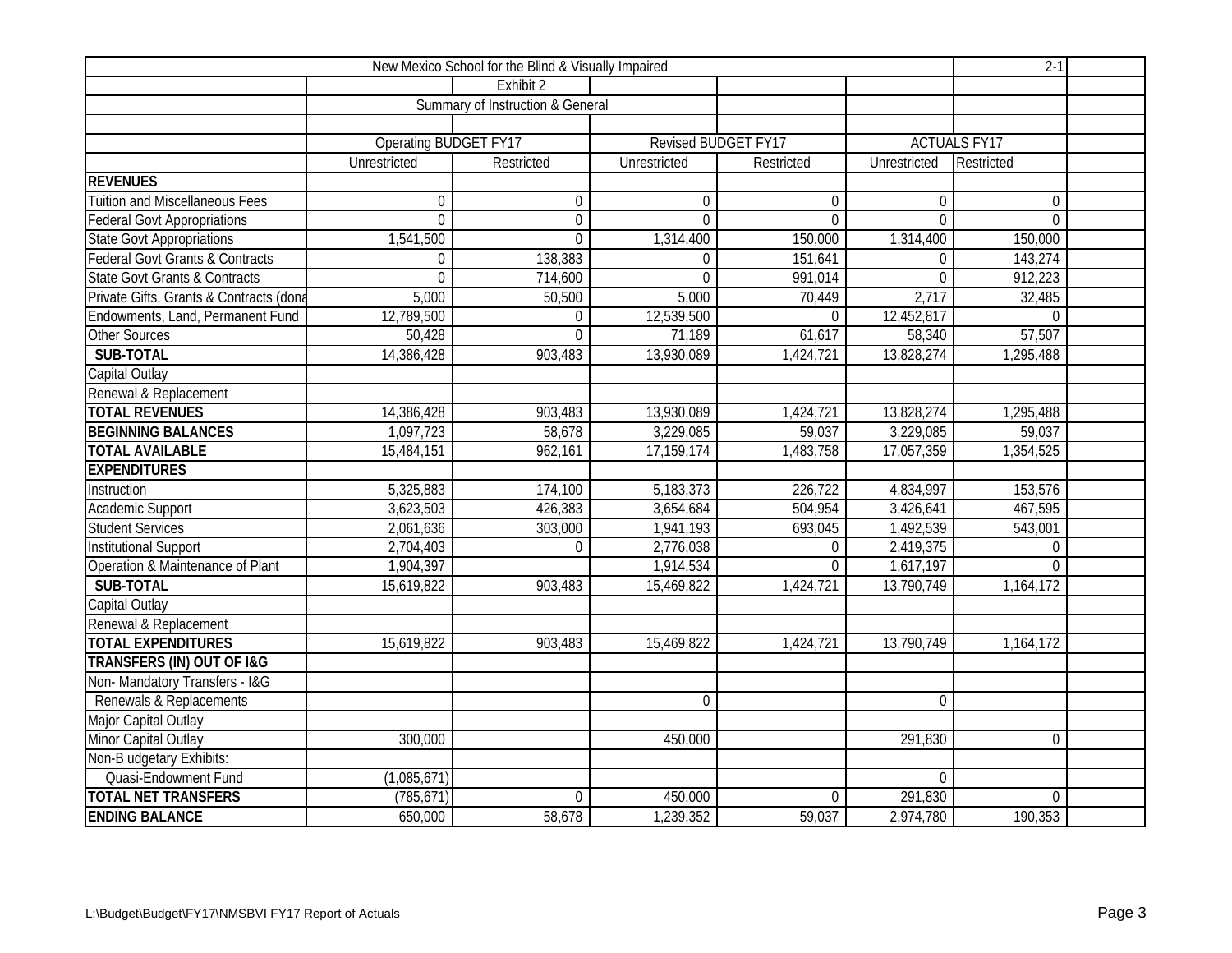| New Mexico School for the Blind & Visually Impaired |                              |                             |                  |                     |                     |                     |  |  |  |  |
|-----------------------------------------------------|------------------------------|-----------------------------|------------------|---------------------|---------------------|---------------------|--|--|--|--|
|                                                     |                              | Exhibit 1A                  |                  |                     |                     |                     |  |  |  |  |
|                                                     |                              | <b>Details of Transfers</b> |                  |                     |                     |                     |  |  |  |  |
|                                                     | <b>Operating BUDGET FY17</b> |                             |                  | Revised BUDGET FY17 |                     | <b>ACTUALS FY17</b> |  |  |  |  |
|                                                     | Unrestricted                 | Restricted                  | Unrestricted     | Restricted          | <b>Unrestricted</b> | Restricted          |  |  |  |  |
| A. Instruction & General Transfers                  |                              |                             |                  |                     |                     |                     |  |  |  |  |
| Non-Mandatory                                       |                              |                             |                  |                     |                     |                     |  |  |  |  |
| I & G (from Quasi-Endowment)                        | (1,085,671)                  |                             | $\overline{0}$   |                     | $\overline{0}$      |                     |  |  |  |  |
| 1&G                                                 |                              |                             |                  |                     |                     |                     |  |  |  |  |
| <b>Public Service</b>                               |                              |                             |                  |                     |                     |                     |  |  |  |  |
| <b>Auxiliary Enterprises</b>                        |                              |                             |                  |                     |                     |                     |  |  |  |  |
| Capital Outlay                                      | 300,000                      |                             | 450,000          |                     | 291,830             |                     |  |  |  |  |
| Subtotal Non-Mandatory                              | (785, 671)                   | 0                           | 450,000          | 0                   | 291,830             | $\overline{0}$      |  |  |  |  |
| Required                                            |                              |                             |                  |                     |                     |                     |  |  |  |  |
| 18G                                                 |                              |                             |                  |                     |                     |                     |  |  |  |  |
| <b>Student Aid</b>                                  |                              |                             |                  |                     |                     |                     |  |  |  |  |
| Capital Outlay                                      |                              |                             |                  |                     |                     |                     |  |  |  |  |
| Renewal and Replacement                             | $\boldsymbol{0}$             |                             | $\boldsymbol{0}$ |                     | $\boldsymbol{0}$    |                     |  |  |  |  |
| <b>Subtotal Required</b>                            | $\overline{0}$               | $\mathbf 0$                 | $\overline{0}$   | $\overline{0}$      | $\overline{0}$      | $\mathbf 0$         |  |  |  |  |
| <b>TOTAL TRANSFERS (EXH 2)</b>                      | (785, 671)                   | $\Omega$                    | 450,000          | 0                   | 291,830             | $\overline{0}$      |  |  |  |  |
| B. Student Soc & Cultural Dev Transfers             |                              |                             |                  |                     |                     |                     |  |  |  |  |
|                                                     |                              |                             |                  |                     |                     |                     |  |  |  |  |
| <b>TOTAL TRANSFERS (EXH 15)</b>                     | $\mathbf 0$                  | $\overline{0}$              | $\overline{0}$   | 0                   | $\overline{0}$      | $\overline{0}$      |  |  |  |  |
| C. Research Transfers                               |                              |                             |                  |                     |                     |                     |  |  |  |  |
| <b>TOTAL TRANSFERS (EXH 16)</b>                     | $\mathbf 0$                  | $\mathbf 0$                 | $\mathbf 0$      | 0                   | $\mathbf 0$         | $\overline{0}$      |  |  |  |  |
| D. Public Service Transfers                         |                              |                             |                  |                     |                     |                     |  |  |  |  |
| Non-Mandatory I & G                                 |                              |                             |                  |                     |                     |                     |  |  |  |  |
| <b>TOTAL TRANSFERS (EXH 17)</b>                     | $\overline{0}$               | $\mathbf 0$                 | $\overline{0}$   | $\overline{0}$      | $\overline{0}$      | $\overline{0}$      |  |  |  |  |
| E. Internal Service Transfers                       |                              |                             |                  |                     |                     |                     |  |  |  |  |
| <b>TOTAL TRANSFERS (EXH 18)</b>                     | $\overline{0}$               | $\overline{0}$              | $\overline{0}$   | $\overline{0}$      | $\overline{0}$      | $\overline{0}$      |  |  |  |  |
| F. Student Aid Grants & Stipends Transfers          |                              |                             |                  |                     |                     |                     |  |  |  |  |
|                                                     |                              |                             |                  |                     |                     |                     |  |  |  |  |
| <b>TOTAL TRANSFERS (EXH 19)</b>                     | $\boldsymbol{0}$             | $\boldsymbol{0}$            | $\boldsymbol{0}$ | $\overline{0}$      | $\boldsymbol{0}$    | $\overline{0}$      |  |  |  |  |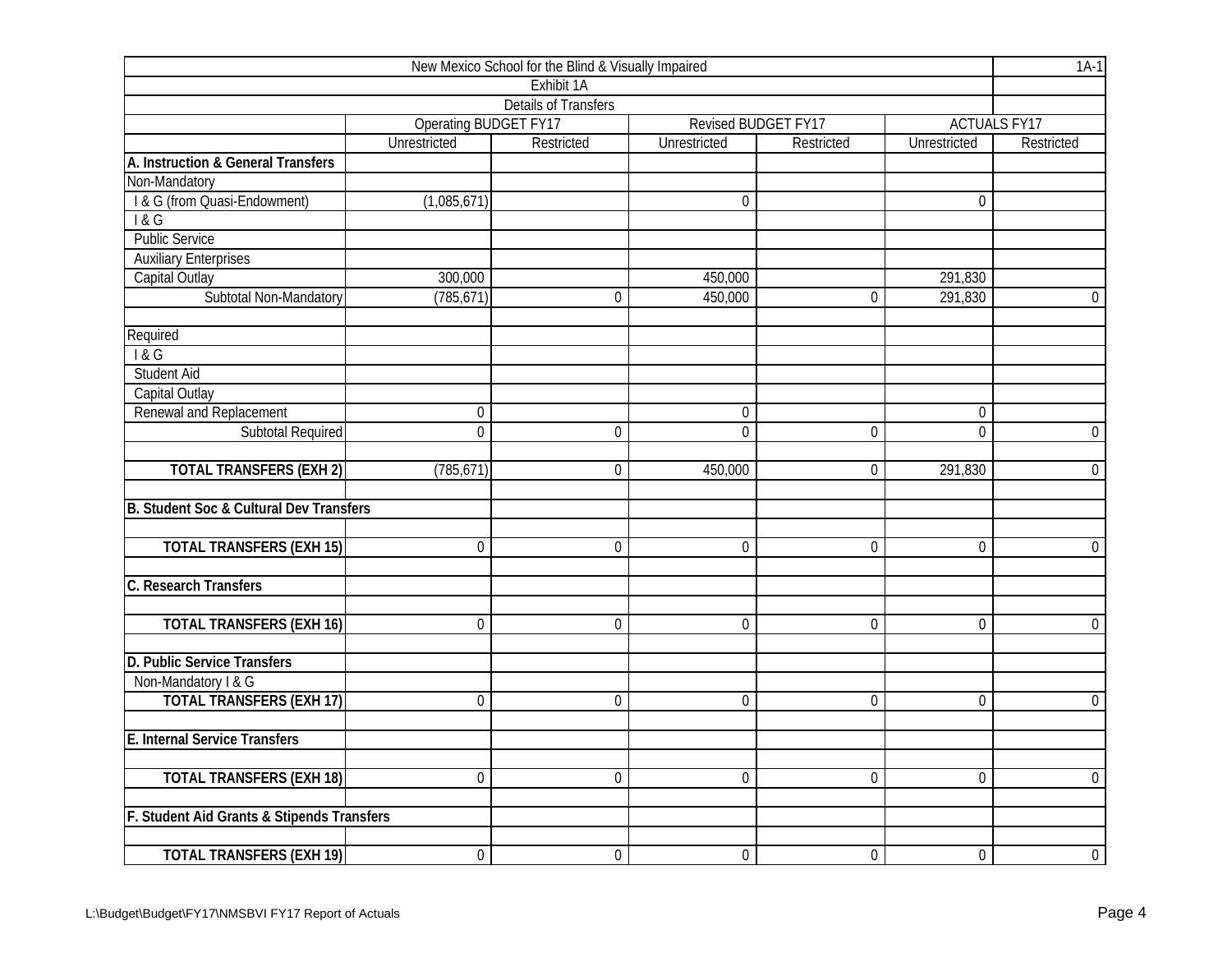|                                           | New Mexico School for the Blind & Visually Impaired |                             |                  |                     |                  |                     |  |  |  |  |  |
|-------------------------------------------|-----------------------------------------------------|-----------------------------|------------------|---------------------|------------------|---------------------|--|--|--|--|--|
|                                           |                                                     | Exhibit 1A                  |                  |                     |                  |                     |  |  |  |  |  |
|                                           |                                                     | <b>Details of Transfers</b> |                  |                     |                  |                     |  |  |  |  |  |
|                                           |                                                     |                             |                  |                     |                  |                     |  |  |  |  |  |
|                                           | <b>Operating BUDGET FY17</b>                        |                             |                  | Revised BUDGET FY17 |                  | <b>ACTUALS FY17</b> |  |  |  |  |  |
|                                           | Unrestricted                                        | Restricted                  | Unrestricted     | Restricted          | Unrestricted     | Restricted          |  |  |  |  |  |
| <b>G. Auxiliary Enterprises Transfers</b> |                                                     |                             |                  |                     |                  |                     |  |  |  |  |  |
|                                           |                                                     |                             |                  |                     |                  |                     |  |  |  |  |  |
| <b>TOTAL TRANSFERS (EXH 20)</b>           | $\mathbf 0$                                         | $\mathbf{0}$                | $\mathbf 0$      | $\mathbf 0$         | $\overline{0}$   | $\mathbf 0$         |  |  |  |  |  |
|                                           |                                                     |                             |                  |                     |                  |                     |  |  |  |  |  |
| H. Intercollegiate Transfers              |                                                     |                             |                  |                     |                  |                     |  |  |  |  |  |
|                                           |                                                     | $\theta$                    | 0                | $\mathbf{0}$        | $\Omega$         |                     |  |  |  |  |  |
| <b>TOTAL TRANSFERS (EXH 21)</b>           | 0                                                   |                             |                  |                     |                  | $\overline{0}$      |  |  |  |  |  |
| I. Independent Operations Transfers       |                                                     |                             |                  |                     |                  |                     |  |  |  |  |  |
|                                           |                                                     |                             |                  |                     |                  |                     |  |  |  |  |  |
| <b>TOTAL TRANSFERS (EXH 22)</b>           | 0                                                   | $\mathbf 0$                 | $\boldsymbol{0}$ | $\mathbf 0$         | $\mathbf 0$      | $\mathbf 0$         |  |  |  |  |  |
|                                           |                                                     |                             |                  |                     |                  |                     |  |  |  |  |  |
| J. Capital Outlay Transfers               |                                                     |                             |                  |                     |                  |                     |  |  |  |  |  |
| Non-Mandatory                             |                                                     |                             |                  |                     |                  |                     |  |  |  |  |  |
| I & G - To Capital Outlay                 | (300,000)                                           |                             | (450,000)        |                     | (291, 830)       |                     |  |  |  |  |  |
| BR&R to Capital Outlay                    |                                                     |                             |                  |                     |                  |                     |  |  |  |  |  |
| Subtotal Non-Mandatory                    | (300,000)                                           | $\theta$                    | (450,000)        | 0                   | (291, 830)       | $\overline{0}$      |  |  |  |  |  |
| Required                                  |                                                     |                             |                  |                     |                  |                     |  |  |  |  |  |
| 1&G                                       |                                                     |                             |                  |                     |                  |                     |  |  |  |  |  |
| <b>Subtotal Required</b>                  | $\mathbf 0$                                         | $\mathbf{0}$                | $\boldsymbol{0}$ | $\boldsymbol{0}$    | $\overline{0}$   | $\overline{0}$      |  |  |  |  |  |
| <b>TOTAL TRANSFERS (EXH I)</b>            | (300,000)                                           | $\mathbf 0$                 | (450,000)        | $\mathbf 0$         | (291, 830)       | $\overline{0}$      |  |  |  |  |  |
|                                           |                                                     |                             |                  |                     |                  |                     |  |  |  |  |  |
| K. Renewal and Replacement Transfers      |                                                     |                             |                  |                     |                  |                     |  |  |  |  |  |
| Required I & G                            |                                                     |                             |                  |                     |                  |                     |  |  |  |  |  |
| <b>BR&amp;R</b> to Capital Outlay         | $\boldsymbol{0}$                                    |                             | 0                |                     | $\boldsymbol{0}$ |                     |  |  |  |  |  |
| <b>TOTAL TRANSFERS (EXH II)</b>           | $\overline{0}$                                      | $\theta$                    | $\overline{0}$   | 0                   | $\overline{0}$   | $\boldsymbol{0}$    |  |  |  |  |  |
| <b>Total Net Transfers</b>                | (1,085,671)                                         | $\mathbf 0$                 | $\mathbf 0$      | $\mathbf 0$         | $\mathbf 0$      | $\mathbf 0$         |  |  |  |  |  |
|                                           |                                                     |                             |                  |                     |                  |                     |  |  |  |  |  |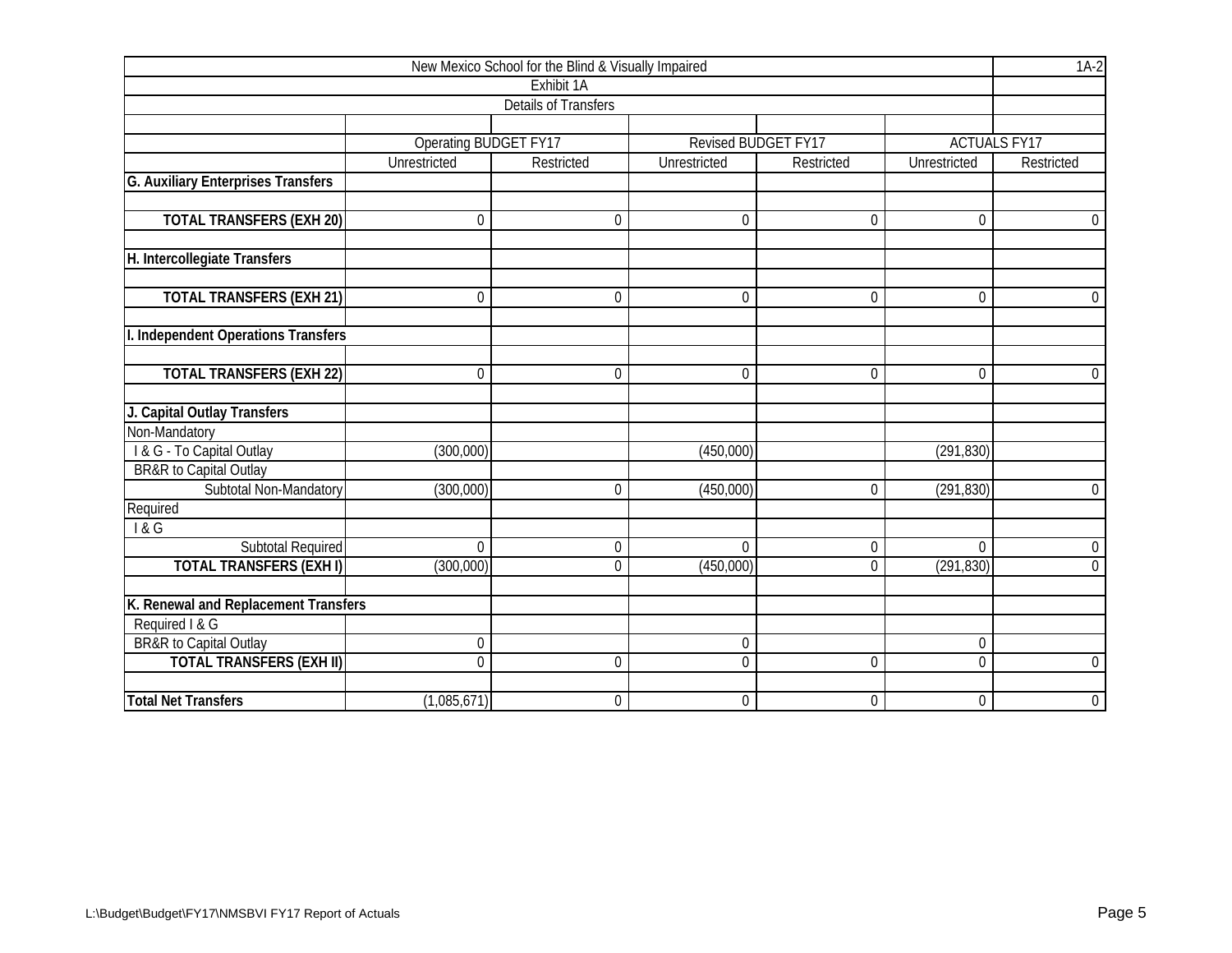| New Mexico School for the Blind & Visually Impaired |                                                         |                       |                     |            |                     |            |  |  |  |  |
|-----------------------------------------------------|---------------------------------------------------------|-----------------------|---------------------|------------|---------------------|------------|--|--|--|--|
|                                                     |                                                         | Exhibit 4             |                     |            |                     |            |  |  |  |  |
|                                                     | Governmental Appropriations for Instruction and General |                       |                     |            |                     |            |  |  |  |  |
|                                                     |                                                         |                       |                     |            |                     |            |  |  |  |  |
|                                                     |                                                         | Operating BUDGET FY17 | Revised BUDGET FY17 |            | <b>ACTUALS FY17</b> |            |  |  |  |  |
|                                                     | Unrestricted                                            | Restricted            | Unrestricted        | Restricted | Unrestricted        | Restricted |  |  |  |  |
| <b>General Instruction</b>                          | 891,100                                                 |                       | 839,000             |            | 839,000             |            |  |  |  |  |
| BR&R                                                | $\overline{0}$                                          |                       | 0                   |            | 0                   |            |  |  |  |  |
| Aviation                                            | 150,000                                                 |                       | $\Omega$            | 150,000    | $\Omega$            | 150,000    |  |  |  |  |
| Low Vision Clinic - SB611                           | 117,500                                                 |                       | 111,600             |            | 111,600             |            |  |  |  |  |
| Early Childhood Program                             | 382,900                                                 |                       | 363,800             |            | 363,800             |            |  |  |  |  |
| <b>TOTAL</b>                                        | 1,541,500                                               |                       | 1,314,400           | 150,000    | 1,314,400           | 150,000    |  |  |  |  |
|                                                     |                                                         |                       |                     |            |                     |            |  |  |  |  |
|                                                     |                                                         |                       |                     |            |                     |            |  |  |  |  |
|                                                     |                                                         |                       |                     |            |                     |            |  |  |  |  |
|                                                     |                                                         |                       |                     |            |                     |            |  |  |  |  |
|                                                     |                                                         |                       |                     |            |                     |            |  |  |  |  |
|                                                     |                                                         |                       |                     |            |                     |            |  |  |  |  |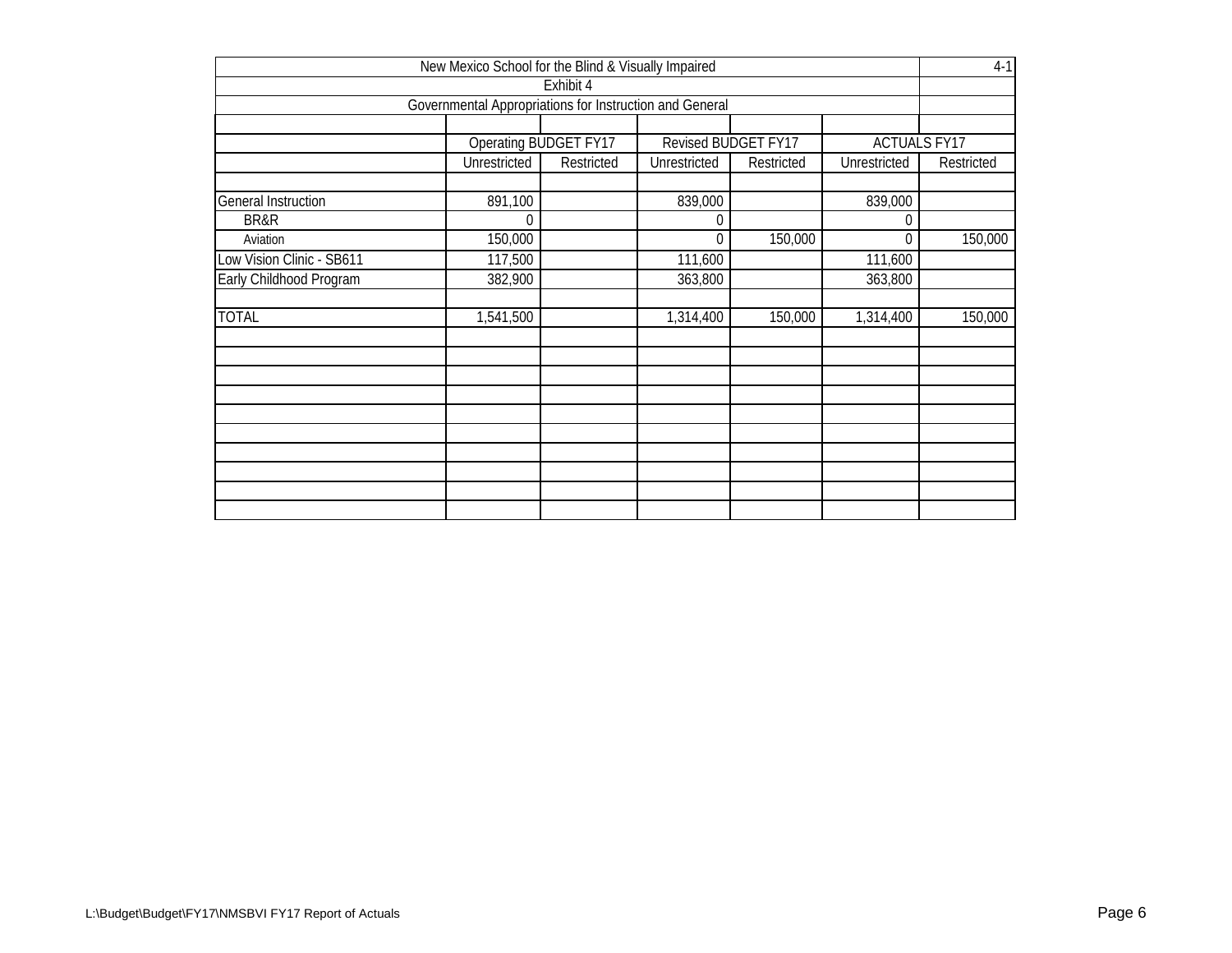|                                 | New Mexico School for the Blind & Visually Impaired         |            |                     |            |                     |                  |
|---------------------------------|-------------------------------------------------------------|------------|---------------------|------------|---------------------|------------------|
|                                 | Exhibit 5                                                   |            |                     |            |                     |                  |
|                                 | Government Grants and Contracts for Instruction and General |            |                     |            |                     |                  |
|                                 | Operating BUDGET FY17                                       |            | Revised BUDGET FY17 |            | <b>ACTUALS FY17</b> |                  |
|                                 | Unrestricted                                                | Restricted | Unrestricted        | Restricted | Unrestricted        | Restricted       |
| Unrestricted                    |                                                             |            |                     |            |                     |                  |
| Federal                         |                                                             |            | 0                   | 0          |                     |                  |
| For Reporting Veterans          | 0                                                           |            | 0                   | 0          | 0                   |                  |
| For Admin. Of Student Aid Prog. | 0                                                           | 0          | 0                   | 0          | 0                   |                  |
| Cost of Educ.-Fellowship Prog   | 0                                                           |            | 0                   |            | $\Omega$            |                  |
| CETA                            | 0                                                           |            | $\Omega$            | 0          |                     |                  |
|                                 |                                                             |            |                     |            |                     |                  |
| Total Federal (Exh. 2)          |                                                             |            | $\Omega$            | 0          |                     | $\boldsymbol{0}$ |
|                                 |                                                             |            |                     |            |                     |                  |
|                                 |                                                             |            |                     |            |                     |                  |
| State                           |                                                             |            |                     |            |                     |                  |
| State Appropriation             | 1,541,500                                                   | 0          | 1,314,400           | 0          | 1,314,400           |                  |
| PED                             |                                                             |            |                     |            |                     |                  |
| Total State (Exh. 2)            | 1,541,500                                                   | 0          | 1,314,400           | $\Omega$   | 1,314,400           | $\mathbf 0$      |
|                                 |                                                             |            |                     |            |                     |                  |
| Local                           | 0                                                           | 0          | $\mathbf 0$         | $\theta$   | $\Omega$            |                  |
|                                 |                                                             |            |                     |            |                     |                  |
| Total Local (Exh. 2)            | 0                                                           | 0          | $\Omega$            | $\Omega$   | O                   | $\mathbf 0$      |
| <b>Total Unrestricted</b>       | 1,541,500                                                   | 0          | 1,314,400           | $\Omega$   | 1,314,400           | $\mathbf 0$      |
|                                 |                                                             |            |                     |            |                     |                  |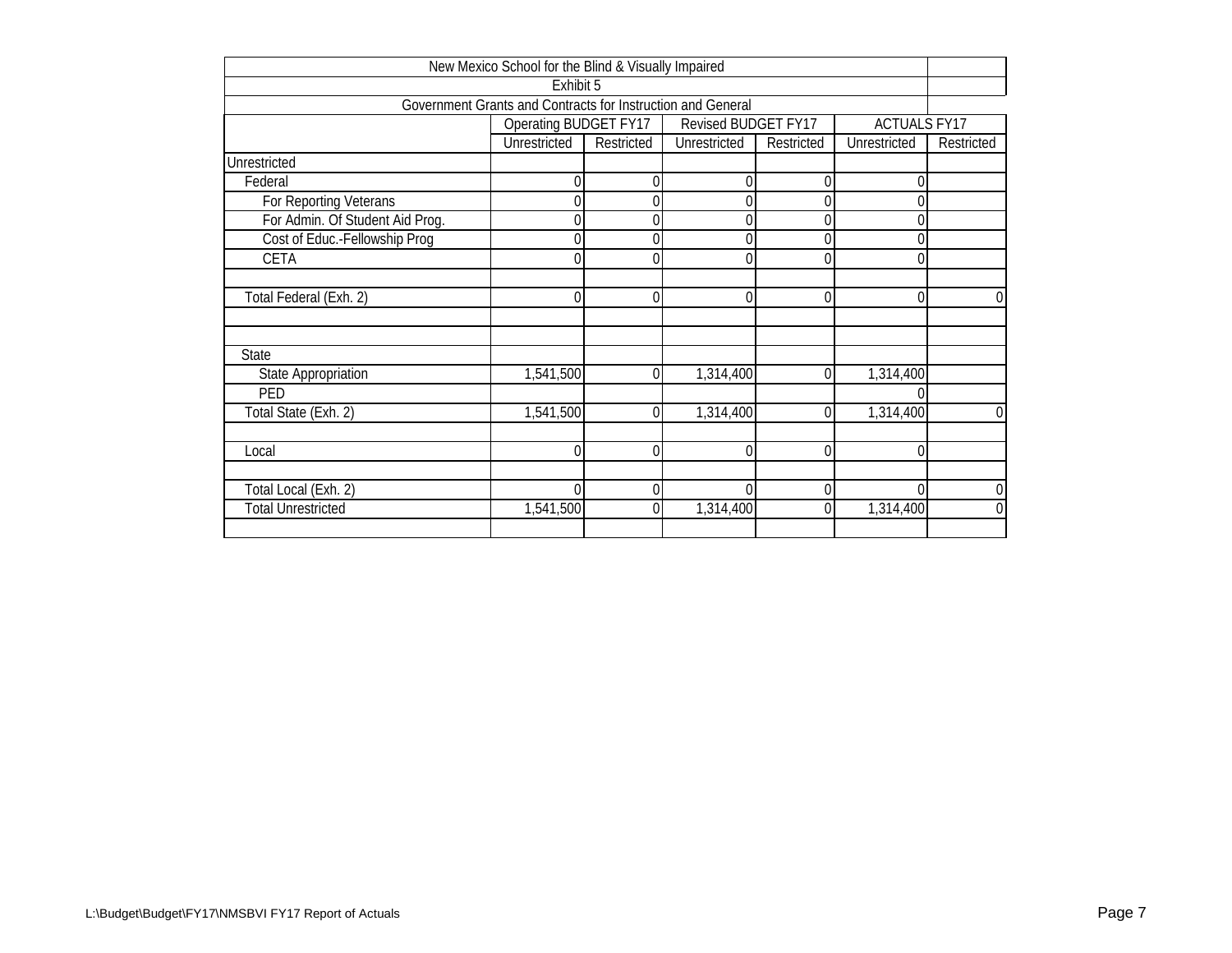| Restricted                      |    |         |                  |          |              |                |
|---------------------------------|----|---------|------------------|----------|--------------|----------------|
| Federal                         |    |         |                  |          |              |                |
| <b>Library Grants</b>           |    |         | $\overline{0}$   | 0        | $\Omega$     |                |
| Instruction (Exh. 10)           |    |         |                  |          |              |                |
| Academic Support (Exh. 11)      |    |         |                  |          |              |                |
| Student Services (Exh. 12)      |    |         | $\overline{0}$   |          |              | 0              |
| Institutional Support (Exh. 13) | 0  |         | $\overline{0}$   | 0        | 0            | 0              |
| O & M of Plant (Exh. 14)        |    |         | $\overline{0}$   | $\Omega$ | 0            | 0              |
|                                 |    |         |                  |          |              |                |
|                                 |    |         |                  |          |              |                |
| Total Federal (Exh. 2)          | U  |         | $\overline{0}$   | $\Omega$ | $\Omega$     | 0              |
|                                 |    |         |                  |          |              |                |
| State                           | U  | 714,600 |                  | 991,014  | $\Omega$     | 912,223        |
|                                 |    |         |                  |          |              |                |
|                                 |    |         |                  |          |              |                |
| Total State (Exh. 2)            | 01 | 714,600 | $\overline{0}$   | 991,014  | $\mathbf{0}$ | 912,223        |
|                                 |    |         |                  |          |              |                |
| Local                           |    |         | $\boldsymbol{0}$ | 0        | $\Omega$     | 0              |
|                                 |    |         |                  |          |              |                |
| Total Local (Exh. 2)            |    |         | $\boldsymbol{0}$ | $\Omega$ | $\Omega$     | $\overline{0}$ |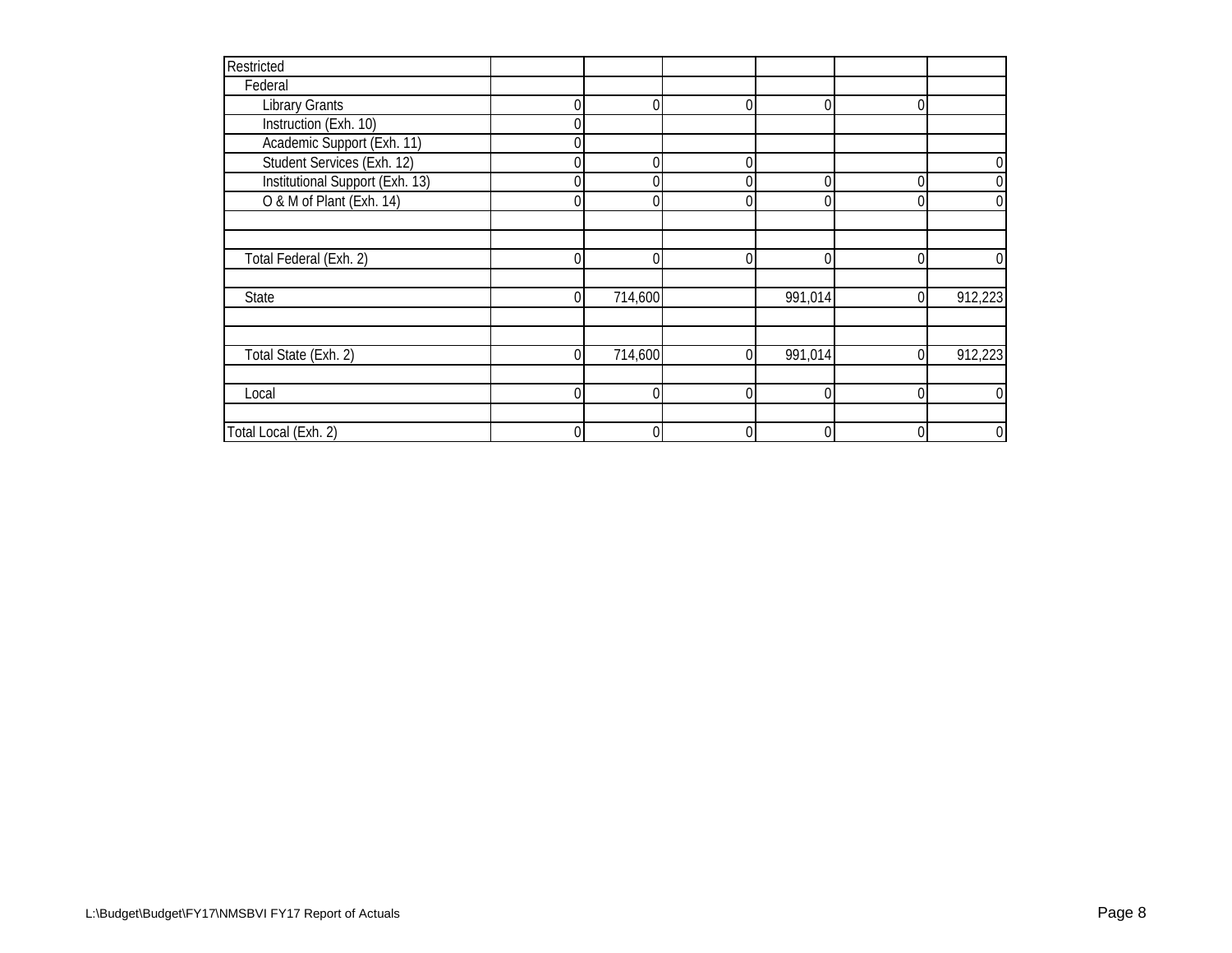## New Mexico School for the Blind & Visually Impaired Exhibit 6 Private Gifts, Grants and Contracts for Instruction and General

|    |                      | Operating Budget FY17 |            | Revised Budget FY17 |            | <b>ACTUALS FY17</b> |            |
|----|----------------------|-----------------------|------------|---------------------|------------|---------------------|------------|
|    |                      | Unrestricted          | Restricted | Unrestricted        | Restricted | Unrestricted        | Restricted |
| 14 |                      |                       |            |                     |            |                     |            |
| 5  |                      |                       |            |                     |            |                     |            |
| 16 | Minerals I & G Grant |                       |            |                     |            |                     |            |
|    | <b>Donations</b>     | 5,000                 | 50,500     | 5,000               | 70,449     | 2,717               | 32,485     |
| 8  |                      |                       |            |                     |            |                     |            |
| 19 | Total (Exh. 2)       | 5,000                 | 50,500     | 5,000               | 70,449     | 2,717               | 32,485     |
| 10 |                      |                       |            |                     |            |                     |            |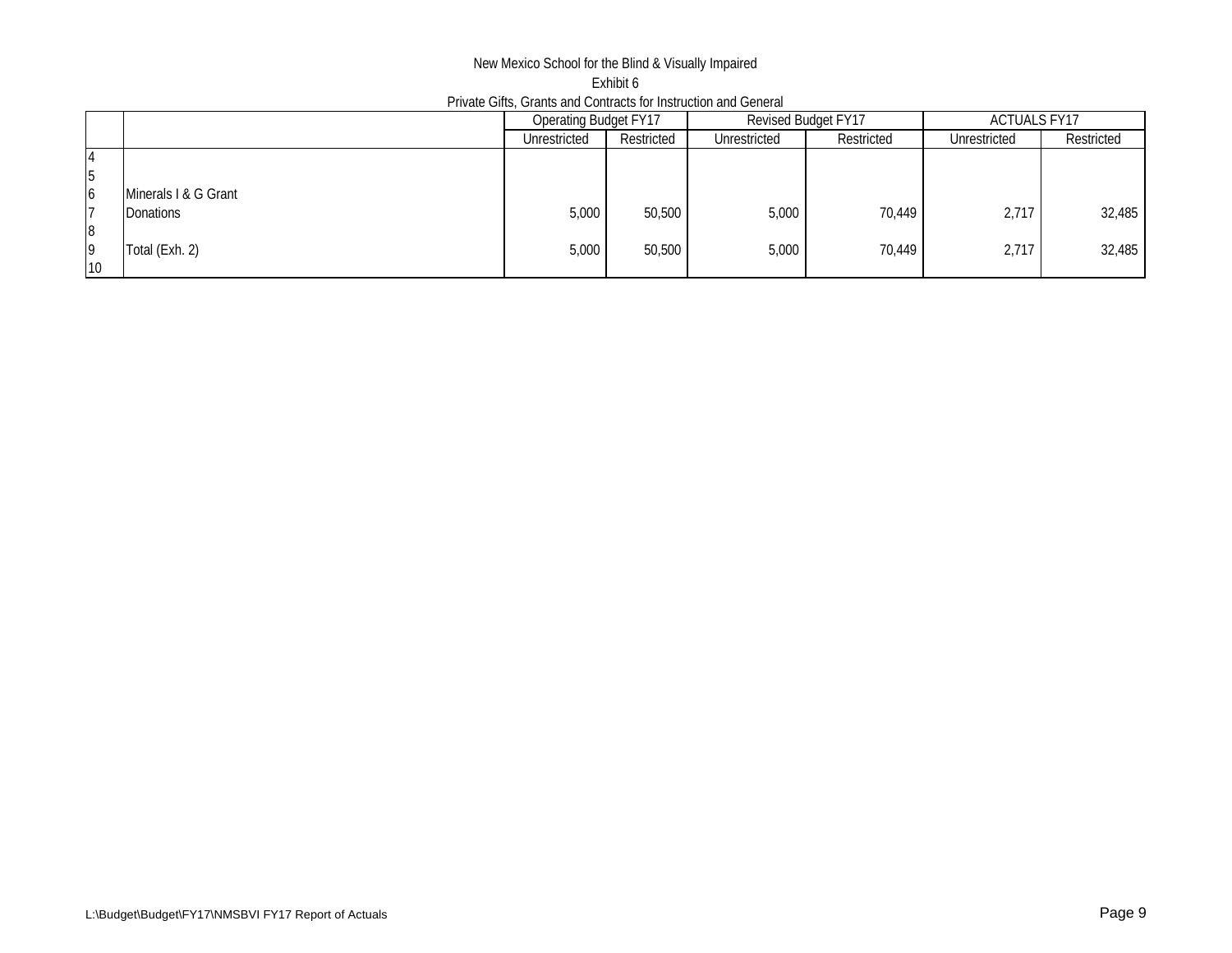|                                                                     | New Mexico School for the Blind & Visually Impaired                  |            |              |            |              | $7-1$      |  |  |  |  |  |
|---------------------------------------------------------------------|----------------------------------------------------------------------|------------|--------------|------------|--------------|------------|--|--|--|--|--|
|                                                                     |                                                                      | Exhibit 7  |              |            |              |            |  |  |  |  |  |
|                                                                     | Endowment Income, Land Income, and Permanent Fund Income for I and G |            |              |            |              |            |  |  |  |  |  |
|                                                                     |                                                                      |            |              |            |              |            |  |  |  |  |  |
| Operating BUDGET FY17<br>Revised BUDGET FY17<br><b>ACTUALS FY17</b> |                                                                      |            |              |            |              |            |  |  |  |  |  |
|                                                                     | Unrestricted                                                         | Restricted | Unrestricted | Restricted | Unrestricted | Restricted |  |  |  |  |  |
|                                                                     |                                                                      |            |              |            |              |            |  |  |  |  |  |
| PERMANENT FUND INCOME                                               | 12,063,200                                                           |            | 12,063,200   |            | 11,918,496   |            |  |  |  |  |  |
| <b>LAND INCOME</b>                                                  | 726,300                                                              |            | 476,300      |            | 534,322      |            |  |  |  |  |  |
| Settlement/Reapportionment                                          |                                                                      |            |              |            |              |            |  |  |  |  |  |
|                                                                     |                                                                      |            |              |            |              |            |  |  |  |  |  |
| <b>TOTAL</b>                                                        | 12,789,500                                                           |            | 12,539,500   |            | 12,452,817   |            |  |  |  |  |  |
|                                                                     |                                                                      |            |              |            |              |            |  |  |  |  |  |
|                                                                     |                                                                      |            |              |            |              |            |  |  |  |  |  |
|                                                                     |                                                                      |            |              |            |              |            |  |  |  |  |  |
|                                                                     |                                                                      |            |              |            |              |            |  |  |  |  |  |
|                                                                     |                                                                      |            |              |            |              |            |  |  |  |  |  |
|                                                                     |                                                                      |            |              |            |              |            |  |  |  |  |  |
|                                                                     |                                                                      |            |              |            |              |            |  |  |  |  |  |
|                                                                     |                                                                      |            |              |            |              |            |  |  |  |  |  |
|                                                                     |                                                                      |            |              |            |              |            |  |  |  |  |  |
|                                                                     |                                                                      |            |              |            |              |            |  |  |  |  |  |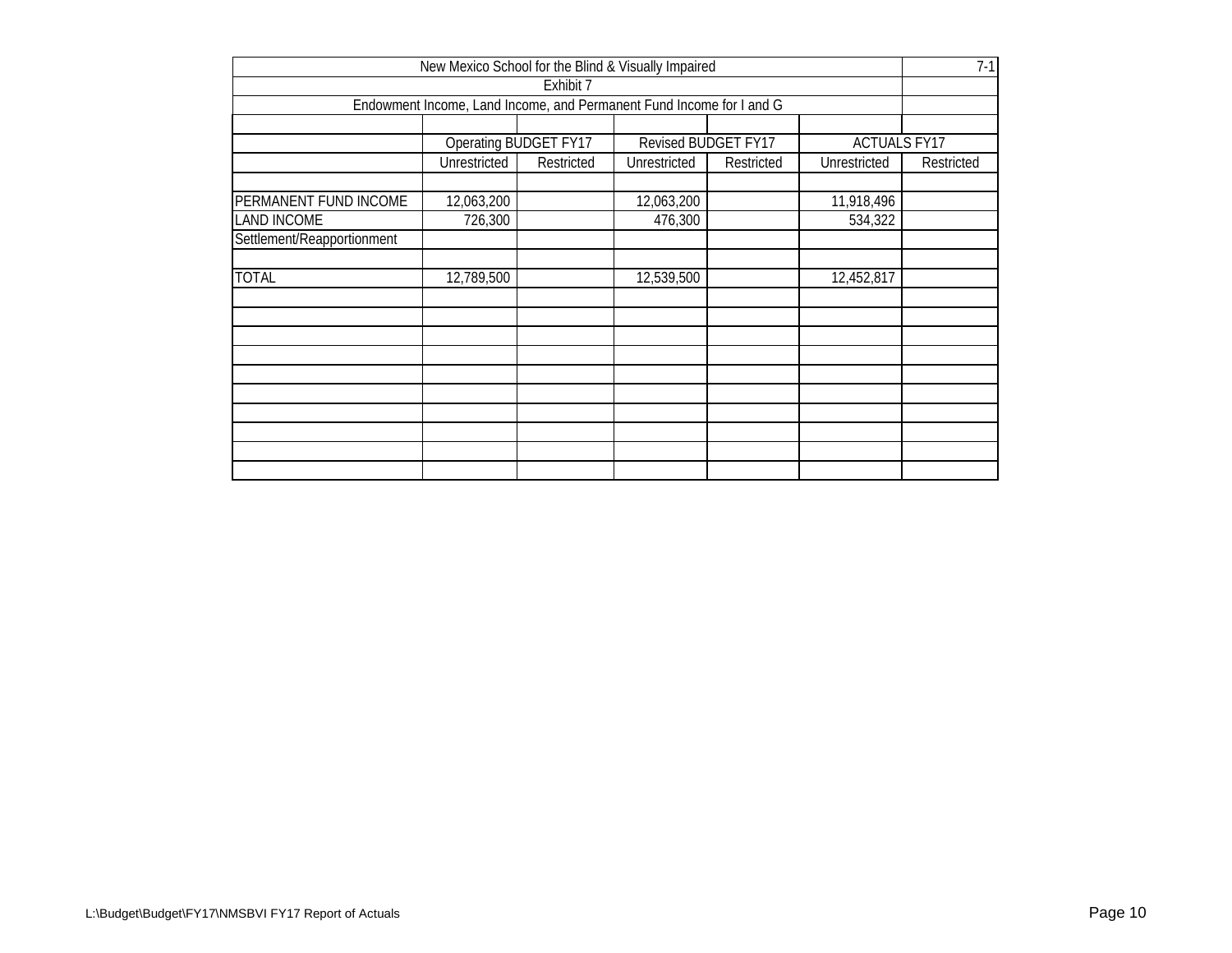| New Mexico School for the Blind & Visually Impaired |                |                                      |              |                     |                   |                |  |  |  |  |
|-----------------------------------------------------|----------------|--------------------------------------|--------------|---------------------|-------------------|----------------|--|--|--|--|
|                                                     |                | Exhibit 9                            |              |                     |                   |                |  |  |  |  |
|                                                     |                | Other Sources of Revenue for I and G |              |                     |                   |                |  |  |  |  |
|                                                     |                |                                      |              |                     |                   |                |  |  |  |  |
|                                                     |                |                                      |              |                     |                   |                |  |  |  |  |
|                                                     |                | Operating BUDGET FY17                |              | Revised BUDGET FY17 | <b>ACTUALS 17</b> |                |  |  |  |  |
|                                                     | Unrestricted   | Restricted                           | Unrestricted | Restricted          | Unrestricted      | Restricted     |  |  |  |  |
|                                                     |                |                                      |              |                     |                   |                |  |  |  |  |
| Commission for the Blind - Eye Glasses              |                |                                      |              |                     |                   |                |  |  |  |  |
| Developmental Specialists                           |                |                                      |              |                     |                   |                |  |  |  |  |
| Document Recycling Service                          |                |                                      |              |                     |                   |                |  |  |  |  |
| Donations                                           |                |                                      |              |                     |                   |                |  |  |  |  |
| <b>EMNRD - Clean Energy Grant</b>                   |                |                                      |              |                     |                   |                |  |  |  |  |
| FIT - Training Income                               |                |                                      |              |                     |                   |                |  |  |  |  |
| Food Service Income                                 | 12,100         |                                      | 12,600       |                     | 12,661            |                |  |  |  |  |
| Grants/MOU's                                        |                |                                      | 10,000       |                     | 7.032             |                |  |  |  |  |
| Interest Income                                     | 250            |                                      | 5,250        |                     | 7,388             |                |  |  |  |  |
| Life Skills - Income                                | 3,300          |                                      | 3,800        |                     | 3,212             |                |  |  |  |  |
| Shaken Baby Syndrome                                |                |                                      |              |                     |                   |                |  |  |  |  |
| Medicaid                                            |                |                                      |              |                     |                   |                |  |  |  |  |
| Misc (Facilities Rental, etc.)                      | 7,000          |                                      | 7,700        |                     | 7,126             |                |  |  |  |  |
| Murphy Estate Gas Royalty                           | 500            |                                      | $\Omega$     |                     | 0                 |                |  |  |  |  |
| <b>NMSVH</b> Foundation                             |                |                                      |              |                     |                   |                |  |  |  |  |
| PED - Carl Perkins                                  |                |                                      |              |                     |                   |                |  |  |  |  |
| <b>ECP Training Income</b>                          |                |                                      |              |                     |                   |                |  |  |  |  |
| Outreach - Training Income                          |                |                                      |              |                     |                   |                |  |  |  |  |
| PED - IDEA-B                                        |                |                                      |              |                     |                   |                |  |  |  |  |
| PED - IDEA-B (ARRA)                                 |                |                                      |              |                     |                   |                |  |  |  |  |
| PED - School Improvement Incentive                  |                |                                      |              |                     |                   |                |  |  |  |  |
| PED - State Textbooks                               |                |                                      |              |                     |                   |                |  |  |  |  |
| <b>Plant Asset Sales</b>                            | 16,150         |                                      | 20.711       |                     | 20,711            |                |  |  |  |  |
| Resource Center - Income                            | 9,000          |                                      | 9,000        |                     | 210               |                |  |  |  |  |
| <b>Risk Management Claims</b>                       |                |                                      |              |                     |                   |                |  |  |  |  |
| DDSD/FIT (ARRA) - Assistive Tech                    |                |                                      |              |                     |                   |                |  |  |  |  |
| DDSD/FIT (ARRA) - Training                          |                |                                      |              |                     |                   |                |  |  |  |  |
| USAC - E - Rate                                     | 2,128          |                                      | 2,128        |                     | $\Omega$          |                |  |  |  |  |
| <b>GITWL</b>                                        | $\overline{0}$ | $\Omega$                             |              |                     |                   |                |  |  |  |  |
| <b>WREIC</b>                                        | $\Omega$       |                                      |              |                     |                   |                |  |  |  |  |
| <b>TOTAL</b>                                        | 50,428         | 0                                    | 71,189       | 0                   | 58,340            | $\overline{0}$ |  |  |  |  |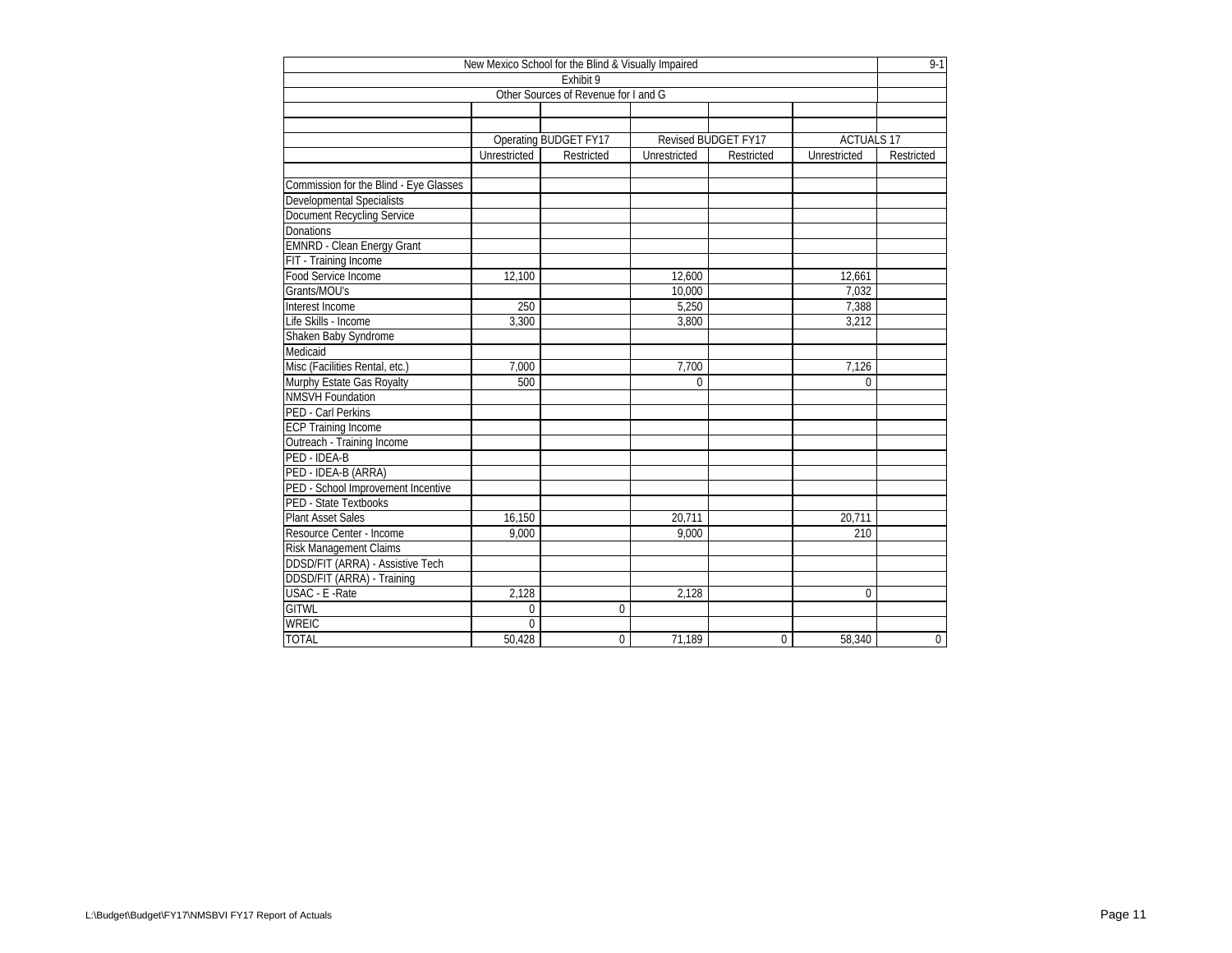|                                   |            |                       |            |                                     |            | New Mexico School for the Blind & Visually Impaired |            |                |            |                     |            | $10-1$           |
|-----------------------------------|------------|-----------------------|------------|-------------------------------------|------------|-----------------------------------------------------|------------|----------------|------------|---------------------|------------|------------------|
|                                   |            |                       |            |                                     | Exhibit 10 |                                                     |            |                |            |                     |            |                  |
|                                   |            |                       |            | <b>Expenditures for Instruction</b> |            |                                                     |            |                |            |                     |            |                  |
|                                   |            |                       |            |                                     |            |                                                     |            |                |            |                     |            |                  |
|                                   |            | Operating BUDGET FY17 |            |                                     |            | Revised BUDGET FY17                                 |            |                |            | <b>ACTUALS FY17</b> |            |                  |
|                                   |            | Unrestricted          |            | Restricted                          |            | Unrestricted                                        |            | Restricted     |            | Unrestricted        |            | Restricted       |
|                                   | <b>FTE</b> | Amount                | <b>FTE</b> | Amount                              | <b>FTE</b> | Amount                                              | <b>FTE</b> | Amount         | <b>FTE</b> | Amount              | <b>FTE</b> | Amount           |
| <b>ACADEMIC INSTRUCTION</b>       |            |                       |            |                                     |            |                                                     |            |                |            |                     |            |                  |
|                                   |            |                       |            |                                     |            |                                                     |            |                |            |                     |            |                  |
| <b>General Instruction</b>        |            | 1,265,647             |            | 84,100                              |            | 1,303,969                                           |            | 132,380        |            | 1,146,792           |            | 76,853           |
| Albuquerque Pre-School            |            | 2,003,033             |            | 64,176                              |            | 1,881,311                                           |            | 68,474         |            | 1,810,142           |            | 50,273           |
|                                   |            |                       |            |                                     |            |                                                     |            |                |            |                     |            |                  |
| Independent Living Skills Program |            | 242,343               |            | $\mathbf 0$                         |            | 228,256                                             |            | $\Omega$       |            | 215,410             |            | $\mathbf 0$      |
| <b>Summer Programs</b>            |            | 103,942               |            | $\mathbf 0$                         |            | 93,809                                              |            | $\overline{0}$ |            | 72,588              |            | $\mathbf 0$      |
| Camp Life                         |            | 46,200                |            | $\overline{0}$                      |            | 44,398                                              |            | $\Omega$       |            | 28,671              |            | $\mathbf 0$      |
| Personnel Prep Program            |            | 347,907               |            | $\mathbf 0$                         |            | 313,767                                             |            | $\mathbf 0$    |            | 276,566             |            | $\boldsymbol{0}$ |
| Post School Preparation           |            | $\overline{0}$        |            | $\mathbf 0$                         |            | $\overline{0}$                                      |            | $\overline{0}$ |            | $\mathbf 0$         |            | $\mathbf 0$      |
| <b>TOTAL</b>                      |            | 4,009,072             |            | 148,276                             |            | 3,865,510                                           |            | 200,855        |            | 3,550,168           |            | 127,125          |
| <b>Fringe Benefits</b>            |            | 1,316,811             |            | 25,824                              |            | 1,317,863                                           |            | 25,867         |            | 1,284,829           |            | 26,451           |
| <b>GRAND TOTAL</b>                |            |                       |            |                                     |            |                                                     |            |                |            |                     |            |                  |
| <b>GENERAL INSTRUCTION</b>        |            | 5,325,883             |            | 174,100                             |            | 5,183,373                                           |            | 226,722        |            | 4,834,997           |            | 153,576          |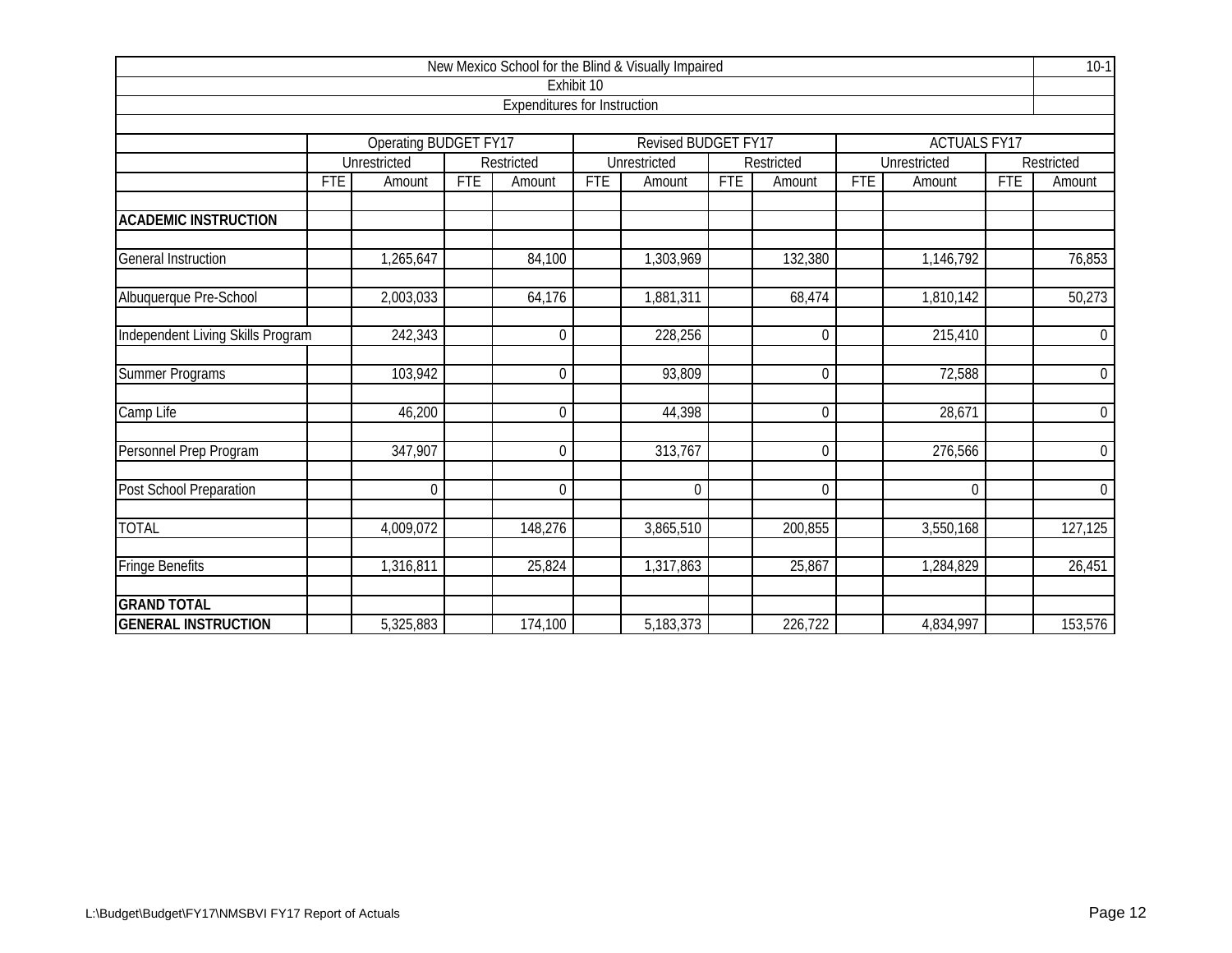|                                      |      |                                                                          |            |                                     |            | New Mexico School for the Blind & Visually Impaired |            |          |            |                     |            | $10-2$         |
|--------------------------------------|------|--------------------------------------------------------------------------|------------|-------------------------------------|------------|-----------------------------------------------------|------------|----------|------------|---------------------|------------|----------------|
|                                      |      |                                                                          |            |                                     | Exhibit 10 |                                                     |            |          |            |                     |            |                |
|                                      |      |                                                                          |            | <b>Expenditures for Instruction</b> |            |                                                     |            |          |            |                     |            |                |
|                                      |      |                                                                          |            |                                     |            |                                                     |            |          |            |                     |            |                |
|                                      |      | Operating BUDGET FY17                                                    |            |                                     |            | Revised BUDGET FY17                                 |            |          |            | <b>ACTUALS FY17</b> |            |                |
|                                      |      | Unrestricted<br>Restricted<br>Unrestricted<br>Restricted<br>Unrestricted |            |                                     |            |                                                     |            |          |            |                     |            | Restricted     |
|                                      | FTE  | Amount                                                                   | <b>FTE</b> | Amount                              | <b>FTE</b> | Amount                                              | <b>FTE</b> | Amount   | <b>FTE</b> | Amount              | <b>FTE</b> | Amount         |
| <b>GENERAL INSTRUCTION</b>           |      |                                                                          |            |                                     |            |                                                     |            |          |            |                     |            |                |
| <b>Professional Salaries</b>         | 14.0 | 841,164                                                                  |            |                                     | 14.0       | 872,957                                             |            | $\Omega$ | 13.0       | 748,311             |            |                |
| <b>Assistant/Supervisor Salaries</b> | 1.0  | 47,873                                                                   |            |                                     | 1.0        | 47,873                                              |            |          | 1.0        | 47,873              |            |                |
| Secretarial & Clerical Salaries      | 1.5  | 18,539                                                                   |            |                                     | 0.0        | $\Omega$                                            |            |          | 0.0        |                     |            |                |
| <b>Technician Salaries</b>           | 10.0 | 253,288                                                                  |            |                                     | 10.0       | 273,530                                             |            |          | 11.0       | 268,391             |            |                |
| Other Salaries - Part Time/Temp      |      | 14,283                                                                   |            |                                     |            | 19,109                                              |            |          |            | 23,353              |            |                |
| Supplies & Expenses                  |      | 30,000                                                                   |            | 17,800                              |            | 16,900                                              |            | 11,195   |            | 12,983              |            | 8,656          |
| <b>Instructional Textbooks</b>       |      |                                                                          |            |                                     |            |                                                     |            |          |            |                     |            |                |
| <b>Instructional Materials</b>       |      |                                                                          |            |                                     |            |                                                     |            |          |            |                     |            |                |
| Travel                               |      | 15,000                                                                   |            | 3,750                               |            | 15,000                                              |            | 6,661    |            | 11,087              |            | 3,525          |
| Training                             |      | 4,000                                                                    |            | 3,750                               |            | 4,000                                               |            | 330      |            | 3,031               |            | 330            |
| Equipment                            |      | 20,000                                                                   |            | 7,500                               |            | 20,000                                              |            | 7,570    |            | 10,633              |            | 11,121         |
| <b>Field Trips/Misc</b>              |      |                                                                          |            |                                     |            |                                                     |            |          |            |                     |            |                |
| Food & Beverage                      |      | 1,500                                                                    |            |                                     |            | 2,500                                               |            | 475      |            | 2,306               |            | \$388          |
| Dues/Subscriptions/Books             |      | 10,000                                                                   |            | 800                                 |            | 20,700                                              |            | 3,955    |            | 14,083              |            |                |
| <b>Contracted Services</b>           |      | 5,000                                                                    |            | 50,500                              |            | 6,400                                               |            | 102,193  |            | 2,801               |            | 52,832         |
| <b>Community Based Instruction</b>   |      | 5,000                                                                    |            |                                     |            | 5,000                                               |            | $\Omega$ |            | 1,940               |            | $\overline{0}$ |
| <b>TOTAL</b>                         | 26.5 | ,265,647                                                                 | 0.0        | 84,100                              | 25.0       | ,303,969                                            | 0.0        | 132,380  | 25.0       | 1,146,792           | 0.0        | 76,853         |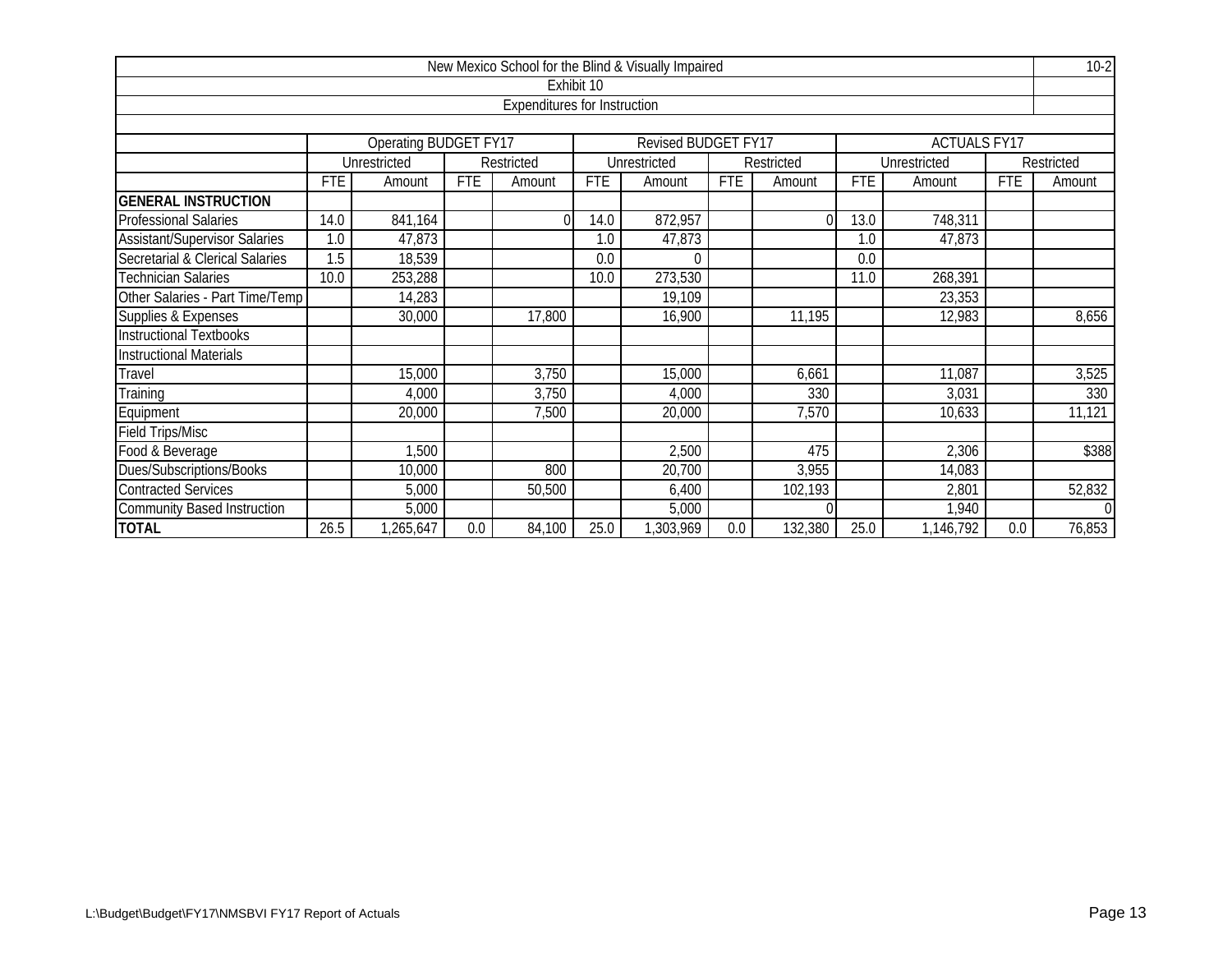|                                      |                                              |                       |            |                                     |            | New Mexico School for the Blind & Visually Impaired |            |            |                  |                     |            | $10-3$           |
|--------------------------------------|----------------------------------------------|-----------------------|------------|-------------------------------------|------------|-----------------------------------------------------|------------|------------|------------------|---------------------|------------|------------------|
|                                      |                                              |                       |            |                                     | Exhibit 10 |                                                     |            |            |                  |                     |            |                  |
|                                      |                                              |                       |            | <b>Expenditures for Instruction</b> |            |                                                     |            |            |                  |                     |            |                  |
|                                      |                                              |                       |            |                                     |            |                                                     |            |            |                  |                     |            |                  |
|                                      |                                              | Operating BUDGET FY17 |            |                                     |            | Revised BUDGET FY17                                 |            |            |                  | <b>ACTUALS FY17</b> |            |                  |
|                                      |                                              | Unrestricted          |            | Restricted                          |            | Unrestricted                                        |            | Restricted |                  | Unrestricted        |            | Restricted       |
|                                      | <b>FTE</b>                                   | Amount                | <b>FTE</b> | Amount                              | <b>FTE</b> | Amount                                              | <b>FTE</b> | Amount     | <b>FTE</b>       | Amount              | <b>FTE</b> | Amount           |
| ALBUQUERQUE EARLY CHILDHOOD PROGRAM  |                                              |                       |            |                                     |            |                                                     |            |            |                  |                     |            |                  |
| <b>Professional Salaries</b>         | 22.0                                         | 1,276,085             | 1.4        | 61,076                              | 23.0       | 1,177,781                                           | 1.4        | 61,049     | 23.0             | 1,168,483           | 1.4        | 48,595           |
| <b>Assistant/Supervisor Salaries</b> | 1.0                                          | 51,574                |            |                                     | 1.0        | 51,574                                              |            |            | 1.0              | 51,574              |            |                  |
| Secretarial & Clerical Salaries      | $\overline{1.0}$                             | 65,938                |            |                                     | 2.0        | 65,500                                              |            |            | $\overline{2.0}$ | 65,434              |            |                  |
| <b>Technician Salaries</b>           | 20.0                                         | 457,269               |            |                                     | 20.0       | 423,187                                             |            |            | 20.0             | 401,202             |            |                  |
| Other Salaries - Part Time/Temp      |                                              | 23,117                |            |                                     |            | 37,169                                              |            |            |                  | 34,909              |            |                  |
| Supplies & Expenses                  |                                              | 35,450                |            |                                     |            | 29,480                                              |            | 2,485      |                  | 25,712              |            | $\boldsymbol{0}$ |
| Travel                               |                                              | 3,000                 |            |                                     |            | 5,800                                               |            |            |                  | 5,592               |            |                  |
| Training                             |                                              | 5,000                 |            |                                     |            | 6,750                                               |            |            |                  | 6,644               |            |                  |
| Equipment                            |                                              |                       |            | $\mathbf{0}$                        |            | 1,675                                               |            | 1,840      |                  | 1,675               |            |                  |
| <b>Field Trips</b>                   |                                              |                       |            |                                     |            |                                                     |            |            |                  |                     |            |                  |
| Food & Beverage                      |                                              | 8,000                 |            |                                     |            | 5,000                                               |            |            |                  | 3,995               |            |                  |
| Dues/Subscriptions/Books             |                                              | 600                   |            |                                     |            | 395                                                 |            |            |                  | 251                 |            |                  |
| <b>Contracted Services</b>           | 31,391<br>45,000<br>3,100<br>45,000<br>3,100 |                       |            |                                     |            |                                                     |            |            |                  |                     | 1,678      |                  |
| Medicaid - State Share Reimbursement | 27,000<br>27,000<br>10,412                   |                       |            |                                     |            |                                                     |            |            |                  |                     |            |                  |
| <b>Community Based Instruction</b>   | 5,000<br>2,870<br>5,000                      |                       |            |                                     |            |                                                     |            |            |                  |                     |            |                  |
| <b>TOTAL</b>                         | 44.0                                         | 2,003,033             | 1.4        | 64,176                              | 46.0       | 1,881,311                                           | 1.4        | 68,474     | 46.0             | 1,810,142           | 1.4        | 50,273           |
|                                      |                                              |                       |            |                                     |            |                                                     |            |            |                  |                     |            |                  |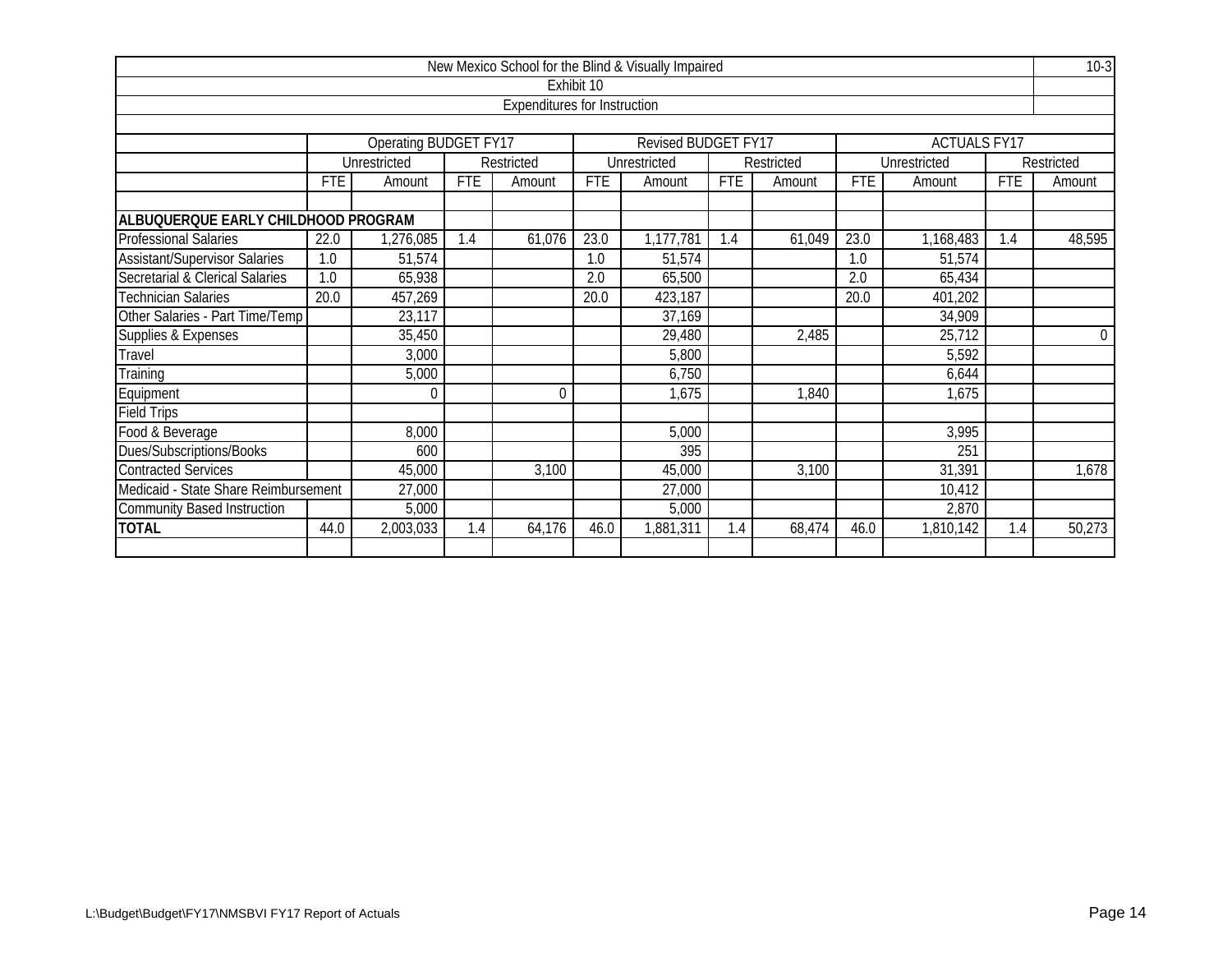|                                      |                                                                            |                                             |            |                                     |            | New Mexico School for the Blind & Visually Impaired |            |            |            |              |            | $10 - 4$       |  |  |
|--------------------------------------|----------------------------------------------------------------------------|---------------------------------------------|------------|-------------------------------------|------------|-----------------------------------------------------|------------|------------|------------|--------------|------------|----------------|--|--|
|                                      |                                                                            |                                             |            |                                     | Exhibit 10 |                                                     |            |            |            |              |            |                |  |  |
|                                      |                                                                            |                                             |            | <b>Expenditures for Instruction</b> |            |                                                     |            |            |            |              |            |                |  |  |
|                                      |                                                                            |                                             |            |                                     |            |                                                     |            |            |            |              |            |                |  |  |
|                                      | Revised BUDGET FY17<br><b>Operating BUDGET FY17</b><br><b>ACTUALS FY17</b> |                                             |            |                                     |            |                                                     |            |            |            |              |            |                |  |  |
|                                      |                                                                            | Unrestricted                                |            | Restricted                          |            | Unrestricted                                        |            | Restricted |            | Unrestricted |            | Restricted     |  |  |
|                                      | <b>FTE</b>                                                                 | Amount                                      | <b>FTE</b> | Amount                              | <b>FTE</b> | Amount                                              | <b>FTE</b> | Amount     | <b>FTE</b> | Amount       | <b>FTE</b> | Amount         |  |  |
| <b>Life Skills</b>                   |                                                                            |                                             |            |                                     |            |                                                     |            |            |            |              |            |                |  |  |
| <b>Professional Salaries</b>         | .5                                                                         | 97,725                                      |            |                                     | 1.5        | 101,458                                             |            |            | 1.5        | 101,458      |            |                |  |  |
| <b>Assistant/Supervisor Salaries</b> |                                                                            |                                             |            |                                     |            |                                                     |            |            |            |              |            |                |  |  |
| Secretarial & Clerical Salaries      |                                                                            |                                             |            |                                     |            |                                                     |            |            |            |              |            |                |  |  |
| <b>Technician Salaries</b>           | 4.0                                                                        | 115,968<br>102,148<br>105,109<br>4.0<br>4.0 |            |                                     |            |                                                     |            |            |            |              |            |                |  |  |
| Other Salaries - Part Time/Temp      |                                                                            |                                             |            |                                     |            |                                                     |            |            |            |              |            |                |  |  |
| Supplies & Expenses                  |                                                                            | 9,400                                       |            |                                     |            | 5,400                                               |            |            |            | 2,349        |            |                |  |  |
| Travel                               |                                                                            | 500                                         |            |                                     |            | 900                                                 |            |            |            | 1,027        |            |                |  |  |
| Training                             |                                                                            | 1,000                                       |            |                                     |            | 1,000                                               |            |            |            | 200          |            |                |  |  |
| Equipment                            |                                                                            |                                             |            |                                     |            |                                                     |            |            |            |              |            |                |  |  |
| <b>Field Trips/Misc</b>              |                                                                            |                                             |            |                                     |            |                                                     |            |            |            |              |            |                |  |  |
| Food & Beverage                      |                                                                            | 500                                         |            |                                     |            | 500                                                 |            |            |            | $\mathbf 0$  |            |                |  |  |
| Dues/Subscriptions/Books             |                                                                            | 500                                         |            |                                     |            | 100                                                 |            |            |            | $\Omega$     |            |                |  |  |
| <b>Contracted Services</b>           | 10,000<br>801<br>10,000                                                    |                                             |            |                                     |            |                                                     |            |            |            |              |            |                |  |  |
| CommunityBased Instruction           | 6,750<br>6,750<br>4,466                                                    |                                             |            |                                     |            |                                                     |            |            |            |              |            |                |  |  |
| <b>TOTAL</b>                         | 5.5                                                                        | 242,343                                     | 0.0        | 0                                   | 5.5        | 228,256                                             | 0.0        | $\Omega$   | 5.5        | 215,410      | 0.0        | $\overline{0}$ |  |  |
|                                      |                                                                            |                                             |            |                                     |            |                                                     |            |            |            |              |            |                |  |  |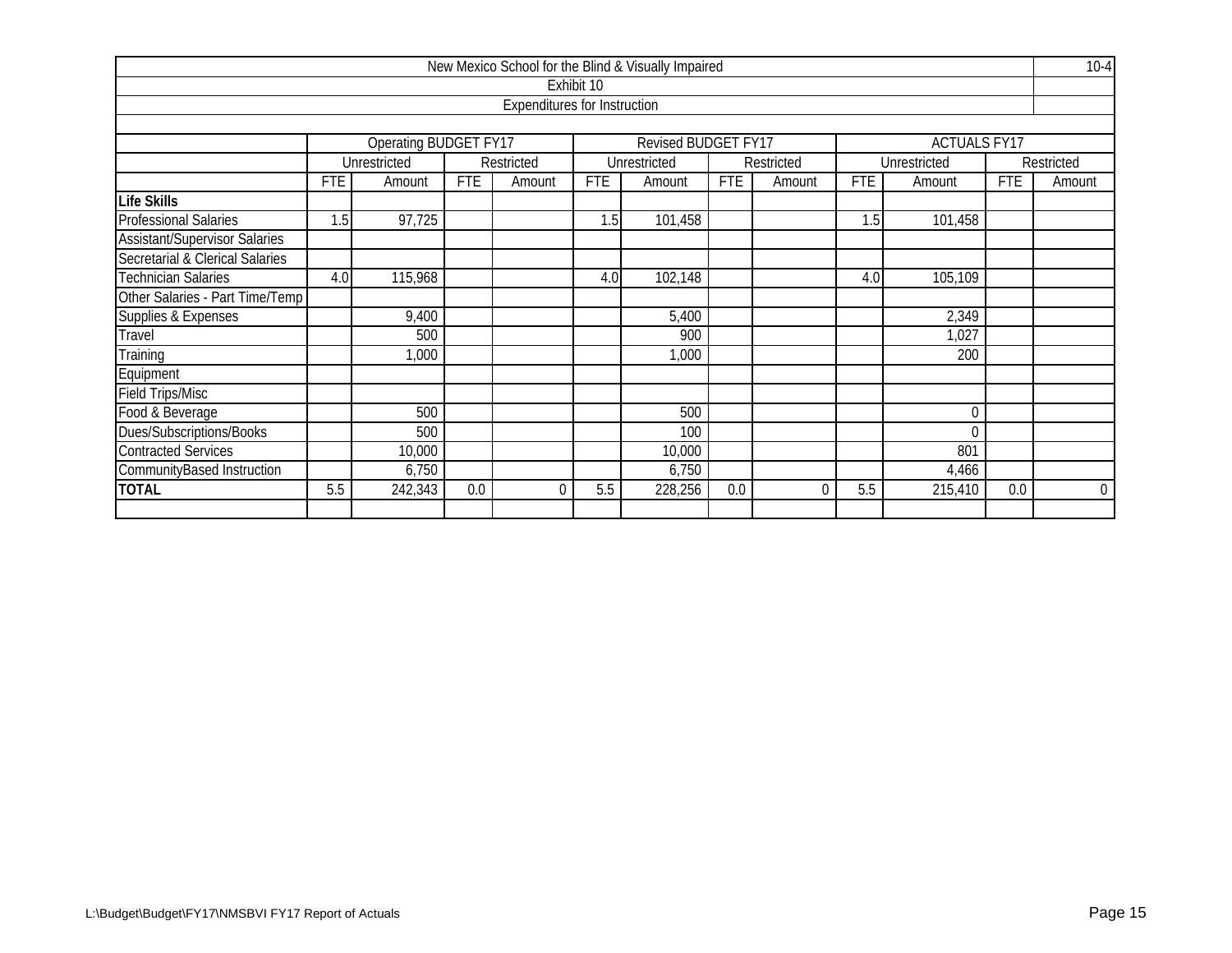|                                      |            |                       |            |                                     |            | New Mexico School for the Blind & Visually Impaired |            |            |            |                     |            | $10-5$         |
|--------------------------------------|------------|-----------------------|------------|-------------------------------------|------------|-----------------------------------------------------|------------|------------|------------|---------------------|------------|----------------|
|                                      |            |                       |            |                                     | Exhibit 10 |                                                     |            |            |            |                     |            |                |
|                                      |            |                       |            | <b>Expenditures for Instruction</b> |            |                                                     |            |            |            |                     |            |                |
|                                      |            |                       |            |                                     |            |                                                     |            |            |            |                     |            |                |
|                                      |            | Operating BUDGET FY17 |            |                                     |            | Revised BUDGET FY17                                 |            |            |            | <b>ACTUALS FY17</b> |            |                |
|                                      |            | Unrestricted          |            | Restricted                          |            | Unrestricted                                        |            | Restricted |            | Unrestricted        |            | Restricted     |
|                                      | <b>FTE</b> | Amount                | <b>FTE</b> | Amount                              | <b>FTE</b> | Amount                                              | <b>FTE</b> | Amount     | <b>FTE</b> | Amount              | <b>FTE</b> | Amount         |
| <b>SUMMER PROGRAMS</b>               |            |                       |            |                                     |            |                                                     |            |            |            |                     |            |                |
| <b>Professional Salaries</b>         |            | 42,440                |            |                                     |            | 31,374                                              |            |            |            | 16,666              |            |                |
| <b>Assistant/Supervisor Salaries</b> |            |                       |            |                                     |            |                                                     |            |            |            |                     |            |                |
| Secretarial & Clerical Salaries      |            |                       |            |                                     |            |                                                     |            |            |            |                     |            |                |
| Technician Salaries                  |            | 15,626                |            |                                     |            | 16,691                                              |            |            |            | 19,117              |            |                |
| Other Salaries - Part Time/Temp      |            |                       |            |                                     |            | 618                                                 |            |            |            | 1,618               |            |                |
| Supplies & Expenses                  |            |                       |            |                                     |            |                                                     |            |            |            | 286                 |            |                |
| Travel                               |            | 35,500                |            |                                     |            | 29,386                                              |            |            |            | 18,411              |            |                |
| Training                             |            |                       |            |                                     |            |                                                     |            |            |            |                     |            |                |
| Equipment                            |            |                       |            |                                     |            |                                                     |            |            |            |                     |            |                |
| <b>Field Trips/Misc</b>              |            |                       |            |                                     |            |                                                     |            |            |            |                     |            |                |
| Food & Beverage                      |            |                       |            |                                     |            |                                                     |            |            |            |                     |            |                |
| Dues/Subscriptions/Books             |            |                       |            |                                     |            |                                                     |            |            |            |                     |            |                |
| <b>Contracted Services</b>           |            |                       |            |                                     |            |                                                     |            |            |            | 750                 |            |                |
| <b>Community Based Instruction</b>   |            | 10,376                |            |                                     |            | 15,740                                              |            |            |            | 15,740              |            |                |
| <b>TOTAL</b>                         | 0.0        | 103,942               | 0.0        | 0.0                                 | 0.0        | 93,809                                              | 0.0        | $\Omega$   | 0.0        | 72,588              | 0.0        | $\overline{0}$ |
|                                      |            |                       |            |                                     |            |                                                     |            |            |            |                     |            |                |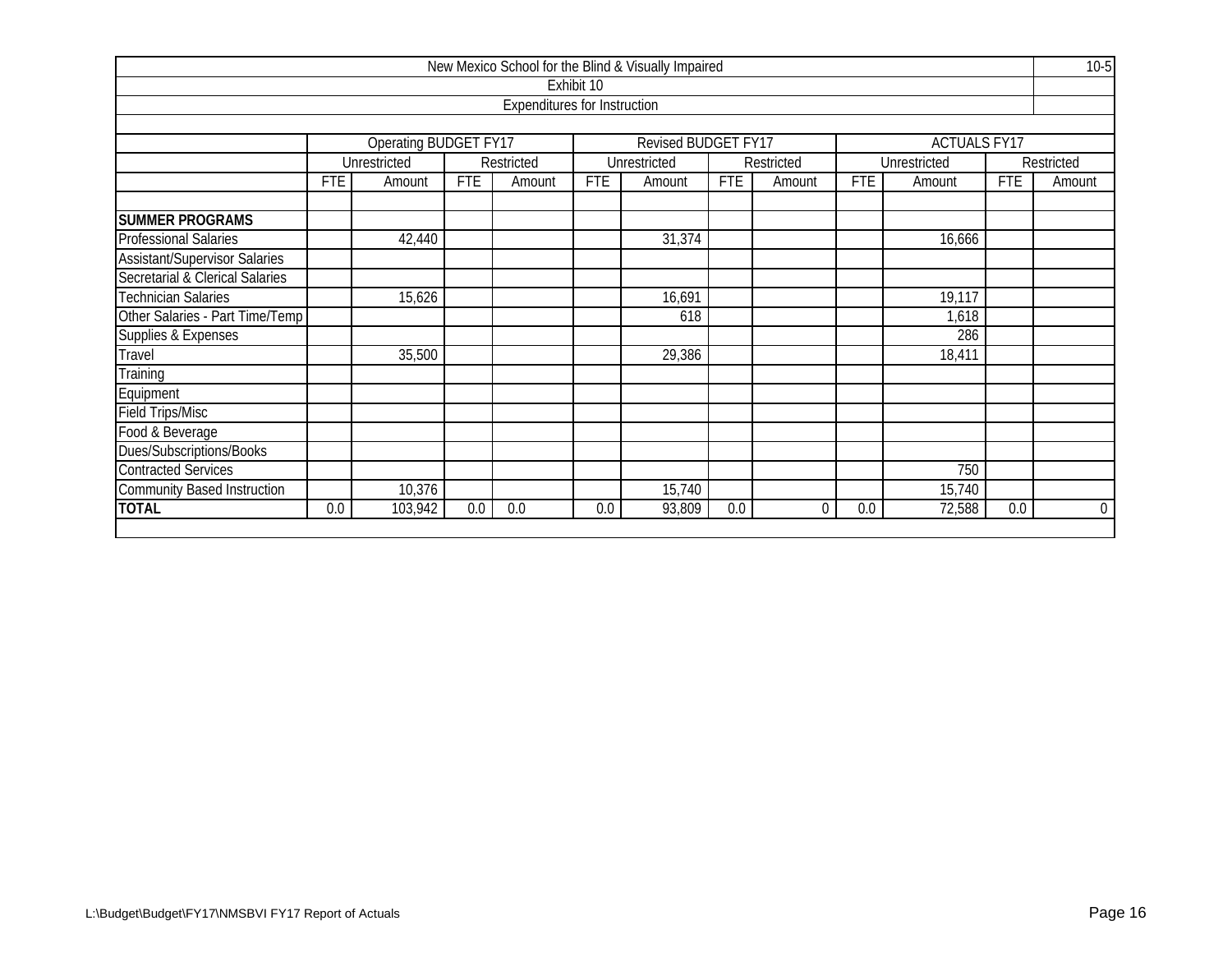|                                      |                                                                                  |                            |            |                                     |            | New Mexico School for the Blind & Visually Impaired |            |            |            |                     |            | $10-6$         |  |
|--------------------------------------|----------------------------------------------------------------------------------|----------------------------|------------|-------------------------------------|------------|-----------------------------------------------------|------------|------------|------------|---------------------|------------|----------------|--|
|                                      |                                                                                  |                            |            |                                     | Exhibit 10 |                                                     |            |            |            |                     |            |                |  |
|                                      |                                                                                  |                            |            | <b>Expenditures for Instruction</b> |            |                                                     |            |            |            |                     |            |                |  |
|                                      |                                                                                  |                            |            |                                     |            |                                                     |            |            |            |                     |            |                |  |
|                                      |                                                                                  | Operating BUDGET FY17      |            |                                     |            | Revised BUDGET FY17                                 |            |            |            | <b>ACTUALS FY17</b> |            |                |  |
|                                      |                                                                                  | Unrestricted               |            | Restricted                          |            | Unrestricted                                        |            | Restricted |            | Unrestricted        |            | Restricted     |  |
|                                      | <b>FTE</b>                                                                       | Amount                     | <b>FTE</b> | Amount                              | <b>FTE</b> | Amount                                              | <b>FTE</b> | Amount     | <b>FTE</b> | Amount              | <b>FTE</b> | Amount         |  |
| <b>CAMP-LIFE</b>                     |                                                                                  |                            |            |                                     |            |                                                     |            |            |            |                     |            |                |  |
| <b>Professional Salaries</b>         |                                                                                  | 6,000                      |            |                                     |            | 4,388                                               |            |            |            | 8,815               |            |                |  |
| <b>Assistant/Supervisor Salaries</b> |                                                                                  |                            |            |                                     |            |                                                     |            |            |            |                     |            |                |  |
| Secretarial & Clerical Salaries      |                                                                                  |                            |            |                                     |            |                                                     |            |            |            | 196                 |            |                |  |
| <b>Technician Salaries</b>           |                                                                                  | 38,700<br>34,209<br>15,542 |            |                                     |            |                                                     |            |            |            |                     |            |                |  |
| Other Salaries - Part Time/Temp      |                                                                                  | 3,599<br>3,550             |            |                                     |            |                                                     |            |            |            |                     |            |                |  |
| Supplies & Expenses                  |                                                                                  | 250                        |            |                                     |            | 500                                                 |            |            |            | 366                 |            |                |  |
| Travel                               |                                                                                  |                            |            |                                     |            |                                                     |            |            |            |                     |            |                |  |
| Training                             |                                                                                  |                            |            |                                     |            |                                                     |            |            |            |                     |            |                |  |
| Equipment                            |                                                                                  |                            |            |                                     |            |                                                     |            |            |            |                     |            |                |  |
| <b>Field Trips/Misc</b>              |                                                                                  |                            |            |                                     |            |                                                     |            |            |            |                     |            |                |  |
| Food & Beverage                      |                                                                                  | 250                        |            |                                     |            | 250                                                 |            |            |            | $\mathbf 0$         |            |                |  |
| Dues/Subscriptions/Books             |                                                                                  |                            |            |                                     |            |                                                     |            |            |            |                     |            |                |  |
| <b>Contracted Services</b>           |                                                                                  |                            |            |                                     |            | 750                                                 |            |            |            |                     |            |                |  |
| <b>Community Based Instruction</b>   | 153<br>750<br>1,000                                                              |                            |            |                                     |            |                                                     |            |            |            |                     |            |                |  |
| <b>TOTAL</b>                         | 0.0<br>46,200<br>0.0<br>0.0<br>0.0<br>44,398<br>0.0<br>0.0<br>28,671<br>0.0<br>0 |                            |            |                                     |            |                                                     |            |            |            |                     |            | $\overline{0}$ |  |
|                                      |                                                                                  |                            |            |                                     |            |                                                     |            |            |            |                     |            |                |  |
|                                      |                                                                                  |                            |            |                                     |            |                                                     |            |            |            |                     |            |                |  |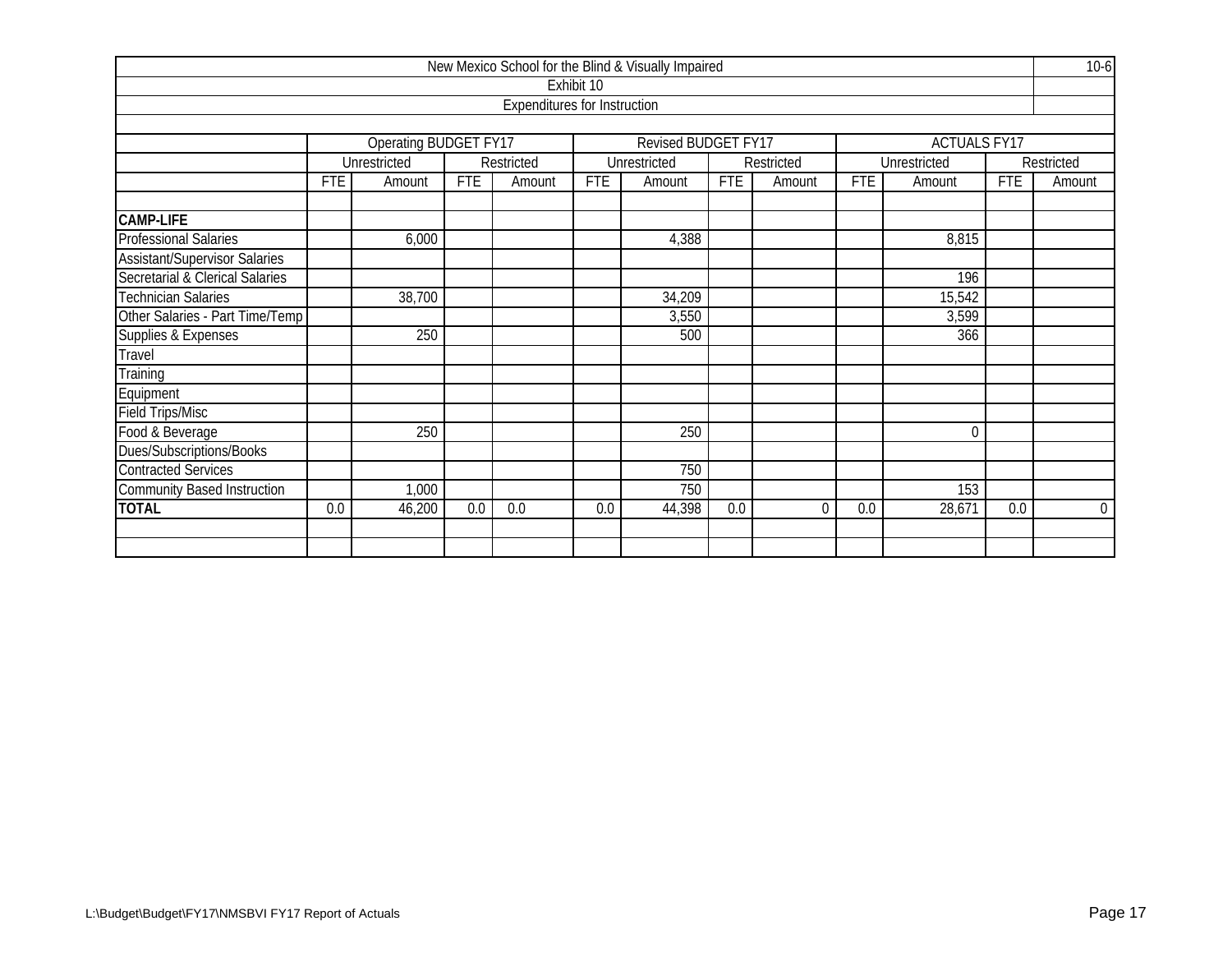|                                                                            |                                                                                                                      |                   |     |                                     |            | New Mexico School for the Blind & Visually Impaired |     |   |     |         |     | $10-7$           |  |
|----------------------------------------------------------------------------|----------------------------------------------------------------------------------------------------------------------|-------------------|-----|-------------------------------------|------------|-----------------------------------------------------|-----|---|-----|---------|-----|------------------|--|
|                                                                            |                                                                                                                      |                   |     |                                     | Exhibit 10 |                                                     |     |   |     |         |     |                  |  |
|                                                                            |                                                                                                                      |                   |     | <b>Expenditures for Instruction</b> |            |                                                     |     |   |     |         |     |                  |  |
|                                                                            |                                                                                                                      |                   |     |                                     |            |                                                     |     |   |     |         |     |                  |  |
| <b>Operating BUDGET FY17</b><br>Revised BUDGET FY17<br><b>ACTUALS FY17</b> |                                                                                                                      |                   |     |                                     |            |                                                     |     |   |     |         |     |                  |  |
|                                                                            | Unrestricted<br>Unrestricted<br>Restricted<br>Unrestricted<br>Restricted<br>Restricted                               |                   |     |                                     |            |                                                     |     |   |     |         |     |                  |  |
|                                                                            | <b>FTE</b><br><b>FTE</b><br>FTE<br><b>FTE</b><br>FTE<br><b>FTE</b><br>Amount<br>Amount<br>Amount<br>Amount<br>Amount |                   |     |                                     |            |                                                     |     |   |     | Amount  |     |                  |  |
| <b>PERSONNEL PREP PROGRAM</b>                                              |                                                                                                                      |                   |     |                                     |            |                                                     |     |   |     |         |     |                  |  |
| <b>Professional Salaries</b>                                               | 1.0                                                                                                                  | 91,951            |     |                                     | 1.0        | 73,326                                              |     |   | 1.0 | 73,926  |     |                  |  |
| <b>Assistant/Supervisor Salaries</b>                                       |                                                                                                                      |                   |     |                                     |            |                                                     |     |   |     |         |     |                  |  |
| Secretarial & Clerical Salaries                                            | 0.0                                                                                                                  | 0.0<br>0.0        |     |                                     |            |                                                     |     |   |     |         |     |                  |  |
| <b>Technician Salaries</b>                                                 |                                                                                                                      |                   |     |                                     |            |                                                     |     |   |     |         |     |                  |  |
| Other Salaries - Part Time/Temp                                            |                                                                                                                      |                   |     |                                     |            |                                                     |     |   |     |         |     |                  |  |
| Supplies & Expenses                                                        |                                                                                                                      | 2,150             |     |                                     |            | 1,250                                               |     |   |     | 860     |     |                  |  |
| Travel                                                                     |                                                                                                                      | 16,200            |     |                                     |            | 12,700                                              |     |   |     | 9,497   |     |                  |  |
| Training                                                                   |                                                                                                                      | 97,560            |     |                                     |            | 99,182                                              |     |   |     | 73,812  |     |                  |  |
| Equipment                                                                  |                                                                                                                      |                   |     |                                     |            |                                                     |     |   |     |         |     |                  |  |
| Dues/Subscriptions/Books                                                   | 3,870<br>752<br>1,170                                                                                                |                   |     |                                     |            |                                                     |     |   |     |         |     |                  |  |
| <b>Contracted Services</b>                                                 | 136,076<br>125,939<br>117,546                                                                                        |                   |     |                                     |            |                                                     |     |   |     |         |     |                  |  |
| Food & Beverage                                                            |                                                                                                                      | 100<br>200<br>172 |     |                                     |            |                                                     |     |   |     |         |     |                  |  |
| <b>TOTAL</b>                                                               | 1.0                                                                                                                  | 347,907           | 0.0 | $\theta$                            | 1.0        | 313,767                                             | 0.0 | 0 | 1.0 | 276,566 | 0.0 | $\boldsymbol{0}$ |  |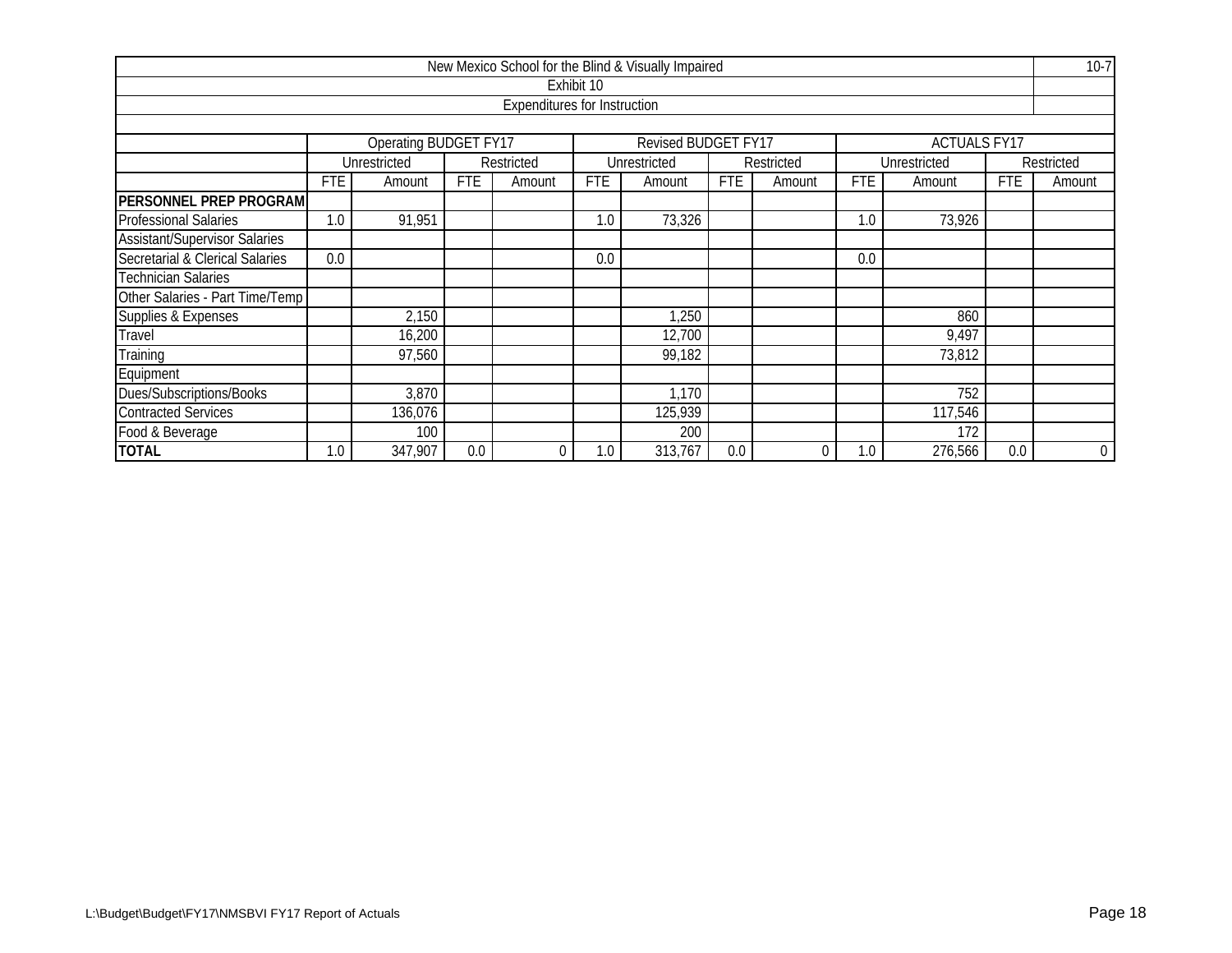|                                                                          |                                                                                                                                    |  |     |                                     |            | New Mexico School for the Blind & Visually Impaired |     |   |     |        |     | $10 - 8$    |  |
|--------------------------------------------------------------------------|------------------------------------------------------------------------------------------------------------------------------------|--|-----|-------------------------------------|------------|-----------------------------------------------------|-----|---|-----|--------|-----|-------------|--|
|                                                                          |                                                                                                                                    |  |     |                                     | Exhibit 10 |                                                     |     |   |     |        |     |             |  |
|                                                                          |                                                                                                                                    |  |     | <b>Expenditures for Instruction</b> |            |                                                     |     |   |     |        |     |             |  |
|                                                                          |                                                                                                                                    |  |     |                                     |            |                                                     |     |   |     |        |     |             |  |
| Operating BUDGET FY17<br>Revised BUDGET FY17<br><b>ACTUALS FY17</b>      |                                                                                                                                    |  |     |                                     |            |                                                     |     |   |     |        |     |             |  |
| Unrestricted<br>Unrestricted<br>Restricted<br>Unrestricted<br>Restricted |                                                                                                                                    |  |     |                                     |            |                                                     |     |   |     |        |     | Restricted  |  |
|                                                                          | <b>FTE</b><br><b>FTE</b><br><b>FTE</b><br><b>FTE</b><br><b>FTE</b><br><b>FTE</b><br>Amount<br>Amount<br>Amount<br>Amount<br>Amount |  |     |                                     |            |                                                     |     |   |     | Amount |     |             |  |
| <b>POST SCHOOL PREPARATION</b>                                           |                                                                                                                                    |  |     |                                     |            |                                                     |     |   |     |        |     |             |  |
| <b>Professional Salaries</b>                                             |                                                                                                                                    |  |     |                                     |            |                                                     |     |   |     |        |     |             |  |
| <b>Assistant/Supervisor Salaries</b>                                     |                                                                                                                                    |  |     |                                     |            |                                                     |     |   |     |        |     |             |  |
| Secretarial & Clerical Salaries                                          |                                                                                                                                    |  |     |                                     |            |                                                     |     |   |     |        |     |             |  |
| <b>Technician Salaries</b>                                               |                                                                                                                                    |  |     |                                     |            |                                                     |     |   |     |        |     |             |  |
| Other Salaries - Part Time/Temp                                          |                                                                                                                                    |  |     |                                     |            |                                                     |     |   |     |        |     |             |  |
| Supplies & Expenses                                                      |                                                                                                                                    |  |     |                                     |            |                                                     |     |   |     |        |     |             |  |
| Travel                                                                   |                                                                                                                                    |  |     |                                     |            |                                                     |     |   |     |        |     |             |  |
| Training                                                                 |                                                                                                                                    |  |     |                                     |            |                                                     |     |   |     |        |     |             |  |
| Equipment                                                                |                                                                                                                                    |  |     |                                     |            |                                                     |     |   |     |        |     |             |  |
| Dues/Subscriptions/Books                                                 |                                                                                                                                    |  |     |                                     |            |                                                     |     |   |     |        |     |             |  |
| <b>Field Trips</b>                                                       |                                                                                                                                    |  |     |                                     |            |                                                     |     |   |     |        |     |             |  |
| <b>Community Based Instruction</b>                                       |                                                                                                                                    |  |     |                                     |            |                                                     |     |   |     |        |     |             |  |
| <b>TOTAL</b>                                                             | 0.0                                                                                                                                |  | 0.0 | 0                                   | 0.0        | $\mathbf 0$                                         | 0.0 | 0 | 0.0 | 0      | 0.0 | $\mathbf 0$ |  |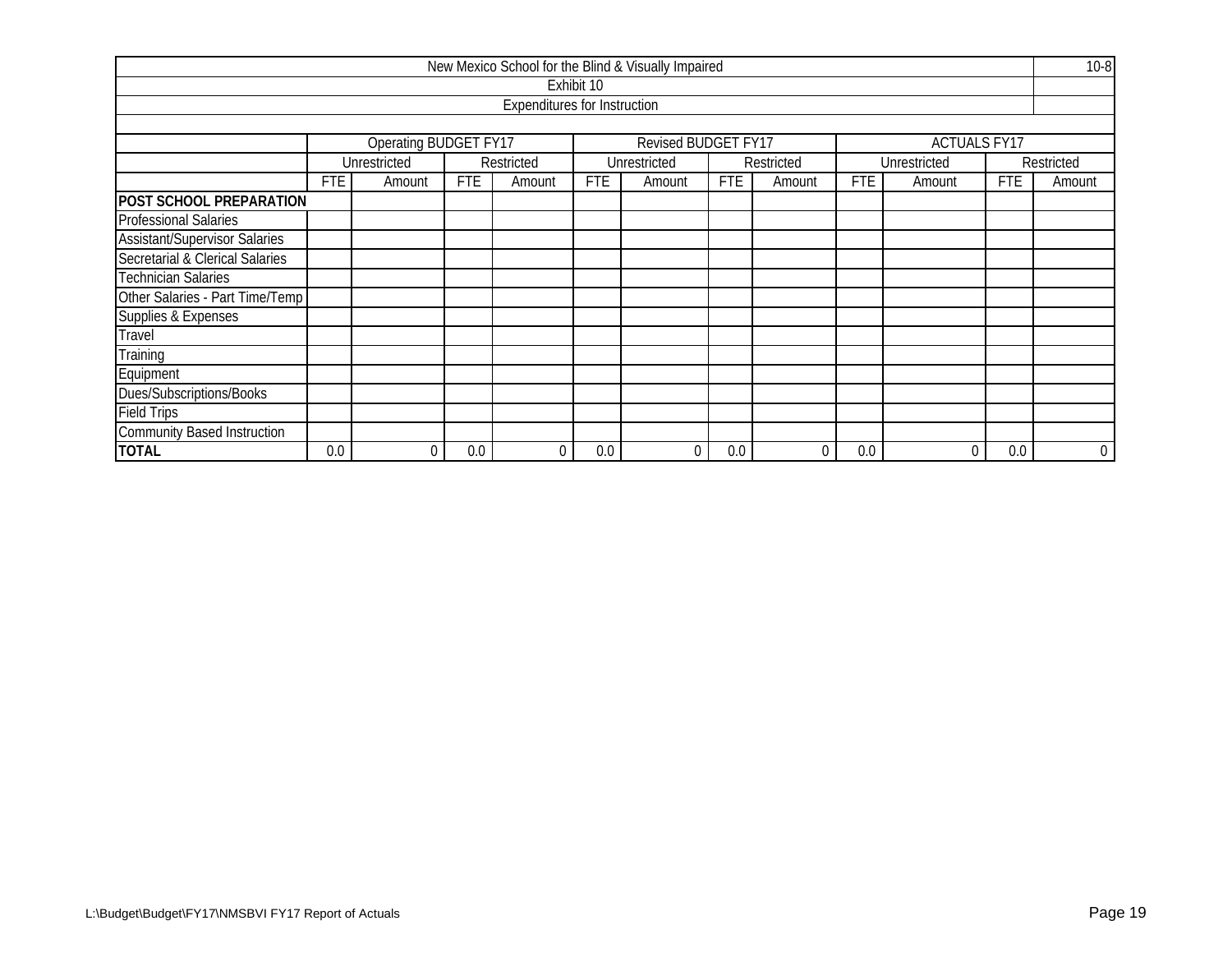|                                      |                                                                      |                              |            |                                     |                  | New Mexico School for the Blind & Visually Impaired |                  |            |                  |                        |                  | $10-9$         |
|--------------------------------------|----------------------------------------------------------------------|------------------------------|------------|-------------------------------------|------------------|-----------------------------------------------------|------------------|------------|------------------|------------------------|------------------|----------------|
|                                      |                                                                      |                              |            |                                     | Exhibit 10       |                                                     |                  |            |                  |                        |                  |                |
|                                      |                                                                      |                              |            | <b>Expenditures for Instruction</b> |                  |                                                     |                  |            |                  |                        |                  |                |
|                                      |                                                                      |                              |            |                                     |                  |                                                     |                  |            |                  |                        |                  |                |
|                                      |                                                                      | <b>Operating BUDGET FY17</b> |            |                                     |                  | <b>Revised BUDGET FY17</b>                          |                  |            |                  | <b>ACTUALS FY17</b>    |                  |                |
|                                      |                                                                      | Unrestricted                 |            | Restricted                          |                  | Unrestricted                                        |                  | Restricted |                  | Unrestricted           |                  | Restricted     |
|                                      | <b>FTE</b>                                                           | Amount                       | <b>FTE</b> | Amount                              | <b>FTE</b>       | Amount                                              | <b>FTE</b>       | Amount     | <b>FTE</b>       | Amount                 | <b>FTE</b>       | Amount         |
| <b>DETAILS</b>                       |                                                                      |                              |            |                                     |                  |                                                     |                  |            |                  |                        |                  |                |
| Professional Salaries                | 38.5                                                                 | 2,355,366                    | 1.4        | 61,076                              | 39.5             | 2,261,285                                           | 1.4              | 61,049     | 38.5             | $\overline{2,}117,659$ | 1.4              | 48,595         |
| <b>Assistant/Supervisor Salaries</b> | $\overline{2.0}$                                                     | 99,447                       | 0.0        | 0                                   | $\overline{2.0}$ | 99,447                                              | $\overline{0.0}$ | 0          | $\overline{2.0}$ | 99,447                 | $\overline{0.0}$ | $\theta$       |
| Secretarial & Clerical Salaries      | 2.5                                                                  | 84,476                       | 0.0        | $\theta$                            | 2.0              | 65,500                                              | $\overline{0.0}$ | $\Omega$   | 2.0              | 65,630                 | 0.0              | $\theta$       |
| Technician Salaries                  | $\overline{34.0}$                                                    | 880,851                      | 0.0        | $\theta$                            | 34.0             | 849,765                                             | 0.0              | $\Omega$   | 35.0             | 809,360                | 0.0              | $\Omega$       |
| Other Salaries-Part Time/Temp        | 0.0                                                                  | 37,400                       | 0.0        | $\overline{0}$                      | 0.0              | 60,446                                              | 0.0              | $\theta$   | 0.0              | 63,478                 | $\overline{0.0}$ | $\Omega$       |
| Supplies & Expenses                  | 0.0                                                                  | 77,250                       | 0.0        | 17,800                              | 0.0              | 53,530                                              | 0.0              | 13,681     | 0.0              | 42,554                 | 0.0              | 8,656          |
| Instructional Textbooks              | 0.0                                                                  |                              | 0.0        | $\theta$                            | 0.0              | $\Omega$                                            | 0.0              | $\Omega$   | 0.0              | $\theta$               | 0.0              |                |
| <b>Instructional Materials</b>       | 0.0                                                                  | $\Omega$                     | 0.0        | $\overline{0}$                      | 0.0              | $\Omega$                                            | 0.0              | $\Omega$   | 0.0              | 0                      | 0.0              | $\Omega$       |
| Travel                               | 0.0                                                                  | 70,200                       | 0.0        | 3,750                               | 0.0              | 63,786                                              | 0.0              | 6,661      | 0.0              | 45,614                 | 0.0              | 3,525          |
| Training                             | 0.0                                                                  | 107,560                      | 0.0        | 3,750                               | 0.0              | 110,932                                             | 0.0              | 330        | 0.0              | 83,687                 | 0.0              | 330            |
| Equipment                            | 0.0                                                                  | 20,000                       | 0.0        | 7,500                               | 0.0              | 21,675                                              | 0.0              | 9,410      | 0.0              | 12,308                 | 0.0              | 11,121         |
| <b>Field Trips/Misc</b>              | 0.0                                                                  | U                            | 0.0        | $\theta$                            | 0.0              | O                                                   | 0.0              | 0          | 0.0              | 0                      | 0.0              | $\Omega$       |
| Food & Beverage                      | 0.0                                                                  | 10,350                       | 0.0        | 0.0                                 | 0.0              | 8,450                                               | 0.0              | 475        | 0.0              | 6,473                  | 0.0              | 388            |
| Dues/Subscriptions/Books             | 0.0                                                                  | 14,970                       | 0.0        | 800                                 | 0.0              | 22,365                                              | 0.0              | 3,955      | 0.0              | 15,086                 | 0.0              | $\overline{0}$ |
| <b>Contracted Services</b>           | 0.0                                                                  | 196,076                      | 0.0        | 53,600                              | 0.0              | 188,089                                             | 0.0              | 105,293    | 0.0              | 153,289                | 0.0              | 54,510         |
| Advertisement                        | 0.0                                                                  |                              | 0.0        | $\theta$                            | 0.0              |                                                     | 0.0              | $\Omega$   | 0.0              | 0                      | 0.0              | $\Omega$       |
| <b>Community Based Instruction</b>   | 0.0                                                                  | 28,126                       | 0.0        | 0.0                                 | 0.0              | 33,240                                              | 0.0              | 0.0        | 0.0              | 25,170                 | 0.0              | $\theta$       |
| Medicaid - State Share Reimburs      | 0.0<br>0.0<br>27,000<br>0.0<br>0.0<br>27,000<br>$\theta$<br>$\Omega$ |                              |            |                                     |                  |                                                     |                  |            | 0.0              | 10,412                 | 0.0              | $\Omega$       |
| <b>TOTAL</b>                         | 77.0                                                                 | 4,009,072.44                 | 1.4        | 148,276                             | 77.5             | 3,865,510                                           | 1.4              | 200,855    | 77.5             | 3,550,168.26           | 1.4              | 127,125        |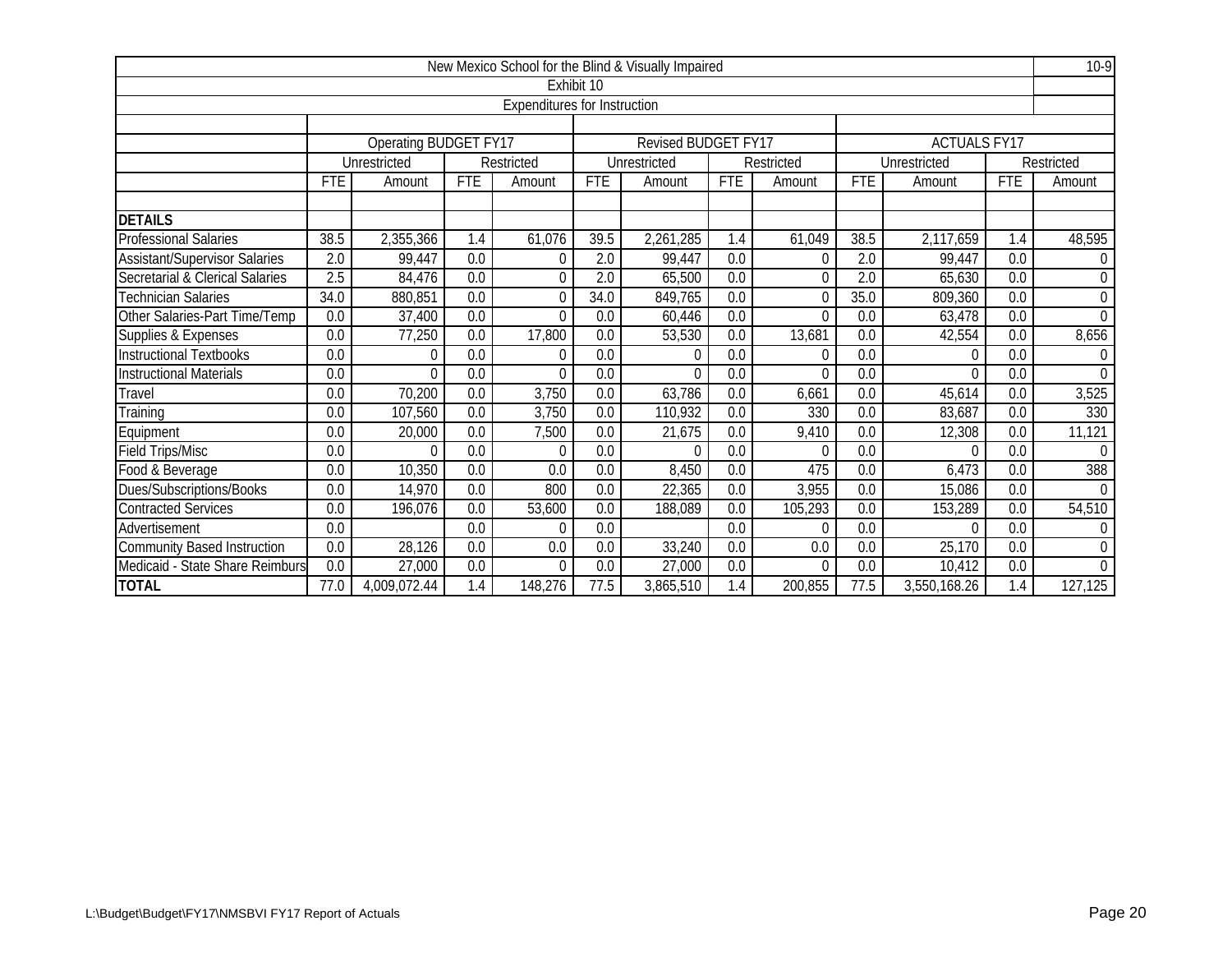|                                                            |                                              |                |                                          |                | New Mexico School for the Blind & Visually Impaired |          |                     |          |                |                     | $11-1$         |
|------------------------------------------------------------|----------------------------------------------|----------------|------------------------------------------|----------------|-----------------------------------------------------|----------|---------------------|----------|----------------|---------------------|----------------|
|                                                            |                                              |                |                                          | Exhibit 11     |                                                     |          |                     |          |                |                     |                |
|                                                            |                                              |                | <b>Expenditures for Academic Support</b> |                |                                                     |          |                     |          |                |                     |                |
|                                                            |                                              |                |                                          |                |                                                     |          |                     |          |                |                     |                |
|                                                            | <b>Operating BUDGET FY17</b><br>Unrestricted |                | Restricted                               |                | Revised BUDGET FY17<br>Unrestricted                 |          | Restricted          |          | Unrestricted   | <b>ACTUALS FY17</b> | Restricted     |
| <b>ACADEMIC SUPPORT</b>                                    |                                              |                |                                          |                |                                                     |          |                     |          |                |                     |                |
| <b>Academic Support Services</b>                           | 147,522                                      |                | $\boldsymbol{0}$                         |                | 236,355                                             |          | $\mathbf 0$         |          | 144,302        |                     | $\overline{0}$ |
| Library                                                    | 58,109                                       |                | $\mathbf 0$                              |                | 54,269                                              |          | $\mathbf 0$         |          | 54,082         |                     | $\overline{0}$ |
| <b>Outreach Services</b>                                   | 573,731                                      |                | $\mathbf 0$                              |                | 564,284                                             |          | $\Omega$            |          | 563,714        |                     | $\overline{0}$ |
| Lending Library                                            | $\mathbf 0$                                  |                | $\mathbf 0$                              |                | $\mathbf{0}$                                        |          | $\mathbf 0$         |          | $\overline{0}$ |                     | $\overline{0}$ |
| <b>Low Vision Clinic</b>                                   | 233,989                                      |                | $\overline{0}$                           |                | 179,899                                             |          | $\mathbf{0}$        |          | 146,487        |                     | 1,832          |
| Family Infant Toddler Program                              | 1,099,495                                    |                | 292,155                                  |                | 1,090,704                                           |          | 358,847             |          | 1,005,484      |                     | 337,931        |
| <b>Related Services</b>                                    | 367,934                                      |                | $\mathbf 0$                              |                | 361,017                                             |          | $\overline{10,}991$ |          | 355,785        |                     | 9,912          |
| <b>Resource Center</b>                                     | 357,960                                      |                | $\mathbf 0$                              |                | 346,265                                             |          | $\mathbf{0}$        |          | 341,650        |                     | $\overline{0}$ |
| <b>Prison Braille</b>                                      | $\mathbf 0$                                  |                | $\mathbf 0$                              |                | $\mathbf 0$                                         |          | $\mathbf 0$         |          | $\mathbf 0$    |                     | $\overline{0}$ |
| <b>TOTAL</b>                                               | 2,838,741                                    | $\overline{0}$ | 292,155                                  | $\overline{0}$ | 2,832,793                                           | $\Omega$ | 369,838             | $\Omega$ | 2,611,504      | $\mathbf 0$         | 349,675        |
| <b>Fringe Benefits</b>                                     | 784,762                                      |                | 134,227                                  |                | 821,891                                             |          | 135,117             |          | 815,137        |                     | 117,921        |
| <b>GRAND TOTAL EXPENDITURES</b><br><b>ACADEMIC SUPPORT</b> | 3,623,503                                    |                | 426,383                                  |                | 3,654,684                                           |          | 504,954             |          | 3,426,641      |                     | 467,595        |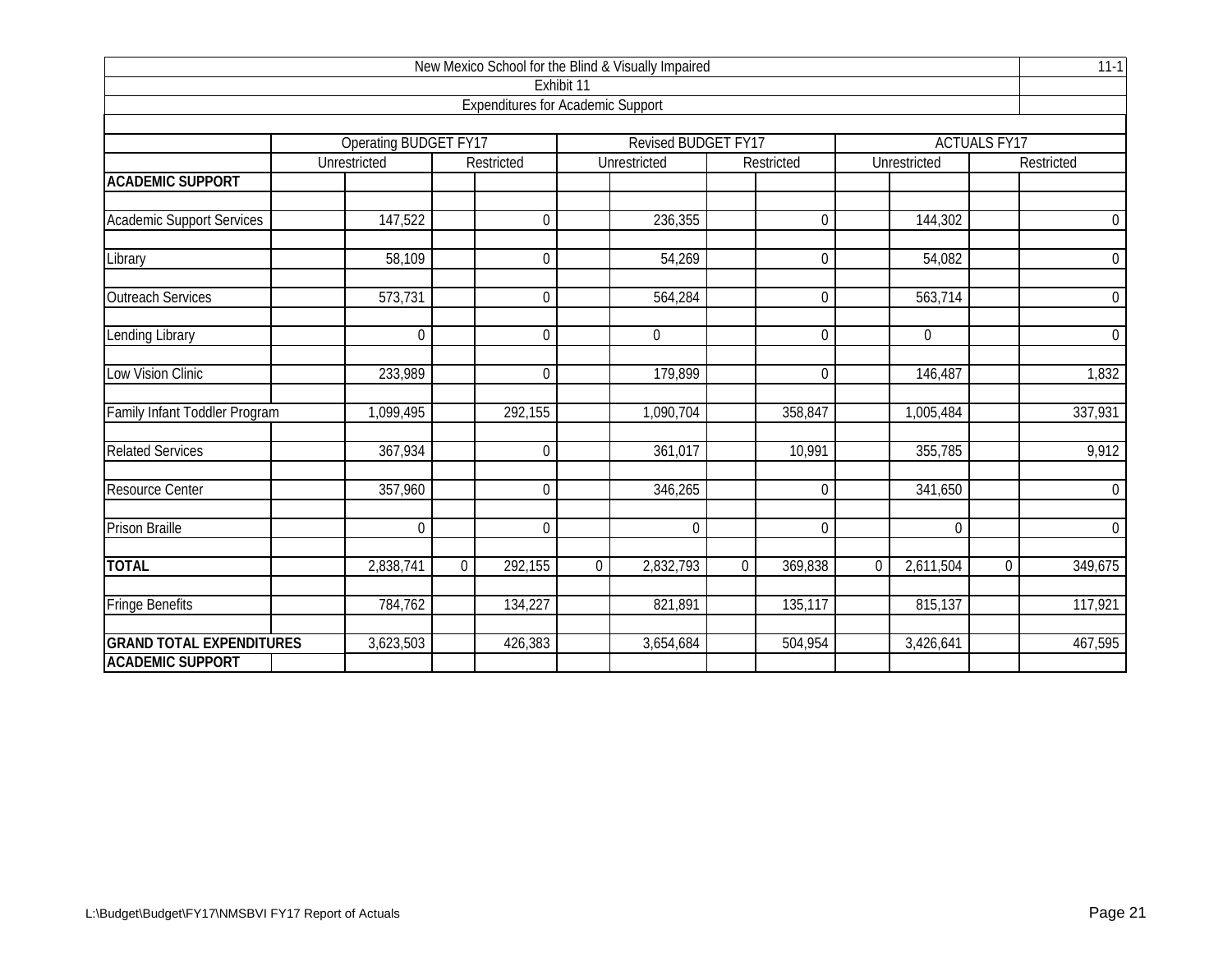|                                      |            |                              |            |                                          |             | New Mexico School for the Blind & Visually Impaired |            |            |            |              |                     | $11-2$     |
|--------------------------------------|------------|------------------------------|------------|------------------------------------------|-------------|-----------------------------------------------------|------------|------------|------------|--------------|---------------------|------------|
|                                      |            |                              |            |                                          | Exhibit 11a |                                                     |            |            |            |              |                     |            |
|                                      |            |                              |            | <b>Expenditures for Academic Support</b> |             |                                                     |            |            |            |              |                     |            |
|                                      |            |                              |            |                                          |             |                                                     |            |            |            |              |                     |            |
|                                      |            | <b>Operating BUDGET FY17</b> |            |                                          |             | <b>Revised BUDGET FY17</b>                          |            |            |            |              | <b>ACTUALS FY17</b> |            |
|                                      |            | Unrestricted                 |            | Restricted                               |             | Unrestricted                                        |            | Restricted |            | Unrestricted |                     | Restricted |
|                                      | FTE        | Amount                       | <b>FTE</b> | Amount                                   | <b>FTE</b>  | Amount                                              | <b>FTE</b> | Amount     | <b>FTE</b> | Amount       | <b>FTE</b>          | Amount     |
| <b>Academic Support Services</b>     |            |                              |            |                                          |             |                                                     |            |            |            |              |                     |            |
| <b>Professional Salaries</b>         | 1.00       | 79,442                       |            |                                          | 1.00        | 168,473                                             |            |            | 1.00       | 79,442       |                     |            |
| <b>Assistant/Supervisor Salaries</b> |            |                              |            |                                          |             |                                                     |            |            |            |              |                     |            |
| Secretarial & Clerical Salaries      |            |                              |            |                                          |             |                                                     |            |            |            |              |                     |            |
| Technician Salaries                  | 1.00       | 47,380                       |            |                                          | 1.0         | 47,182                                              |            |            | 1.0        | 47,021       |                     |            |
| Other Salaries - Part Time/Temp      |            |                              |            |                                          |             |                                                     |            |            |            |              |                     |            |
| Supplies & Expenses                  |            | 4,200                        |            |                                          |             | 3,239                                               |            |            |            | 2,713        |                     |            |
| Travel                               |            | ,500                         |            |                                          |             | 3,181                                               |            |            |            | 2,991        |                     |            |
| Training                             |            | 1,000                        |            |                                          |             | 1,000                                               |            |            |            | 714          |                     |            |
| Equipment                            |            |                              |            |                                          |             |                                                     |            |            |            |              |                     |            |
| Food & Beverage                      |            |                              |            |                                          |             |                                                     |            |            |            |              |                     |            |
| Dues/Subscriptions/Books             | 780<br>780 |                              |            |                                          |             |                                                     |            |            |            |              |                     |            |
| <b>Contracted Services</b>           |            | 14,000                       |            |                                          |             | 12,500                                              |            |            |            | 10,641       |                     |            |
| <b>TOTAL</b>                         | 2.00       | 147,522                      |            |                                          | 2.00        | 236,355                                             |            | $\Omega$   | 2.00       | 144,302      |                     |            |
|                                      |            |                              |            |                                          |             |                                                     |            |            |            |              |                     |            |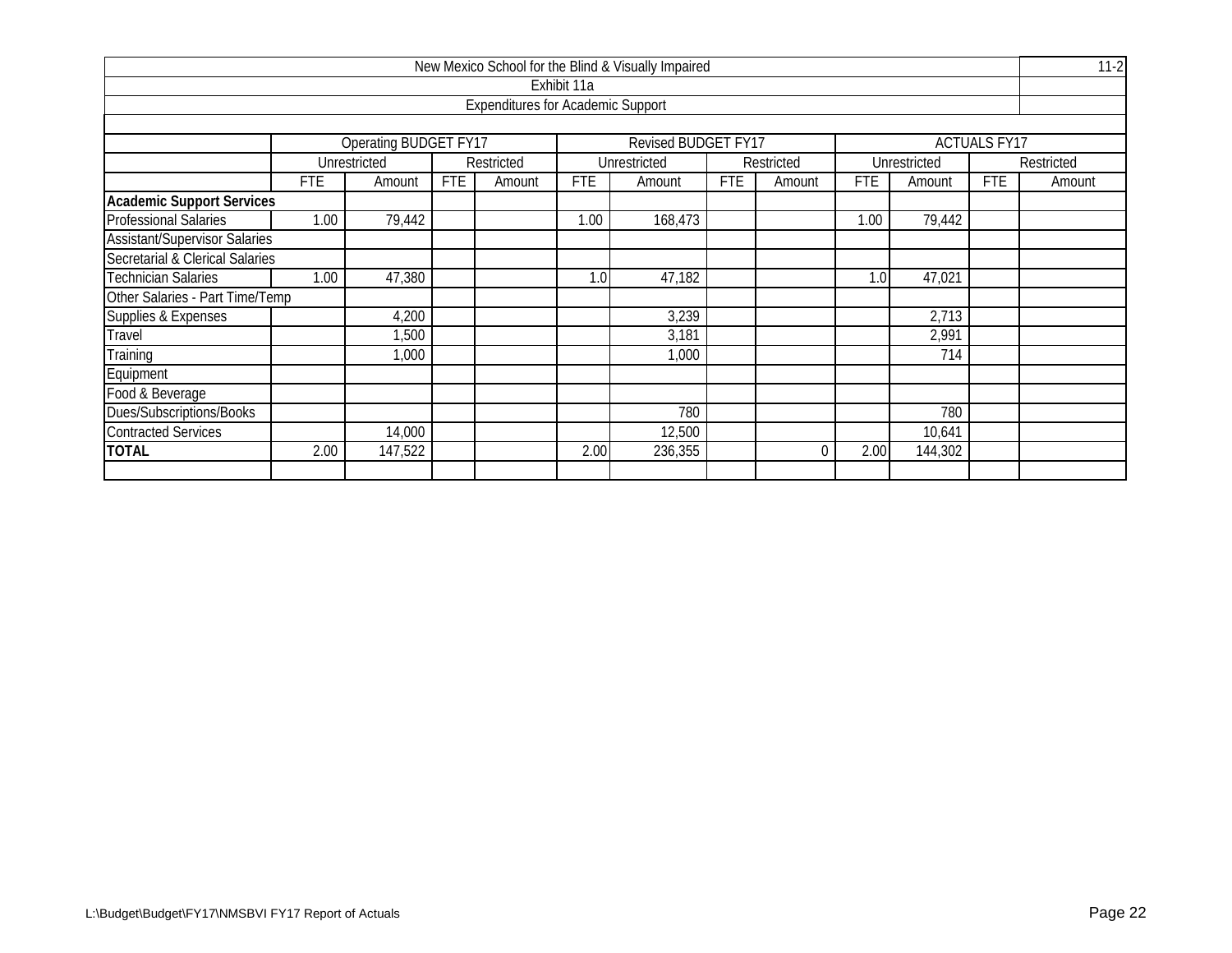|                                      |            |                       |                  |                                          |                  | New Mexico School for the Blind & Visually Impaired |     |             |            |              |                     | $11-3$         |
|--------------------------------------|------------|-----------------------|------------------|------------------------------------------|------------------|-----------------------------------------------------|-----|-------------|------------|--------------|---------------------|----------------|
|                                      |            |                       |                  |                                          | Exhibit 11a      |                                                     |     |             |            |              |                     |                |
|                                      |            |                       |                  | <b>Expenditures for Academic Support</b> |                  |                                                     |     |             |            |              |                     |                |
|                                      |            |                       |                  |                                          |                  |                                                     |     |             |            |              |                     |                |
|                                      |            | Operating BUDGET FY17 |                  |                                          |                  | Revised BUDGET FY17                                 |     |             |            |              | <b>ACTUALS FY17</b> |                |
|                                      |            | Unrestricted          |                  | Restricted                               |                  | Unrestricted                                        |     | Restricted  |            | Unrestricted |                     | Restricted     |
|                                      | <b>FTE</b> | Amount                | <b>FTE</b>       | Amount                                   | <b>FTE</b>       | Amount                                              | FTE | Amount      | <b>FTE</b> | Amount       | <b>FTE</b>          | Amount         |
| <b>LIBRARY</b>                       |            |                       |                  |                                          |                  |                                                     |     |             |            |              |                     |                |
| <b>Professional Salaries</b>         |            |                       |                  |                                          |                  |                                                     |     |             |            |              |                     |                |
| <b>Assistant/Supervisor Salaries</b> |            |                       |                  |                                          |                  |                                                     |     |             |            |              |                     |                |
| Secretarial & Clerical Salaries      |            |                       |                  |                                          |                  |                                                     |     |             |            |              |                     |                |
| <b>Technician Salaries</b>           | 1.0        | 28,009                |                  |                                          | $\overline{1.0}$ | 27,691                                              |     |             | 1.0        | 27,563       |                     |                |
| Other Salaries - Part Time/Temp      |            |                       |                  |                                          |                  |                                                     |     |             |            |              |                     |                |
| Supplies & Expenses                  |            | 2,000                 |                  |                                          |                  | 3,402                                               |     |             |            | 3,393        |                     |                |
| Travel                               |            | 500                   |                  |                                          |                  | 328                                                 |     |             |            | 328          |                     |                |
| Training                             |            | 600                   |                  |                                          |                  | 155                                                 |     |             |            | 155          |                     |                |
| Equipment                            |            |                       |                  |                                          |                  |                                                     |     |             |            |              |                     |                |
| Food & Beverage                      |            |                       |                  |                                          |                  | 107                                                 |     |             |            | 107          |                     |                |
| Dues/Subscriptions/Books             |            | 14,800                |                  |                                          |                  | 13,800                                              |     |             |            | 13,761       |                     |                |
| <b>Contracted Services</b>           |            | 12,000                |                  |                                          |                  | 8,478                                               |     |             |            | 8,478        |                     |                |
| <b>Community Based Instruction</b>   |            | 200                   |                  |                                          |                  | 308                                                 |     |             |            | 297          |                     |                |
| <b>TOTAL</b>                         | 1.00       | 58,109                |                  | $\overline{0}$                           | 1.00             | 54,269                                              |     | $\mathbf 0$ | 1.00       | 54,082       |                     | $\overline{0}$ |
| <b>OUTREACH SERVICES</b>             |            |                       |                  |                                          |                  |                                                     |     |             |            |              |                     |                |
| <b>Professional Salaries</b>         | 7.0        | 466,106               |                  |                                          | 7.0              | 470,896                                             |     |             | 7.0        | 472,276      |                     |                |
| <b>Assistant/Supervisor Salaries</b> |            |                       |                  |                                          |                  |                                                     |     |             |            |              |                     |                |
| Secretarial & Clerical Salaries      | 1.0        | 45,425                |                  |                                          | 1.0              | 36,119                                              |     |             | 1.0        | 35,966       |                     |                |
| <b>Technician Salaries</b>           |            |                       |                  |                                          |                  |                                                     |     |             |            |              |                     |                |
| Other salaries - Part Time/Temp      |            |                       |                  |                                          | 0.5              | 7,129                                               |     |             | 0.5        | 5,770        |                     |                |
| Supplies & Expenses                  |            | 7,500                 |                  |                                          |                  | 2,000                                               |     |             |            | 1,981        |                     |                |
| Travel                               |            | 27,000                |                  |                                          |                  | 39,840                                              |     |             |            | 39,836       |                     |                |
| Training                             |            | 6,000                 |                  |                                          |                  | 3,175                                               |     |             |            | 3,209        |                     |                |
| Equipment                            |            |                       |                  | $\mathbf 0$                              |                  |                                                     |     |             |            |              |                     |                |
| Food & Beverage                      |            | 1,500                 |                  |                                          |                  | 500                                                 |     |             |            | 183          |                     |                |
| Dues/Subscriptions/Books             |            | 200                   |                  |                                          |                  | 648                                                 |     |             |            | 648          |                     |                |
| <b>Contracted Services</b>           |            | 20,000                |                  |                                          |                  | 3,979                                               |     |             |            | 3,845        |                     |                |
| <b>Field Trips</b>                   |            |                       |                  |                                          |                  |                                                     |     |             |            |              |                     |                |
| <b>TOTAL</b>                         | 8.0        | 573,731               | $\overline{0.0}$ | $\mathbf 0$                              | 8.5              | 564,284                                             | 0.0 | $\mathbf 0$ | 8.5        | 563,714      | 0.0                 | $\overline{0}$ |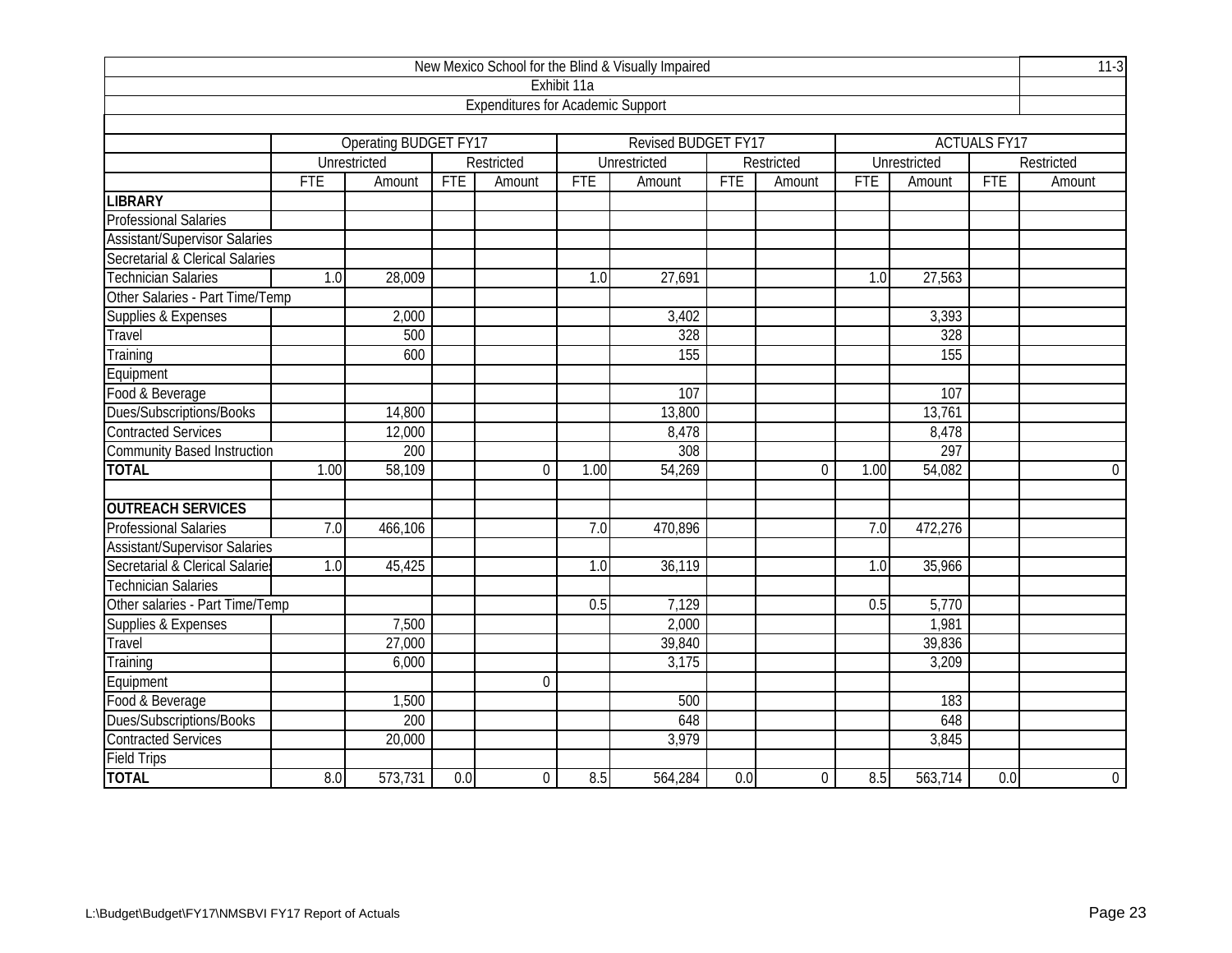|                                                                     |                                                                                                        |              |  |                                          |             | New Mexico School for the Blind & Visually Impaired |  |            |            |              |  | $11 - 4$   |  |
|---------------------------------------------------------------------|--------------------------------------------------------------------------------------------------------|--------------|--|------------------------------------------|-------------|-----------------------------------------------------|--|------------|------------|--------------|--|------------|--|
|                                                                     |                                                                                                        |              |  |                                          | Exhibit 11a |                                                     |  |            |            |              |  |            |  |
|                                                                     |                                                                                                        |              |  | <b>Expenditures for Academic Support</b> |             |                                                     |  |            |            |              |  |            |  |
|                                                                     |                                                                                                        |              |  |                                          |             |                                                     |  |            |            |              |  |            |  |
| Operating BUDGET FY17<br>Revised BUDGET FY17<br><b>ACTUALS FY17</b> |                                                                                                        |              |  |                                          |             |                                                     |  |            |            |              |  |            |  |
|                                                                     |                                                                                                        | Unrestricted |  | Restricted                               |             | Unrestricted                                        |  | Restricted |            | Unrestricted |  | Restricted |  |
|                                                                     | <b>FTE</b><br><b>FTE</b><br><b>FTE</b><br>FTE<br>FTE<br>Amount<br>Amount<br>Amount<br>Amount<br>Amount |              |  |                                          |             |                                                     |  |            | <b>FTE</b> | Amount       |  |            |  |
| <b>Lending Library</b>                                              |                                                                                                        |              |  |                                          |             |                                                     |  |            |            |              |  |            |  |
| <b>Professional Salaries</b>                                        |                                                                                                        |              |  |                                          |             |                                                     |  |            | 0.00       |              |  |            |  |
| <b>Assistant/Supervisor Salaries</b>                                |                                                                                                        |              |  |                                          |             |                                                     |  |            |            |              |  |            |  |
| Secretarial & Clerical Salaries                                     |                                                                                                        |              |  |                                          |             |                                                     |  |            |            |              |  |            |  |
| Technician Salaries                                                 |                                                                                                        |              |  |                                          |             |                                                     |  |            |            |              |  |            |  |
| Other Salaries - Part Time/Temp                                     |                                                                                                        |              |  |                                          |             |                                                     |  |            |            |              |  |            |  |
| Supplies & Expenses                                                 |                                                                                                        |              |  |                                          |             |                                                     |  |            |            |              |  |            |  |
| Travel                                                              |                                                                                                        |              |  |                                          |             |                                                     |  |            |            |              |  |            |  |
| Training                                                            |                                                                                                        |              |  |                                          |             |                                                     |  |            |            |              |  |            |  |
| Equipment                                                           |                                                                                                        |              |  |                                          |             |                                                     |  |            |            |              |  |            |  |
| Food & Beverage                                                     |                                                                                                        |              |  |                                          |             |                                                     |  |            |            |              |  |            |  |
| Dues/Subscriptions/Books                                            |                                                                                                        |              |  |                                          |             |                                                     |  |            |            |              |  |            |  |
| <b>Contracted Services</b>                                          |                                                                                                        |              |  |                                          |             |                                                     |  |            |            |              |  |            |  |
| <b>TOTAL</b>                                                        | 0.0                                                                                                    | $\Omega$     |  |                                          | 0.00        | $\Omega$                                            |  | $\Omega$   | 0.00       | $\theta$     |  |            |  |
|                                                                     |                                                                                                        |              |  |                                          |             |                                                     |  |            |            |              |  |            |  |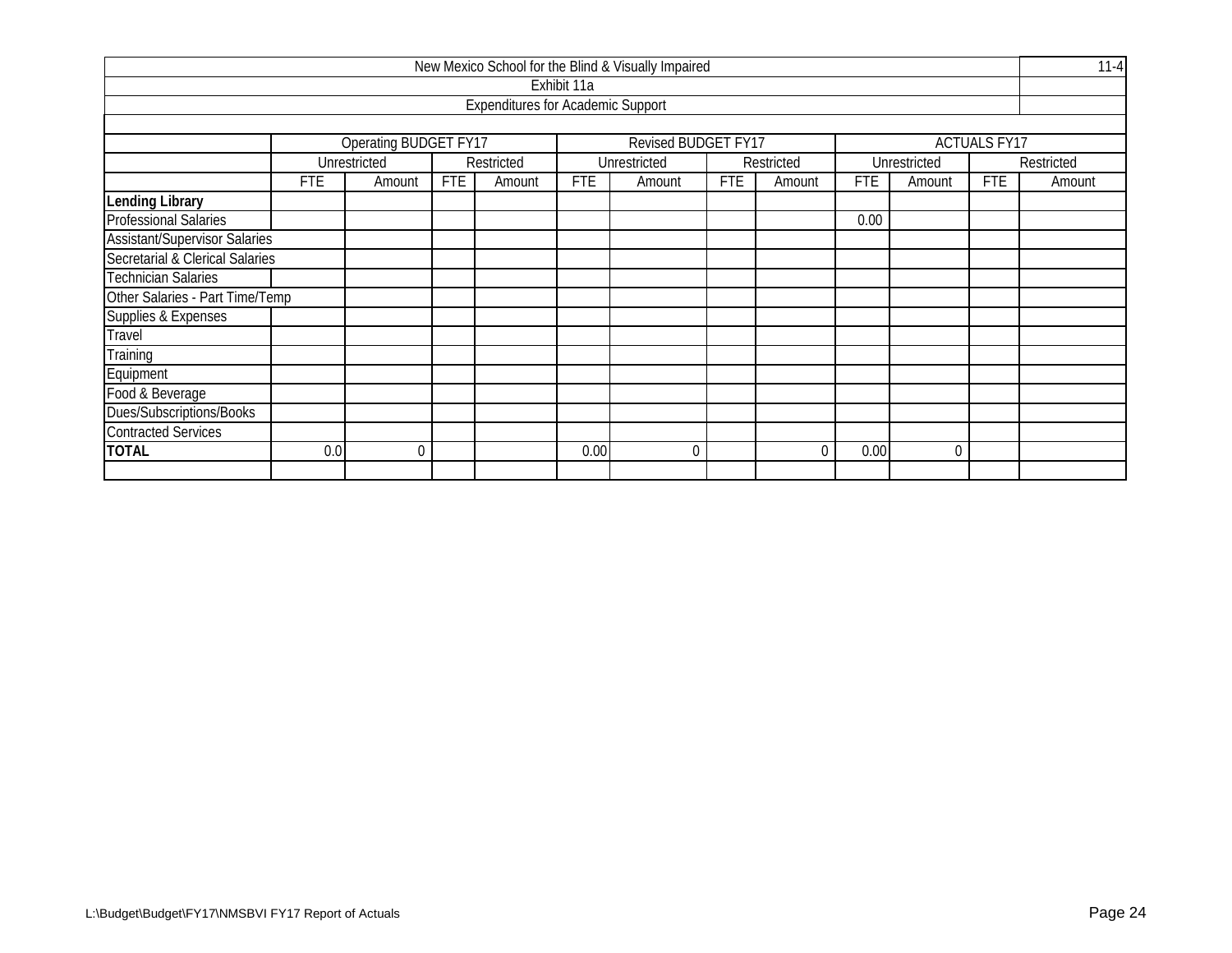| New Mexico School for the Blind & Visually Impaired |                  |                       |                  |                                          |                   |                     |     |              |            |                 |                     |            |  |
|-----------------------------------------------------|------------------|-----------------------|------------------|------------------------------------------|-------------------|---------------------|-----|--------------|------------|-----------------|---------------------|------------|--|
|                                                     |                  |                       |                  |                                          | Exhibit 11a       |                     |     |              |            |                 |                     |            |  |
|                                                     |                  |                       |                  | <b>Expenditures for Academic Support</b> |                   |                     |     |              |            |                 |                     |            |  |
|                                                     |                  |                       |                  |                                          |                   |                     |     |              |            |                 |                     |            |  |
|                                                     |                  | Operating BUDGET FY17 |                  |                                          |                   | Revised BUDGET FY17 |     |              |            |                 | <b>ACTUALS FY17</b> |            |  |
|                                                     |                  | Unrestricted          |                  | Restricted                               |                   | Unrestricted        |     | Restricted   |            | Unrestricted    |                     | Restricted |  |
|                                                     | <b>FTE</b>       | Amount                | <b>FTE</b>       | Amount                                   | <b>FTE</b>        | Amount              | FTE | Amount       | <b>FTE</b> | Amount          | <b>FTE</b>          | Amount     |  |
| <b>LOW VISION CLINIC</b>                            |                  |                       |                  |                                          |                   |                     |     |              |            |                 |                     |            |  |
| <b>Professional Salaries</b>                        | 3.00             | 191,189               |                  |                                          | 3.00              | 145,799             |     |              | 3.00       | 118,502         |                     |            |  |
| <b>Assistant/Supervisor Salaries</b>                |                  |                       |                  |                                          |                   |                     |     |              |            |                 |                     |            |  |
| Secretarial & Clerical Salaries                     |                  |                       |                  |                                          |                   |                     |     |              |            |                 |                     |            |  |
| <b>Technician Salaries</b>                          |                  |                       |                  |                                          |                   |                     |     |              |            |                 |                     |            |  |
| Other Salaries - Part Time/Temp                     |                  |                       |                  |                                          |                   |                     |     |              |            |                 |                     |            |  |
| Supplies & Expenses                                 |                  | 3,500                 |                  |                                          |                   | 800                 |     |              |            | 494             |                     | 1,832      |  |
| Travel                                              |                  | 8,000                 |                  |                                          |                   | 5,000               |     |              |            | 4,451           |                     |            |  |
| Training                                            |                  | 2,500                 |                  |                                          |                   | 500                 |     |              |            | $\overline{30}$ |                     |            |  |
| <b>Community Based Instruction</b>                  |                  | 44                    |                  |                                          |                   |                     |     |              |            |                 |                     |            |  |
| Equipment                                           |                  |                       |                  |                                          |                   |                     |     |              |            |                 |                     |            |  |
| Food & Beverage                                     |                  | 600                   |                  |                                          |                   | 300                 |     |              |            | 189             |                     |            |  |
| Dues/Subscriptions/Books                            |                  | 200                   |                  |                                          |                   |                     |     |              |            |                 |                     |            |  |
| <b>Contracted Services</b>                          |                  | $\overline{28,000}$   |                  |                                          |                   | 27,500              |     |              |            | 22,778          |                     |            |  |
| <b>TOTAL</b>                                        | $\overline{3.0}$ | 233,989               |                  |                                          | $\overline{3.00}$ | 179,899             |     | $\mathbf{0}$ | 3.00       | 146,487         |                     | 1,832      |  |
|                                                     |                  |                       |                  |                                          |                   |                     |     |              |            |                 |                     |            |  |
| <b>FAMILY INFANT TODDLER PROGRAM</b>                |                  |                       |                  |                                          |                   |                     |     |              |            |                 |                     |            |  |
| <b>Professional Salaries</b>                        | 14.0             | 974,309               | $\overline{3.5}$ | 244,209                                  | 14.5              | 965,518             | 4.5 | 291,154      | 14.5       | 934,490         | 3.5                 | 281,885    |  |
| <b>Assistant/Supervisor Salaries</b>                |                  |                       |                  |                                          |                   |                     |     |              |            |                 |                     |            |  |
| Secretarial & Clerical Salaries                     | 1.0              | 24,037                | 1.0              | 47,946                                   | 0.5               | 24, 037             | 0.0 | 47,946       | 0.5        |                 | 1.0                 | 47,839     |  |
| <b>Technician Salaries</b>                          |                  |                       |                  |                                          |                   |                     |     |              |            |                 |                     |            |  |
| Other salaries - Part Time/Temp                     |                  |                       |                  |                                          |                   |                     |     |              |            |                 |                     |            |  |
| Supplies & Expenses                                 |                  | 23,000                |                  | $\mathbf 0$                              |                   | $\overline{20,}200$ |     | 15,338       |            | 11,591          |                     | 7,112      |  |
| Travel                                              |                  | 50,000                |                  |                                          |                   | 50,000              |     | 609          |            | 39,865          |                     | 46         |  |
| Training                                            |                  | 11,500                |                  |                                          |                   | 12,800              |     | 400          |            | 11,541          |                     | 150        |  |
| <b>Community Based Instruction</b>                  |                  | 3,650                 |                  |                                          |                   | 3,650               |     |              |            | 1,400           |                     |            |  |
| Equipment                                           |                  |                       |                  |                                          |                   |                     |     |              |            |                 |                     |            |  |
| <b>Field Trips</b>                                  |                  |                       |                  |                                          |                   |                     |     |              |            |                 |                     |            |  |
| Food & Beverage                                     |                  | 2,000                 |                  |                                          |                   | 1,000               |     |              |            | 402             |                     |            |  |
| Dues/Subscriptions/Books                            |                  | 4,000                 |                  |                                          |                   | 2,500               |     |              |            | 1,329           |                     |            |  |
| <b>Contracted Services</b>                          |                  | 7,000                 |                  |                                          |                   | 11,000              |     | 3,399        |            | 4,865           |                     | 899        |  |
| <b>TOTAL</b>                                        | 15.0             | 1,099,495             | 4.5              | 292,155                                  | 15.0              | 1,090,704           | 4.5 | 358,847      | 15.0       | 1,005,484       | 4.5                 | 337,931    |  |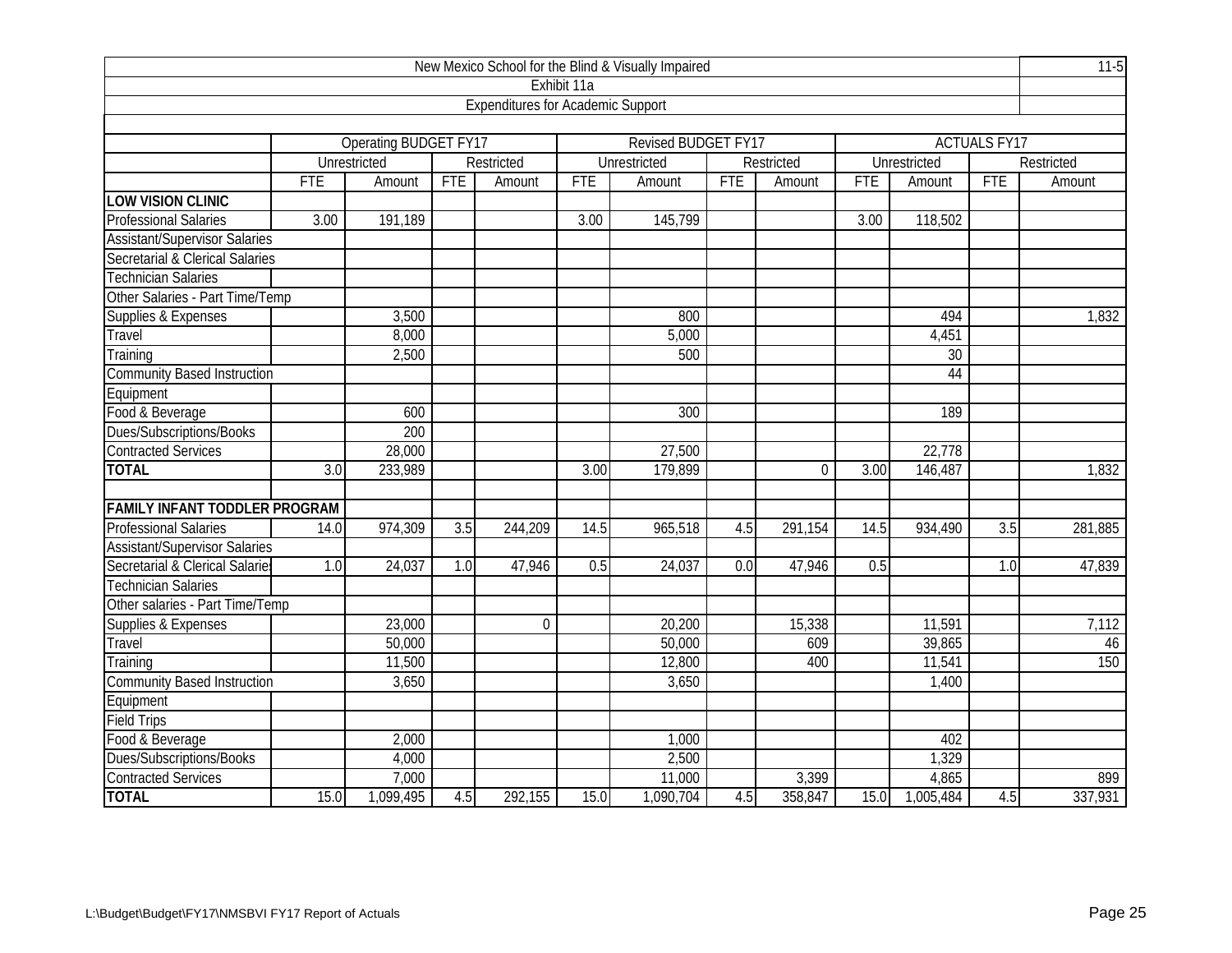| New Mexico School for the Blind & Visually Impaired |                  |                       |            |                                          |                  |                     |            |                  |                  |              |                     |                |
|-----------------------------------------------------|------------------|-----------------------|------------|------------------------------------------|------------------|---------------------|------------|------------------|------------------|--------------|---------------------|----------------|
|                                                     |                  |                       |            |                                          | Exhibit 11a      |                     |            |                  |                  |              |                     |                |
|                                                     |                  |                       |            | <b>Expenditures for Academic Support</b> |                  |                     |            |                  |                  |              |                     |                |
|                                                     |                  |                       |            |                                          |                  |                     |            |                  |                  |              |                     |                |
|                                                     |                  | Operating BUDGET FY17 |            |                                          |                  | Revised BUDGET FY17 |            |                  |                  |              | <b>ACTUALS FY17</b> |                |
|                                                     |                  | Unrestricted          |            | Restricted                               |                  | Unrestricted        |            | Restricted       |                  | Unrestricted |                     | Restricted     |
|                                                     | <b>FTE</b>       | Amount                | <b>FTE</b> | Amount                                   | <b>FTE</b>       | Amount              | <b>FTE</b> | Amount           | <b>FTE</b>       | Amount       | <b>FTE</b>          | Amount         |
|                                                     |                  |                       |            |                                          |                  |                     |            |                  |                  |              |                     |                |
| <b>RELATED SERVICES</b>                             |                  |                       |            |                                          |                  |                     |            |                  |                  |              |                     |                |
| <b>Professional Salaries</b>                        | 5.0              | 348,989               |            |                                          | 5.0              | 342,879             |            |                  | 5.0              | 342,179      |                     |                |
| <b>Assistant/Supervisor Salaries</b>                |                  |                       |            |                                          |                  |                     |            |                  |                  |              |                     |                |
| Secretarial & Clerical Salaries                     |                  |                       |            |                                          |                  |                     |            |                  |                  |              |                     |                |
| <b>Technician Salaries</b>                          |                  |                       |            |                                          |                  | 194                 |            |                  |                  | 194          |                     |                |
| Other Salaries - Part Time/Temp                     |                  |                       |            |                                          |                  |                     |            |                  |                  |              |                     |                |
| Supplies & Expenses                                 |                  | 4,000                 |            |                                          |                  | 4,000               |            | 3,889            |                  | 3,002        |                     | 2,842          |
| Travel                                              |                  | 3,000                 |            |                                          |                  | 2,250               |            |                  |                  | 2,016        |                     |                |
| Training                                            |                  | 2,500                 |            |                                          |                  | 2,250               |            |                  |                  | 1,470        |                     |                |
| Equipment                                           |                  |                       |            |                                          |                  |                     |            | 4,785            |                  |              |                     | 4,785          |
| Food & Beverage                                     |                  | 200                   |            |                                          |                  | 200                 |            |                  |                  | 47           |                     |                |
| Dues/Subscriptions/Books                            |                  |                       |            |                                          |                  |                     |            |                  |                  |              |                     |                |
| <b>Contracted Services</b>                          |                  | 100                   |            |                                          |                  | 100                 |            | 2,317            |                  | $\mathbf 0$  |                     | 2,285          |
| <b>Community Based Instruction</b>                  |                  | 9,145                 |            |                                          |                  | 9,145               |            |                  |                  | 6,877        |                     |                |
| Field Trips                                         |                  |                       |            |                                          |                  |                     |            |                  |                  |              |                     |                |
| <b>TOTAL</b>                                        | 5.0              | 367,934               |            | $\overline{0}$                           | 5.0              | 361,017             |            | 10,991           | 5.0              | 355,785      |                     | 9,912          |
|                                                     |                  |                       |            |                                          |                  |                     |            |                  |                  |              |                     |                |
| <b>RESOURCE CENTER</b>                              |                  |                       |            |                                          |                  |                     |            |                  |                  |              |                     |                |
| <b>Professional Salaries</b>                        | $\overline{2.0}$ | 136,623               |            |                                          | $\overline{2.0}$ | 129,779             |            |                  | $\overline{2.0}$ | 130,558      |                     |                |
| <b>Assistant/Supervisor Salaries</b>                |                  |                       |            |                                          |                  |                     |            |                  |                  |              |                     |                |
| Secretarial & Clerical Salaries                     |                  |                       |            |                                          |                  |                     |            |                  |                  |              |                     |                |
| <b>Technician Salaries</b>                          | 5.0              | 197,737               |            |                                          | 5.0              | 201,726             |            |                  | 5.0              | 200,078      |                     |                |
| Other Salaries - Part Time/Temp                     |                  |                       |            |                                          |                  |                     |            |                  |                  |              |                     |                |
| Supplies & Expenses                                 |                  | 7,400                 |            |                                          |                  | 2,960               |            |                  |                  | 2,523        |                     |                |
| Travel                                              |                  | 9,500                 |            |                                          |                  | 7,900               |            |                  |                  | 6,741        |                     |                |
| Training                                            |                  | 4,000                 |            |                                          |                  | 1,000               |            |                  |                  | 1,000        |                     |                |
| Equipment                                           |                  |                       |            |                                          |                  |                     |            |                  |                  |              |                     |                |
| Food & Beverage                                     |                  |                       |            |                                          |                  |                     |            |                  |                  |              |                     |                |
| Dues/Subscriptions/Books                            |                  | 1,700                 |            |                                          |                  | 1,900               |            |                  |                  | 750          |                     |                |
| <b>Contracted Services</b>                          |                  | 1,000                 |            |                                          |                  | 1,000               |            |                  |                  | $\mathbf 0$  |                     |                |
| <b>TOTAL</b>                                        | 7.0              | 357,960               |            | $\boldsymbol{0}$                         | 7.0              | 346,265             |            | $\boldsymbol{0}$ | 7.0              | 341,650      |                     | $\overline{0}$ |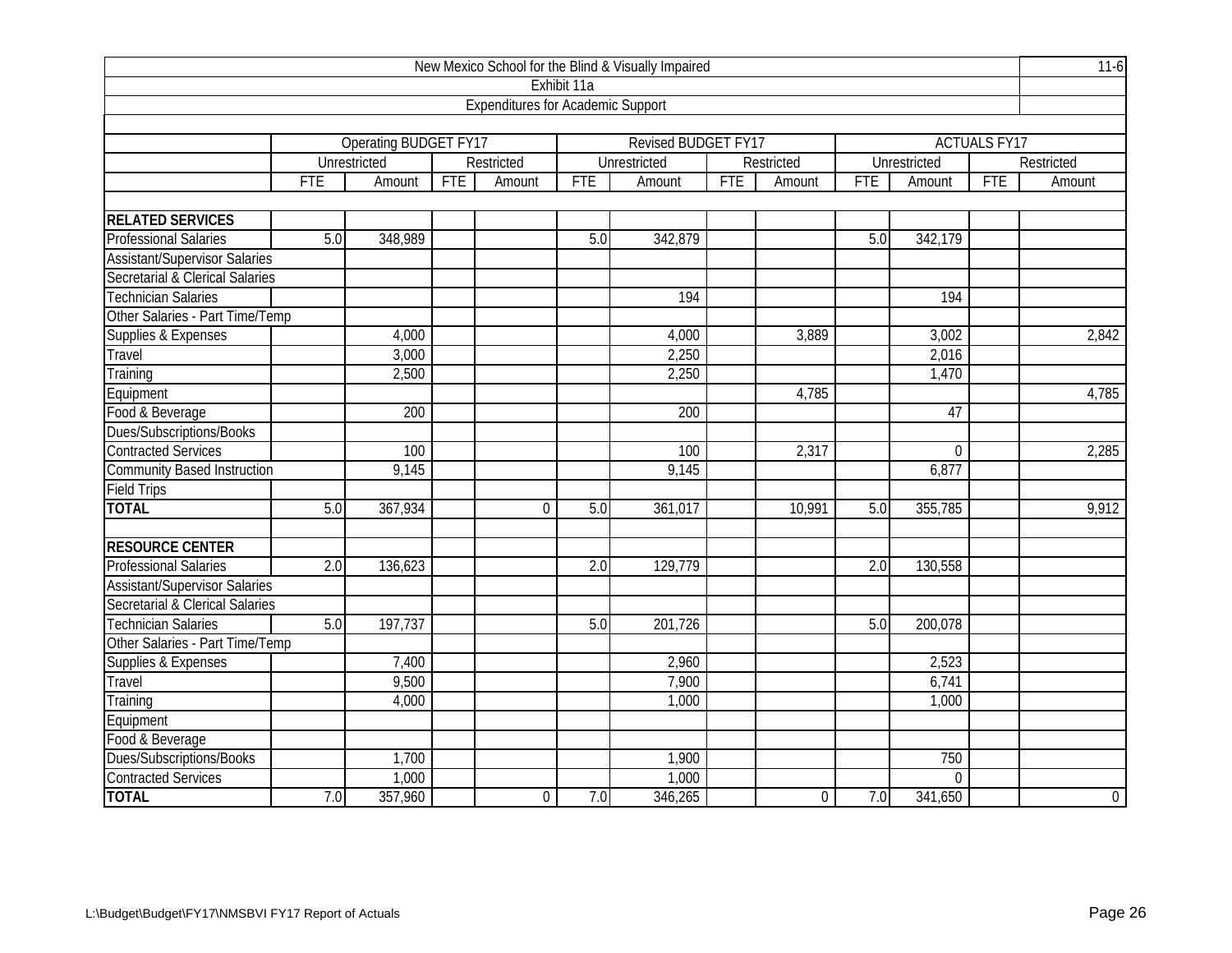| New Mexico School for the Blind & Visually Impaired |                  |                       |                  |                                          |                  |                     |                  |                |                  |              |                     |                         |
|-----------------------------------------------------|------------------|-----------------------|------------------|------------------------------------------|------------------|---------------------|------------------|----------------|------------------|--------------|---------------------|-------------------------|
|                                                     |                  |                       |                  |                                          | Exhibit 11a      |                     |                  |                |                  |              |                     |                         |
|                                                     |                  |                       |                  | <b>Expenditures for Academic Support</b> |                  |                     |                  |                |                  |              |                     |                         |
|                                                     |                  |                       |                  |                                          |                  |                     |                  |                |                  |              |                     |                         |
|                                                     |                  | Operating BUDGET FY17 |                  |                                          |                  | Revised BUDGET FY17 |                  |                |                  |              | <b>ACTUALS FY17</b> |                         |
|                                                     |                  | Unrestricted          |                  | Restricted                               |                  | Unrestricted        |                  | Restricted     |                  | Unrestricted |                     | Restricted              |
|                                                     | <b>FTE</b>       | Amount                | <b>FTE</b>       | Amount                                   | <b>FTE</b>       | Amount              | FTE              | Amount         | <b>FTE</b>       | Amount       | <b>FTE</b>          | Amount                  |
|                                                     |                  |                       |                  |                                          |                  |                     |                  |                |                  |              |                     |                         |
| <b>Prison Braille</b>                               |                  |                       |                  |                                          |                  |                     |                  |                |                  |              |                     |                         |
| <b>Professional Salaries</b>                        |                  |                       |                  |                                          |                  |                     |                  |                | 0.0              |              |                     |                         |
| <b>Assistant/Supervisor Salaries</b>                |                  |                       |                  |                                          |                  |                     |                  |                |                  |              |                     |                         |
| Secretarial & Clerical Salaries                     |                  |                       |                  |                                          |                  |                     |                  |                |                  |              |                     |                         |
| <b>Technician Salaries</b>                          |                  |                       |                  |                                          |                  |                     |                  |                |                  |              |                     |                         |
| Other Salaries - Part Time/Temp                     |                  |                       |                  |                                          |                  |                     |                  |                | 0.0              |              |                     |                         |
| Supplies & Expenses                                 |                  |                       |                  |                                          |                  |                     |                  |                |                  |              |                     |                         |
| Travel                                              |                  |                       |                  |                                          |                  |                     |                  |                |                  |              |                     |                         |
| Training                                            |                  |                       |                  |                                          |                  |                     |                  |                |                  |              |                     |                         |
| Equipment                                           |                  |                       |                  |                                          |                  |                     |                  |                |                  |              |                     |                         |
| Food & Beverage                                     |                  |                       |                  |                                          |                  |                     |                  |                |                  |              |                     |                         |
| Dues/Subscriptions/Books                            |                  |                       |                  |                                          |                  |                     |                  |                |                  |              |                     |                         |
| <b>Contracted Services</b>                          |                  |                       |                  |                                          |                  |                     |                  |                |                  |              |                     |                         |
| <b>TOTAL</b>                                        | 0.0              | $\overline{0}$        |                  | $\mathbf 0$                              | 0.0              | $\overline{0}$      |                  | $\mathbf{0}$   | 0.0              | $\mathbf 0$  |                     | $\boldsymbol{0}$        |
|                                                     |                  |                       |                  |                                          |                  |                     |                  |                |                  |              |                     |                         |
| <b>DETAILS</b>                                      |                  |                       |                  |                                          |                  |                     |                  |                |                  |              |                     |                         |
| <b>Professional Salaries</b>                        | 32.0             | 2,196,658             | 3.5              | 244,209                                  | 32.5             | 2,223,343           | 4.5              | 291,154        | 32.5             | 2,077,446    | 3.5                 | 281,885                 |
| <b>Assistant/Supervisor Salaries</b>                | 0.0              | $\Omega$              | 0.0              | $\Omega$                                 | 0.0              | $\theta$            | 0.0              | $\Omega$       | 0.0              | $\Omega$     | $\overline{0.0}$    | $\overline{\mathsf{O}}$ |
| Secretarial & Clerical Salarie                      | $\overline{2.0}$ | 69,461                | 1.0              | 47,946                                   | $\overline{1.5}$ | 60,155              | 0.0              | 47,946         | 1.5              | 35,966       | 1.0                 | 47,839                  |
| <b>Technician Salaries</b>                          | 7.0              | 273,126               | 0.0              | $\Omega$                                 | 7.0              | 276,792             | 0.0              | $\overline{0}$ | 7.0              | 274,856      | 0.0                 | $\boldsymbol{0}$        |
| Other Salaries - Part Time/Te                       | 0.0              | $\Omega$              | 0.0              | $\Omega$                                 | 0.5              | 7,129               | $\overline{0.0}$ | $\overline{0}$ | 0.5              | 5,770        | $\overline{0.0}$    | $\mathbf 0$             |
| Supplies & Expenses                                 | 0.0              | 51,600                | 0.0              | $\overline{0}$                           | $\overline{0.0}$ | 36,602              | 0.0              | 19,227         | 0.0              | 25,697       | 0.0                 | 11,785                  |
| Travel                                              | 0.0              | 99,500                | $\overline{0.0}$ | $\overline{0}$                           | $\overline{0.0}$ | 108,499             | $\overline{0.0}$ | 609            | 0.0              | 96,228       | 0.0                 | 46                      |
| Training                                            | 0.0              | 28,100                | $\overline{0.0}$ | $\overline{0}$                           | 0.0              | 20,880              | 0.0              | 400            | 0.0              | 18,119       | 0.0                 | 150                     |
| Equipment                                           | 0.0              | $\theta$              | 0.0              | $\overline{0}$                           | 0.0              | $\Omega$            | 0.0              | 4,785          | 0.0              | $\Omega$     | 0.0                 | 4,785                   |
| Food & Beverage                                     | 0.0              | 4,300                 | 0.0              | $\overline{0}$                           | 0.0              | 2,107               | 0.0              | $\Omega$       | 0.0              | 928          | 0.0                 | $\overline{0}$          |
| Dues/Subscriptions/Books                            | $\overline{0.0}$ | 20,900                | 0.0              | $\overline{0}$                           | 0.0              | 19,628              | 0.0              | $\overline{0}$ | 0.0              | 17,268       | 0.0                 | $\overline{0}$          |
| <b>Field Trips</b>                                  | $\overline{0.0}$ | $\Omega$              | 0.0              | $\overline{0}$                           | 0.0              | $\theta$            | 0.0              | $\overline{0}$ | 0.0              | $\Omega$     | 0.0                 | $\overline{0}$          |
| <b>Contracted Services</b>                          | 0.0              | 82,100                | 0.0              | $\Omega$                                 | 0.0              | 64,556              | 0.0              | 5,716          | 0.0              | 50,607       | 0.0                 | 3,184                   |
| <b>Community Based Instruction</b>                  | $\overline{0.0}$ | 12,995                | 0.0              | $\Omega$                                 | 0.0              | 13,103              | $\overline{0}$   | $\Omega$       | $\overline{0.0}$ | 8,618        | 0.0                 | $\overline{0}$          |
| <b>TOTAL</b>                                        | 41.0             | 2,838,741             | 4.5              | 292,155                                  | 41.5             | 2,832,793           | 4.5              | 369,837.61     | 41.5             | 2,611,504    | 4.5                 | 349,675                 |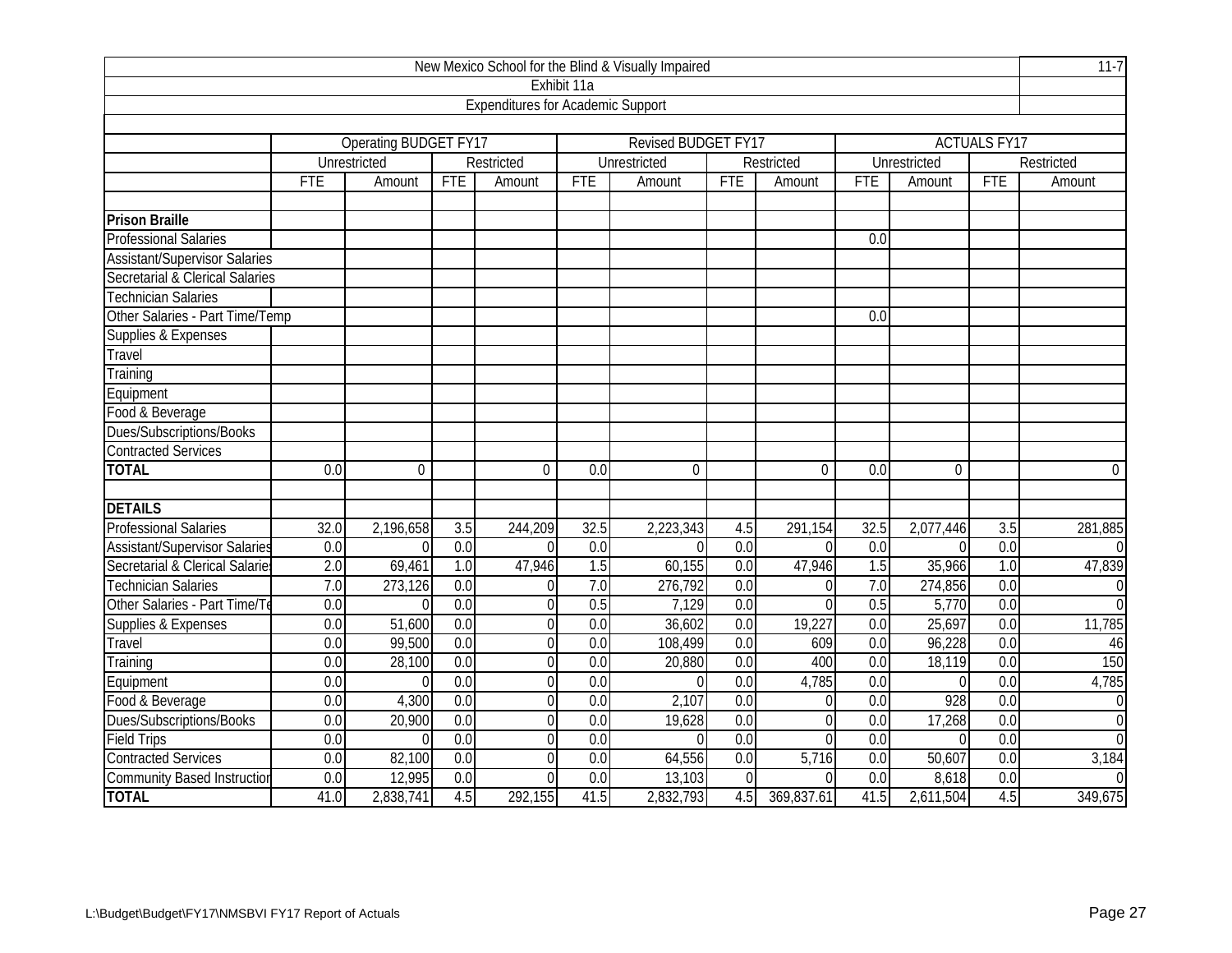| New Mexico School for the Blind & Visually Impaired |                       |                                                       |                     |                |              |                     |  |  |  |  |  |
|-----------------------------------------------------|-----------------------|-------------------------------------------------------|---------------------|----------------|--------------|---------------------|--|--|--|--|--|
|                                                     |                       | Exhibit 12<br><b>Expenditures for Student Support</b> |                     |                |              |                     |  |  |  |  |  |
|                                                     |                       |                                                       |                     |                |              |                     |  |  |  |  |  |
|                                                     | Operating BUDGET FY17 |                                                       | Revised BUDGET FY17 |                |              | <b>ACTUALS FY17</b> |  |  |  |  |  |
|                                                     | Unrestricted          | Restricted                                            | Unrestricted        | Restricted     | Unrestricted | Restricted          |  |  |  |  |  |
| <b>STUDENT SUPPORT</b>                              |                       |                                                       |                     |                |              |                     |  |  |  |  |  |
| Residential Life                                    | 375,153               |                                                       | 412,423             |                | 332,542      |                     |  |  |  |  |  |
|                                                     |                       |                                                       |                     |                |              |                     |  |  |  |  |  |
| <b>Athletics</b>                                    | 48,143                |                                                       | 47,584              |                | 32,560       |                     |  |  |  |  |  |
| <b>Health Services</b>                              | 269,707               | 240,190                                               | 305,862             | 479,998        | 36,482       | 400,201             |  |  |  |  |  |
| <b>Food Service</b>                                 | 308,976               | $\mathbf 0$                                           | 304,122             | 0              | 295,286      | $\overline{0}$      |  |  |  |  |  |
| <b>Student Transportation</b>                       | 453,622               | $\mathbf 0$                                           | 313,581             | 150,000        | 331,797      | 28,804              |  |  |  |  |  |
| <b>Mental Health</b>                                | 77,335                | $\mathbf 0$                                           | 73,335              | $\overline{0}$ | 53,257       |                     |  |  |  |  |  |
| <b>TOTAL</b>                                        | 1,532,937             | 240,190                                               | 1,456,908           | 629,998        | 1,081,923    | 429,005             |  |  |  |  |  |
| <b>Fringe Benefits</b>                              | 528,699               | 62,810                                                | 484,285             | 63,047         | 410,616      | 113,996             |  |  |  |  |  |
| <b>GRAND TOTAL EXPENDITURES</b>                     | 2,061,636             | 303,000                                               | 1,941,193           | 693,045        | 1,492,539    | 543,001             |  |  |  |  |  |
| <b>FOR STUDENT SUPPORT</b>                          |                       |                                                       |                     |                |              |                     |  |  |  |  |  |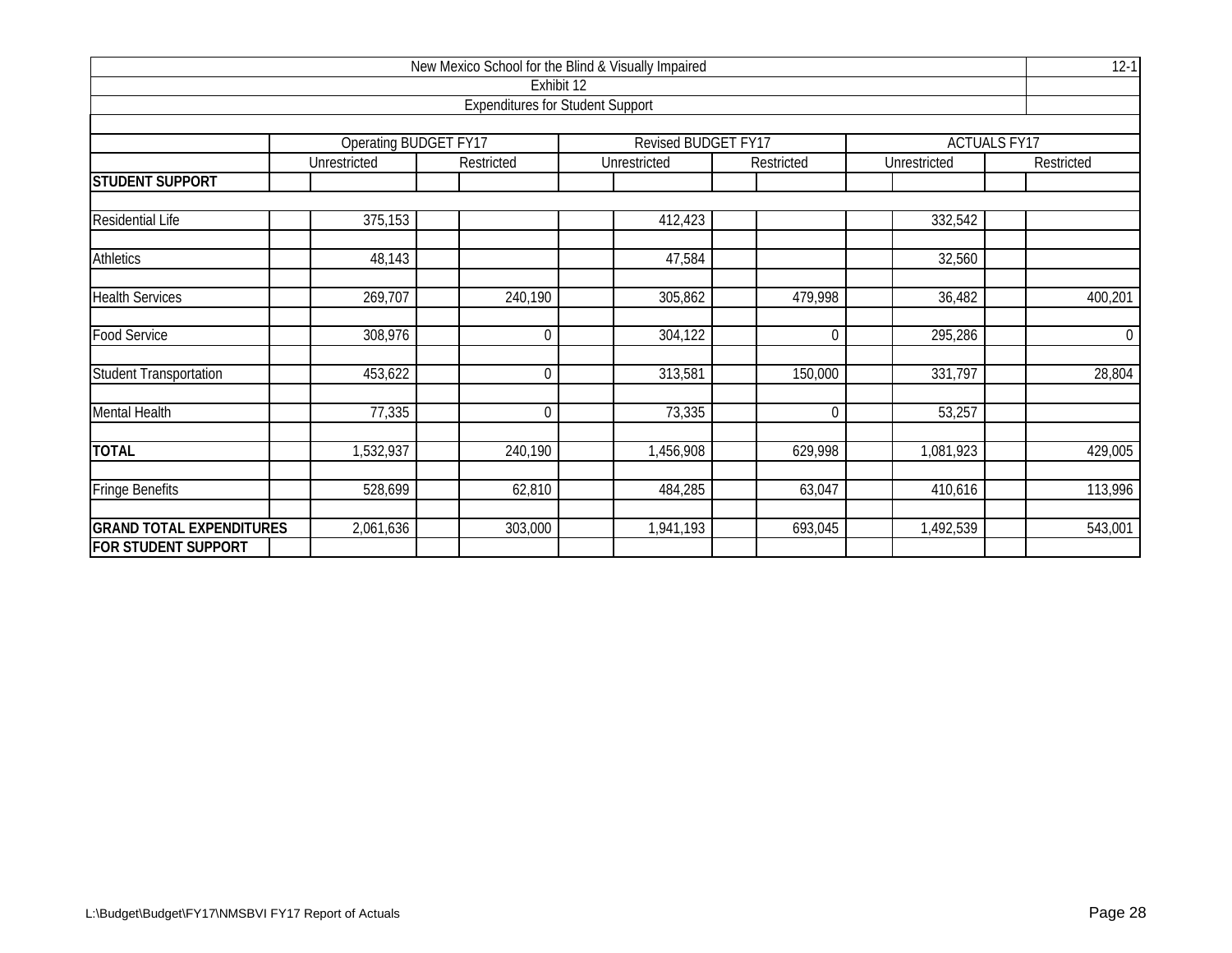| New Mexico School for the Blind & Visually Impaired |                                                          |                       |            |                                         |            |                     |            |            |            |              |                     |            |  |
|-----------------------------------------------------|----------------------------------------------------------|-----------------------|------------|-----------------------------------------|------------|---------------------|------------|------------|------------|--------------|---------------------|------------|--|
|                                                     |                                                          |                       |            |                                         | Exhibit 12 |                     |            |            |            |              |                     |            |  |
|                                                     |                                                          |                       |            | <b>Expenditures for Student Support</b> |            |                     |            |            |            |              |                     |            |  |
|                                                     |                                                          |                       |            |                                         |            |                     |            |            |            |              |                     |            |  |
|                                                     |                                                          | Operating BUDGET FY17 |            |                                         |            | Revised BUDGET FY17 |            |            |            |              | <b>ACTUALS FY17</b> |            |  |
|                                                     |                                                          | Unrestricted          |            | Restricted                              |            | Unrestricted        |            | Restricted |            | Unrestricted |                     | Restricted |  |
|                                                     | <b>FTE</b>                                               | Amount                | <b>FTE</b> | Amount                                  | <b>FTE</b> | Amount              | <b>FTE</b> | Amount     | <b>FTE</b> | Amount       | <b>FTE</b>          | Amount     |  |
| <b>Residential Life</b>                             |                                                          |                       |            |                                         |            |                     |            |            |            |              |                     |            |  |
| <b>Professional Salaries</b>                        | 1.00                                                     | 42,674                |            |                                         | 1.00       | 112,489             |            |            | 1.00       | 43,136       |                     |            |  |
| <b>Assistant/Supervisor Salaries</b>                |                                                          |                       |            |                                         |            |                     |            |            |            |              |                     |            |  |
| Secretarial / Clerical Salaries                     |                                                          |                       |            |                                         |            |                     |            |            |            |              |                     |            |  |
| Technician Salaries                                 | 268,334<br>257,662<br>250,293<br>11.00<br>11.00<br>11.00 |                       |            |                                         |            |                     |            |            |            |              |                     |            |  |
| Other Salaries - Part Time/Tem                      | 1.00                                                     | 41,894                |            |                                         | 1.00       | 23,021              |            |            | 1.00       | 26,039       |                     |            |  |
| Supplies & Expenses                                 |                                                          | 7,400                 |            |                                         |            | 6,320               |            |            |            | 5,896        |                     |            |  |
| Travel                                              |                                                          |                       |            |                                         |            | 360                 |            |            |            | 352          |                     |            |  |
| Training                                            |                                                          | 1,000                 |            |                                         |            | $\Omega$            |            |            |            |              |                     |            |  |
| <b>Community Based Instruction</b>                  |                                                          | 11,500                |            |                                         |            | 10,190              |            |            |            | 5,246        |                     |            |  |
| Equipment                                           |                                                          |                       |            |                                         |            |                     |            |            |            |              |                     |            |  |
| Food & Beverage                                     | 1,400<br>1,700                                           |                       |            |                                         |            |                     |            |            |            |              |                     |            |  |
| Dues/Subscriptions/Books                            |                                                          |                       |            |                                         |            |                     |            |            |            |              |                     |            |  |
| <b>Contracted Services</b>                          |                                                          | 950                   |            |                                         |            | 680                 |            |            |            | 674          |                     |            |  |
| <b>Field Trips</b>                                  |                                                          |                       |            |                                         |            |                     |            |            |            |              |                     |            |  |
| <b>TOTAL</b>                                        | 13.0                                                     | 375,153               |            |                                         | 13.0       | 412,423             |            | 0          | 13.00      | 332,542      |                     |            |  |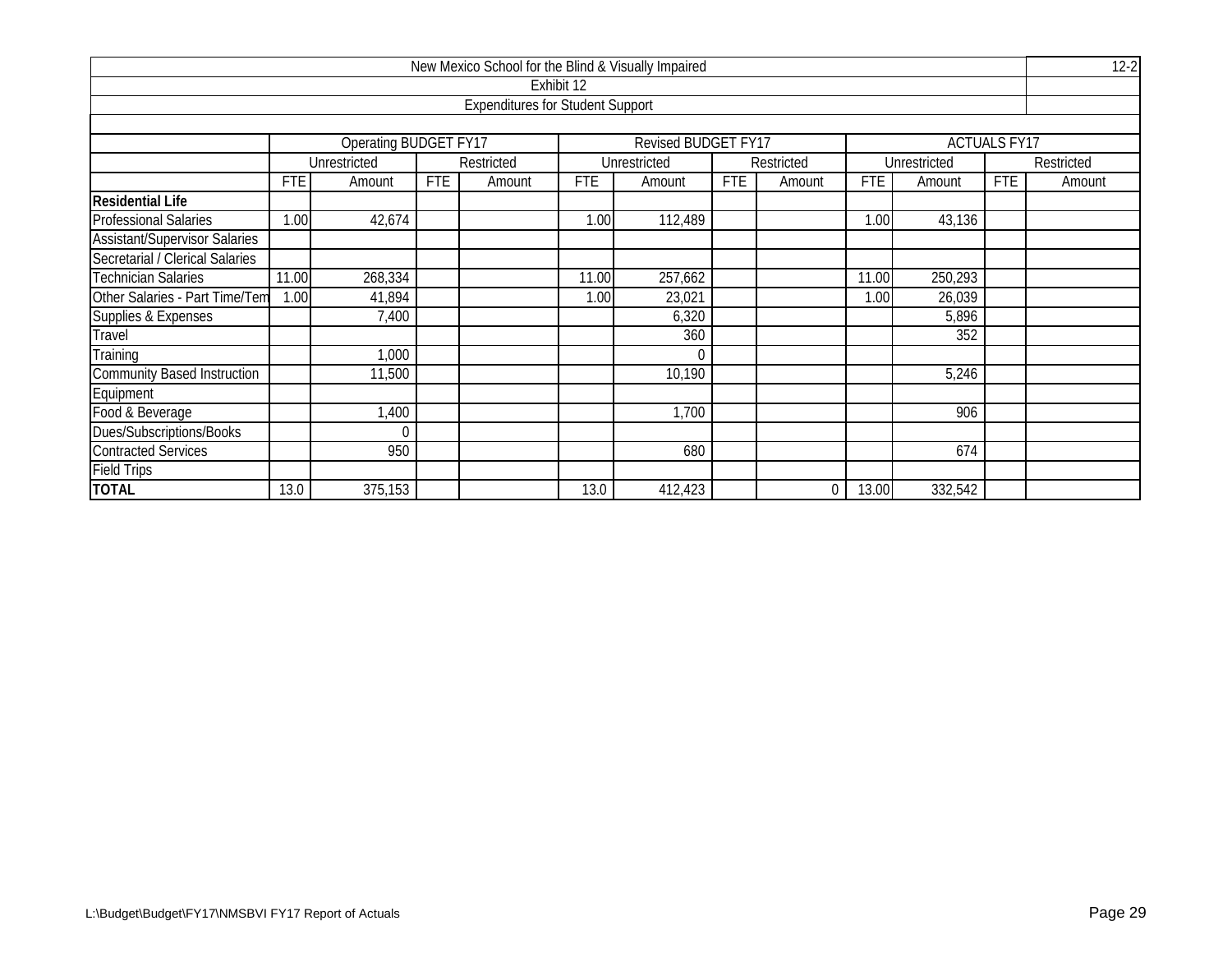| New Mexico School for the Blind & Visually Impaired |                  |                       |                  |                                         |                  |                     |            |                |            |                |                     | $12-3$     |
|-----------------------------------------------------|------------------|-----------------------|------------------|-----------------------------------------|------------------|---------------------|------------|----------------|------------|----------------|---------------------|------------|
|                                                     |                  |                       |                  | Exhibit 12                              |                  |                     |            |                |            |                |                     |            |
|                                                     |                  |                       |                  | <b>Expenditures for Student Support</b> |                  |                     |            |                |            |                |                     |            |
|                                                     |                  |                       |                  |                                         |                  |                     |            |                |            |                |                     |            |
|                                                     |                  | Operating BUDGET FY17 |                  |                                         |                  | Revised BUDGET FY17 |            |                |            |                | <b>ACTUALS FY17</b> |            |
|                                                     |                  | Unrestricted          |                  | Restricted                              |                  | Unrestricted        |            | Restricted     |            | Unrestricted   |                     | Restricted |
|                                                     | <b>FTE</b>       | Amount                | <b>FTE</b>       | Amount                                  | <b>FTE</b>       | Amount              | <b>FTE</b> | Amount         | <b>FTE</b> | Amount         | FTE                 | Amount     |
| <b>ATHLETICS</b>                                    |                  |                       |                  |                                         |                  |                     |            |                |            |                |                     |            |
| Professional Salaries                               |                  | 10,000                |                  |                                         |                  | 10,000              |            |                |            | 10,000         |                     |            |
| <b>Technician Salaries</b>                          |                  | 13,687                |                  |                                         |                  | 13,128              |            |                |            | 4,755          |                     |            |
| Other Salaries - Part Time/Temp                     |                  | 9,706                 |                  |                                         |                  | 9,706               |            |                |            | 7,233          |                     |            |
| Supplies & Expenses                                 |                  | 3,000                 |                  |                                         |                  | 3,000               |            |                |            | 2,604          |                     |            |
| Travel                                              |                  |                       |                  |                                         |                  |                     |            |                |            |                |                     |            |
| Training                                            |                  | 250                   |                  |                                         |                  | 250                 |            |                |            | 90             |                     |            |
| <b>Community Based Instruction</b>                  |                  | 10,000                |                  |                                         |                  | 10,000              |            |                |            | 7,210          |                     |            |
| <b>Field Trips</b>                                  |                  |                       |                  |                                         |                  |                     |            |                |            |                |                     |            |
| Dues/Subscriptions/Books                            |                  | 1,000                 |                  |                                         |                  | 1,000               |            |                |            | 500            |                     |            |
| Food & Beverage                                     |                  | 500                   |                  |                                         |                  | 500                 |            |                |            | 168            |                     |            |
| <b>TOTAL</b>                                        | $\overline{0.0}$ | 48,143                |                  |                                         | 0.0              | 47,584              |            |                | 0.00       | 32,560         |                     |            |
|                                                     |                  |                       |                  |                                         |                  |                     |            |                |            |                |                     |            |
| <b>HEALTH SERVICES</b>                              |                  |                       |                  |                                         |                  |                     |            |                |            |                |                     |            |
| <b>Professional Salaries</b>                        | 3.00             | 133,638               | 3.6              | 223,690                                 | 3.00             | 177,546             | 3.6        | 455,498        | 3.00       | $\Omega$       | 3.6                 | 355,956    |
| <b>Assistant/Supervisor Salaries</b>                |                  |                       |                  |                                         |                  |                     |            |                |            |                |                     |            |
| Secretarial / Clerical Salaries                     |                  |                       |                  |                                         |                  |                     |            |                |            |                |                     |            |
| <b>Technician Salaries</b>                          |                  |                       |                  |                                         |                  |                     |            |                |            |                |                     |            |
| Other Salaries - Part Time/Temp                     |                  | 19,318                |                  |                                         |                  | 14,964              |            | $\overline{0}$ |            | $\overline{0}$ |                     | 24,647     |
| Supplies & Expenses                                 |                  | 7,950                 |                  |                                         |                  | 7,850               |            | 8,000          |            | 6,880          |                     | 7,315      |
| Travel                                              |                  | $\overline{211}$      |                  |                                         |                  | 211                 |            | $\overline{0}$ |            | 117            |                     |            |
| Training                                            |                  | 800                   |                  |                                         |                  | 800                 |            | $\Omega$       |            | 1,012          |                     |            |
| Equipment                                           |                  |                       |                  |                                         |                  |                     |            |                |            |                |                     |            |
| Food & Beverage                                     |                  | 450                   |                  |                                         |                  | 450                 |            |                |            | 305            |                     |            |
| Dues/Subscriptions/Books                            |                  | 815                   |                  |                                         |                  | 815                 |            |                |            | 529            |                     |            |
| <b>Field Trips</b>                                  |                  |                       |                  |                                         |                  |                     |            |                |            |                |                     |            |
| Doctors Expense                                     |                  | 8,230                 |                  |                                         |                  | 4,930               |            |                |            | 2,942          |                     |            |
| Medicaid - State Share Reimbursemer                 |                  | 90,900                |                  |                                         |                  | 90,900              |            |                |            | 18,984         |                     |            |
| Medication                                          |                  | 1,125                 |                  |                                         |                  | 1,125               |            |                |            | 156            |                     |            |
| Risk Mgt. - Medical Malpractice                     |                  | 3,320                 |                  |                                         |                  | 3,320               |            |                |            | 3,320          |                     |            |
| <b>Bloodborne Pathogens</b>                         |                  | 2,950                 |                  |                                         |                  | 2,950               |            |                |            | 2,238          |                     |            |
| <b>Contracted Services</b>                          |                  | $\theta$              |                  | 16,500                                  |                  |                     |            | 16,500         |            |                |                     | 12,284     |
| <b>TOTAL</b>                                        | $\overline{3.0}$ | 269,707               | $\overline{3.6}$ | 240,190                                 | $\overline{3.0}$ | 305,862             | 3.6        | 479,998        | 3.00       | 36,482         | 3.60                | 400,201    |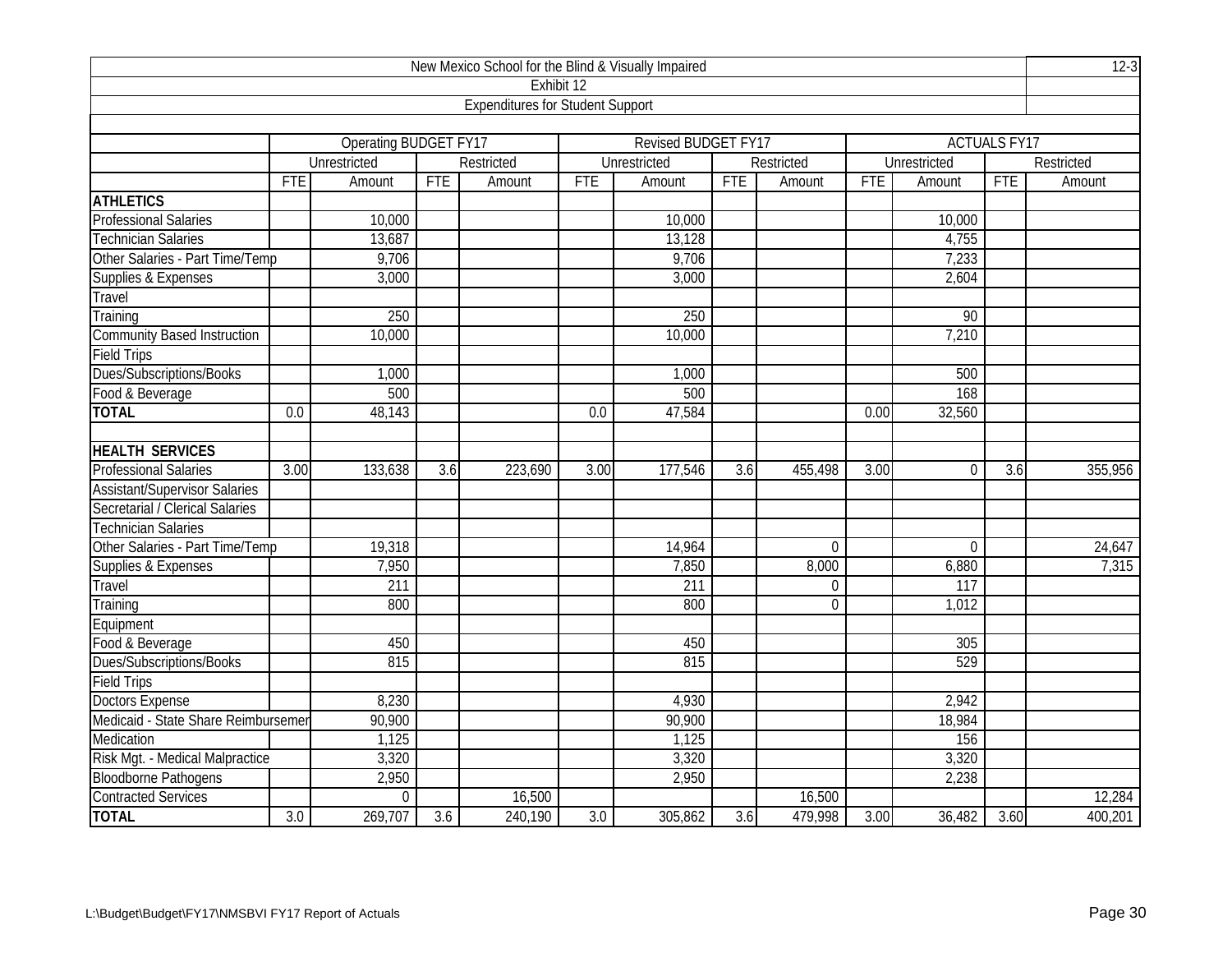| New Mexico School for the Blind & Visually Impaired |            |                              |            |                                         |            |                     |            |                |            |              |                     |             |
|-----------------------------------------------------|------------|------------------------------|------------|-----------------------------------------|------------|---------------------|------------|----------------|------------|--------------|---------------------|-------------|
|                                                     |            |                              |            | Exhibit 12                              |            |                     |            |                |            |              |                     |             |
|                                                     |            |                              |            | <b>Expenditures for Student Support</b> |            |                     |            |                |            |              |                     |             |
|                                                     |            |                              |            |                                         |            |                     |            |                |            |              |                     |             |
|                                                     |            | <b>Operating BUDGET FY17</b> |            |                                         |            | Revised BUDGET FY17 |            |                |            |              | <b>ACTUALS FY17</b> |             |
|                                                     |            | Unrestricted                 |            | Restricted                              |            | Unrestricted        |            | Restricted     |            | Unrestricted |                     | Restricted  |
|                                                     | <b>FTE</b> | Amount                       | <b>FTE</b> | Amount                                  | <b>FTE</b> | Amount              | <b>FTE</b> | Amount         | <b>FTE</b> | Amount       | <b>FTE</b>          | Amount      |
| <b>FOOD SERVICE</b>                                 |            |                              |            |                                         |            |                     |            |                |            |              |                     |             |
| <b>Professional Salaries</b>                        | 1.00       | 53,402                       |            |                                         | 1.00       | 53,402              |            |                | 1.00       | 53,402       |                     |             |
| <b>Assistant/Supervisor Salaries</b>                |            |                              |            |                                         |            |                     |            |                |            |              |                     |             |
| Secretarial / Clerical Salaries                     |            |                              |            |                                         |            |                     |            |                |            |              |                     |             |
| <b>Technician Salaries</b>                          | 6.00       | 155,537                      |            |                                         | 6.00       | 154,796             |            |                | 6.00       | 144,492      |                     |             |
| Other Salaries - Part Time/Temp                     |            | 8,661                        |            |                                         |            | 4,549               |            |                |            | 5,176        |                     |             |
| Supplies & Expenses                                 |            | 14,800                       |            |                                         |            | 14,800              |            |                |            | 13,505       |                     |             |
| Travel                                              |            | 9,575                        |            |                                         |            | 9,575               |            |                |            | 10,403       |                     |             |
| Training                                            |            | 1,500                        |            |                                         |            | 1,500               |            |                |            | 1,339        |                     |             |
| Equipment                                           |            |                              |            |                                         |            |                     |            |                |            | 1,000        |                     |             |
| Food & Beverage                                     |            | 65,000                       |            |                                         |            | 65,000              |            |                |            | 65,408       |                     |             |
| Dues/Subscriptions/Books                            |            | 500                          |            |                                         |            | 500                 |            |                |            | 560          |                     |             |
| _aundry                                             |            |                              |            |                                         |            |                     |            |                |            |              |                     |             |
| <b>Contracted Services</b>                          |            |                              |            |                                         |            |                     |            |                |            |              |                     |             |
| <b>TOTAL</b>                                        | 7.0        | 308,976                      |            | 0                                       | 7.0        | 304,122             |            | $\overline{0}$ | 7.00       | 295,286      |                     | $\mathbf 0$ |
|                                                     |            |                              |            |                                         |            |                     |            |                |            |              |                     |             |
| <b>STUDENT TRANSPORTATION</b>                       |            |                              |            |                                         |            |                     |            |                |            |              |                     |             |
| <b>Professional Salaries</b>                        | 1.00       | 46,118                       |            |                                         | 1.00       | 46,118              |            |                | 1.00       | 46,118       |                     |             |
| <b>Assistant/Supervisor Salaries</b>                |            |                              |            |                                         |            |                     |            |                |            |              |                     |             |
| Secretarial / Clerical Salaries                     |            |                              |            |                                         |            |                     |            |                |            |              |                     |             |
| <b>Technician Salaries</b>                          | 4.00       | 100,270                      |            |                                         | 4.00       | 95,102              |            |                | 4.00       | 93,719       |                     |             |
| Other Salaries - Part Time/Tem                      | 6.00       | 137,934                      |            |                                         | 6.00       | 153,061             |            |                | 6.00       | 174,607      |                     |             |
| Supplies & Expenses                                 |            | 4,000                        |            |                                         |            | 4,000               |            |                |            | 3,305        |                     |             |
| Travel                                              |            | 163,500                      |            |                                         |            | 13,500              |            | 150,000        |            | 12,383       |                     | 28,804      |
| Training                                            |            |                              |            |                                         |            |                     |            |                |            |              |                     |             |
| Equipment                                           |            |                              |            |                                         |            |                     |            |                |            |              |                     |             |
| Food & Beverage                                     |            | 1,800                        |            |                                         |            | 1,800               |            |                |            | 1,666        |                     |             |
| Dues/Subscriptions/Books                            |            |                              |            |                                         |            |                     |            |                |            |              |                     |             |
| <b>Contracted Services</b>                          |            | $\boldsymbol{0}$             |            |                                         |            |                     |            |                |            |              |                     |             |
| <b>TOTAL</b>                                        | 11.0       | 453,622                      |            |                                         | 11.0       | 313,581             |            | 150,000        | 11.00      | 331,797      |                     | 28,804      |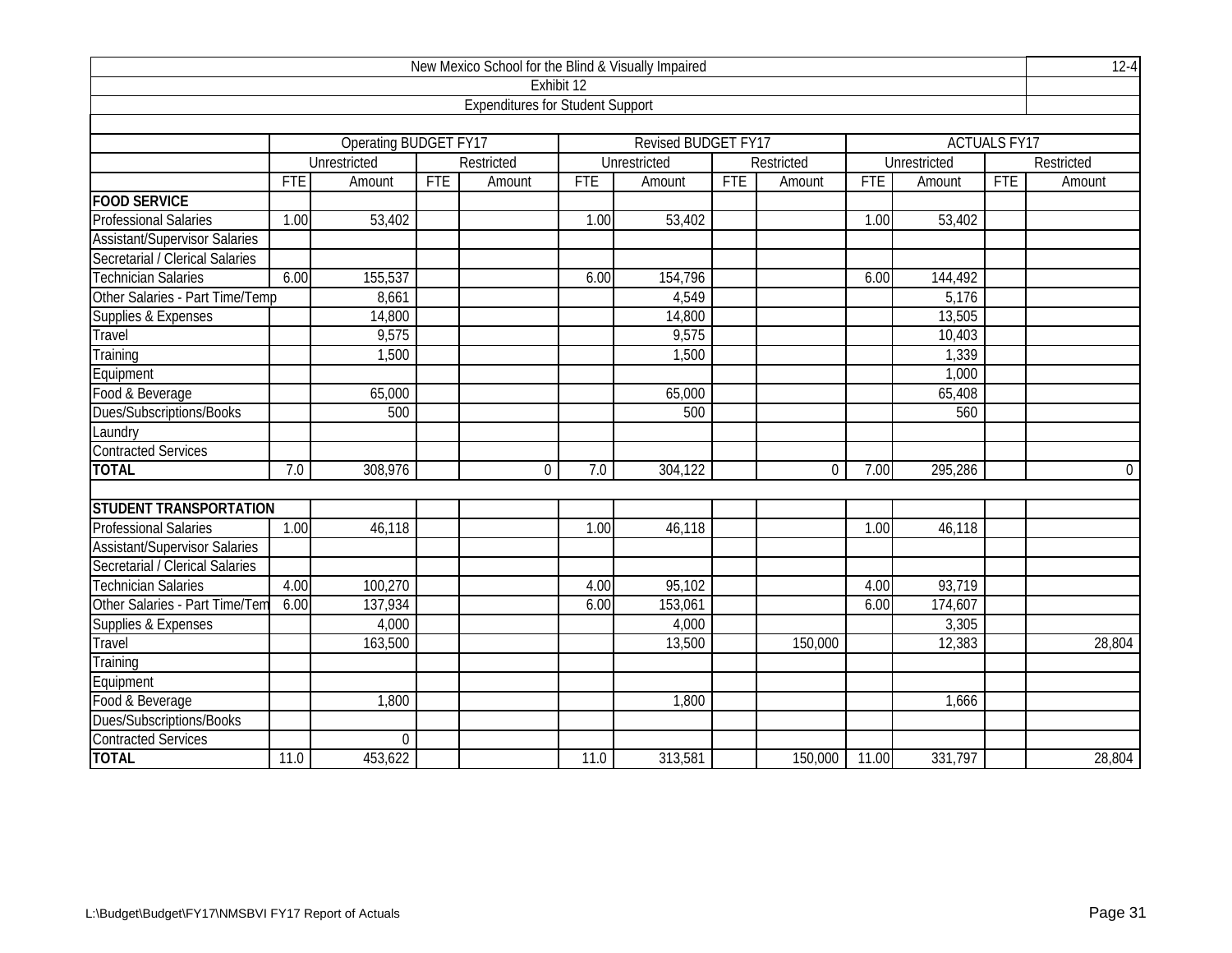| New Mexico School for the Blind & Visually Impaired |            |                                           |            |                                         |            |                            |     |            |            |                 |                     |            |  |
|-----------------------------------------------------|------------|-------------------------------------------|------------|-----------------------------------------|------------|----------------------------|-----|------------|------------|-----------------|---------------------|------------|--|
|                                                     |            |                                           |            |                                         | Exhibit 12 |                            |     |            |            |                 |                     |            |  |
|                                                     |            |                                           |            | <b>Expenditures for Student Support</b> |            |                            |     |            |            |                 |                     |            |  |
|                                                     |            |                                           |            |                                         |            |                            |     |            |            |                 |                     |            |  |
|                                                     |            | <b>Operating BUDGET FY17</b>              |            |                                         |            | <b>Revised BUDGET FY17</b> |     |            |            |                 | <b>ACTUALS FY17</b> |            |  |
|                                                     |            | Unrestricted                              |            | Restricted                              |            | Unrestricted               |     | Restricted |            | Unrestricted    |                     | Restricted |  |
|                                                     | <b>FTE</b> | Amount                                    | <b>FTE</b> | Amount                                  | <b>FTE</b> | Amount                     | FTE | Amount     | <b>FTE</b> | Amount          | <b>FTE</b>          | Amount     |  |
| <b>MENTAL HEALTH</b>                                |            |                                           |            |                                         |            |                            |     |            |            |                 |                     |            |  |
| <b>Professional Salaries</b>                        | 0.50       | 31,835                                    |            |                                         | 0.50       | 31,835                     |     |            | 0.50       | 31,835          |                     |            |  |
| <b>Assistant/Supervisor Salaries</b>                |            |                                           |            |                                         |            |                            |     |            |            |                 |                     |            |  |
| Secretarial / Clerical Salaries                     |            |                                           |            |                                         |            |                            |     |            |            |                 |                     |            |  |
| <b>Technician Salaries</b>                          |            |                                           |            |                                         |            |                            |     |            |            |                 |                     |            |  |
| Other Salaries - Part Time/Temp                     |            |                                           |            |                                         |            |                            |     |            |            |                 |                     |            |  |
| Supplies & Expenses                                 |            | 1,000                                     |            |                                         |            | 1,000                      |     |            |            | $\overline{34}$ |                     |            |  |
| Travel                                              |            | 2,500                                     |            |                                         |            | 1,500                      |     |            |            | 346             |                     |            |  |
| Training                                            |            | 3,500                                     |            |                                         |            | 500                        |     |            |            |                 |                     |            |  |
| Equipment                                           |            |                                           |            |                                         |            |                            |     |            |            |                 |                     |            |  |
| Food & Beverage                                     |            |                                           |            |                                         |            |                            |     |            |            |                 |                     |            |  |
| Dues/Subscriptions/Books                            |            |                                           |            |                                         |            |                            |     |            |            |                 |                     |            |  |
| <b>Contracted Services</b>                          |            | 38,500                                    |            |                                         |            | 38,500                     |     |            |            | 21,041          |                     |            |  |
| <b>TOTAL</b>                                        | 0.5        | 77,335<br>73,335<br>53,257<br>0.5<br>0.50 |            |                                         |            |                            |     |            |            |                 |                     |            |  |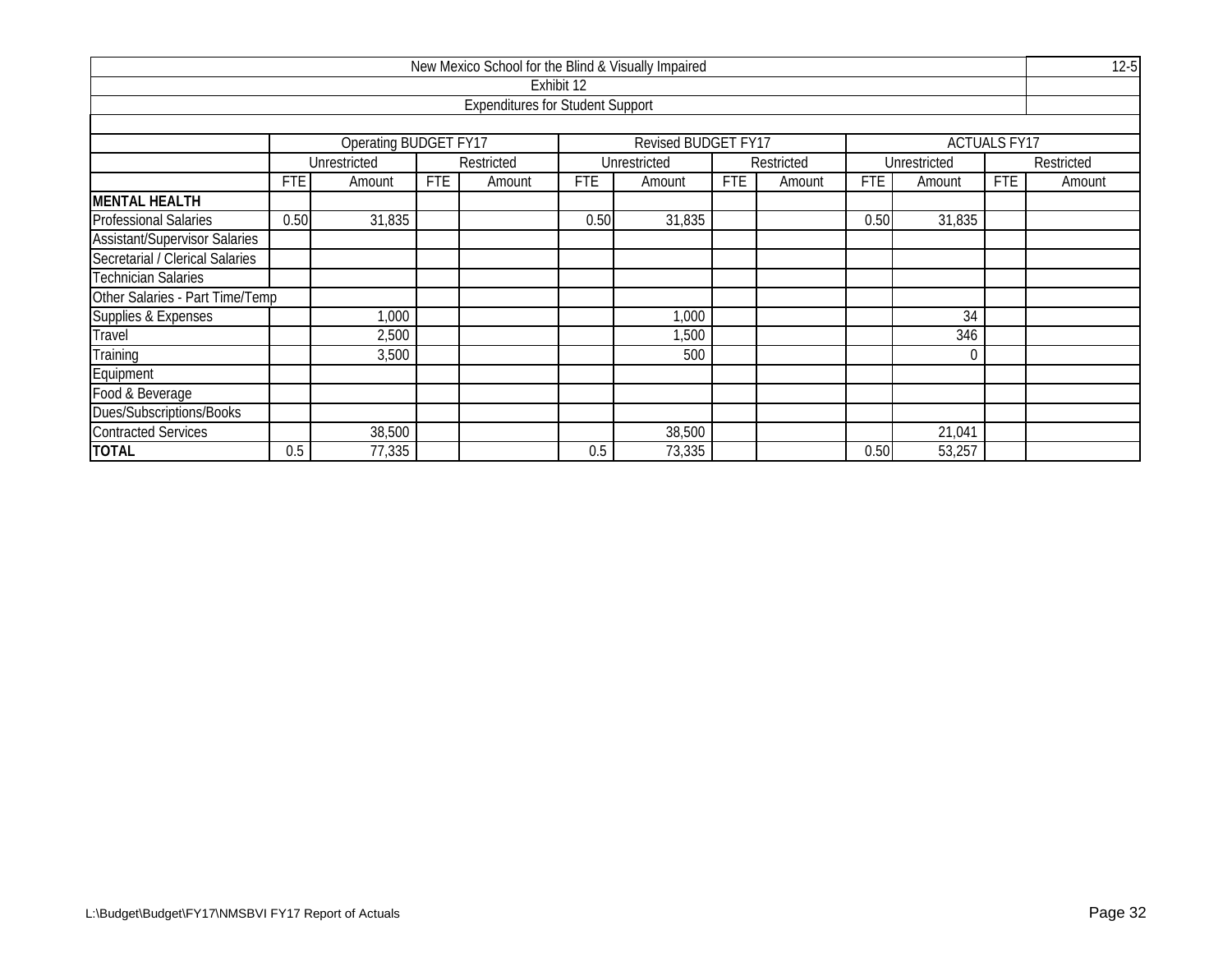| New Mexico School for the Blind & Visually Impaired<br>$12-6$ |                                                                                                                         |                                                                                    |                  |                                         |                  |                            |                  |                |            |              |                     |                         |  |  |  |
|---------------------------------------------------------------|-------------------------------------------------------------------------------------------------------------------------|------------------------------------------------------------------------------------|------------------|-----------------------------------------|------------------|----------------------------|------------------|----------------|------------|--------------|---------------------|-------------------------|--|--|--|
|                                                               |                                                                                                                         |                                                                                    |                  | Exhibit 12                              |                  |                            |                  |                |            |              |                     |                         |  |  |  |
|                                                               |                                                                                                                         |                                                                                    |                  | <b>Expenditures for Student Support</b> |                  |                            |                  |                |            |              |                     |                         |  |  |  |
|                                                               |                                                                                                                         |                                                                                    |                  |                                         |                  |                            |                  |                |            |              |                     |                         |  |  |  |
|                                                               |                                                                                                                         | <b>Operating BUDGET FY17</b>                                                       |                  |                                         |                  | <b>Revised BUDGET FY17</b> |                  |                |            |              | <b>ACTUALS FY17</b> |                         |  |  |  |
|                                                               |                                                                                                                         | Unrestricted                                                                       |                  | Restricted                              |                  | Unrestricted               |                  | Restricted     |            | Unrestricted |                     | Restricted              |  |  |  |
|                                                               | <b>FTE</b>                                                                                                              | Amount                                                                             | <b>FTE</b>       | Amount                                  | <b>FTE</b>       | Amount                     | <b>FTE</b>       | Amount         | <b>FTE</b> | Amount       | <b>FTE</b>          | Amount                  |  |  |  |
| <b>DETAILS</b>                                                |                                                                                                                         |                                                                                    |                  |                                         |                  |                            |                  |                |            |              |                     |                         |  |  |  |
| Professional Salaries                                         | 6.5                                                                                                                     | 317,668                                                                            | 3.6              | 223,690                                 | 6.5              | 431,391                    | 3.6              | 455,498        | 6.5        | 184,491      | 3.6                 | 355,956                 |  |  |  |
| <b>Assistant/Supervisor Salaries</b>                          | 0.0                                                                                                                     | 0                                                                                  | 0.0              | 0                                       | 0.0              | $\Omega$                   | 0.0              | 0              | 0.0        |              | 0.0                 | $\Omega$<br>$\mathbf 0$ |  |  |  |
| Secretarial & Clerical Salaries                               | 0.0                                                                                                                     | 0.0<br>0.0<br>0.0<br>0.0<br>0.0<br>$\Omega$<br>0<br>$\Omega$<br>$\Omega$<br>$\cap$ |                  |                                         |                  |                            |                  |                |            |              |                     |                         |  |  |  |
| <b>Technician Salaries</b>                                    | $\overline{0}$<br>21.0<br>537,828<br>$\theta$<br>21.0<br>520,688<br>0.0<br>21.0<br>493,258<br>0.0<br>0.0<br>0<br>24,647 |                                                                                    |                  |                                         |                  |                            |                  |                |            |              |                     |                         |  |  |  |
| Other Salaries - Part Time/Tem                                | 7.0                                                                                                                     | 217,514<br>0.0<br>0.0<br>213,056<br>0.0<br>0<br>7.0<br>205,303<br>7.0              |                  |                                         |                  |                            |                  |                |            |              |                     |                         |  |  |  |
| Supplies & Expenses                                           | $\overline{0.0}$                                                                                                        | 38,150                                                                             | $\overline{0.0}$ | 0                                       | $\overline{0.0}$ | 36,970                     | $\overline{0.0}$ | 8,000          | 0.0        | 32,224       | $\overline{0.0}$    | 7,315                   |  |  |  |
| Travel                                                        | 0.0                                                                                                                     | 175,786                                                                            | 0.0              | $\theta$                                | 0.0              | 25,146                     | 0.0              | 150,000        | 0.0        | 23,600       | 0.0                 | 28,804                  |  |  |  |
| Training                                                      | 0.0                                                                                                                     | 7,050                                                                              | 0.0              | 0                                       | 0.0              | 3,050                      | 0.0              |                | 0.0        | 2,441        | 0.0                 | $\overline{0}$          |  |  |  |
| Equipment                                                     | 0.0                                                                                                                     | $\theta$                                                                           | 0.0              | 0                                       | 0.0              | $\theta$                   | $\overline{0.0}$ | $\Omega$       | 0.0        | 1,000        | $\overline{0.0}$    | $\boldsymbol{0}$        |  |  |  |
| <b>Field Trips</b>                                            | 0.0                                                                                                                     | $\Omega$                                                                           | 0.0              | $\mathbf 0$                             | 0.0              | $\Omega$                   | 0.0              | $\overline{0}$ | 0.0        |              | 0.0                 | $\mathbf 0$             |  |  |  |
| Food & Beverage                                               | 0.0                                                                                                                     | 69,150                                                                             | 0.0              | $\theta$                                | 0.0              | 69,450                     | 0.0              | 0              | 0.0        | 68,453       | 0.0                 | 0                       |  |  |  |
| Dues/Subscriptions/Books                                      | 0.0                                                                                                                     | 2,315                                                                              | 0.0              | $\theta$                                | 0.0              | 2,315                      | 0.0              | $\Omega$       | 0.0        | 1,589        | 0.0                 | $\boldsymbol{0}$        |  |  |  |
| <b>Community Based Instruction</b>                            | 0.0                                                                                                                     | 21,500                                                                             | 0.0              | $\Omega$                                | 0.0              | 20,190                     | 0.0              | $\Omega$       | 0.0        | 12,456       | 0.0                 | $\mathbf 0$             |  |  |  |
| <b>Contracted Services</b>                                    | $\overline{0.0}$                                                                                                        | 39,450                                                                             | 0.0              | 16,500                                  | 0.0              | 39,180                     | 0.0              | 16,500         | 0.0        | 21,715       | 0.0                 | 12,284                  |  |  |  |
| <b>Doctors Expense</b>                                        | 0.0                                                                                                                     | 8,230                                                                              | 0.0              | $\theta$                                | 0.0              | 4,930                      | 0.0              | $\Omega$       | 0.0        | 2,942        | 0.0                 | $\mathbf 0$             |  |  |  |
| Medicaid - State Share Reimbu                                 | 90,900                                                                                                                  | 0                                                                                  | 90,900           | 0.0                                     | 0                | 0.0                        | 18,984           | 0.0            | 0          |              |                     |                         |  |  |  |
| Medication Expense                                            | 0.0                                                                                                                     | 1,125                                                                              | 0.0              | $\theta$                                | 0.0              | 1,125                      | 0.0              | $\Omega$       | 0.0        | 156          | 0.0                 | 0                       |  |  |  |
| Risk Mgt. - Medical Malpractice                               | 0.0                                                                                                                     | 3,320                                                                              | 0.0              | 0                                       | 0.0              | 3,320                      | 0.0              | $\Omega$       | 0.0        | 3,320        | 0.0                 | $\mathbf 0$             |  |  |  |
| <b>Bloodborne Pathogens</b>                                   | 0.0                                                                                                                     | 2,950                                                                              | 0.0              | $\theta$                                | 0.0              | 2,950                      | 0.0              | 0              | 0.0        | 2,238        | 0.0                 | $\overline{0}$          |  |  |  |
| <b>TOTAL</b>                                                  | 34.5                                                                                                                    | ,532,936                                                                           | 3.6              | 240,190                                 | 34.5             | 1,456,908                  | 3.6              | 629,998        | 34.50      | 1,081,923    | 3.6                 | 429,005                 |  |  |  |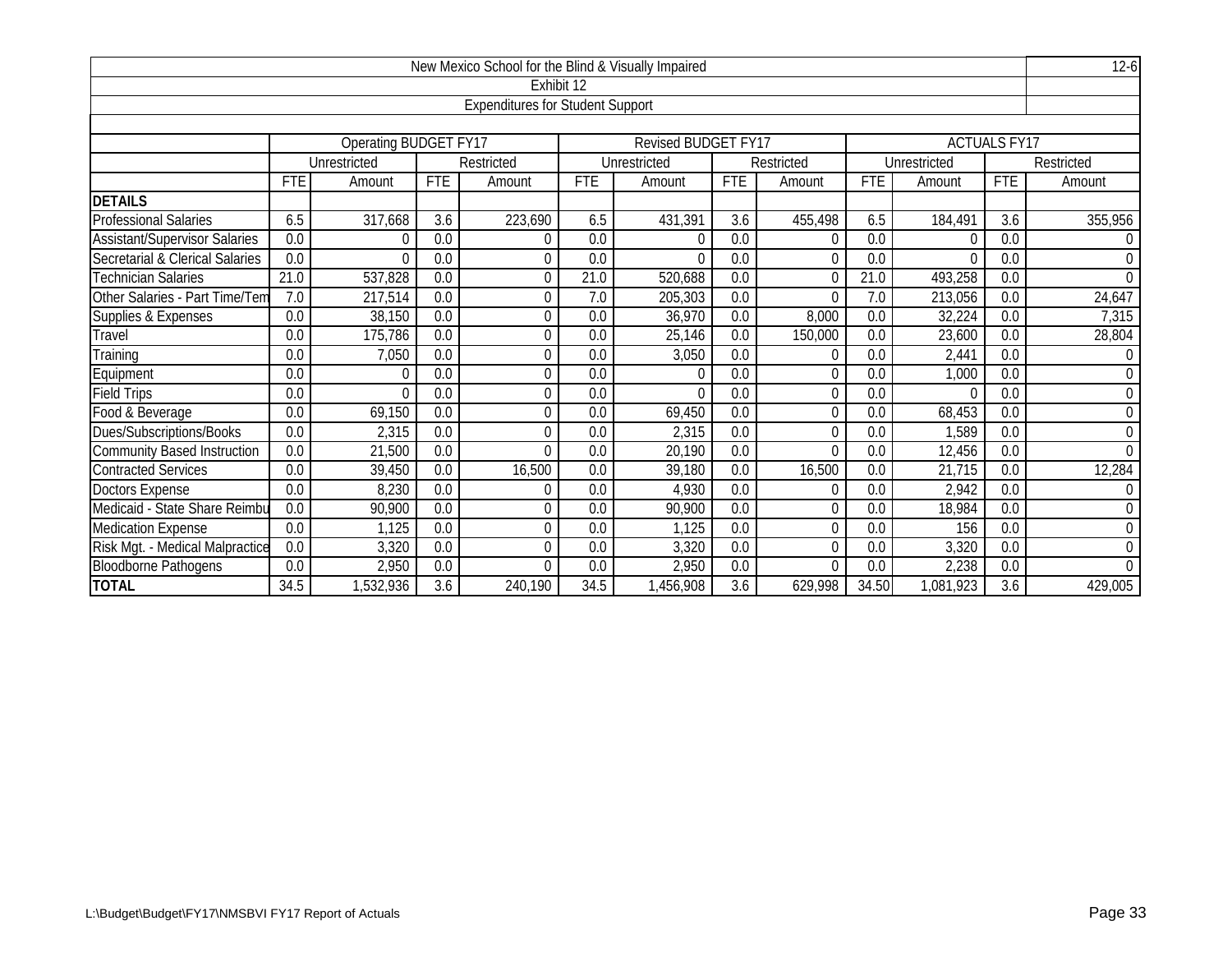|                                 |                  |                              | New Mexico School for the Blind & Visually Impaired         |                     |              | $13-1$              |
|---------------------------------|------------------|------------------------------|-------------------------------------------------------------|---------------------|--------------|---------------------|
|                                 |                  |                              | Exhibit 13<br><b>Expenditures for Institutional Support</b> |                     |              |                     |
|                                 |                  |                              |                                                             |                     |              |                     |
|                                 |                  | <b>Operating BUDGET FY17</b> |                                                             | Revised BUDGET FY17 |              | <b>ACTUALS FY17</b> |
|                                 | Unrestricted     | Restricted                   | Unrestricted                                                | Restricted          | Unrestricted | Restricted          |
| <b>INSTITUTIONAL SUPPORT</b>    |                  |                              |                                                             |                     |              |                     |
|                                 |                  |                              |                                                             |                     |              |                     |
| Superintendent's Office         | 363,620          |                              | 464,797                                                     |                     | 336,791      |                     |
| <b>Human Resources</b>          | 301,152          |                              | 290,274                                                     |                     | 279,038      |                     |
|                                 |                  |                              |                                                             |                     |              |                     |
| <b>Business &amp; Finance</b>   | 329,053          |                              | 314,674                                                     |                     | 291,014      |                     |
| <b>Fixed Assets</b>             | 70,498           |                              | 65,583                                                      |                     | 41,303       |                     |
|                                 |                  |                              |                                                             |                     |              |                     |
| <b>Graphics Design</b>          | 81,818           |                              | 41,437                                                      |                     | 35,662       |                     |
|                                 |                  |                              |                                                             |                     |              |                     |
| Multi-Media                     | $\boldsymbol{0}$ |                              | $\mathbf 0$                                                 |                     | $\mathbf 0$  |                     |
| <b>Information Systems</b>      | 594,824          | $\Omega$                     | 625,606                                                     | $\overline{0}$      | 546,759      | $\overline{0}$      |
| Security                        | 89,579           |                              | 92,470                                                      |                     | 91,921       |                     |
|                                 |                  |                              |                                                             |                     |              |                     |
| Innovation & Development        | 52,051           | $\overline{0}$               | 54,012                                                      | $\overline{0}$      | 48,771       | $\overline{0}$      |
| <b>Capital Projects</b>         | 158,999          | $\overline{0}$               | 151,169                                                     | $\overline{0}$      | 149,428      | $\overline{0}$      |
|                                 |                  |                              |                                                             |                     |              |                     |
| <b>NMSVH Foundation</b>         | 93,118           |                              | 91,646                                                      |                     | 90,743       |                     |
| <b>TOTAL</b>                    | 2,134,711        | $\overline{0}$               | 2,191,668                                                   | $\overline{0}$      | 1,911,430    | $\mathbf 0$         |
|                                 |                  |                              |                                                             |                     |              |                     |
| <b>Fringe Benefits</b>          | 569,692          |                              | 584,370                                                     |                     | 507,945      |                     |
| <b>GRAND TOTAL EXPENDITURES</b> | 2,704,403        | $\Omega$                     | 2,776,038                                                   | $\overline{0}$      | 2,419,375    | $\mathbf 0$         |
| <b>INSTITUTIONAL SUPPORT</b>    |                  |                              |                                                             |                     |              |                     |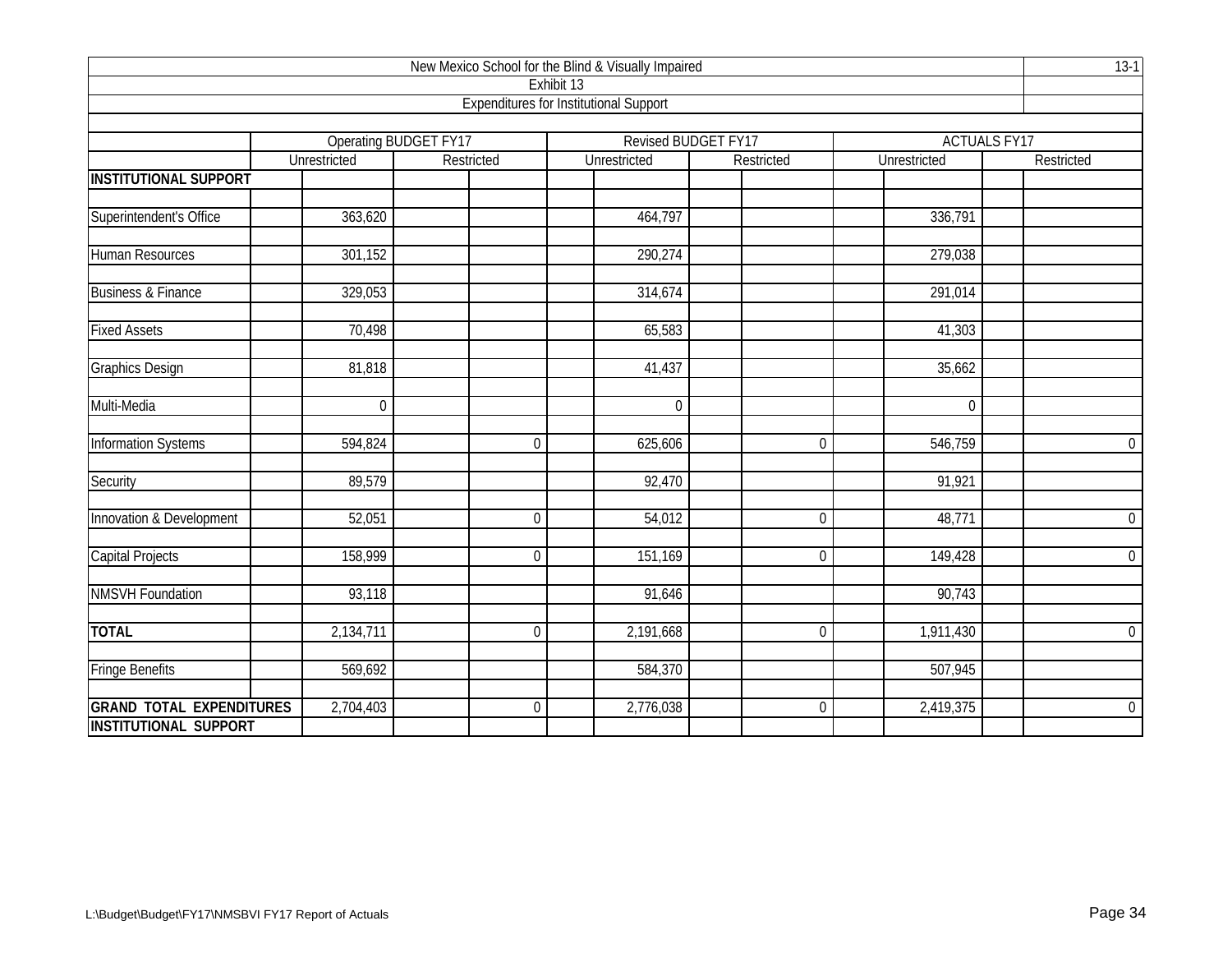| New Mexico School for the Blind & Visually Impaired<br>Exhibit 13 |            |                              |            |                                               |            |                            |            |            |            |              |                     |                |  |
|-------------------------------------------------------------------|------------|------------------------------|------------|-----------------------------------------------|------------|----------------------------|------------|------------|------------|--------------|---------------------|----------------|--|
|                                                                   |            |                              |            |                                               |            |                            |            |            |            |              |                     |                |  |
|                                                                   |            |                              |            | <b>Expenditures for Institutional Support</b> |            |                            |            |            |            |              |                     |                |  |
|                                                                   |            |                              |            |                                               |            |                            |            |            |            |              |                     |                |  |
|                                                                   |            | <b>Operating BUDGET FY17</b> |            |                                               |            | <b>Revised BUDGET FY17</b> |            |            |            |              | <b>ACTUALS FY17</b> |                |  |
|                                                                   |            | Unrestricted                 |            | Restricted                                    |            | Unrestricted               |            | Restricted |            | Unrestricted |                     | Restricted     |  |
|                                                                   | <b>FTE</b> | Amount                       | <b>FTE</b> | Amount                                        | <b>FTE</b> | Amount                     | <b>FTE</b> | Amount     | <b>FTE</b> | Amount       | <b>FTE</b>          | Amount         |  |
| <b>SUPERINTENDENT'S OFFICE</b>                                    |            |                              |            |                                               |            |                            |            |            |            |              |                     |                |  |
| Professional Salaries                                             | 2.0        | 213,021                      |            |                                               | 1.0        | 268,911                    |            |            | 1.0        | 172,451      |                     |                |  |
| <b>Assistant/Supervisor Salaries</b>                              |            |                              |            |                                               | 0.0        | $\Omega$                   |            |            |            |              |                     |                |  |
| Secretarial & Clerical Salarie                                    | 1.0        | 45,431                       |            |                                               | 1.0        | 43,300                     |            |            | 1.0        | 43,641       |                     |                |  |
| <b>Technician Salaries</b>                                        |            |                              |            |                                               |            |                            |            |            |            |              |                     |                |  |
| Other Salaries - Part Time/Temp                                   |            |                              |            |                                               |            |                            |            |            |            |              |                     |                |  |
|                                                                   |            | 7,500                        |            |                                               |            | 2,496                      |            |            |            | 1,130        |                     |                |  |
| Supplies & Expenses<br>Travel                                     |            | 11,500                       |            |                                               |            | 5,197                      |            |            |            | 3,679        |                     |                |  |
| Training                                                          |            | 4,500                        |            |                                               |            | 1,500                      |            |            |            | 1,060        |                     |                |  |
| Equipment                                                         |            |                              |            |                                               |            |                            |            |            |            |              |                     |                |  |
| Food & Beverage                                                   |            | 1,000                        |            |                                               |            | 1,500                      |            |            |            | 787          |                     |                |  |
| Dues/Subscriptions/Books                                          |            | 4,000                        |            |                                               |            | 11,625                     |            |            |            | 10,610       |                     |                |  |
| <b>Professional Fees/Consulting</b>                               |            |                              |            |                                               |            |                            |            |            |            |              |                     |                |  |
| <b>Contracted Services</b>                                        |            | 5,000                        |            |                                               |            | 62,000                     |            |            |            | 57,000       |                     |                |  |
| Legal/Professional Services                                       |            | 30,000                       |            |                                               |            | 27,500                     |            |            |            | 5,740        |                     |                |  |
| Advertisement                                                     |            | 9,350                        |            |                                               |            | 4,350                      |            |            |            | 3,847        |                     |                |  |
| Gen Liability, Civil Rights                                       |            | 22,318                       |            |                                               |            | 22,418                     |            |            |            | 22,418       |                     |                |  |
| <b>Board of Regents</b>                                           |            | 10,000                       |            |                                               |            | 14,000                     |            |            |            | 14,429       |                     |                |  |
| Other (Accreditation Fees, Misc)                                  |            |                              |            |                                               |            |                            |            |            |            |              |                     |                |  |
| <b>TOTAL</b>                                                      | 3.0        | 363,620                      |            | 0                                             | 2.0        | 464,797                    |            | $\Omega$   | 2.0        | 336,791      |                     | $\overline{0}$ |  |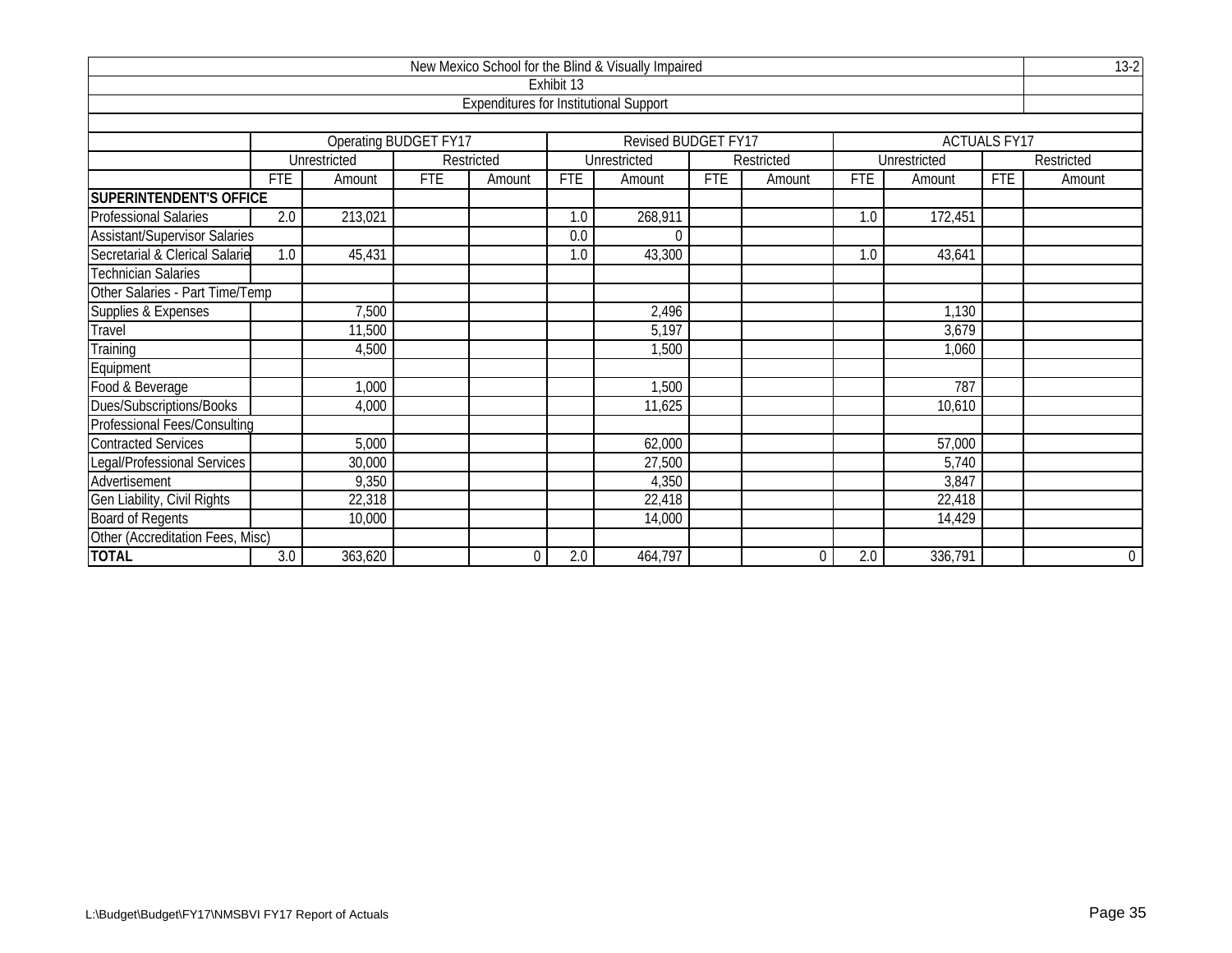| New Mexico School for the Blind & Visually Impaired |            |                                             |                              |                                               |            |                     |            |            |            |              |                     |                |  |
|-----------------------------------------------------|------------|---------------------------------------------|------------------------------|-----------------------------------------------|------------|---------------------|------------|------------|------------|--------------|---------------------|----------------|--|
|                                                     |            |                                             |                              |                                               | Exhibit 13 |                     |            |            |            |              |                     |                |  |
|                                                     |            |                                             |                              | <b>Expenditures for Institutional Support</b> |            |                     |            |            |            |              |                     |                |  |
|                                                     |            |                                             |                              |                                               |            |                     |            |            |            |              |                     |                |  |
|                                                     |            |                                             | <b>Operating BUDGET FY17</b> |                                               |            | Revised BUDGET FY17 |            |            |            |              | <b>ACTUALS FY17</b> |                |  |
|                                                     |            | Unrestricted                                |                              | Restricted                                    |            | Unrestricted        |            | Restricted |            | Unrestricted |                     | Restricted     |  |
|                                                     | <b>FTE</b> | Amount                                      | <b>FTE</b>                   | Amount                                        | <b>FTE</b> | Amount              | <b>FTE</b> | Amount     | <b>FTE</b> | Amount       | <b>FTE</b>          | Amount         |  |
| <b>HUMAN RESOURCES</b>                              |            |                                             |                              |                                               |            |                     |            |            |            |              |                     |                |  |
| <b>Professional Salaries</b>                        | 1.0        | 96,739                                      |                              |                                               | 1.0        | 96,739              |            |            | 1.0        | 96,739       |                     |                |  |
| <b>Assistant/Supervisor Salaries</b>                |            |                                             |                              |                                               |            |                     |            |            |            |              |                     |                |  |
| Secretarial & Clerical Salaries                     |            |                                             |                              |                                               |            |                     |            |            |            |              |                     |                |  |
| <b>Technician Salaries</b>                          | 3.0        | 137,035<br>3.0<br>3.0<br>140,413<br>134,992 |                              |                                               |            |                     |            |            |            |              |                     |                |  |
| Other Salaries - Part Time/Temp                     |            |                                             |                              |                                               |            |                     |            |            |            |              |                     |                |  |
| <b>Tuition Reimbursement</b>                        |            | 7,000                                       |                              |                                               |            | 4,000               |            |            |            | 1,653        |                     |                |  |
| Supplies & Expenses                                 |            | 3,500                                       |                              |                                               |            | 3,500               |            |            |            | 2,324        |                     |                |  |
| Travel                                              |            | 5,000                                       |                              |                                               |            | 1,365               |            |            |            | 4,422        |                     |                |  |
| Training                                            |            | 10,550                                      |                              |                                               |            | 9,050               |            |            |            | 7,463        |                     |                |  |
| Equipment                                           |            |                                             |                              |                                               |            |                     |            |            |            |              |                     |                |  |
| Food & Beverage                                     |            | 1,500                                       |                              |                                               |            | 1,500               |            |            |            | 1,522        |                     |                |  |
| Dues/Subscriptions/Books                            |            | 3,400                                       |                              |                                               |            | 3,400               |            |            |            | 2,662        |                     |                |  |
| <b>Contracted Services</b>                          |            | 14,000                                      |                              |                                               |            | 14,000              |            |            |            | 10,567       |                     |                |  |
| Employee Initialization                             |            | 7,050                                       |                              |                                               |            | 7,050               |            |            |            | 2,880        |                     |                |  |
| Advertisement                                       |            | 12,000                                      |                              |                                               |            | 12,635              |            |            |            | 13,814       |                     |                |  |
| <b>TOTAL</b>                                        | 4.0        | 301,152                                     | 0.0                          | $\overline{0}$                                | 4.0        | 290,274             | 0.0        | $\Omega$   | 4.0        | 279,038      | 0.0                 | $\overline{0}$ |  |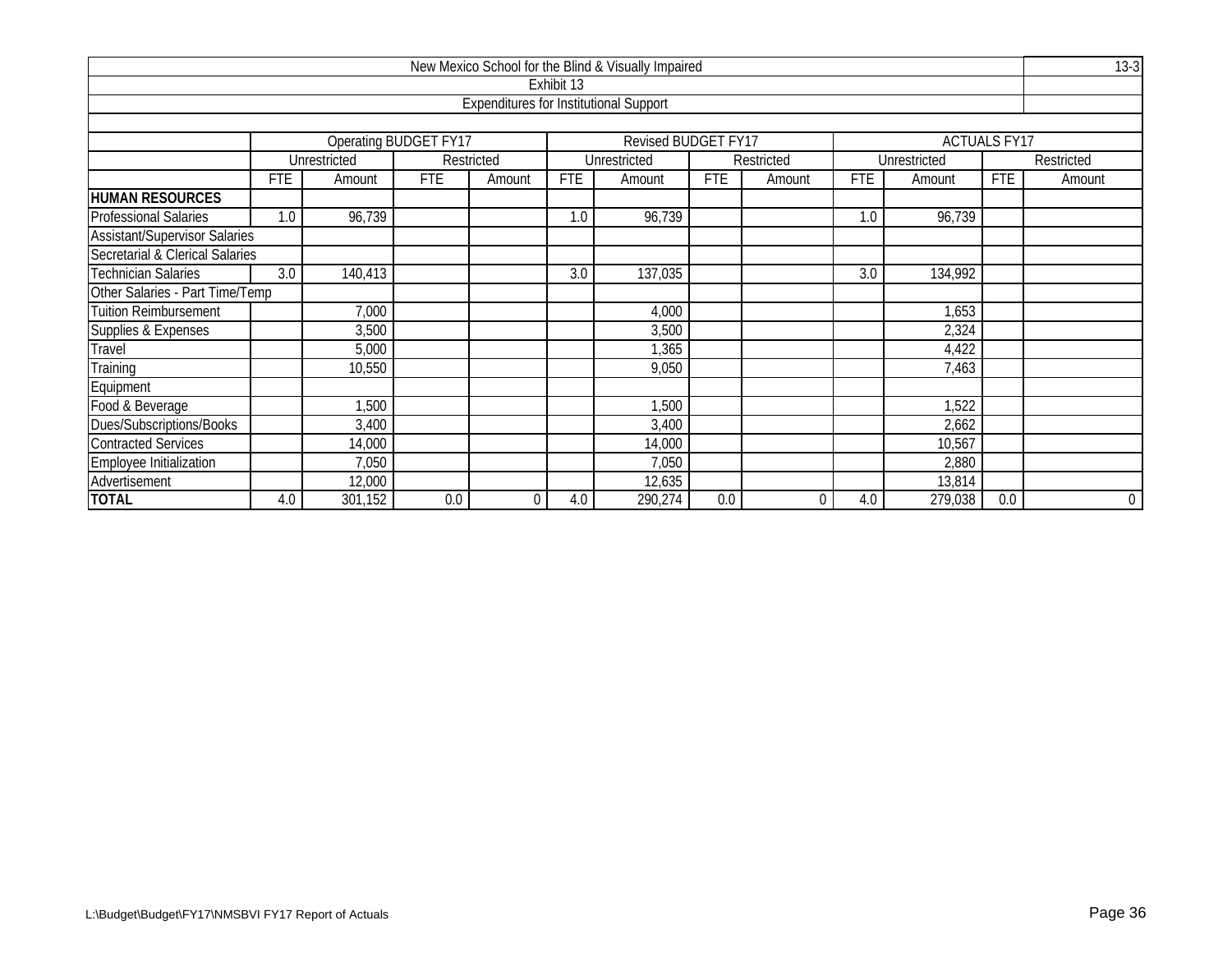|                                      |                                                    |                       |     |                                               |            | New Mexico School for the Blind & Visually Impaired |            |            |            |              |                     | $13-4$     |  |
|--------------------------------------|----------------------------------------------------|-----------------------|-----|-----------------------------------------------|------------|-----------------------------------------------------|------------|------------|------------|--------------|---------------------|------------|--|
|                                      |                                                    |                       |     |                                               | Exhibit 13 |                                                     |            |            |            |              |                     |            |  |
|                                      |                                                    |                       |     | <b>Expenditures for Institutional Support</b> |            |                                                     |            |            |            |              |                     |            |  |
|                                      |                                                    | Operating BUDGET FY17 |     |                                               |            | Revised BUDGET FY17                                 |            |            |            |              | <b>ACTUALS FY17</b> |            |  |
|                                      |                                                    | Unrestricted          |     | Restricted                                    |            | Unrestricted                                        |            | Restricted |            | Unrestricted |                     | Restricted |  |
|                                      | <b>FTE</b>                                         | Amount                | FTE | Amount                                        | <b>FTE</b> | Amount                                              | <b>FTE</b> | Amount     | <b>FTE</b> | Amount       | <b>FTE</b>          | Amount     |  |
| <b>BUSINESS &amp; FINANCE</b>        |                                                    |                       |     |                                               |            |                                                     |            |            |            |              |                     |            |  |
| <b>Professional Salaries</b>         | 1.0                                                | 80,633                |     |                                               | 1.0        | 80,633                                              |            |            | 1.0        | 80,633       |                     |            |  |
| <b>Assistant/Supervisor Salaries</b> |                                                    |                       |     |                                               |            |                                                     |            |            |            |              |                     |            |  |
| Secretarial & Clerical Salarie       | 47,788<br>1.0<br>31,818<br>1.0<br>1.0<br>40,064    |                       |     |                                               |            |                                                     |            |            |            |              |                     |            |  |
| <b>Technician Salaries</b>           | 3.5<br>3.5<br>3.5<br>124,120<br>124,052<br>144,469 |                       |     |                                               |            |                                                     |            |            |            |              |                     |            |  |
|                                      | Other Salaries - Part Time/Temp<br>0.0             |                       |     |                                               |            |                                                     |            |            |            |              |                     |            |  |
| Supplies & Expenses                  |                                                    | 8,500                 |     |                                               |            | 8,500                                               |            |            |            | 3,981        |                     |            |  |
| Travel                               |                                                    | 3,500                 |     |                                               |            | 3,500                                               |            |            |            | 2,761        |                     |            |  |
| Training                             |                                                    | 7,500                 |     |                                               |            | 2,500                                               |            |            |            | 325          |                     |            |  |
| Equipment                            |                                                    |                       |     |                                               |            |                                                     |            |            |            |              |                     |            |  |
| Food & Beverage                      |                                                    |                       |     |                                               |            |                                                     |            |            |            |              |                     |            |  |
| Dues/Subscriptions/Books             |                                                    | 1,730                 |     |                                               |            | 1,730                                               |            |            |            | 673          |                     |            |  |
| <b>Professional Fees/Consulting</b>  |                                                    |                       |     |                                               |            |                                                     |            |            |            |              |                     |            |  |
| <b>Investment Expense</b>            |                                                    |                       |     |                                               |            |                                                     |            |            |            |              |                     |            |  |
| <b>Direct Deposit Expense</b>        |                                                    |                       |     |                                               |            |                                                     |            |            |            |              |                     |            |  |
| Misc. Bank Fees/Penalties            |                                                    | 1,300                 |     |                                               |            | 1,300                                               |            |            |            | 98           |                     |            |  |
| <b>External Audit</b>                |                                                    | 37,000                |     |                                               |            | 37,000                                              |            |            |            | 33,577       |                     |            |  |
| <b>Contracted Services</b>           |                                                    | 9,400                 |     |                                               |            | 4,400                                               |            |            |            | 1,648        |                     |            |  |
| Risk Mgt. - Gen Liability            |                                                    | 3,203                 |     |                                               |            | 3,203                                               |            |            |            | 3,203        |                     |            |  |
| <b>TOTAL</b>                         | 5.5                                                | 329,053               |     |                                               | 5.5        | 314,674                                             |            |            | 5.5        | 291,014      |                     |            |  |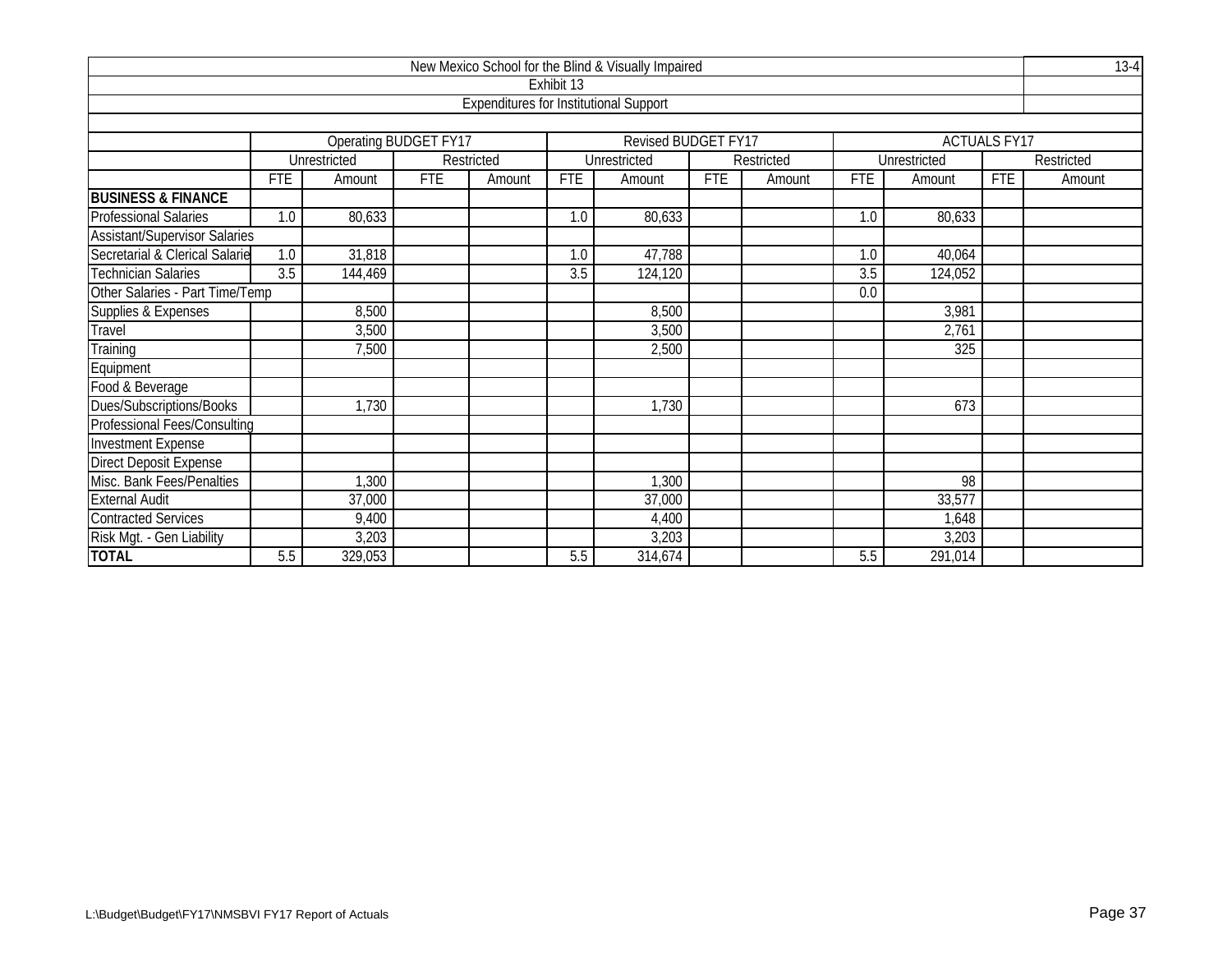|                                      |                                                              |                               |                              |                                               |            | New Mexico School for the Blind & Visually Impaired |            |                |            |              |                     | $13-5$     |  |
|--------------------------------------|--------------------------------------------------------------|-------------------------------|------------------------------|-----------------------------------------------|------------|-----------------------------------------------------|------------|----------------|------------|--------------|---------------------|------------|--|
|                                      |                                                              |                               |                              |                                               | Exhibit 13 |                                                     |            |                |            |              |                     |            |  |
|                                      |                                                              |                               |                              | <b>Expenditures for Institutional Support</b> |            |                                                     |            |                |            |              |                     |            |  |
|                                      |                                                              |                               |                              |                                               |            |                                                     |            |                |            |              |                     |            |  |
|                                      |                                                              |                               | <b>Operating BUDGET FY17</b> |                                               |            | <b>Revised BUDGET FY17</b>                          |            |                |            |              | <b>ACTUALS FY17</b> |            |  |
|                                      |                                                              | Unrestricted                  |                              | Restricted                                    |            | Unrestricted                                        |            | Restricted     |            | Unrestricted |                     | Restricted |  |
|                                      | <b>FTE</b>                                                   | Amount                        | <b>FTE</b>                   | Amount                                        | <b>FTE</b> | Amount                                              | <b>FTE</b> | Amount         | <b>FTE</b> | Amount       | <b>FTE</b>          | Amount     |  |
| <b>Fixed Assets</b>                  |                                                              |                               |                              |                                               |            |                                                     |            |                |            |              |                     |            |  |
| <b>Professional Salaries</b>         |                                                              |                               |                              |                                               |            |                                                     |            |                |            |              |                     |            |  |
| <b>Assistant/Supervisor Salaries</b> |                                                              |                               |                              |                                               |            |                                                     |            |                |            |              |                     |            |  |
| Secretarial & Clerical Salaries      |                                                              |                               |                              |                                               |            |                                                     |            |                |            |              |                     |            |  |
| <b>Technician Salaries</b>           | $\overline{1.0}$<br>42,548<br>37,633<br>37,220<br>1.0<br>1.0 |                               |                              |                                               |            |                                                     |            |                |            |              |                     |            |  |
| Other Salaries - Part Time/Temp      |                                                              |                               |                              |                                               |            |                                                     |            |                |            |              |                     |            |  |
| Supplies & Expenses                  | 2,350<br>$\overline{24}$<br>2,350                            |                               |                              |                                               |            |                                                     |            |                |            |              |                     |            |  |
| Travel                               |                                                              | 600<br>600<br>$\mathbf 0$     |                              |                                               |            |                                                     |            |                |            |              |                     |            |  |
| Training                             |                                                              | 1,500<br>1,500<br>$\mathbf 0$ |                              |                                               |            |                                                     |            |                |            |              |                     |            |  |
| Equipment                            |                                                              |                               |                              |                                               |            |                                                     |            |                |            |              |                     |            |  |
| Dues/Permits                         |                                                              | 100                           |                              |                                               |            | 100                                                 |            |                |            | $\mathbf 0$  |                     |            |  |
| Postage                              |                                                              | 23,400                        |                              |                                               |            | 23,400                                              |            |                |            | 4,060        |                     |            |  |
| <b>TOTAL</b>                         | 1.0                                                          | 70,498                        | 0.0                          | $\Omega$                                      | 1.0        | 65,583                                              | 0.0        | $\overline{0}$ | 1.0        | 41,303       | 0.0                 | $\Omega$   |  |
|                                      |                                                              |                               |                              |                                               |            |                                                     |            |                |            |              |                     |            |  |
| <b>Graphics Design</b>               |                                                              |                               |                              |                                               |            |                                                     |            |                |            |              |                     |            |  |
| Professional Salaries                |                                                              |                               |                              |                                               |            |                                                     |            |                |            |              |                     |            |  |
| <b>Assistant/Supervisor Salaries</b> |                                                              |                               |                              |                                               |            |                                                     |            |                |            |              |                     |            |  |
| Secretarial & Clerical Salaries      |                                                              |                               |                              |                                               |            |                                                     |            |                |            |              |                     |            |  |
| <b>Technician Salaries</b>           | 1.0                                                          | 54,784                        |                              |                                               | 1.0        | $\Omega$                                            |            |                | 0.5        | $\mathbf{0}$ |                     |            |  |
| Other Salaries - Part Time/To        | 0.5                                                          | 12,933                        |                              |                                               |            | 32,437                                              |            |                | 0.5        | 35,662       |                     |            |  |
| Supplies & Expenses                  |                                                              | 5,500                         |                              |                                               |            | $\Omega$                                            |            |                |            | $\Omega$     |                     |            |  |
| Travel                               |                                                              |                               |                              |                                               |            |                                                     |            |                |            |              |                     |            |  |
| Training                             |                                                              |                               |                              |                                               |            |                                                     |            |                |            |              |                     |            |  |
| Equipment                            |                                                              |                               |                              |                                               |            |                                                     |            |                |            |              |                     |            |  |
| <b>Contracted Services</b>           | 9,000<br>8,600<br>$\theta$                                   |                               |                              |                                               |            |                                                     |            |                |            |              |                     |            |  |
| <b>TOTAL</b>                         | 1.5                                                          | 81,818                        |                              |                                               | 1.0        | 41,437                                              |            |                | 1.0        | 35,662       |                     |            |  |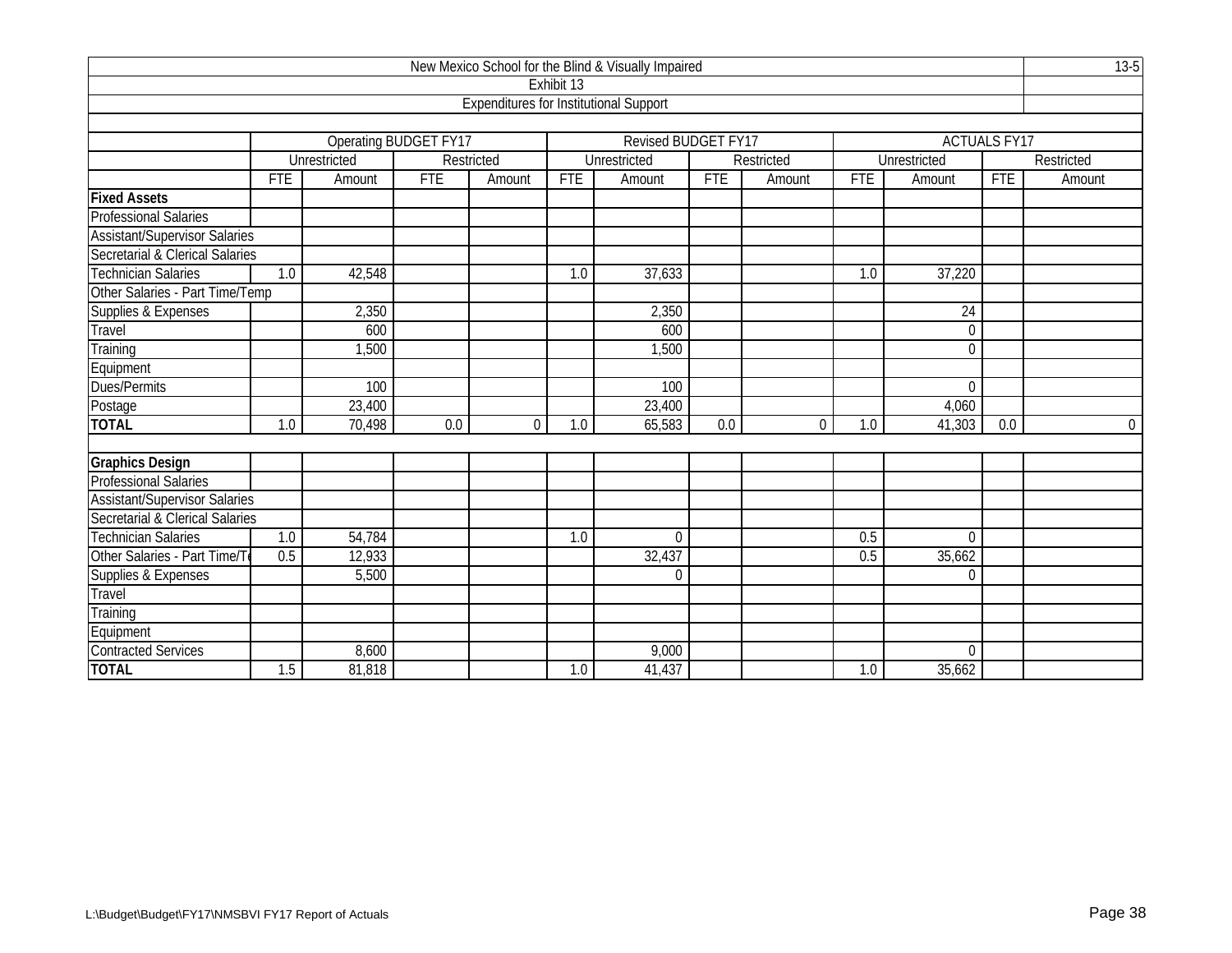|                                                                           |                  |                       |            |                                               |            | New Mexico School for the Blind & Visually Impaired |            |            |                  |                     |                     | $13-6$      |
|---------------------------------------------------------------------------|------------------|-----------------------|------------|-----------------------------------------------|------------|-----------------------------------------------------|------------|------------|------------------|---------------------|---------------------|-------------|
|                                                                           |                  |                       |            |                                               | Exhibit 13 |                                                     |            |            |                  |                     |                     |             |
|                                                                           |                  |                       |            | <b>Expenditures for Institutional Support</b> |            |                                                     |            |            |                  |                     |                     |             |
|                                                                           |                  |                       |            |                                               |            |                                                     |            |            |                  |                     |                     |             |
|                                                                           |                  | Operating BUDGET FY17 |            |                                               |            | <b>Revised BUDGET FY17</b>                          |            |            |                  |                     | <b>ACTUALS FY17</b> |             |
|                                                                           |                  | Unrestricted          |            | Restricted                                    |            | Unrestricted                                        |            | Restricted |                  | <b>Unrestricted</b> |                     | Restricted  |
|                                                                           | <b>FTE</b>       | Amount                | <b>FTE</b> | Amount                                        | <b>FTE</b> | Amount                                              | <b>FTE</b> | Amount     | <b>FTE</b>       | Amount              | <b>FTE</b>          | Amount      |
| Multi-Media                                                               |                  |                       |            |                                               |            |                                                     |            |            |                  |                     |                     |             |
| <b>Professional Salaries</b>                                              |                  |                       |            |                                               |            |                                                     |            |            |                  |                     |                     |             |
| <b>Assistant/Supervisor Salaries</b>                                      |                  |                       |            |                                               |            |                                                     |            |            |                  |                     |                     |             |
| Secretarial & Clerical Salaries                                           |                  |                       |            |                                               |            |                                                     |            |            |                  |                     |                     |             |
| <b>Technician Salaries</b><br>$\overline{0.0}$<br>$\overline{0.0}$<br>0.0 |                  |                       |            |                                               |            |                                                     |            |            |                  |                     |                     |             |
| Other Salaries - Part Time/Temp                                           |                  |                       |            |                                               |            |                                                     |            |            |                  |                     |                     |             |
| Supplies & Expenses                                                       | 0                |                       |            |                                               |            |                                                     |            |            |                  |                     |                     |             |
| Travel                                                                    |                  |                       |            |                                               |            | $\mathbf 0$                                         |            |            |                  |                     |                     |             |
| Training                                                                  |                  |                       |            |                                               |            | $\overline{0}$                                      |            |            |                  |                     |                     |             |
| Equipment                                                                 |                  |                       |            |                                               |            |                                                     |            |            |                  |                     |                     |             |
| <b>Contracted Services</b>                                                |                  |                       |            |                                               |            | $\Omega$                                            |            |            |                  |                     |                     |             |
| <b>TOTAL</b>                                                              | $\overline{0.0}$ | $\mathbf 0$           |            |                                               | 0.0        | $\mathbf 0$                                         |            |            | $\overline{0.0}$ | 0                   |                     |             |
|                                                                           |                  |                       |            |                                               |            |                                                     |            |            |                  |                     |                     |             |
| <b>INFORMATION SYSTEMS</b>                                                |                  |                       |            |                                               |            |                                                     |            |            |                  |                     |                     |             |
| <b>Professional Salaries</b>                                              | 1.0              | 63,826                |            |                                               | 1.0        | 63,320                                              |            |            | 1.0              | 63,320              |                     |             |
| <b>Assistant/Supervisor Salaries</b>                                      |                  |                       |            |                                               |            |                                                     |            |            |                  |                     |                     |             |
| Secretarial & Clerical Salaries                                           |                  |                       |            |                                               |            |                                                     |            |            |                  |                     |                     |             |
| <b>Technician Salaries</b>                                                | 4.0              | 177,528               |            |                                               | 4.0        | 170,809                                             |            |            | 4.5              | 171,594.12          |                     |             |
| Other Salaries - Part Time/T                                              | 0.0              | $\Omega$              |            |                                               | 0.5        | 11,929                                              |            |            |                  | 12,461              |                     |             |
| Supplies & Expenses                                                       |                  | 45,500                |            |                                               |            | 43,100                                              |            |            |                  | 40,251              |                     |             |
| Travel                                                                    |                  | 5,600                 |            |                                               |            | 5,600                                               |            |            |                  | 3,508               |                     |             |
| Training                                                                  |                  | 2,000                 |            |                                               |            | 2,000                                               |            |            |                  | 330                 |                     |             |
| Equipment                                                                 |                  |                       |            |                                               |            | 15,614                                              |            |            |                  | 22,327              |                     |             |
| Dues/Subscriptions/Books                                                  |                  | 860                   |            |                                               |            | 860                                                 |            |            |                  | 505.640             |                     |             |
| Food & Beverage                                                           |                  | 100                   |            |                                               |            | 100                                                 |            |            |                  | $\Omega$            |                     |             |
| <b>Contracted Services</b>                                                |                  | 25,700                |            |                                               |            | 25,700                                              |            |            |                  | 26,977              |                     |             |
| <b>Internet Services</b>                                                  |                  | 42,710                |            |                                               |            | 36,292                                              |            |            |                  | 3,140               |                     |             |
| Software Maintenance Agreements                                           |                  | 115,200               |            |                                               |            | 130,761                                             |            |            |                  | 128,177             |                     |             |
| Telephone                                                                 |                  | 115,800               |            |                                               |            | 119,520                                             |            |            |                  | 74,168              |                     |             |
| <b>TOTAL</b>                                                              | 5.0              | 594,824               |            | $\mathbf 0$                                   | 5.5        | 625,606                                             |            | 0          | 5.5              | 546,759             |                     | $\mathbf 0$ |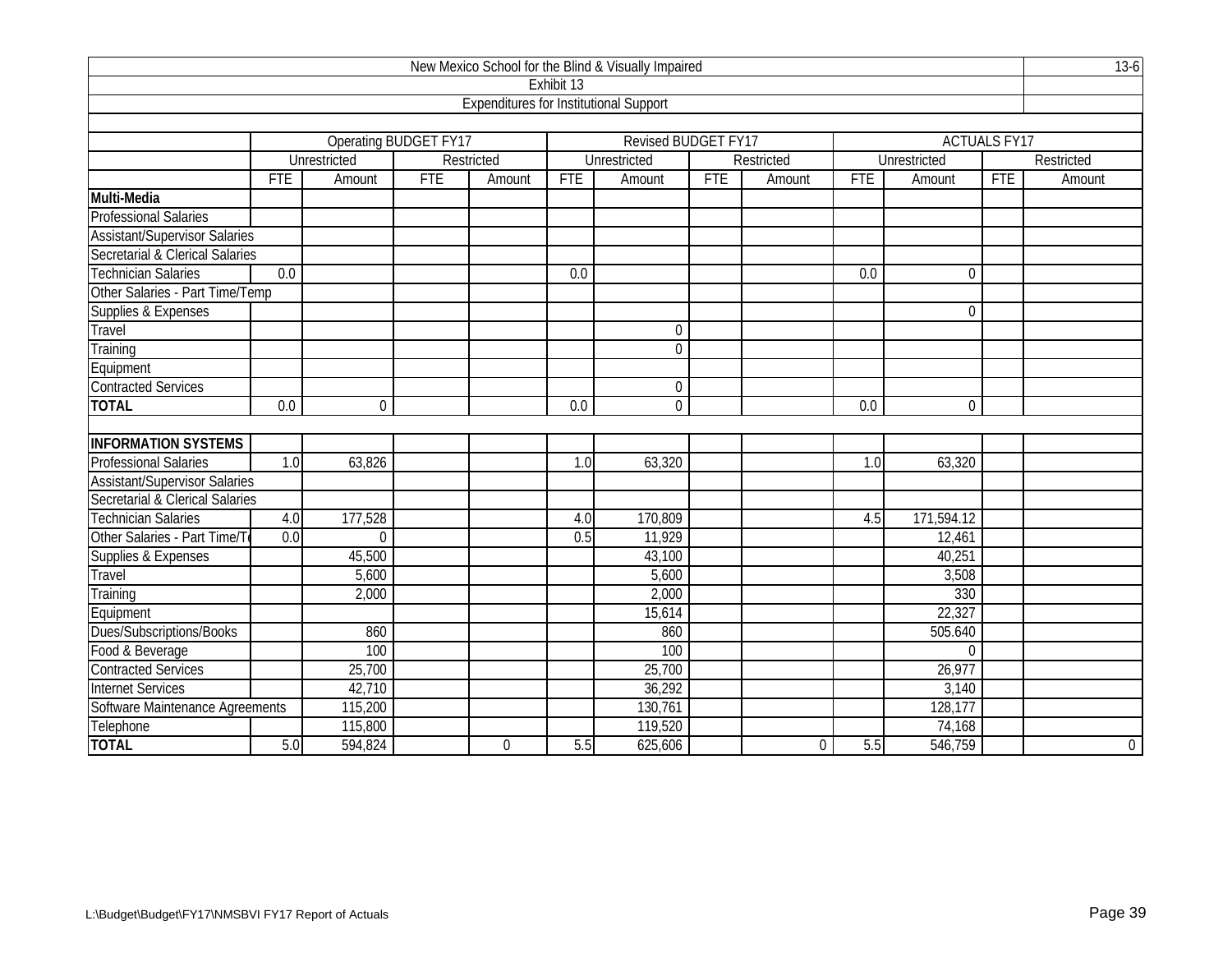|                                     |                                                 |                              |            |                                                                                |            | New Mexico School for the Blind & Visually Impaired |          |            |     |                     |                     | $13-7$         |  |  |
|-------------------------------------|-------------------------------------------------|------------------------------|------------|--------------------------------------------------------------------------------|------------|-----------------------------------------------------|----------|------------|-----|---------------------|---------------------|----------------|--|--|
|                                     |                                                 |                              |            |                                                                                | Exhibit 13 |                                                     |          |            |     |                     |                     |                |  |  |
|                                     |                                                 |                              |            | <b>Expenditures for Institutional Support</b>                                  |            |                                                     |          |            |     |                     |                     |                |  |  |
|                                     |                                                 |                              |            |                                                                                |            |                                                     |          |            |     |                     |                     |                |  |  |
|                                     |                                                 | Operating BUDGET FY17        |            |                                                                                |            | <b>Revised BUDGET FY17</b>                          |          |            |     |                     | <b>ACTUALS FY17</b> |                |  |  |
|                                     |                                                 | <b>Unrestricted</b>          |            | Restricted                                                                     |            | Unrestricted                                        |          | Restricted |     | <b>Unrestricted</b> |                     | Restricted     |  |  |
|                                     | <b>FTE</b>                                      | Amount                       | <b>FTE</b> | <b>FTE</b><br><b>FTE</b><br><b>FTE</b><br>Amount<br>Amount<br>Amount<br>Amount |            |                                                     |          |            |     |                     |                     | Amount         |  |  |
| <b>SECURITY</b>                     |                                                 |                              |            |                                                                                |            |                                                     |          |            |     |                     |                     |                |  |  |
| <b>Professional Salaries</b>        | 1.0                                             | 56,825                       |            |                                                                                | 1.0        | 60,304                                              |          |            | 1.0 | 60,304              |                     |                |  |  |
| Assistant/Supervisor Salaries       |                                                 |                              |            |                                                                                |            |                                                     |          |            |     |                     |                     |                |  |  |
| Secretarial & Clerical Salaries     |                                                 |                              |            |                                                                                |            |                                                     |          |            |     |                     |                     |                |  |  |
| <b>Technician Salaries</b>          | 29,954<br>30,095<br>29,950<br>1.0<br>1.0<br>1.0 |                              |            |                                                                                |            |                                                     |          |            |     |                     |                     |                |  |  |
| Other Salaries - Part Time/Temp     |                                                 |                              |            |                                                                                |            |                                                     |          |            |     |                     |                     |                |  |  |
| Supplies & Expenses<br>Travel       | 1,300<br>2,050<br>1,646                         |                              |            |                                                                                |            |                                                     |          |            |     |                     |                     |                |  |  |
|                                     |                                                 | 750<br>$\overline{20}$<br>20 |            |                                                                                |            |                                                     |          |            |     |                     |                     |                |  |  |
| Training                            |                                                 | 750                          |            |                                                                                |            | $\theta$                                            |          |            |     | $\theta$            |                     |                |  |  |
| Equipment                           |                                                 |                              |            |                                                                                |            | $\Omega$                                            |          |            |     | $\theta$            |                     |                |  |  |
| Dues/Subscriptions/Books            |                                                 |                              |            |                                                                                |            |                                                     |          |            |     |                     |                     |                |  |  |
| <b>Contracted Services</b>          |                                                 |                              |            |                                                                                |            |                                                     |          |            |     |                     |                     |                |  |  |
| Law Enforcement Liability           |                                                 | $\theta$                     |            |                                                                                |            | $\theta$                                            |          |            |     |                     |                     |                |  |  |
| <b>TOTAL</b>                        | 2.0                                             | 89,579                       |            |                                                                                | 2.0        | 92,470                                              |          |            | 2.0 | 91,921              |                     |                |  |  |
|                                     |                                                 |                              |            |                                                                                |            |                                                     |          |            |     |                     |                     |                |  |  |
| <b>INNOVATION &amp; DEVELOPMENT</b> |                                                 |                              |            |                                                                                |            |                                                     |          |            |     |                     |                     |                |  |  |
| <b>Technician Salaries</b>          | 1.0                                             | 44,051                       |            |                                                                                | 1.0        | 43,012                                              |          |            | 1.0 | 43,565              |                     |                |  |  |
| Other Salaries - Part Time/Temp     |                                                 |                              |            |                                                                                |            |                                                     |          |            | 0.0 |                     |                     |                |  |  |
|                                     | 2,000<br>4,500<br>3,321                         |                              |            |                                                                                |            |                                                     |          |            |     |                     |                     |                |  |  |
| Supplies & Expenses<br>Travel       |                                                 | 3,000                        |            |                                                                                |            | 3,000                                               |          |            |     | 1,116               |                     |                |  |  |
| Training                            |                                                 | 3,000                        |            |                                                                                |            | 3,000                                               |          |            |     | 625                 |                     |                |  |  |
| Food & Beverage                     |                                                 | $\Omega$                     |            |                                                                                |            | 500                                                 |          |            |     | 143                 |                     |                |  |  |
| <b>TOTAL</b>                        |                                                 | 52,051                       | 0          | $\Omega$                                                                       |            | 54,012                                              | $\Omega$ | $\Omega$   | 1.0 | 48,771              | $\theta$            | $\overline{0}$ |  |  |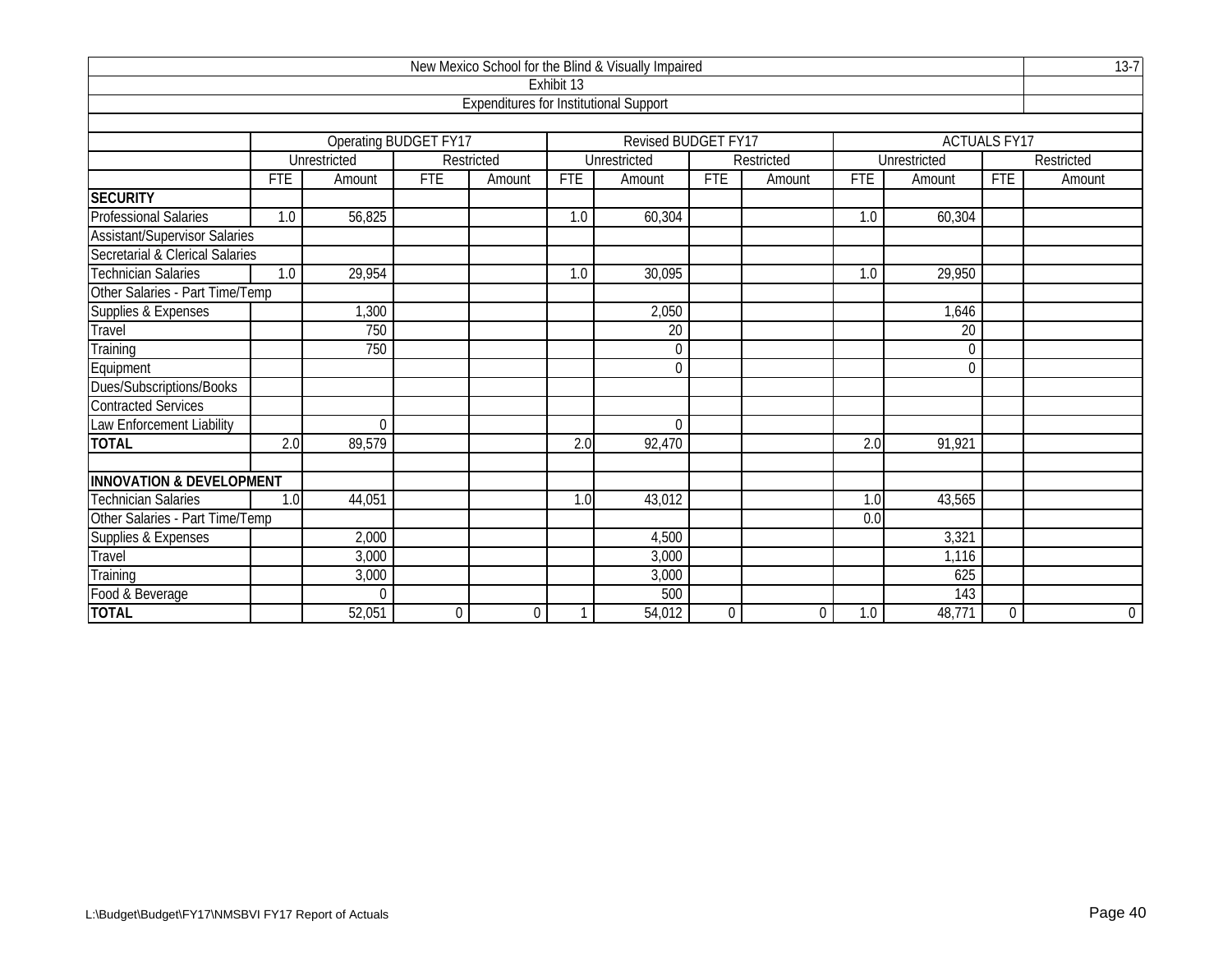|                                      |            |                       |            |                                               |            | New Mexico School for the Blind & Visually Impaired |            |            |            |              |                     | $13 - 8$   |
|--------------------------------------|------------|-----------------------|------------|-----------------------------------------------|------------|-----------------------------------------------------|------------|------------|------------|--------------|---------------------|------------|
|                                      |            |                       |            |                                               | Exhibit 13 |                                                     |            |            |            |              |                     |            |
|                                      |            |                       |            | <b>Expenditures for Institutional Support</b> |            |                                                     |            |            |            |              |                     |            |
|                                      |            | Operating BUDGET FY17 |            |                                               |            | <b>Revised BUDGET FY17</b>                          |            |            |            |              | <b>ACTUALS FY17</b> |            |
|                                      |            | Unrestricted          |            | Restricted                                    |            | Unrestricted                                        |            | Restricted |            | Unrestricted |                     | Restricted |
|                                      | <b>FTE</b> | Amount                | <b>FTE</b> | Amount                                        | <b>FTE</b> | Amount                                              | <b>FTE</b> | Amount     | <b>FTE</b> | Amount       | <b>FTE</b>          | Amount     |
| <b>CAPITAL PROJECTS</b>              |            |                       |            |                                               |            |                                                     |            |            |            |              |                     |            |
| <b>Professional Salaries</b>         | 1.0        | 85,580                |            |                                               | 1.0        | 85,580                                              |            |            | 1.0        | 85,580       |                     |            |
| <b>Assistant/Supervisor Salaries</b> | 1.0        | 56,819                |            |                                               | 1.0        | 56,819                                              |            |            | 1.0        | 56,819       |                     |            |
| Secretarial & Clerical Salaries      |            |                       |            |                                               |            |                                                     |            |            |            |              |                     |            |
| <b>Technician Salaries</b><br>470    |            |                       |            |                                               |            |                                                     |            |            |            |              |                     |            |
| Other Salaries - Part Time/Temp      |            |                       |            |                                               |            |                                                     |            |            |            | 436          |                     |            |
| Supplies & Expenses                  |            | 2,200                 |            |                                               |            | 2,200                                               |            |            |            | 2,275        |                     |            |
| Travel                               |            | 1,500                 |            |                                               |            | 1,200                                               |            |            |            | 971          |                     |            |
| Training                             |            | 750                   |            |                                               |            | 500                                                 |            |            |            | 134          |                     |            |
| Equipment                            |            |                       |            |                                               |            |                                                     |            |            |            |              |                     |            |
| Dues/Subscriptions/Books             |            | 1,000                 |            |                                               |            | 1,000                                               |            |            |            | 983          |                     |            |
| Food & Beverage                      |            | U                     |            |                                               |            |                                                     |            |            |            | $\theta$     |                     |            |
| <b>Contracted Services</b>           |            | 10,000                |            |                                               |            | 2,721                                               |            |            |            | 1,123        |                     |            |
| Advertisement                        |            | 1,150                 |            |                                               |            | 1,150                                               |            |            |            | 636          |                     |            |
| <b>TOTAL</b>                         | 2.0        | 158,999               |            | $\Omega$                                      | 2.0        | 151,169                                             |            | $\Omega$   | 2.0        | 149,428      |                     | $\Omega$   |
|                                      |            |                       |            |                                               |            |                                                     |            |            |            |              |                     |            |
| <b>NMSVH FOUNDATION</b>              |            |                       |            |                                               |            |                                                     |            |            |            |              |                     |            |
| <b>Professional Salaries</b>         | 1.0        | 83,568                |            |                                               | 1.0        | 83,568                                              |            |            | 1.0        | 83,568       |                     |            |
| Supplies & Expenses                  |            | 700                   |            |                                               |            | 500                                                 |            |            |            | 156          |                     |            |
| Travel                               |            | 7,500                 |            |                                               |            | 6,300                                               |            |            |            | 5,741        |                     |            |
| Dues/Subscriptions/Books             |            | 1,350                 |            |                                               |            | 1,279                                               |            |            |            | 1,279        |                     |            |
| Food & Beverage                      |            |                       |            |                                               |            |                                                     |            |            |            |              |                     |            |
| <b>TOTAL</b>                         |            | 93,118                |            |                                               |            | 91,646                                              |            |            |            | 90,743       |                     |            |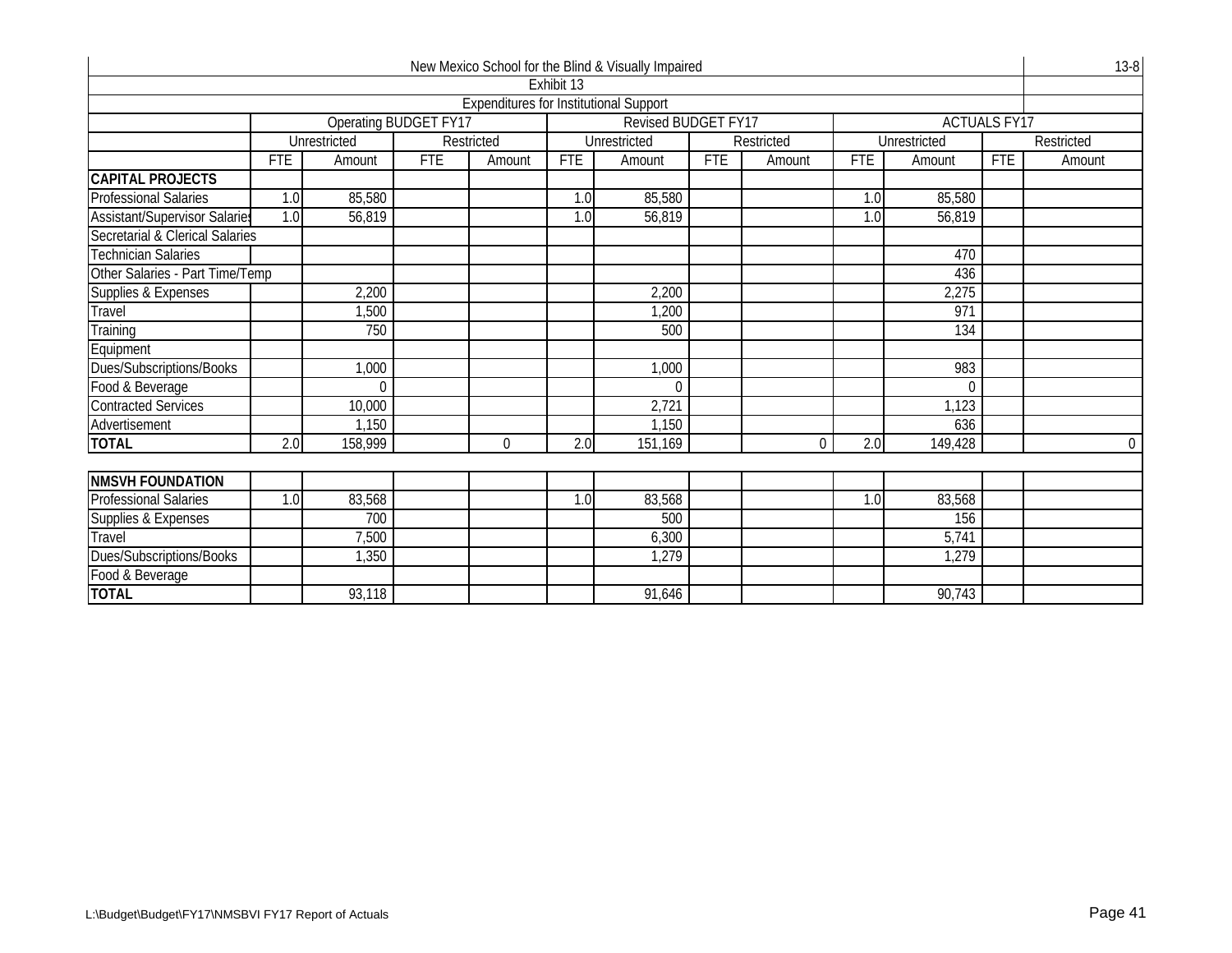|                                |                                                                                                                                                                     |                                                                                                                                          |                       |                                               |                  | New Mexico School for the Blind & Visually Impaired |                  |                |                  |                     |                  | $13-9$           |
|--------------------------------|---------------------------------------------------------------------------------------------------------------------------------------------------------------------|------------------------------------------------------------------------------------------------------------------------------------------|-----------------------|-----------------------------------------------|------------------|-----------------------------------------------------|------------------|----------------|------------------|---------------------|------------------|------------------|
|                                |                                                                                                                                                                     |                                                                                                                                          |                       |                                               | Exhibit 13       |                                                     |                  |                |                  |                     |                  |                  |
|                                |                                                                                                                                                                     |                                                                                                                                          |                       | <b>Expenditures for Institutional Support</b> |                  |                                                     |                  |                |                  |                     |                  |                  |
|                                |                                                                                                                                                                     |                                                                                                                                          |                       |                                               |                  |                                                     |                  |                |                  |                     |                  |                  |
|                                |                                                                                                                                                                     |                                                                                                                                          | Operating BUDGET FY17 |                                               |                  | <b>Revised BUDGET FY17</b>                          |                  |                |                  | <b>ACTUALS FY17</b> |                  |                  |
|                                |                                                                                                                                                                     | Unrestricted                                                                                                                             |                       | Restricted                                    |                  | Unrestricted                                        |                  | Restricted     |                  | Unrestricted        |                  | Restricted       |
|                                | <b>FTE</b>                                                                                                                                                          | Amount                                                                                                                                   | <b>FTE</b>            | Amount                                        | <b>FTE</b>       | Amount                                              | <b>FTE</b>       | Amount         | <b>FTE</b>       | Amount              | <b>FTE</b>       | Amount           |
| <b>DETAILS</b>                 |                                                                                                                                                                     |                                                                                                                                          |                       |                                               |                  |                                                     |                  |                |                  |                     |                  |                  |
| <b>Professional Salaries</b>   | 8.0                                                                                                                                                                 | 680,191                                                                                                                                  | 0.0                   | $\Omega$                                      | 7.0              | 739,053                                             | 0.0              | $\mathbf 0$    | 7.0              | 642,593             | 0.0              | $\Omega$         |
| Assistant/Supervisor Salarie   | $\overline{1.0}$                                                                                                                                                    | 56,819                                                                                                                                   | $\overline{0.0}$      | $\Omega$                                      | 1.0              | 56,819                                              | $\overline{0.0}$ | $\mathbf 0$    | $\overline{1.0}$ | 56,819              | 0.0              | $\Omega$         |
| Secretarial & Clerical Salarie | $\overline{2.0}$                                                                                                                                                    | 77,249                                                                                                                                   | 0.0                   | $\Omega$                                      | $\overline{2.0}$ | 91,088                                              | 0.0              | $\mathbf 0$    | $\overline{2.0}$ | 83,705              | 0.0              | $\overline{0}$   |
| <b>Technician Salaries</b>     | 14.5                                                                                                                                                                | 633,748                                                                                                                                  | $\overline{0.0}$      | $\Omega$                                      | 14.5             | 542,705                                             | $\overline{0.0}$ | $\mathbf 0$    | 14.5             | 541,843             | $\overline{0.0}$ | $\overline{0}$   |
| Other Salaries - Part Time/T   | 0.5                                                                                                                                                                 | 12933                                                                                                                                    | 0.0                   | $\Omega$                                      | 0.5              | 44366                                               | 0.0              | 0              | 0.5              | 48560               | 0.0              | 0.0              |
| <b>Tuition Reimbursement</b>   | 0.0                                                                                                                                                                 | 7,000                                                                                                                                    | $\overline{0.0}$      | $\boldsymbol{0}$                              | 0.0              | 4,000                                               | $\overline{0.0}$ | $\overline{0}$ | $\overline{0.0}$ | 1,653               | $\overline{0.0}$ | $\mathbf 0$      |
| Supplies & Expenses            | $\overline{0.0}$                                                                                                                                                    | 79,050<br>0.0<br>55,108<br>$\overline{0.0}$<br>$\overline{0}$<br>69,196<br>$\overline{0.0}$<br>0<br>$\overline{0.0}$<br>$\overline{0.0}$ |                       |                                               |                  |                                                     |                  |                |                  |                     |                  | $\overline{0}$   |
| Travel                         | 22,218<br>$\overline{0.0}$<br>38,950<br>$\overline{0.0}$<br>$\overline{0.0}$<br>26,782<br>$\overline{0.0}$<br>0<br>$\overline{0.0}$<br>$\overline{0.0}$<br>$\Omega$ |                                                                                                                                          |                       |                                               |                  |                                                     |                  |                |                  |                     | $\mathbf 0$      |                  |
| Training                       | $\overline{0.0}$<br>30,550<br>$\overline{0.0}$<br>0.0<br>$\overline{0}$<br>$\overline{0.0}$<br>9,937<br>$\overline{0.0}$<br>$\boldsymbol{0}$<br>20,050<br>0.0       |                                                                                                                                          |                       |                                               |                  |                                                     |                  |                |                  |                     |                  | $\boldsymbol{0}$ |
| Equipment                      | 0.0                                                                                                                                                                 | $\Omega$                                                                                                                                 | 0.0                   | $\mathbf{0}$                                  | 0.0              | 15,614                                              | 0.0              | $\mathbf 0$    | 0.0              | 22,327              | 0.0              | $\overline{0}$   |
| Food & Beverage                | 0.0                                                                                                                                                                 | 2,600                                                                                                                                    | 0.0                   | $\Omega$                                      | 0.0              | 3,600                                               | 0.0              | 0              | 0.0              | 2,452               | 0.0              | $\mathbf 0$      |
| Dues/Subscriptions/Books       | 0.0                                                                                                                                                                 | 12,440                                                                                                                                   | $\overline{0.0}$      | $\overline{0}$                                | 0.0              | 19,994                                              | $\overline{0.0}$ | $\overline{0}$ | $\overline{0.0}$ | 16,712              | 0.0              | $\boldsymbol{0}$ |
| Professional Fees/Consultin    | 0.0                                                                                                                                                                 | $\Omega$                                                                                                                                 | 0.0                   | $\Omega$                                      | 0.0              | $\Omega$                                            | 0.0              | $\mathbf 0$    | 0.0              | $\Omega$            | 0.0              | $\overline{0}$   |
| <b>Contracted Services</b>     | $\overline{0.0}$                                                                                                                                                    | 63,300                                                                                                                                   | $\overline{0.0}$      | $\Omega$                                      | $\overline{0.0}$ | 117,821                                             | $\overline{0.0}$ | $\mathbf 0$    | $\overline{0.0}$ | 97,315              | $\overline{0.0}$ | $\overline{0}$   |
| Legal/Professional Services    | 0.0                                                                                                                                                                 | 30,000                                                                                                                                   | 0.0                   | $\overline{0}$                                | 0.0              | 27,500                                              | $\overline{0.0}$ | $\mathbf 0$    | $\overline{0.0}$ | 5,740               | 0.0              | $\overline{0}$   |
| <b>Employee Initialization</b> | 0.0                                                                                                                                                                 | 7,050                                                                                                                                    | 0.0                   | $\Omega$                                      | 0.0              | 7,050                                               | 0.0              | $\mathbf 0$    | 0.0              | 2,880               | 0.0              | $\mathbf 0$      |
| Advertisement                  | 0.0                                                                                                                                                                 | 31,900                                                                                                                                   | $\overline{0.0}$      | $\Omega$                                      | $\overline{0.0}$ | 18,135                                              | 0.0              | 0              | 0.0              | 18,298              | 0.0              | $\mathbf 0$      |
| <b>Internet Services</b>       | 0.0                                                                                                                                                                 | 42,710                                                                                                                                   | 0.0                   | $\mathbf{0}$                                  | 0.0              | 36,292                                              | $\overline{0.0}$ | $\overline{0}$ | $\overline{0.0}$ | 3,140               | $\overline{0.0}$ | $\boldsymbol{0}$ |
| Software Maintenance Agree     | 0.0                                                                                                                                                                 | 115,200                                                                                                                                  | 0.0                   | $\mathbf{0}$                                  | 0.0              | 130,761                                             | 0.0              | 0              | 0.0              | 128,177             | 0.0              | $\mathbf 0$      |
| Telephone                      | $\overline{0.0}$                                                                                                                                                    | 115,800                                                                                                                                  | $\overline{0.0}$      | $\Omega$                                      | $\overline{0.0}$ | 119,520                                             | $\overline{0.0}$ | $\mathbf 0$    | $\overline{0.0}$ | 74,168              | 0.0              | $\mathbf 0$      |
| Postage                        | 0.0                                                                                                                                                                 | 23,400                                                                                                                                   | 0.0                   | $\overline{0}$                                | 0.0              | 23,400                                              | $\overline{0.0}$ | $\overline{0}$ | 0.0              | 4,060               | $\overline{0.0}$ | $\overline{0}$   |
| Law Inforcement Liability      | 0.0                                                                                                                                                                 | $\Omega$                                                                                                                                 | 0.0                   | $\mathbf{0}$                                  | 0.0              | $\Omega$                                            | 0.0              | $\mathbf 0$    | 0.0              | $\Omega$            | 0.0              | $\mathbf 0$      |
| Gen Liability, Civil Rights    | 0.0                                                                                                                                                                 | 22,318                                                                                                                                   | 0.0                   | $\Omega$                                      | 0.0              | 22,418                                              | 0.0              | 0              | 0.0              | 22,418              | 0.0              | $\mathbf 0$      |
| Risk Mgt. - Gen Liability      | 0.0                                                                                                                                                                 | 3,203                                                                                                                                    | $\overline{0.0}$      | $\Omega$                                      | $\overline{0.0}$ | 3,203                                               | $\overline{0.0}$ | $\mathbf 0$    | $\overline{0.0}$ | 3,203               | $\overline{0.0}$ | $\overline{0}$   |
| <b>Board of Regents</b>        | 0.0                                                                                                                                                                 | 10,000                                                                                                                                   | 0.0                   | $\Omega$                                      | 0.0              | 14,000                                              | 0.0              | $\mathbf 0$    | 0.0              | 14,429              | 0.0              | $\overline{0}$   |
| <b>Investment Expense</b>      | $\overline{0.0}$                                                                                                                                                    | $\mathbf 0$                                                                                                                              | $\overline{0.0}$      | $\Omega$                                      | $\overline{0.0}$ | $\Omega$                                            | $\overline{0.0}$ | $\mathbf 0$    | $\overline{0.0}$ | $\Omega$            | 0.0              | $\overline{0}$   |
| <b>Direct Deposit Expense</b>  | 0.0                                                                                                                                                                 | $\Omega$                                                                                                                                 | 0.0                   | $\overline{0}$                                | 0.0              | $\mathbf 0$                                         | 0.0              | $\overline{0}$ | 0.0              | $\mathbf{0}$        | $\overline{0.0}$ | $\overline{0}$   |
| <b>External Audit</b>          | 0.0                                                                                                                                                                 | 37,000                                                                                                                                   | 0.0                   | $\Omega$                                      | 0.0              | 37,000                                              | 0.0              | $\mathbf 0$    | 0.0              | 33,577              | 0.0              | $\overline{0}$   |
| Misc. Bank Fees/Penalties      | 0.0                                                                                                                                                                 | 1,300                                                                                                                                    | 0.0                   | $\Omega$                                      | 0.0              | 1,300                                               | 0.0              | 0              | 0.0              | 98                  | 0.0              | $\mathbf 0$      |
| Other(Accreditation Expense    | $\overline{0.0}$                                                                                                                                                    | $\Omega$                                                                                                                                 | $\overline{0.0}$      | $\Omega$                                      | 0.0              | $\Omega$                                            | $\overline{0.0}$ | 0              | $\overline{0.0}$ | $\overline{0}$      | $\overline{0.0}$ | $\overline{0}$   |
| <b>TOTAL</b>                   | 26.0                                                                                                                                                                | 2,134,711                                                                                                                                | 0.0                   | $\Omega$                                      | 25.0             | 2,191,668                                           | 0.0              | $\overline{0}$ | 25.0             | 1,911,430           | 0.0              | $\overline{0}$   |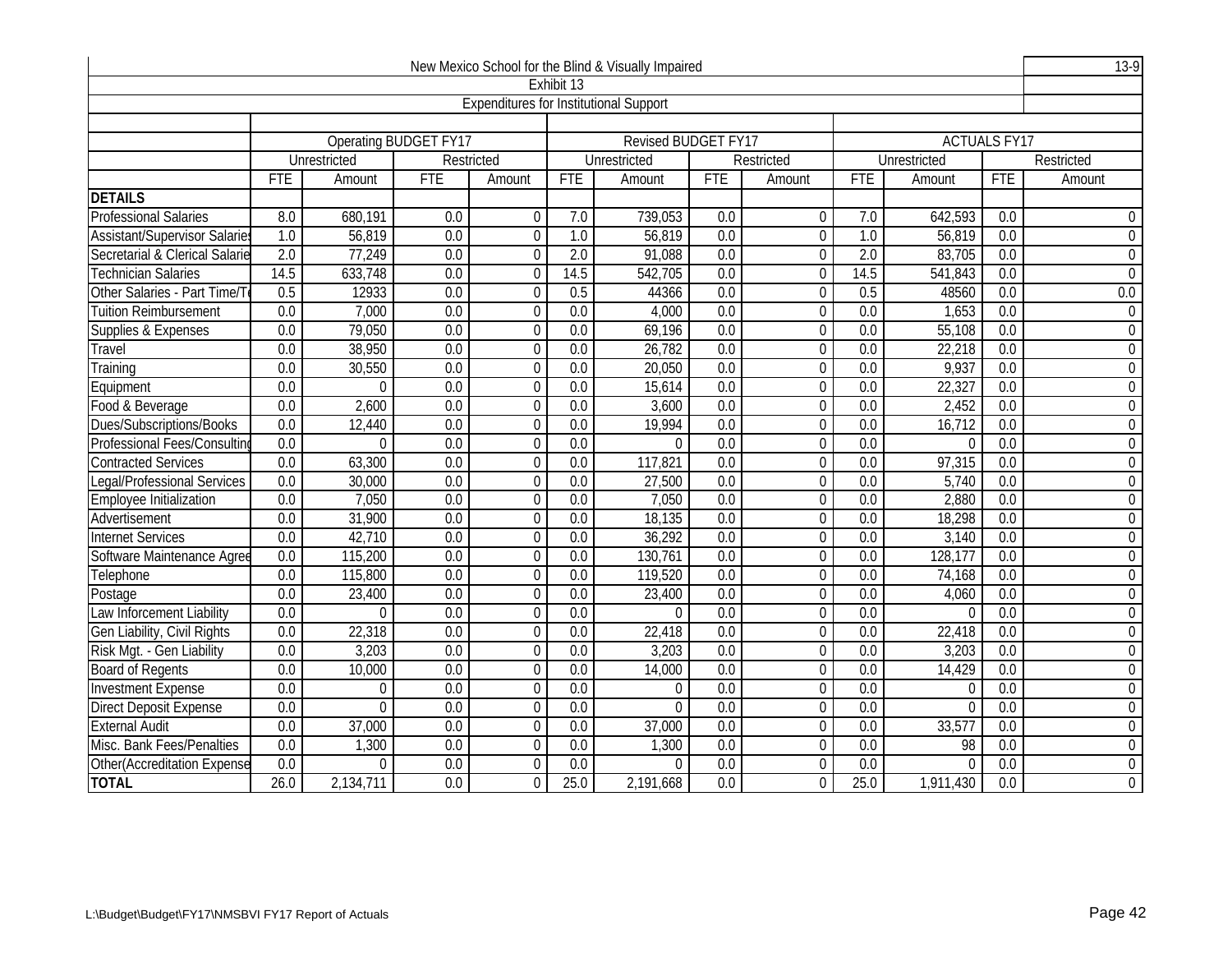|                                             |                              |            |                                     | New Mexico School for the Blind & Visually Impaired |                |                     | $14-1$         |  |  |  |  |
|---------------------------------------------|------------------------------|------------|-------------------------------------|-----------------------------------------------------|----------------|---------------------|----------------|--|--|--|--|
|                                             |                              |            | Exhibit 14                          |                                                     |                |                     |                |  |  |  |  |
|                                             |                              |            |                                     | Expenditures for Operation & Maintenance of Plant   |                |                     |                |  |  |  |  |
|                                             |                              |            |                                     |                                                     |                |                     |                |  |  |  |  |
|                                             | <b>Operating BUDGET FY17</b> |            |                                     | Revised BUDGET FY17                                 |                | <b>ACTUALS FY17</b> |                |  |  |  |  |
|                                             | Unrestricted                 | Restricted |                                     | Unrestricted                                        | Restricted     | Unrestricted        | Restricted     |  |  |  |  |
| <b>OPERATION &amp; MAINTENANCE OF PLANT</b> |                              |            |                                     |                                                     |                |                     |                |  |  |  |  |
| General Maintenance                         | 926,324                      |            | 953,470<br>703,803<br>$\Omega$<br>0 |                                                     |                |                     |                |  |  |  |  |
| Vehicle Maintenance                         | 278,731                      |            |                                     | 258,019                                             | $\overline{0}$ | 222,825             |                |  |  |  |  |
| Grounds                                     | 162,096                      |            |                                     | 163,372                                             |                | 157,637             |                |  |  |  |  |
|                                             |                              |            |                                     |                                                     |                |                     |                |  |  |  |  |
| Housekeeping                                | 244,074                      |            |                                     | 215,309                                             |                | 204,609             |                |  |  |  |  |
| <b>TOTAL</b>                                | 1,611,225                    |            | $\Omega$                            | 1,590,170                                           | $\Omega$       | 1,288,874           | $\overline{0}$ |  |  |  |  |
| <b>Fringe Benefits</b>                      | 293,172                      |            |                                     | 324,364                                             |                | 328,324             |                |  |  |  |  |
| <b>GRAND TOTAL EXPENDITURES</b>             | 1,904,397                    |            | 0                                   | 1,914,534                                           | 0              | 1,617,197           | $\overline{0}$ |  |  |  |  |
| <b>OPERATION &amp; MAINTENANCE OF PLANT</b> |                              |            |                                     |                                                     |                |                     |                |  |  |  |  |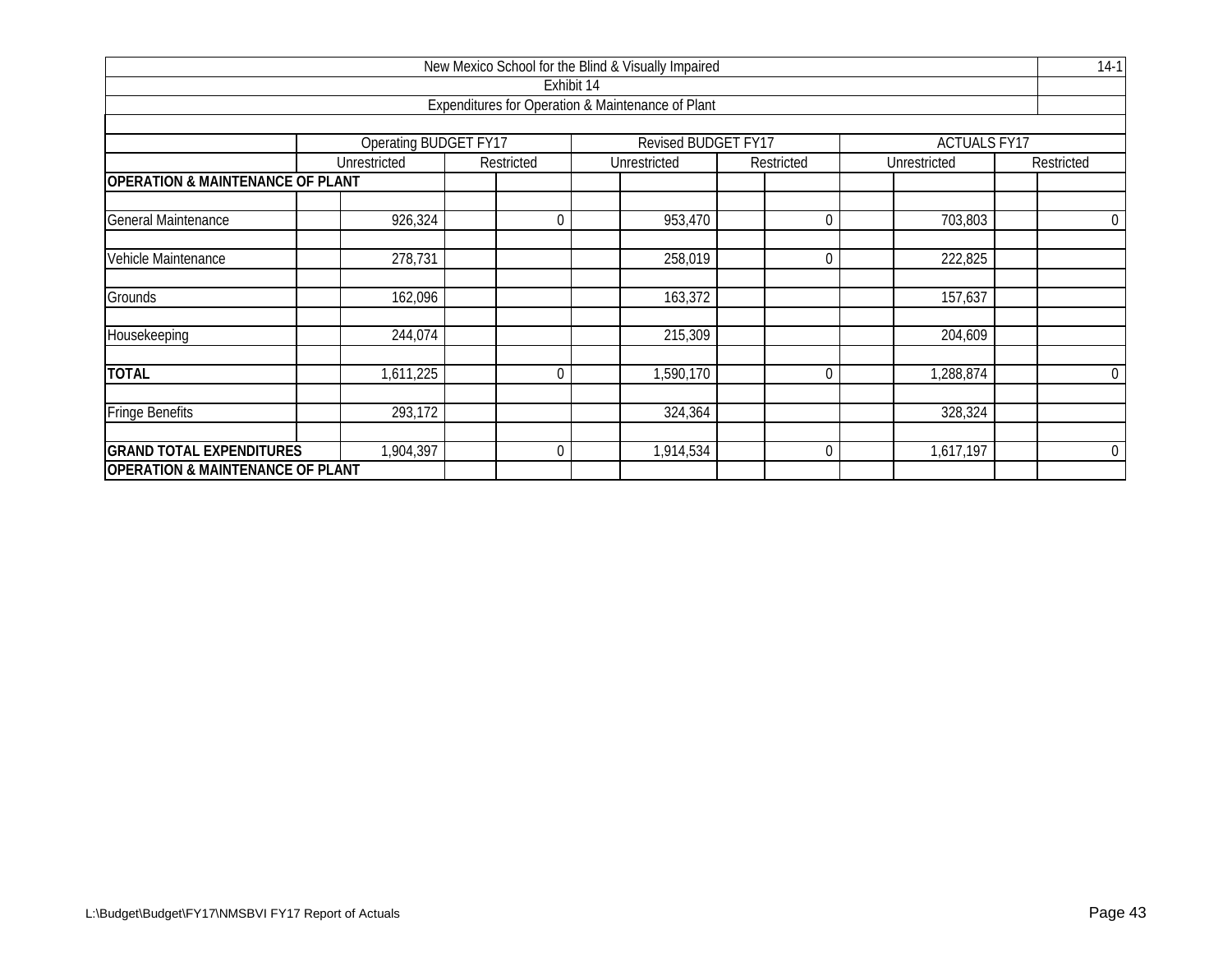|                                      |            |                              |            |            |                  | New Mexico School for the Blind & Visually Impaired |            |                |            |                     |            | $14-2$         |
|--------------------------------------|------------|------------------------------|------------|------------|------------------|-----------------------------------------------------|------------|----------------|------------|---------------------|------------|----------------|
|                                      |            |                              |            |            | Exhibit 14       |                                                     |            |                |            |                     |            |                |
|                                      |            |                              |            |            |                  | Expenditures for Operation & Maintenance of Plant   |            |                |            |                     |            |                |
|                                      |            |                              |            |            |                  |                                                     |            |                |            |                     |            |                |
|                                      |            | <b>Operating BUDGET FY17</b> |            |            |                  | <b>Revised BUDGET FY17</b>                          |            |                |            | <b>ACTUALS FY17</b> |            |                |
|                                      |            | Unrestricted                 |            | Restricted |                  | Unrestricted                                        |            | Restricted     |            | Unrestricted        |            | Restricted     |
|                                      | <b>FTE</b> | Amount                       | <b>FTE</b> | Amount     | <b>FTE</b>       | Amount                                              | <b>FTE</b> | Amount         | <b>FTE</b> | Amount              | <b>FTE</b> | Amount         |
| <b>GENERAL MAINTENANCE</b>           |            |                              |            |            |                  |                                                     |            |                |            |                     |            |                |
| <b>Professional Salaries</b>         | 1.0        | 68,109                       |            |            | 1.0              | 135,116                                             |            |                | 1.0        | 68,109              |            |                |
| <b>Assistant/Supervisor Salaries</b> | 0.0        |                              |            |            | $\overline{0.0}$ | $\Omega$                                            |            |                |            |                     |            |                |
| Secretarial & Clerical Salaries      |            |                              |            |            |                  |                                                     |            |                |            |                     |            |                |
| Technician Salaries                  | 5.0        | 177,965                      |            |            | 5.0              | 162,533                                             |            |                | 5.0        | 162,004             |            |                |
| Other Salaries - Part Time/Temp      |            |                              |            |            |                  |                                                     |            |                |            |                     |            |                |
| Supplies & Expenses                  |            | 123,000                      |            |            |                  | 98,005                                              |            |                |            | 62,975              |            |                |
| Travel                               |            | 2,500                        |            |            |                  | 1,500                                               |            |                |            | 320                 |            |                |
| Training                             |            | 5,800                        |            |            |                  | 3,800                                               |            |                |            | 200                 |            |                |
| Equipment                            |            |                              |            |            |                  | 5,235                                               |            |                |            | 5,235               |            |                |
| Food & Beverage                      |            | 200                          |            |            |                  | 460                                                 |            |                |            | 392                 |            |                |
| Dues/Subscriptions/Books             |            | 350                          |            |            |                  | 350                                                 |            |                |            | 350                 |            |                |
| <b>Contracted Repairs</b>            |            | 30,000                       |            |            |                  | 17,000                                              |            |                |            | 5,667               |            |                |
| <b>Contracted Services</b>           |            | 46,000                       |            |            |                  | 54,171                                              |            |                |            | 46,733              |            |                |
| Maintenane & Upkeep                  |            | $\overline{0}$               |            |            |                  | 3,000                                               |            |                |            | 1,890               |            |                |
| Plant Utilities - Electric           |            | 270,700                      |            |            |                  | 270,700                                             |            |                |            | 211,602             |            |                |
| Plant Utilities - Natural Gas        |            | 90,000                       |            |            |                  | 90,000                                              |            |                |            | 50,441              |            |                |
| Plant Utilities - Water              |            | 79,200                       |            |            |                  | 79,200                                              |            |                |            | 55,541              |            |                |
| Plant Utilities - Cable              |            | 4,800                        |            |            |                  | 4,800                                               |            |                |            | 4,778               |            |                |
| Risk Mgt. - Boiler                   |            | $\mathbf 0$                  |            |            |                  | 956                                                 |            |                |            | 956                 |            |                |
| Risk Mgt. - General Liability        |            |                              |            |            |                  |                                                     |            |                |            |                     |            |                |
| Risk Mgt. - Property Insurance       |            | 27,700                       |            |            |                  | 26,644                                              |            |                |            | 26,609              |            |                |
| <b>Property Rental/Lease</b>         |            |                              |            |            |                  |                                                     |            |                |            |                     |            |                |
| <b>TOTAL</b>                         | 6.0        | 926,324                      |            |            | 6.0              | 953,470                                             |            | $\overline{0}$ | 6.0        | 703,803             |            | $\overline{0}$ |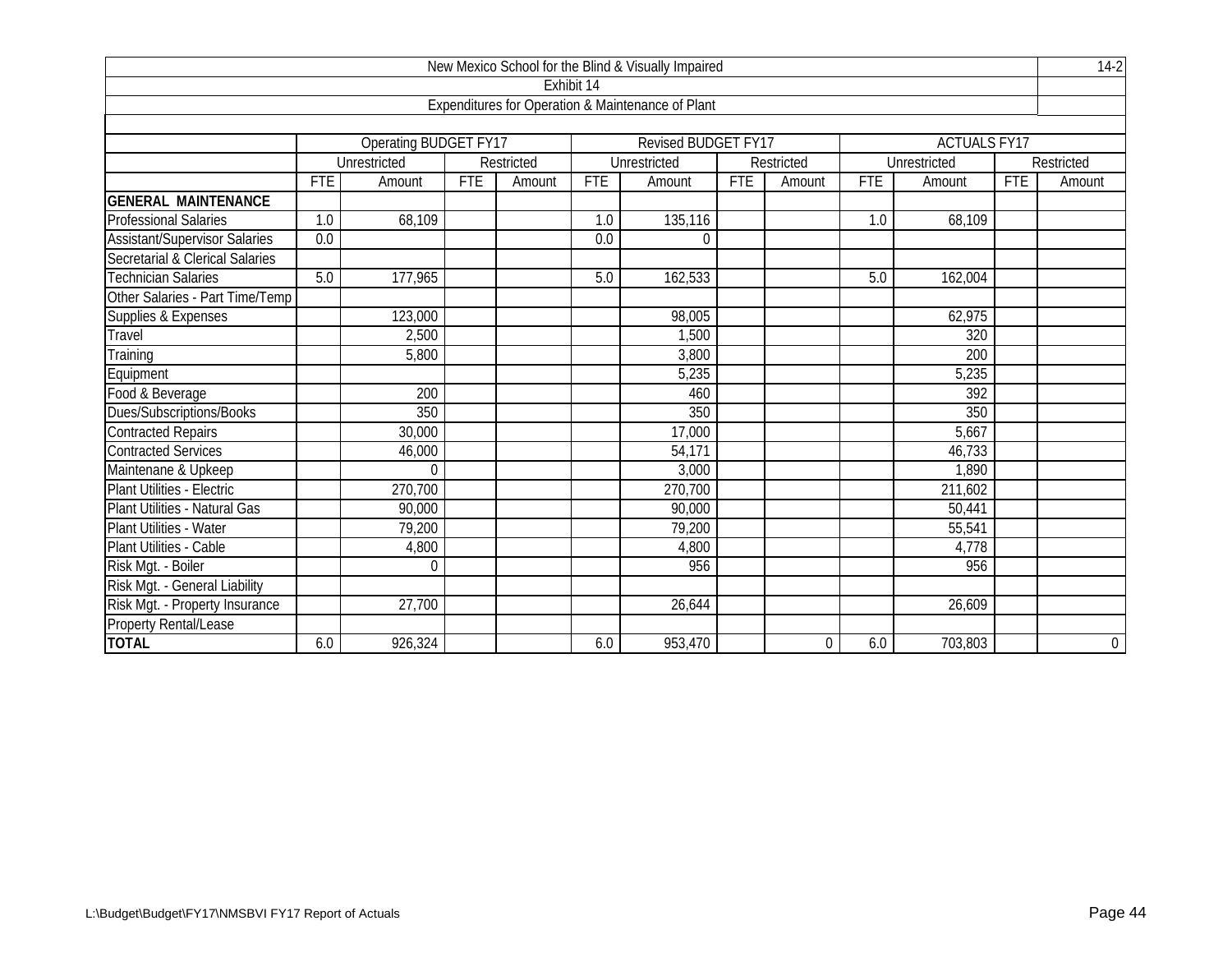|                                      |            |                       |            |            |            | New Mexico School for the Blind & Visually Impaired |            |            |            |                     |            | $14-3$     |
|--------------------------------------|------------|-----------------------|------------|------------|------------|-----------------------------------------------------|------------|------------|------------|---------------------|------------|------------|
|                                      |            |                       |            |            | Exhibit 14 |                                                     |            |            |            |                     |            |            |
|                                      |            |                       |            |            |            | Expenditures for Operation & Maintenance of Plant   |            |            |            |                     |            |            |
|                                      |            |                       |            |            |            |                                                     |            |            |            |                     |            |            |
|                                      |            | Operating BUDGET FY17 |            |            |            | Revised BUDGET FY17                                 |            |            |            | <b>ACTUALS FY17</b> |            |            |
|                                      |            | Unrestricted          |            | Restricted |            | Unrestricted                                        |            | Restricted |            | Unrestricted        |            | Restricted |
|                                      | <b>FTE</b> | Amount                | <b>FTE</b> | Amount     | <b>FTE</b> | Amount                                              | <b>FTE</b> | Amount     | <b>FTE</b> | Amount              | <b>FTE</b> | Amount     |
| <b>VEHICLE MAINTENANCE</b>           |            |                       |            |            |            |                                                     |            |            |            |                     |            |            |
| <b>Professional Salaries</b>         |            |                       |            |            |            |                                                     |            |            |            |                     |            |            |
| <b>Assistant/Supervisor Salaries</b> |            |                       |            |            |            |                                                     |            |            |            |                     |            |            |
| Secretarial & Clerical Salaries      |            |                       |            |            |            |                                                     |            |            |            |                     |            |            |
| <b>Technician Salaries</b>           | 1.0        | 49,551                |            |            | 1.0        | 48,605                                              |            |            | 1.0        | 47,792              |            |            |
| Other Salaries - Part Time/Temp      |            |                       |            |            |            |                                                     |            |            |            |                     |            |            |
| Supplies & Expenses                  |            | 34,550                |            |            |            | 19,976                                              |            |            |            | 23,488              |            |            |
| Travel                               |            | 1,300                 |            |            |            | 1,300                                               |            |            |            | 797                 |            |            |
| Training                             |            |                       |            |            |            |                                                     |            |            |            |                     |            |            |
| Equipment                            |            |                       |            |            |            | 4,515                                               |            |            |            | 4,515               |            |            |
| Vehicle Exp - Gasoline Fuel          |            | 105,000               |            |            |            | 105,000                                             |            |            |            | 79,466              |            |            |
| Vehicle Exp - Diesel Fuel            |            | 12,500                |            |            |            | 8,060                                               |            |            |            | 7,920               |            |            |
| Vehicle Exp - Oil                    |            |                       |            |            |            |                                                     |            |            |            |                     |            |            |
| <b>Contracted Repairs</b>            |            | 67,000                |            |            |            | 61,420                                              |            |            |            | 50,043              |            |            |
| <b>Contracted Services</b>           |            | $\theta$              |            |            |            | 313                                                 |            |            |            | $\theta$            |            |            |
| Risk Mgt - Auto Liability            |            | 3,530                 |            |            |            | 3,530                                               |            |            |            | 3,530               |            |            |
| Risk Mgt - Auto Phys Damage          |            | 5,300                 |            |            |            | 5,300                                               |            |            |            | 5,275               |            |            |
| <b>TOTAL</b>                         | 1.0        | 278,731               |            |            | 1.0        | 258,019                                             |            | $\Omega$   | 1.0        | 222,825             |            |            |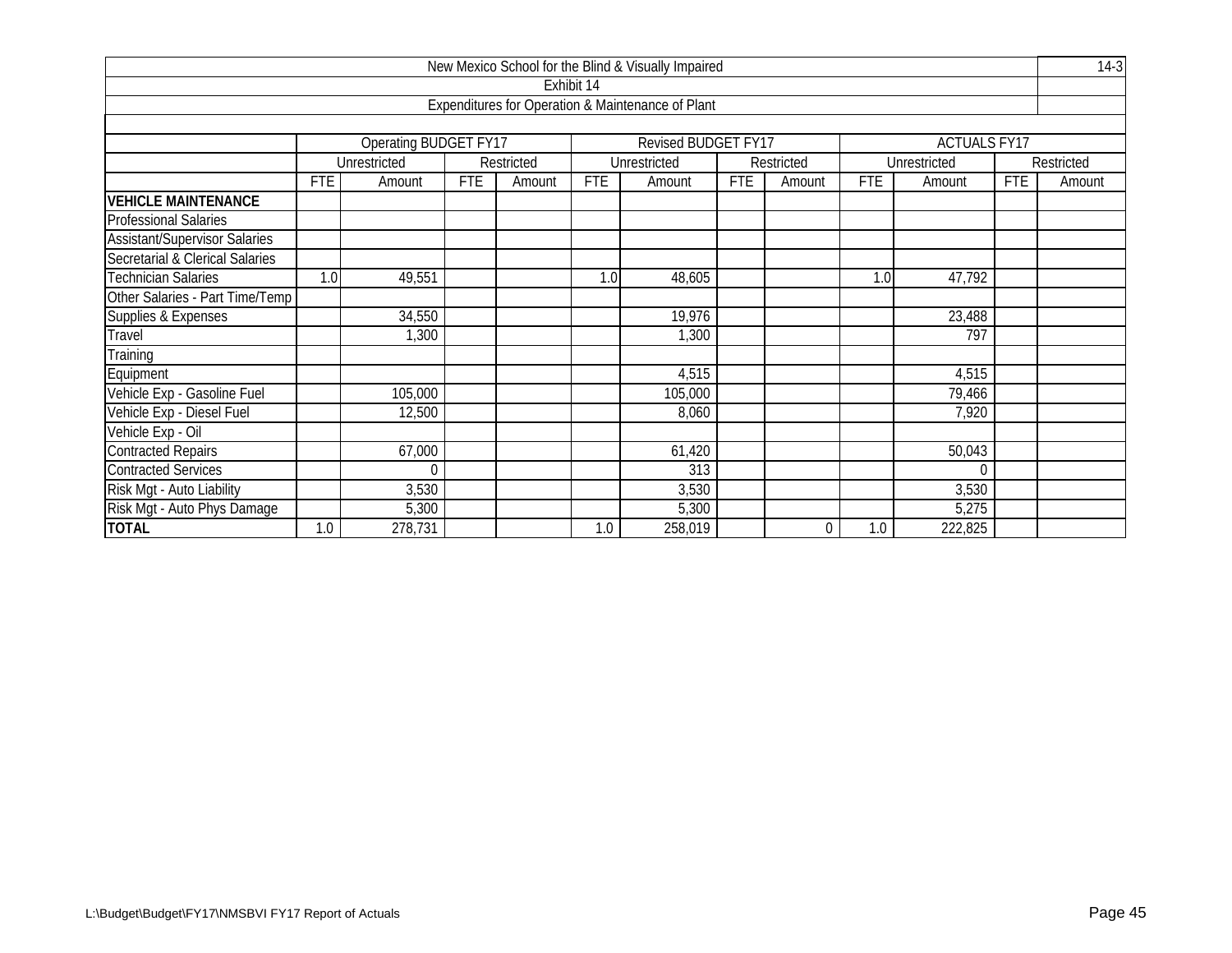|                                      |            |                              |            |        |            | New Mexico School for the Blind & Visually Impaired |            |        |            |                     |            | $14 - 4$ |
|--------------------------------------|------------|------------------------------|------------|--------|------------|-----------------------------------------------------|------------|--------|------------|---------------------|------------|----------|
|                                      |            |                              |            |        | Exhibit 14 |                                                     |            |        |            |                     |            |          |
|                                      |            |                              |            |        |            | Expenditures for Operation & Maintenance of Plant   |            |        |            |                     |            |          |
|                                      |            |                              |            |        |            |                                                     |            |        |            |                     |            |          |
|                                      |            | <b>Operating BUDGET FY17</b> |            |        |            | Revised BUDGET FY17                                 |            |        |            | <b>ACTUALS FY17</b> |            |          |
|                                      | <b>FTE</b> | Amount                       | <b>FTE</b> | Amount | <b>FTE</b> | Amount                                              | <b>FTE</b> | Amount | <b>FTE</b> | Amount              | <b>FTE</b> | Amount   |
| <b>GROUNDS</b>                       |            |                              |            |        |            |                                                     |            |        |            |                     |            |          |
| <b>Professional Salaries</b>         |            |                              |            |        |            |                                                     |            |        |            |                     |            |          |
| <b>Assistant/Supervisor Salaries</b> |            |                              |            |        |            |                                                     |            |        |            |                     |            |          |
| Secretarial & Clerical Salaries      |            |                              |            |        |            |                                                     |            |        |            |                     |            |          |
| <b>Technician Salaries</b>           | 4.0        | 131,316                      |            |        | 4.0        | 129,603                                             |            |        | 4.0        | 129,253.12          |            |          |
| Other Salaries - Part Time/Temp      |            |                              |            |        |            |                                                     |            |        |            |                     |            |          |
| Supplies & Expenses                  |            | 28,000                       |            |        |            | 31,884                                              |            |        |            | 27,287              |            |          |
| <b>Travel</b>                        |            | 1,800                        |            |        |            | 1,220                                               |            |        |            | 595                 |            |          |
| Training                             |            | 980                          |            |        |            | 465                                                 |            |        |            | 465                 |            |          |
| Equipment                            |            |                              |            |        |            |                                                     |            |        |            |                     |            |          |
| <b>Contracted Services</b>           |            |                              |            |        |            |                                                     |            |        |            |                     |            |          |
| Food & Beverage                      |            |                              |            |        |            |                                                     |            |        |            |                     |            |          |
| Equipment rental/lease               |            |                              |            |        |            | 200                                                 |            |        |            | 37                  |            |          |
| <b>TOTAL</b>                         | 4.0        | 162,096                      |            |        | 4.0        | 163,372                                             |            |        | 4.0        | 157,637             |            |          |
|                                      |            |                              |            |        |            |                                                     |            |        |            |                     |            |          |
| <b>HOUSEKEEPING</b>                  |            |                              |            |        |            |                                                     |            |        |            |                     |            |          |
| <b>Professional Salaries</b>         |            |                              |            |        |            |                                                     |            |        |            |                     |            |          |
| <b>Assistant/Supervisor Salaries</b> |            |                              |            |        |            |                                                     |            |        |            |                     |            |          |
| Secretarial & Clerical Salaries      |            |                              |            |        |            |                                                     |            |        |            |                     |            |          |
| <b>Technician Salaries</b>           | 8.0        | 200,774                      |            |        | 8.0        | 180,428                                             |            |        | 8.0        | 171,425             |            |          |
| Other Salaries - Part Time/Temp      |            |                              |            |        |            |                                                     |            |        |            |                     |            |          |
| Supplies & Expenses                  |            | 38,000                       |            |        |            | 34,031                                              |            |        |            | 30,713              |            |          |
| Travel                               |            | 1,650                        |            |        |            | 650                                                 |            |        |            | $\boldsymbol{0}$    |            |          |
| Training                             |            | 3,650                        |            |        |            | 200                                                 |            |        |            | $\Omega$            |            |          |
| Equipment                            |            | $\mathbf 0$                  |            |        |            | $\mathbf 0$                                         |            |        |            | 2,471               |            |          |
| <b>Janitorial Contracts</b>          |            |                              |            |        |            |                                                     |            |        |            |                     |            |          |
| Other (Rentals and Misc.)            |            |                              |            |        |            |                                                     |            |        |            |                     |            |          |
| <b>TOTAL</b>                         | 8.0        | 244,074                      |            |        | 8.0        | 215,309                                             |            |        | 8.0        | 204,609             |            |          |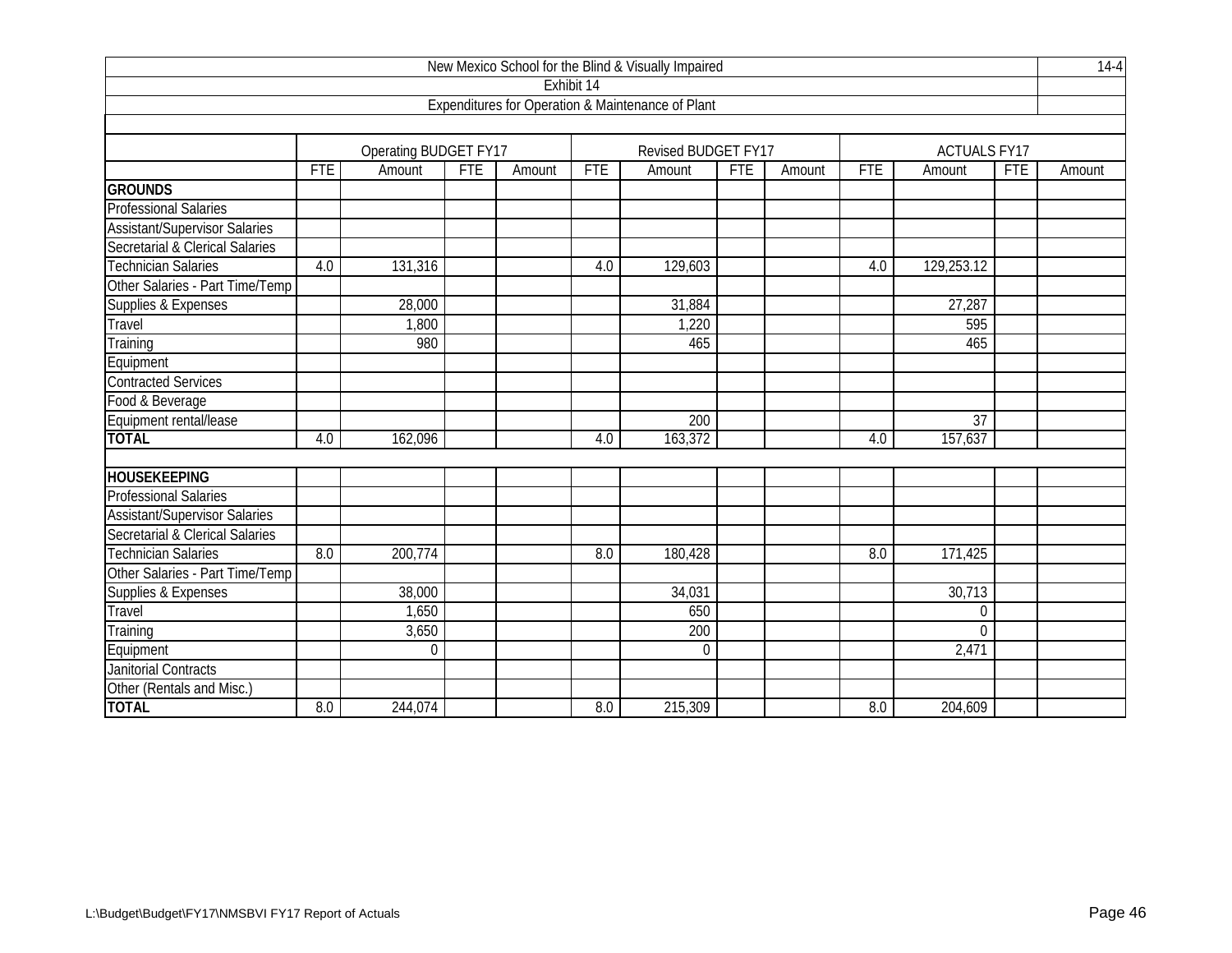|                                      |                  |                              |                  |                |                  | New Mexico School for the Blind & Visually Impaired |                  |                |                  | $14-5$              |                  |                  |
|--------------------------------------|------------------|------------------------------|------------------|----------------|------------------|-----------------------------------------------------|------------------|----------------|------------------|---------------------|------------------|------------------|
|                                      |                  |                              |                  | Exhibit 14     |                  |                                                     |                  |                |                  |                     |                  |                  |
|                                      |                  |                              |                  |                |                  | Expenditures for Operation & Maintenance of Plant   |                  |                |                  |                     |                  |                  |
|                                      |                  |                              |                  |                |                  |                                                     |                  |                |                  |                     |                  |                  |
|                                      |                  | <b>Operating BUDGET FY17</b> |                  |                |                  | <b>Revised BUDGET FY17</b>                          |                  |                |                  | <b>ACTUALS FY17</b> |                  |                  |
|                                      |                  | Unrestricted                 |                  | Restricted     |                  | Unrestricted                                        |                  | Restricted     |                  | Unrestricted        |                  | Restricted       |
|                                      | <b>FTE</b>       | Amount                       | <b>FTE</b>       | Amount         | FTE              | Amount                                              | <b>FTE</b>       | Amount         | <b>FTE</b>       | Amount              | <b>FTE</b>       | Amount           |
| <b>DETAILS</b>                       |                  |                              |                  |                |                  |                                                     |                  |                |                  |                     |                  |                  |
| <b>Professional Salaries</b>         | 1.0              | 68,109                       | 0.0              | $\mathbf 0$    | 1.0              | 135,116                                             | 0.0              | $\mathbf 0$    | 1.0              | 68,109              | 0.0              | $\mathbf 0$      |
| <b>Assistant/Supervisor Salaries</b> | 0.0              | $\Omega$                     | 0.0              | $\mathbf 0$    | $\overline{0.0}$ | $\Omega$                                            | $\overline{0.0}$ | $\overline{0}$ | $\overline{0.0}$ | $\Omega$            | 0.0              | $\overline{0}$   |
| Secretarial & Clerical Salaries      | $\overline{0.0}$ | $\Omega$                     | $\overline{0.0}$ | $\overline{0}$ | $\overline{0.0}$ | $\Omega$                                            | $\overline{0.0}$ | $\overline{0}$ | $\overline{0.0}$ | $\theta$            | $\overline{0.0}$ | $\mathbf 0$      |
| <b>Technician Salaries</b>           | 18.0             | 559,606                      | $\overline{0.0}$ | $\theta$       | 18.0             | 521,170                                             | $\overline{0.0}$ | $\overline{0}$ | 18.0             | 510,474             | $\overline{0.0}$ | $\mathbf 0$      |
| Other Salaries - Part Time/Temp      | 0.0              | $\Omega$                     | 0.0              | $\mathbf{0}$   | 0.0              | $\Omega$                                            | 0.0              | 0              | 0.0              | $\Omega$            | 0.0              | $\overline{0}$   |
| Supplies & Expenses                  | $\overline{0.0}$ | 223,550                      | $\overline{0.0}$ | $\Omega$       | $\overline{0.0}$ | 183,896                                             | $\overline{0.0}$ | $\Omega$       | $\overline{0.0}$ | 144,464             | $\overline{0.0}$ | $\boldsymbol{0}$ |
| Travel                               | 0.0              | 7,250                        | 0.0              | $\overline{0}$ | 0.0              | 4,670                                               | 0.0              | 0              | 0.0              | 1.712               | 0.0              | $\boldsymbol{0}$ |
| Training                             | 0.0              | 10,430                       | 0.0              | $\mathbf 0$    | $\overline{0.0}$ | 4,465                                               | $\overline{0.0}$ | $\overline{0}$ | $\overline{0.0}$ | 665                 | $\overline{0.0}$ | $\overline{0}$   |
| Equipment                            | 0.0              | 0                            | 0.0              | $\overline{0}$ | 0.0              | 9,750                                               | 0.0              | $\mathbf 0$    | 0.0              | 12,221              | 0.0              | $0\,$            |
| Equipment rental/lease               | 0.0              | $\Omega$                     | 0.0              | $\theta$       | 0.0              | 200                                                 | 0.0              | 0              | 0.0              | $\overline{37}$     | 0.0              | $\boldsymbol{0}$ |
| Food & Beverage                      | 0.0              | 200                          | 0.0              | $\theta$       | 0.0              | 460                                                 | 0.0              | 0              | 0.0              | 392                 | $\overline{0.0}$ | $\overline{0}$   |
| Dues/Subscriptions/Books             | $\overline{0.0}$ | 350                          | 0.0              | $\overline{0}$ | $\overline{0.0}$ | 350                                                 | $\overline{0.0}$ | $\overline{0}$ | $\overline{0.0}$ | 350                 | $\overline{0.0}$ | $\overline{0}$   |
| <b>Contracted Repairs</b>            | 0.0              | 97,000                       | 0.0              | $\mathbf 0$    | 0.0              | 78,420                                              | 0.0              | $\overline{0}$ | 0.0              | 55,710              | $\overline{0.0}$ | $\overline{0}$   |
| <b>Contracted Services</b>           | 0.0              | 46,000                       | 0.0              | $\overline{0}$ | $\overline{0.0}$ | 54,484                                              | $\overline{0.0}$ | $\overline{0}$ | $\overline{0.0}$ | 46,733              | 0.0              | $\mathbf 0$      |
| Maintenace & Upkeep                  | 0.0              | $\Omega$                     | $\Omega$         | $\mathbf{0}$   | $\overline{0}$   | 3,000                                               | $\Omega$         | 0              | $\overline{0}$   | 1,890               | $\Omega$         | $\boldsymbol{0}$ |
| Janitorial Contracts                 | $\overline{0.0}$ | $\Omega$                     | 0.0              | $\overline{0}$ | 0.0              | $\Omega$                                            | $\overline{0.0}$ | $\overline{0}$ | $\overline{0.0}$ | $\Omega$            | $\overline{0.0}$ | $\overline{0}$   |
| Plant Utilities - Electric           | 0.0              | 270,700                      | 0.0              | $\mathbf{0}$   | 0.0              | 270,700                                             | 0.0              | 0              | 0.0              | 211,602             | $\overline{0.0}$ | $\mathbf 0$      |
| Plant Utilities - Natural Gas        | 0.0              | 90,000                       | 0.0              | $\overline{0}$ | 0.0              | 90,000                                              | $\overline{0.0}$ | $\overline{0}$ | 0.0              | 50,441              | $\overline{0.0}$ | $\boldsymbol{0}$ |
| <b>Plant Utilities - Water</b>       | 0.0              | 79,200                       | 0.0              | $\overline{0}$ | 0.0              | 79,200                                              | 0.0              | $\overline{0}$ | 0.0              | 55,541              | 0.0              | $\mathbf 0$      |
| Plant Utilities - Cable              | 0.0              | 4,800                        | $\overline{0.0}$ | $\overline{0}$ | $\overline{0.0}$ | 4,800                                               | $\overline{0.0}$ | $\overline{0}$ | $\overline{0.0}$ | 4,778               | 0.0              | $\overline{0}$   |
| Risk Mgt. - Boiler                   | 0.0              | $\Omega$                     | 0.0              | $\theta$       | 0.0              | 956                                                 | 0.0              | 0              | 0.0              | 956                 | 0.0              | $\mathbf 0$      |
| Risk Mgt. - General Liability        | 0.0              | $\Omega$                     | 0.0              | $\overline{0}$ | 0.0              | $\Omega$                                            | 0.0              | 0              | 0.0              | $\Omega$            | 0.0              | $\mathbf 0$      |
| Risk Mgt. - Property Insurance       | 0.0              | 27,700                       | 0.0              | $\overline{0}$ | 0.0              | 26,644                                              | 0.0              | $\overline{0}$ | 0.0              | 26,609              | 0.0              | $\mathbf 0$      |
| Vehicle Exp - Gasoline Fuel          | 0.0              | 105,000                      | 0.0              | $\mathbf 0$    | 0.0              | 105,000                                             | 0.0              | $\overline{0}$ | 0.0              | 79,466              | $\overline{0.0}$ | $\mathbf 0$      |
| Vehicle Exp - Diesel Fuel            | 0.0              | 12,500                       | 0.0              | $\overline{0}$ | 0.0              | 8,060                                               | 0.0              | $\overline{0}$ | 0.0              | 7,920               | 0.0              | $\mathbf 0$      |
| Vehicle Exp - Oil                    | 0.0              | $\Omega$                     | 0.0              | $\Omega$       | 0.0              | $\overline{0}$                                      | 0.0              | $\Omega$       | 0.0              | $\theta$            | 0.0              | $\mathbf 0$      |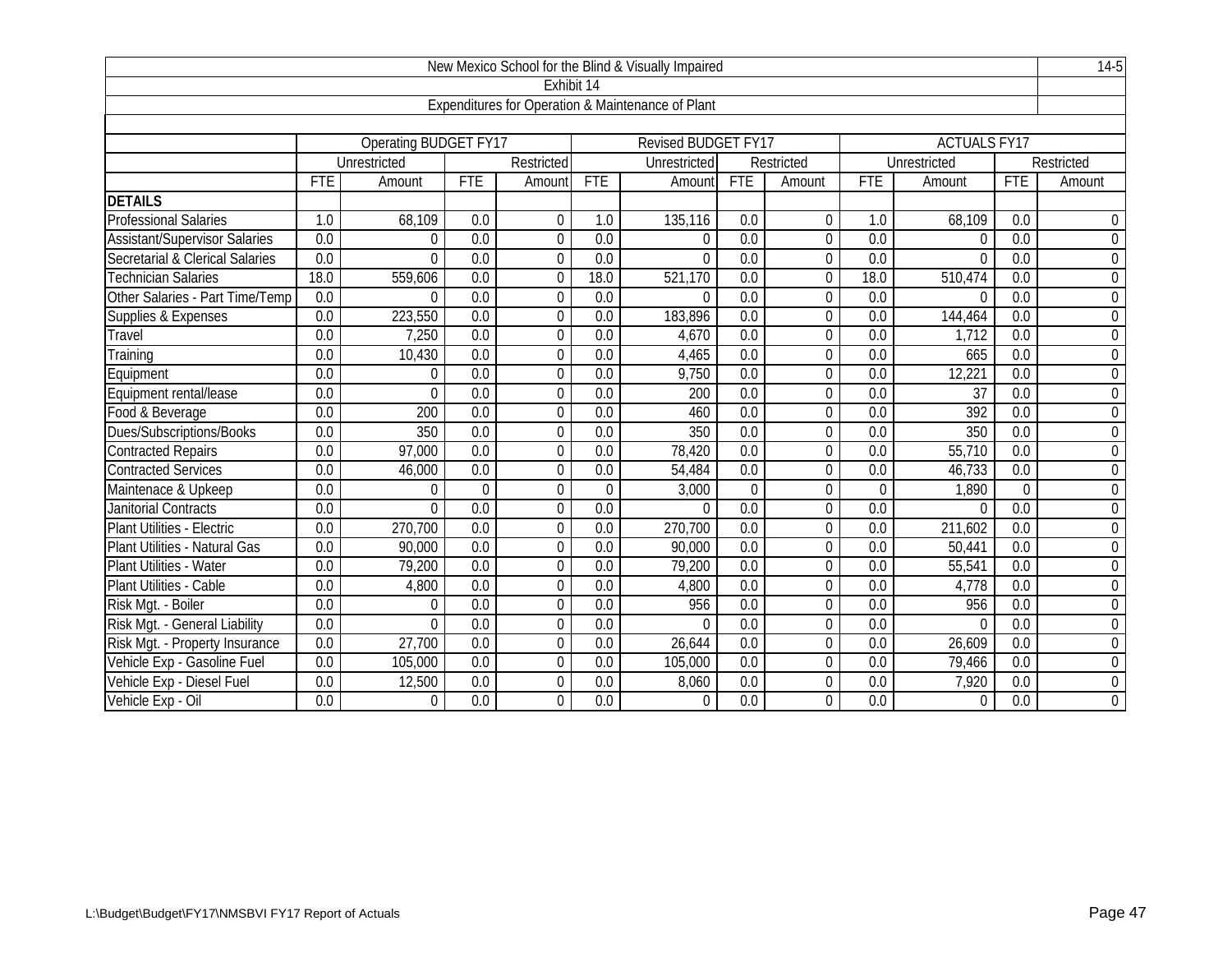|                                                                     |                                                                                                                              |                                                                                        |     |            |      | New Mexico School for the Blind & Visually Impaired |     |  |                 |          |     | $14-6$ |  |
|---------------------------------------------------------------------|------------------------------------------------------------------------------------------------------------------------------|----------------------------------------------------------------------------------------|-----|------------|------|-----------------------------------------------------|-----|--|-----------------|----------|-----|--------|--|
|                                                                     |                                                                                                                              |                                                                                        |     | Exhibit 14 |      |                                                     |     |  |                 |          |     |        |  |
| Expenditures for Operation & Maintenance of Plant                   |                                                                                                                              |                                                                                        |     |            |      |                                                     |     |  |                 |          |     |        |  |
|                                                                     |                                                                                                                              |                                                                                        |     |            |      |                                                     |     |  |                 |          |     |        |  |
| Operating BUDGET FY17<br>Revised BUDGET FY17<br><b>ACTUALS FY17</b> |                                                                                                                              |                                                                                        |     |            |      |                                                     |     |  |                 |          |     |        |  |
|                                                                     |                                                                                                                              | Unrestricted<br>Restricted<br>Restricted<br>Restricted<br>Unrestricted<br>Unrestricted |     |            |      |                                                     |     |  |                 |          |     |        |  |
|                                                                     | <b>FTE</b><br><b>FTE</b><br><b>FTE</b><br><b>FTE</b><br><b>FTE</b><br>FTE<br>Amount<br>Amountl<br>Amount<br>Amount<br>Amount |                                                                                        |     |            |      |                                                     |     |  |                 | Amount   |     |        |  |
| <b>DETAILS (Continued)</b>                                          |                                                                                                                              |                                                                                        |     |            |      |                                                     |     |  |                 |          |     |        |  |
| Vehicle Exp - Gen Parts/Repairs                                     | 0.0                                                                                                                          |                                                                                        | 0.0 |            | 0.0  |                                                     | 0.0 |  | 0.0             |          | 0.0 |        |  |
| Risk Mgt - Auto Liability                                           | 0.0                                                                                                                          | 3,530                                                                                  | 0.0 |            | 0.0  | 3,530                                               | 0.0 |  | 0. <sub>C</sub> | 3,530    | 0.0 |        |  |
| Risk Mgt - Auto Phys Damage                                         | 0.0                                                                                                                          | 5,300                                                                                  | 0.0 |            | 0.0  | 5,300                                               | 0.0 |  | 0.0             | 5,275    | 0.0 |        |  |
| Other (Rentals and Misc.)                                           | 0.0                                                                                                                          |                                                                                        | 0.0 |            | 0.0  |                                                     | 0.0 |  | 0. <sub>C</sub> | $\Omega$ | 0.0 |        |  |
| <b>TOTAL</b>                                                        | 19.0                                                                                                                         | 611,225                                                                                | 0.0 |            | 19.0 | ,590,170                                            | 0.0 |  | 19.0            | ,288,874 | 0.0 |        |  |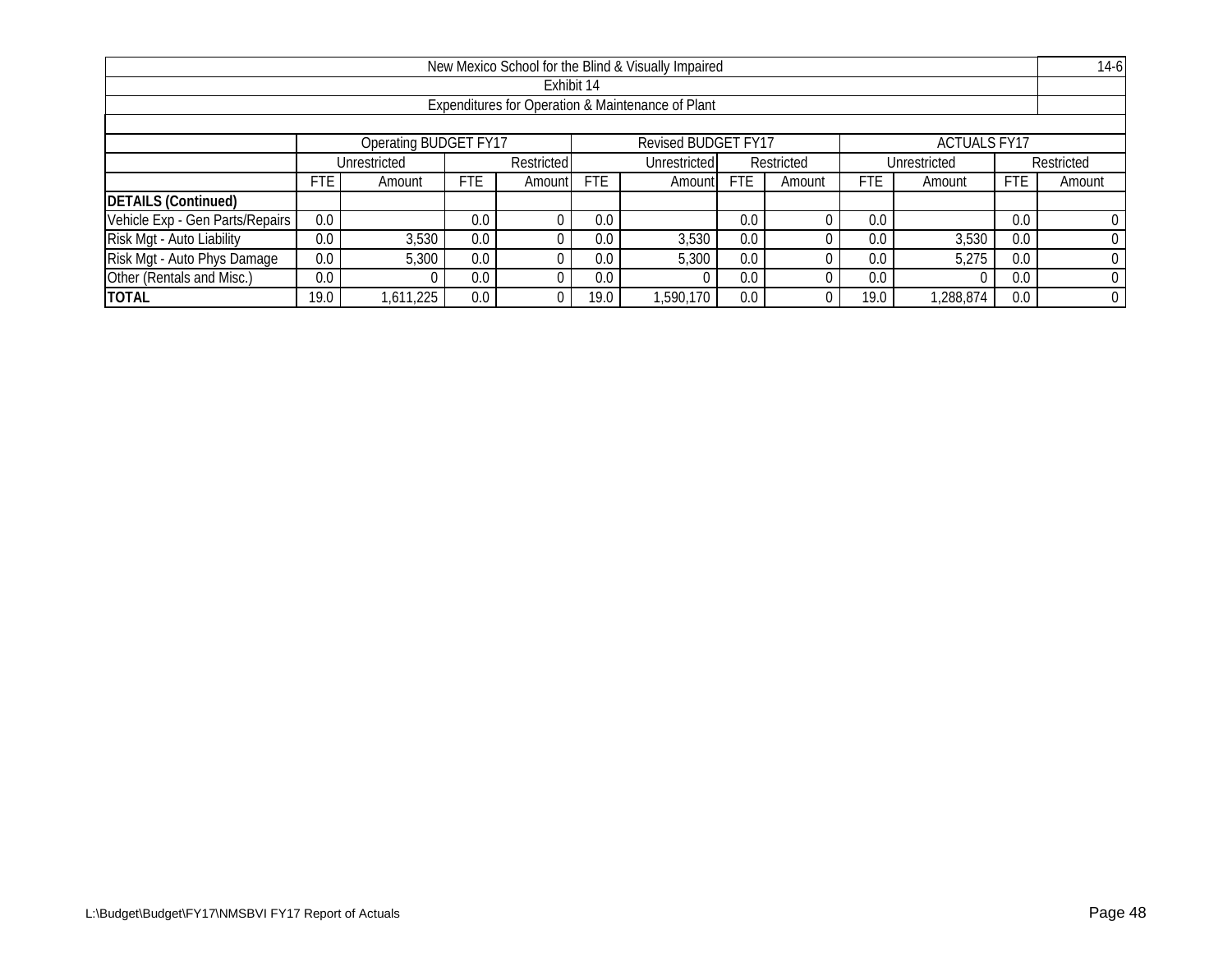| New Mexico School for the Blind & Visually Impaired |                       |                                           |              |                     |              |                     |  |  |
|-----------------------------------------------------|-----------------------|-------------------------------------------|--------------|---------------------|--------------|---------------------|--|--|
|                                                     |                       | Exhibit a                                 |              |                     |              |                     |  |  |
|                                                     |                       | Summary of Current Funds Revenue by Souce |              |                     |              |                     |  |  |
|                                                     |                       |                                           |              |                     |              |                     |  |  |
|                                                     | Operating BUDGET FY17 |                                           |              | Revised BUDGET FY17 |              | <b>ACTUALS FY17</b> |  |  |
|                                                     | Unrestricted          | Restricted                                | Unrestricted | Restricted          | Unrestricted | Restricted          |  |  |
| <b>REVENUES</b>                                     |                       |                                           |              |                     |              |                     |  |  |
| <b>Tuition and Miscellaneous Fees</b>               |                       |                                           |              |                     |              |                     |  |  |
| <b>Federal Govt Appropriations</b>                  |                       |                                           |              |                     |              |                     |  |  |
| <b>State Govt Appropriations</b>                    | 1,541,500             |                                           | 1,314,400    | 150,000             | 1,314,400    | 150,000             |  |  |
| <b>Federal Govt Grants &amp; Contracts</b>          |                       | 138,383                                   |              | 151,641             |              | 143,274             |  |  |
| <b>State Govt Grants &amp; Contracts</b>            |                       | 714,600                                   |              | 991,014             |              | 912,223             |  |  |
| Private Gisfts, Grants, & Contracts (Do             | 5,000                 | 50,500                                    | 5,000        | 70,449              | 2,717        | 32,485              |  |  |
| Endowments, Land, Permanent Fund                    | 12,789,500            |                                           | 12,539,500   |                     | 12,452,817   |                     |  |  |
| <b>Other Sources</b>                                | 50,428                |                                           | 71,189       | 61,617              | 58,340       | 57,507              |  |  |
| <b>TOTAL REVENUES</b>                               | 14,386,428            | 903,483                                   | 13,930,089   | 1,424,721           | 13,828,274   | 1,295,488           |  |  |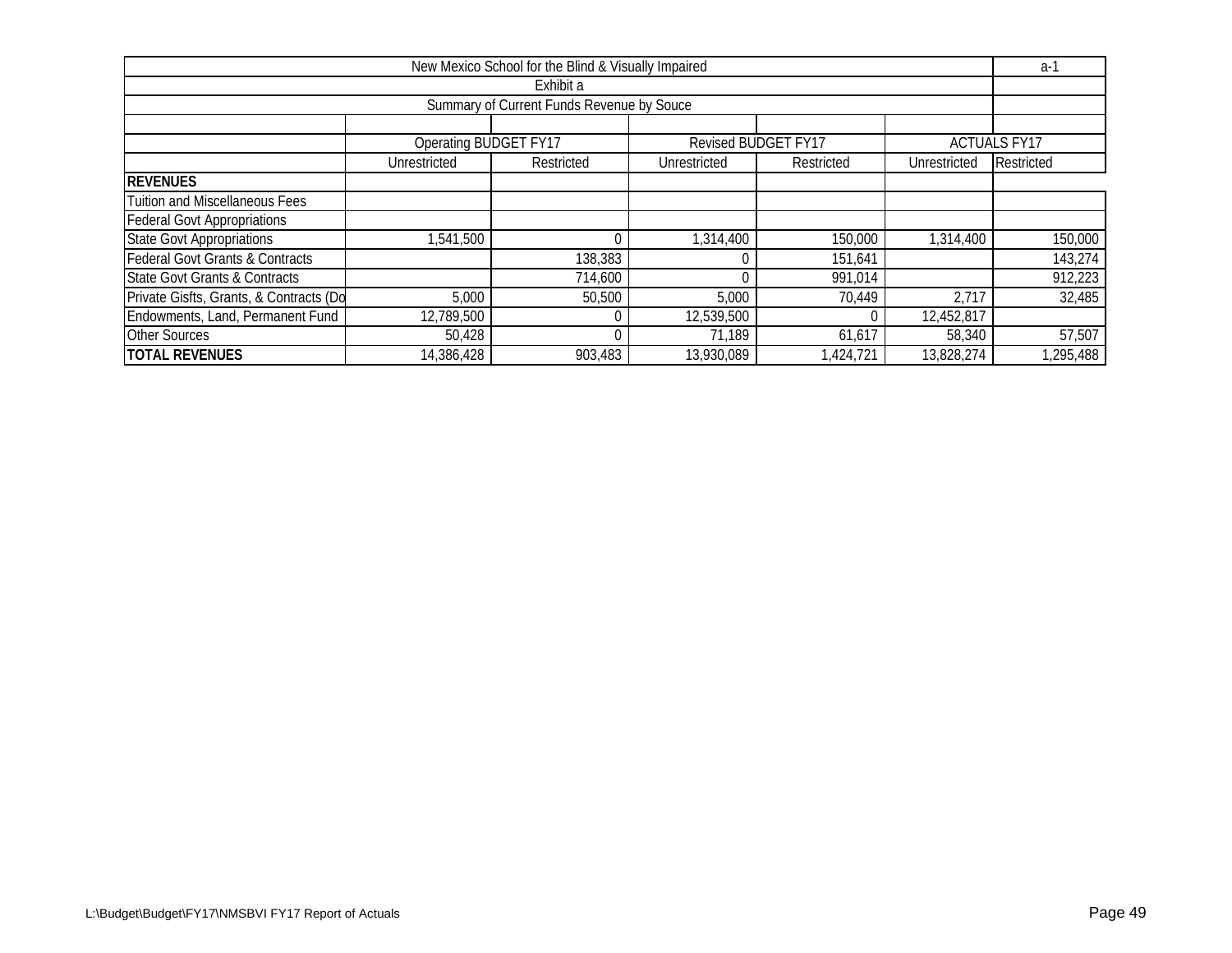|                                          | $b-1$<br>New Mexico School for the Blind & Visually Impaired |                       |                  |                |                  |                     |                  |                |                  |                     |                  |                |
|------------------------------------------|--------------------------------------------------------------|-----------------------|------------------|----------------|------------------|---------------------|------------------|----------------|------------------|---------------------|------------------|----------------|
|                                          | Exhibit b                                                    |                       |                  |                |                  |                     |                  |                |                  |                     |                  |                |
| Summary of Salaries in All Current Funds |                                                              |                       |                  |                |                  |                     |                  |                |                  |                     |                  |                |
|                                          |                                                              |                       |                  |                |                  |                     |                  |                |                  |                     |                  |                |
|                                          |                                                              | Operating BUDGET FY17 |                  |                |                  | Revised BUDGET FY17 |                  |                |                  | <b>ACTUALS FY17</b> |                  |                |
|                                          |                                                              | Unrestricted          |                  | Restricted     |                  | Unrestricted        |                  | Restricted     |                  | Unrestricted        |                  | Restricted     |
|                                          | <b>FTE</b>                                                   | Amount                | <b>FTE</b>       | Amount         | <b>FTE</b>       | Amount              | <b>FTE</b>       | Amount         | <b>FTE</b>       | Amount              | <b>FTE</b>       | Amount         |
| PROFESSIONAL SALARIES                    |                                                              |                       |                  |                |                  |                     |                  |                |                  |                     |                  |                |
|                                          |                                                              |                       |                  |                |                  |                     |                  |                |                  |                     |                  |                |
| Instruction                              | 38.5                                                         | 2,355,366             | 1.4              | 61,076         | 39.5             | 2,261,285           | 1.4              | 61,049         | 38.5             | 2,117,659           | 1.4              | 48,595         |
| <b>Academic Support</b>                  | 32.0                                                         | 2,196,658             | $\overline{3.5}$ | 244,209        | 32.5             | 2,223,343           | 4.5              | 291,154        | 32.5             | 2,077,446           | 3.5              | 281,885        |
| <b>Student Services</b>                  | 6.5                                                          | 317,668               | $\overline{3.6}$ | 223,690        | 6.5              | 431,391             | $\overline{3.6}$ | 455,498        | 6.5              | 184,491             | $\overline{3.6}$ | 355,956        |
| <b>Institutional Support</b>             | 8.0                                                          | 680,191               | 0.0              | 0              | 7.0              | 739,053             | 0.0              | 0              | 7.0              | 642,593             | 0.0              | $\overline{0}$ |
| Operation & Maint of Plant               | $\overline{1.0}$                                             | 68,109                | $\overline{0.0}$ | $\Omega$       | 1.0              | 135,116             | 0.0              | 0              | 1.0              | 68,109              | $\overline{0.0}$ | $\Omega$       |
| <b>TOTAL</b>                             | 86.0                                                         | 5,617,992             | 8.5              | 528,975        | 86.5             | 5,790,188           | 9.5              | 807,701        | 85.5             | 5,090,299           | 8.5              | 686,435        |
|                                          |                                                              |                       |                  |                |                  |                     |                  |                |                  |                     |                  |                |
| ASSISTANT/SUPERVISOR SALARIES            |                                                              |                       |                  |                |                  |                     |                  |                |                  |                     |                  |                |
|                                          |                                                              |                       |                  |                |                  |                     |                  |                |                  |                     |                  |                |
| Instruction                              | 2.0                                                          | 99,447                | 0.0              | $\overline{0}$ | 2.0              | 99,447              | 0.0              | 0              | 2.0              | 99,447              | 0.0              | $\mathbf 0$    |
| Academic Support                         | $\overline{0.0}$                                             | $\Omega$              | $\overline{0.0}$ | $\mathbf 0$    | 0.0              | 0                   | 0.0              | $\overline{0}$ | 0.0              | $\Omega$            | $\overline{0.0}$ | $\overline{0}$ |
| <b>Student Services</b>                  | $\overline{0.0}$                                             | $\Omega$              | $\overline{0.0}$ | 0              | $\overline{0.0}$ | $\overline{0}$      | $\overline{0.0}$ | 0              | 0.0              | $\Omega$            | $\overline{0.0}$ | $\overline{0}$ |
| Institutional Support                    | 1.0                                                          | 56,819                | 0.0              | $\mathbf 0$    | 1.0              | 56,819              | 0.0              | 0              | 1.0              | 56,819              | 0.0              | $\mathbf 0$    |
| Operation & Maint of Plant               | 0.0                                                          | $\theta$              | 0.0              | $\mathbf 0$    | 0.0              | $\theta$            | 0.0              | 0              | 0.0              | $\Omega$            | 0.0              | $\overline{0}$ |
| <b>TOTAL</b>                             | $\overline{3.0}$                                             | 156,266               | 0.0              | $\overline{0}$ | 3.0              | 156,266             | 0.0              | $\overline{0}$ | $\overline{3.0}$ | 156,266             | 0.0              | $\mathbf 0$    |
|                                          |                                                              |                       |                  |                |                  |                     |                  |                |                  |                     |                  |                |
| SECRETARIAL & CLERICAL SALARIES          |                                                              |                       |                  |                |                  |                     |                  |                |                  |                     |                  |                |
|                                          |                                                              |                       |                  |                |                  |                     |                  |                |                  |                     |                  |                |
| Instruction                              | $\overline{2.5}$                                             | 84,476                | 0.0              | $\Omega$       | 2.0              | 65,500              | 0.0              | 0              | 2.0              | 65,630              | 0.0              | $\Omega$       |
| Academic Support                         | $\overline{2.0}$                                             | 69,461                | 1.0              | 47,946         | 1.5              | 60,155              | 0.0              | 47,946         | 1.5              | 35,966              | 1.0              | 47,839         |
| Student Services                         | 0.0                                                          | $\Omega$              | 0.0              | $\mathbf 0$    | 0.0              | $\Omega$            | 0.0              | 0              | 0.0              | $\Omega$            | $\overline{0.0}$ | $\overline{0}$ |
| <b>Institutional Support</b>             | 2.0                                                          | 77,249                | 0.0              | 0              | 2.0              | 91,088              | 0.0              | 0              | $\overline{2.0}$ | 83,705              | 0.0              | $\mathbf 0$    |
| Operation & Maint of Plant               | 0.0                                                          | $\theta$              | 0.0              | $\overline{0}$ | 0.0              | $\theta$            | 0.0              | 0              | 0.0              | $\Omega$            | 0.0              | $\overline{0}$ |
| <b>TOTAL</b>                             | 6.5                                                          | 231,186               | 1.0              | 47,946         | 5.5              | 216,743             | 0.0              | 47,946         | 5.5              | 185,300             | 1.0              | 47,839         |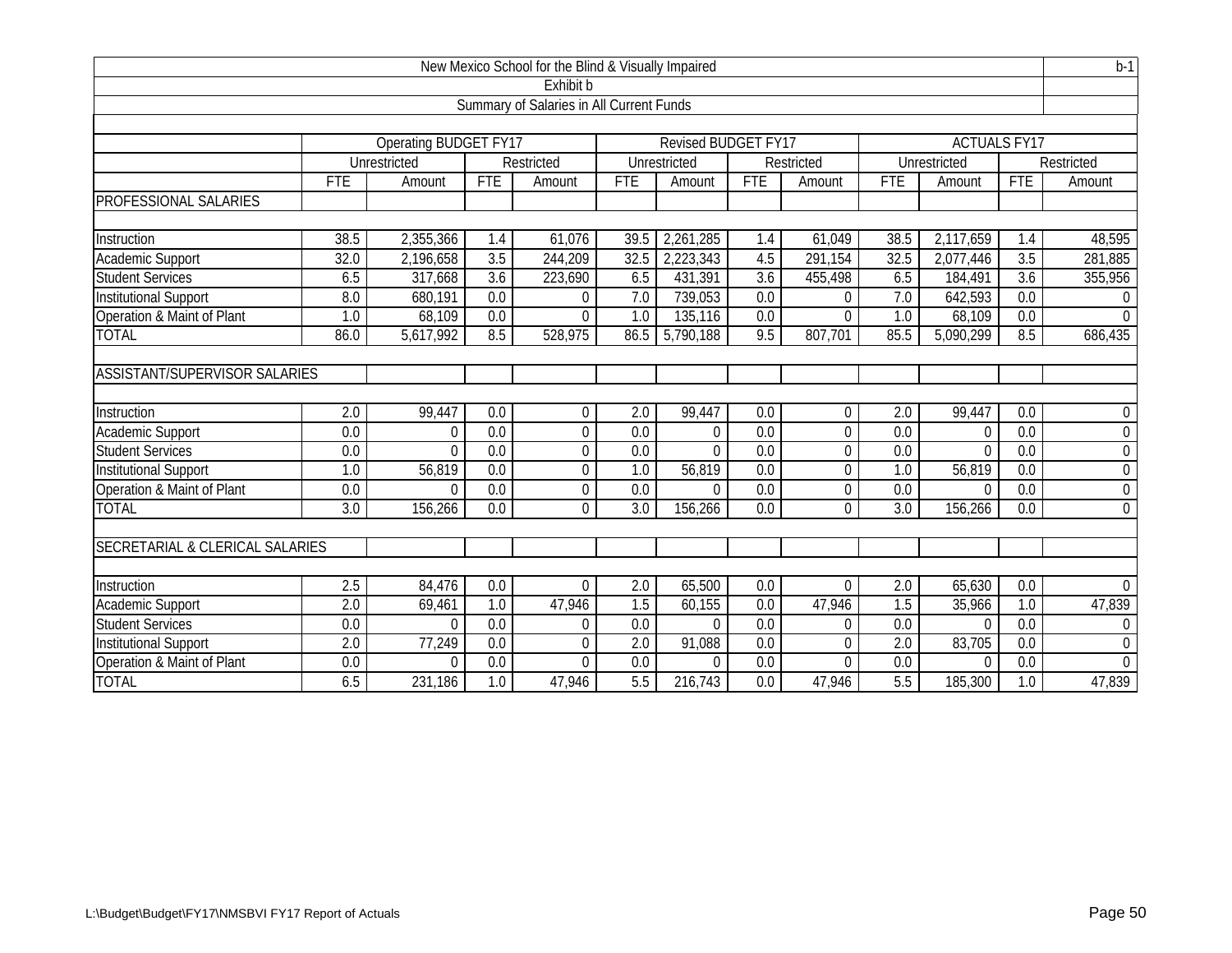|                                          | $b-2$<br>New Mexico School for the Blind & Visually Impaired |                       |                  |                |                  |                      |                  |                |                  |                     |                  |                |
|------------------------------------------|--------------------------------------------------------------|-----------------------|------------------|----------------|------------------|----------------------|------------------|----------------|------------------|---------------------|------------------|----------------|
| Exhibit b                                |                                                              |                       |                  |                |                  |                      |                  |                |                  |                     |                  |                |
| Summary of Salaries in All Current Funds |                                                              |                       |                  |                |                  |                      |                  |                |                  |                     |                  |                |
|                                          |                                                              |                       |                  |                |                  |                      |                  |                |                  |                     |                  |                |
|                                          |                                                              | Operating BUDGET FY17 |                  |                |                  | Revised BUDGET FY17  |                  |                |                  | <b>ACTUALS FY17</b> |                  |                |
|                                          |                                                              | Unrestricted          |                  | Restricted     |                  | Unrestricted         |                  | Restricted     |                  | Unrestricted        |                  | Restricted     |
|                                          | <b>FTE</b>                                                   | Amount                | <b>FTE</b>       | Amount         | <b>FTE</b>       | Amount               | <b>FTE</b>       | Amount         | <b>FTE</b>       | Amount              | <b>FTE</b>       | Amount         |
| <b>TECHNICIAN SALARIES</b>               |                                                              |                       |                  |                |                  |                      |                  |                |                  |                     |                  |                |
|                                          |                                                              |                       |                  |                |                  |                      |                  |                |                  |                     |                  |                |
| Instruction                              | 34.0                                                         | 880,851               | 0.0              | $\overline{0}$ | 34.0             | 849,765              | 0.0              | 0              | 35.0             | 809,360             | 0.0              | $\mathbf 0$    |
| Academic Support                         | 7.0                                                          | 273,126               | 0.0              | $\mathbf 0$    | 7.0              | 276,792              | 0.0              | 0              | 7.0              | 274,856             | 0.0              | $\overline{0}$ |
| <b>Student Services</b>                  | 21.0                                                         | 537,828               | 0.0              | 0              | 21.0             | 520,688              | 0.0              | $\mathbf 0$    | 21.0             | 493,258             | 0.0              | $\overline{0}$ |
| <b>Institutional Support</b>             | 14.5                                                         | 633,748               | 0.0              | $\mathbf 0$    | 14.5             | 542,705              | 0.0              | 0              | 14.5             | 541,843             | $\overline{0.0}$ | $\overline{0}$ |
| Operation & Maint of Plant               | 18.0                                                         | 559,606               | $\overline{0.0}$ | $\mathbf 0$    | 18.0             | 521,170              | 0.0              | $\mathbf 0$    | 18.0             | 510,474             | $\overline{0.0}$ | $\overline{0}$ |
| <b>TOTAL</b>                             | 94.5                                                         | 2,885,159             | 0.0              | $\overline{0}$ | 94.5             | 2,711,120            | 0.0              | 0              | 95.5             | 2,629,792           | 0.0              | $\overline{0}$ |
|                                          |                                                              |                       |                  |                |                  |                      |                  |                |                  |                     |                  |                |
| <b>OTHER SALARIES</b>                    |                                                              |                       |                  |                |                  |                      |                  |                |                  |                     |                  |                |
|                                          |                                                              |                       |                  |                |                  |                      |                  |                |                  |                     |                  |                |
| Instruction                              | 0.0                                                          | 37,400                | 0.0              | $\mathbf 0$    | 0.0              | 60,446               | 0.0              | 0              | 0.0              | 63,478              | 0.0              | $\overline{0}$ |
| Academic Support                         | 0.0                                                          | $\Omega$              | 0.0              | $\overline{0}$ | 0.5              | 7,129                | 0.0              | 0              | 0.5              | 5,770               | $\overline{0.0}$ | $\overline{0}$ |
| <b>Student Services</b>                  | 7.0                                                          | 217,514               | 0.0              | $\mathbf 0$    | 7.0              | $\overline{205,303}$ | 0.0              | 0              | 7.0              | 213,056             | 0.0              | 24,647         |
| <b>Institutional Support</b>             | 0.5                                                          | 12,933                | 0.0              | $\mathbf 0$    | 0.5              | 44,366               | $\overline{0.0}$ | $\mathbf 0$    | 0.5              | 48,560              | $\overline{0.0}$ | $\overline{0}$ |
| Operation & Maint of Plant               | 0.0                                                          | $\Omega$              | 0.0              | $\mathbf 0$    | 0.0              | $\theta$             | 0.0              | 0              | 0.0              | $\Omega$            | 0.0              | $\theta$       |
| <b>TOTAL</b>                             | 7.5                                                          | 267,847               | $\overline{0.0}$ | $\overline{0}$ | 8.0              | 317,244              | 0.0              | 0              | $\overline{8.0}$ | 330,864             | 0.0              | 24,647         |
|                                          |                                                              |                       |                  |                |                  |                      |                  |                |                  |                     |                  |                |
| <b>GRAND TOTAL SALARIES</b>              |                                                              |                       |                  |                |                  |                      |                  |                |                  |                     |                  |                |
|                                          |                                                              |                       |                  |                |                  |                      |                  |                |                  |                     |                  |                |
| Professional Salaries                    | 86.0                                                         | 5,617,992             | 8.5              | 528,975        | 86.5             | 5,790,188            | 9.5              | 807,701        | 85.5             | 5,090,299           | 8.5              | 686,435        |
| <b>Asst/Supervisor Salaries</b>          | 3.0                                                          | 156,266               | 0.0              | $\overline{0}$ | $\overline{3.0}$ | 156,266              | 0.0              | $\Omega$       | $\overline{3.0}$ | 156,266             | $\overline{0.0}$ | $\Omega$       |
| Secretarial & Cler Salaries              | 6.5                                                          | 231,186               | 1.0              | 47,946         | 5.5              | 216,743              | 0.0              | 47,946         | 5.5              | 185,300             | 1.0              | 47,839         |
| Technician Salaries                      | 94.5                                                         | 2,885,159             | 0.0              | $\mathbf 0$    | 94.5             | 2,711,120            | 0.0              | $\overline{0}$ | 95.5             | 2,629,792           | 0.0              | $\Omega$       |
| <b>Other Salaries</b>                    | 7.5                                                          | 267,847               | 0.0              | $\Omega$       | 8.0              | 317,244              | 0.0              | $\mathbf 0$    | 8.0              | 330,864             | 0.0              | 24,647         |
| <b>GRAND TOTAL</b>                       | 197.50                                                       | 9,158,451             | 9.5              | 576,921        |                  | 197.50 9,191,561     | 9.5              | 855,647        | 197.50           | 8,392,521           | 9.5              | 758,921        |
|                                          |                                                              |                       |                  |                |                  |                      |                  |                |                  |                     |                  |                |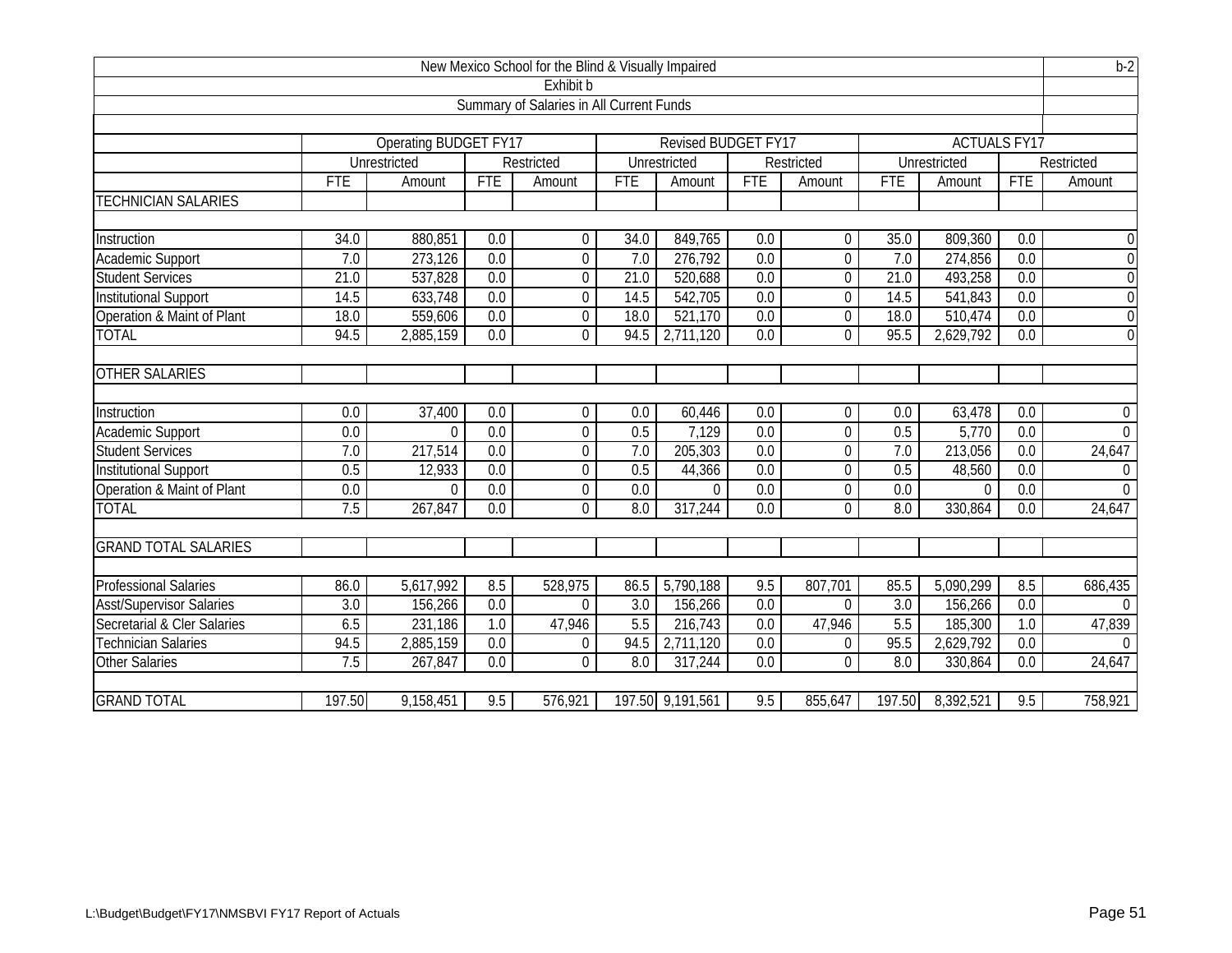## New Mexico School for the Blind & Visually Impaired Exhibit C Operating Salary Increases

|                                            | Operating BUDGET FY17      | <b>ACTUALS FY17</b>         |
|--------------------------------------------|----------------------------|-----------------------------|
|                                            | <b>Approved Percentage</b> | <b>Operating Percentage</b> |
|                                            | Salary Increase            | Salary Increase             |
| Returning Faculty                          | 1.5%                       | 1.5%                        |
| <b>Adjunct Faculty</b>                     | 1.5%                       | 1.5%                        |
| Returning Professional Staff (FLSA exempt) | 1.5%                       | 1.5%                        |
| GA/TA                                      | 1.5%                       | 1.5%                        |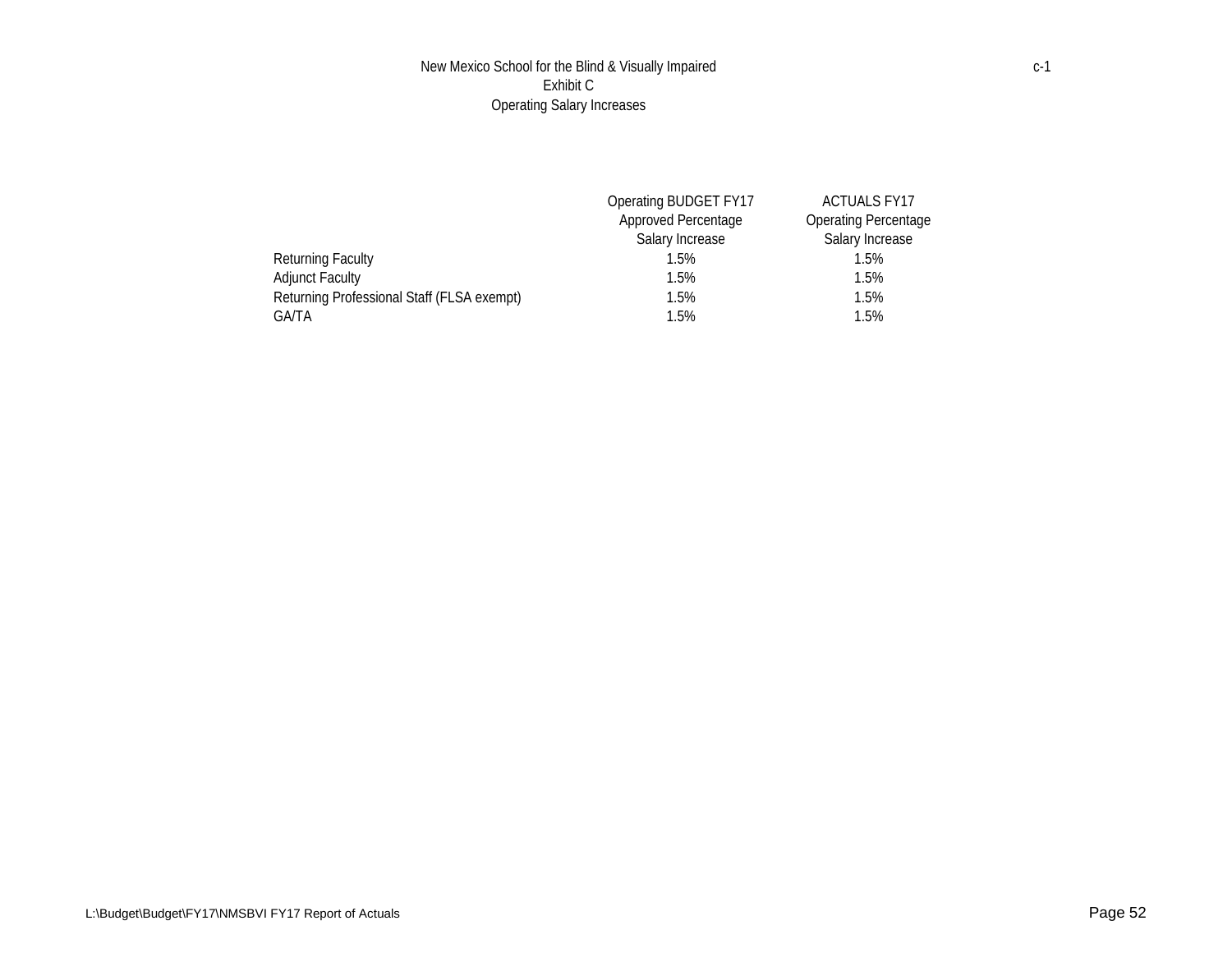## New Mexico School for the Blind & Visually Impaired Exhibit e Salaries of Principal Officers

|                                   | Operating BUDGET Revised BUDGET |                  | ACTUALS     |
|-----------------------------------|---------------------------------|------------------|-------------|
|                                   | <b>FY17</b>                     | FY <sub>17</sub> | <b>FY17</b> |
| Superintendent                    | 132,389                         | 0                | 132,389     |
| Director of Student Services      | 62.777                          | $\Omega$         | 68,525      |
| Director of Business & Finance    | 80.633                          | 0                | 80,633      |
| Director of Human Resources       | 96.739                          | $\Omega$         | 96.739      |
| Institutional Support Facilitator | 85,580                          |                  | 85,580      |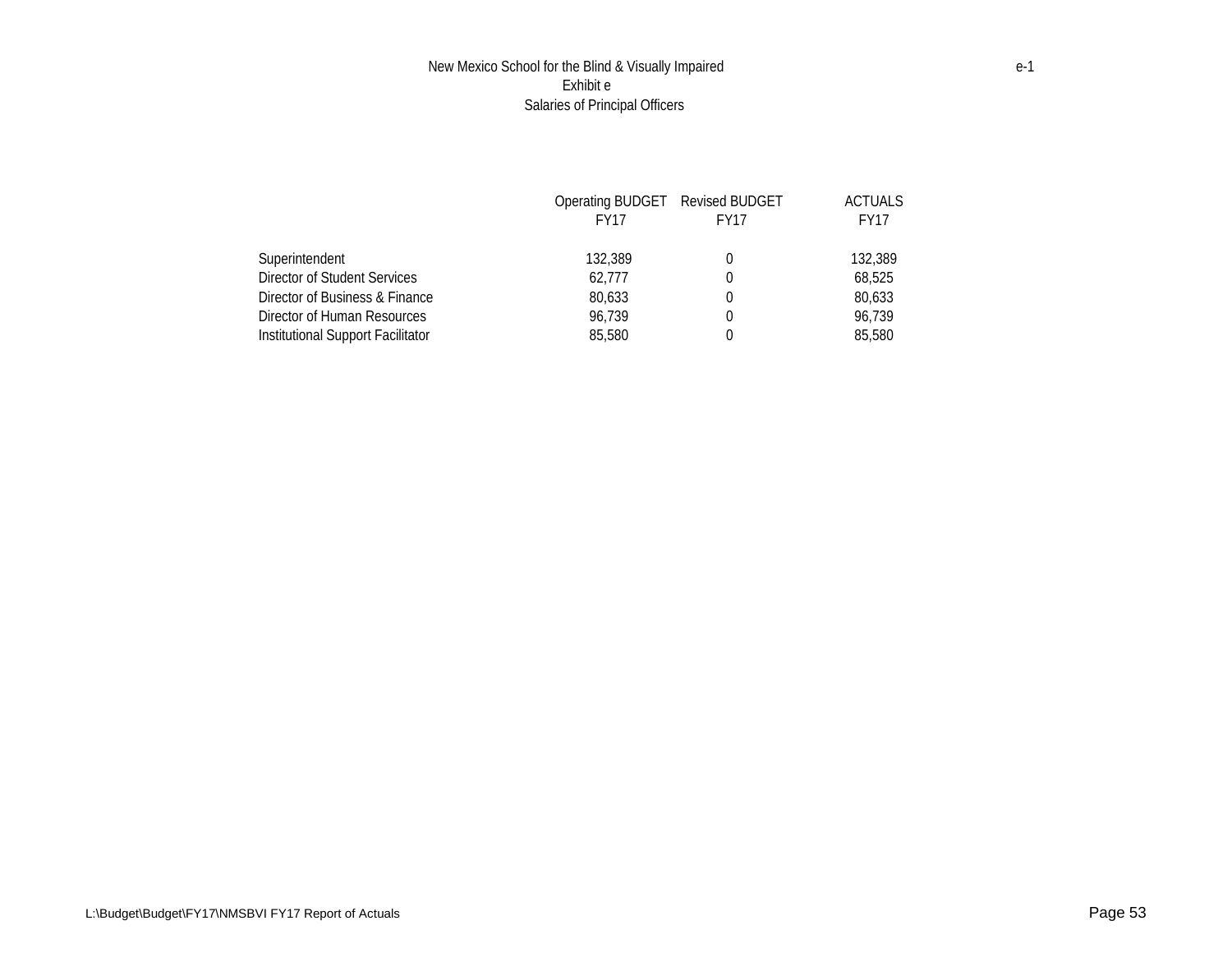| New Mexico School for the Blind & Visually Impaired |                                       |                       |                |  |  |  |  |
|-----------------------------------------------------|---------------------------------------|-----------------------|----------------|--|--|--|--|
|                                                     | Exhibit I                             |                       |                |  |  |  |  |
|                                                     | Summary of Plant Funds Capital Outlay |                       |                |  |  |  |  |
|                                                     |                                       |                       |                |  |  |  |  |
|                                                     | Operating BUDGET                      | <b>Revised BUDGET</b> | <b>ACTUALS</b> |  |  |  |  |
|                                                     | FY17                                  | <b>FY17</b>           | <b>FY17</b>    |  |  |  |  |
| Major Projects:                                     |                                       |                       |                |  |  |  |  |
| <b>Total Receipts Restricted to Major Projects</b>  |                                       |                       |                |  |  |  |  |
| PSFA P-14-019 (Gym)                                 | 0                                     | 184,402               | 33,432         |  |  |  |  |
| PSFA P-13-015 (Infrastructure)                      | $\mathbf 0$                           | 985,693               | 0              |  |  |  |  |
| PSFA C10-002 B (New WEC)                            | $\mathbf 0$                           | 180,789               | 18,000         |  |  |  |  |
| PSFA P 13-016 (Health Services)                     | 0                                     | 206,727               | 41,729         |  |  |  |  |
| PSFA C10-002 (Critical Deficiencies)                | $\mathbf 0$                           | $\mathbf 0$           | 0              |  |  |  |  |
| PSFA P-14-020 (Sacramento Dormitory)                | $\mathbf 0$                           | 114,721               | 0              |  |  |  |  |
| PSFA P-14-021 (Recreation Center)                   | $\mathbf 0$                           | 4,516,380             | 2,063,806      |  |  |  |  |
| PSFA P-14-025 (WEC)                                 | $\mathbf 0$                           | 4,993,419             | 3,748,092      |  |  |  |  |
| PSFA P-15-009 (Garret Dorm)                         | $\mathbf 0$                           | 82,483                | 0              |  |  |  |  |
| <b>Total Major Project Receipts</b>                 |                                       | 11,264,615            | 5,905,058      |  |  |  |  |
|                                                     |                                       |                       |                |  |  |  |  |
| Minor Projects:                                     |                                       |                       |                |  |  |  |  |
| <b>Total Receipts Restricted to Minor Projects</b>  |                                       |                       |                |  |  |  |  |
| Improvement Land & Buildings                        |                                       |                       |                |  |  |  |  |
| <b>Total Minor Project Receipts</b>                 |                                       | 0                     |                |  |  |  |  |
| <b>Total Receipts</b>                               | $\Omega$                              | 11,264,615            | 5,905,058      |  |  |  |  |
|                                                     |                                       |                       |                |  |  |  |  |
| <b>Beginning Balances:</b>                          |                                       |                       |                |  |  |  |  |
|                                                     |                                       |                       |                |  |  |  |  |
| <b>Total Beginning Balances</b>                     | 0                                     | $\Omega$              | 0              |  |  |  |  |
|                                                     |                                       |                       |                |  |  |  |  |
| <b>Total Available</b>                              | $\mathbf 0$                           | 11,264,615            | 5,905,058      |  |  |  |  |
|                                                     |                                       |                       |                |  |  |  |  |
| Expenditures:                                       |                                       |                       |                |  |  |  |  |
| Major Capital Outlay                                |                                       |                       |                |  |  |  |  |
| <b>New Watkins Education Center</b>                 |                                       | 180,789               | 18,000         |  |  |  |  |
| Gymnasium                                           |                                       | 184,402               | 33,432         |  |  |  |  |
| Sacramento Dormitory                                |                                       | 114,721               |                |  |  |  |  |
| <b>Health Services</b>                              |                                       | 206,727               | 41,729         |  |  |  |  |
| <b>Recreation Center</b>                            |                                       | 4,516,380             | 2,063,806      |  |  |  |  |
| <b>Garrett Dormitory</b>                            |                                       | 82,483                | 0              |  |  |  |  |
| Site Improvements                                   |                                       | 985,693               | 0              |  |  |  |  |
| Old Watkins Education Center                        |                                       | 4,993,419             | 3,748,092      |  |  |  |  |
| <b>Total Major Project Expenditures</b>             | $\pmb{0}$                             | 11,264,615            | 5,905,058      |  |  |  |  |
|                                                     |                                       |                       |                |  |  |  |  |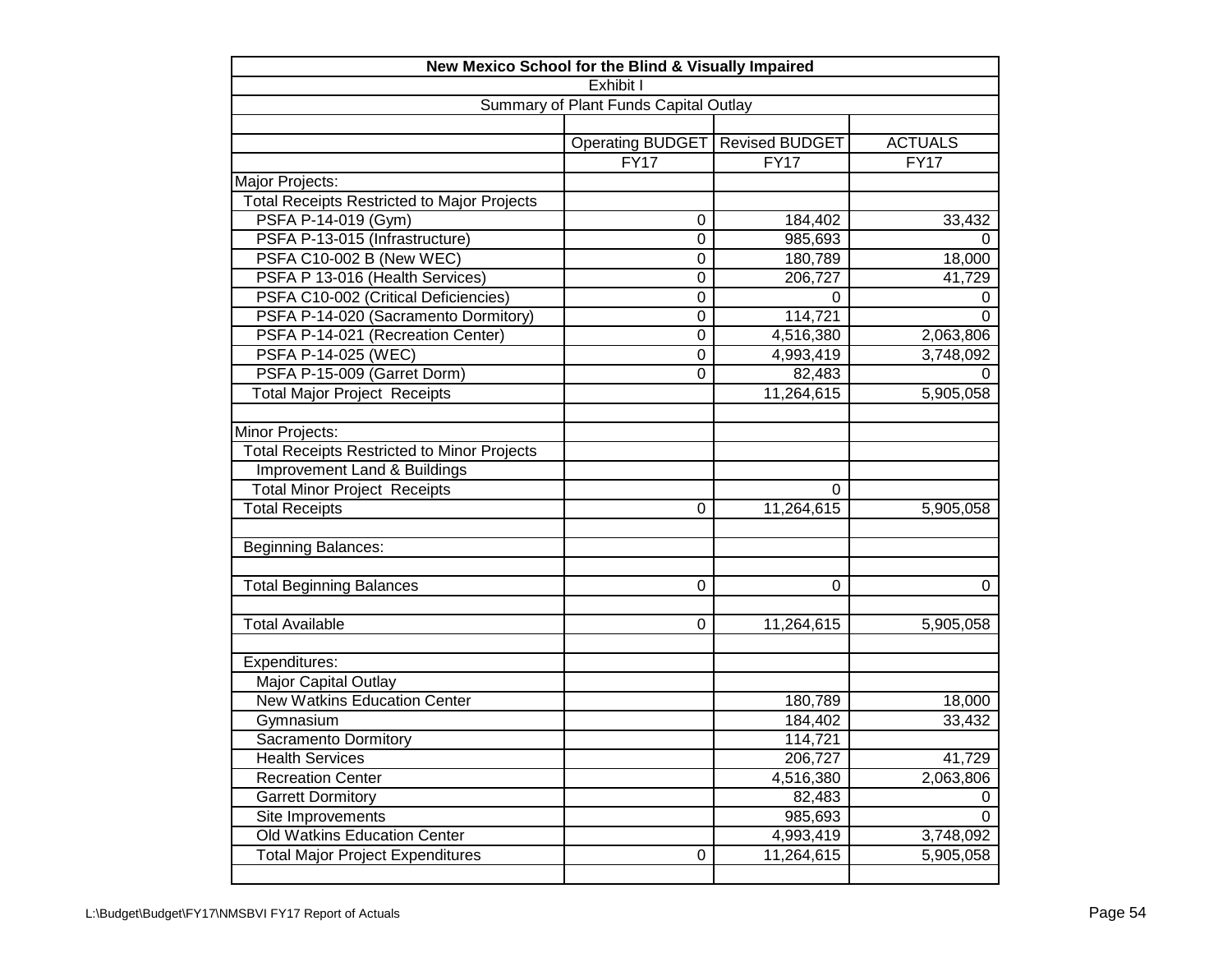| Minor Capital Outlay - Unrestricted      |            |            |            |
|------------------------------------------|------------|------------|------------|
| <b>Automotive Capital</b>                | 0          | 61,293     | 61,293     |
| <b>Instruction and General Equipment</b> | $\Omega$   | 201,007    | 212,396    |
| Improvement Land & Buildings             | 300,000    | 187,700    | 18,140     |
| <b>Total Minor Project Expenditures</b>  | 300,000    | 450,000    | 291,830    |
| <b>Total Expenditures</b>                | 300,000    | 11,714,615 | 6,196,888  |
|                                          |            |            |            |
| Transfers:                               |            |            |            |
| Transfers (to) from Retirement of Debt   |            |            |            |
| Transfers (to) from Major                |            |            |            |
| Transfers (to) from I&G                  | (300, 000) | (450,000)  | (291, 830) |
| Transfer (to) from Renewal & Replacement |            |            |            |
| Total Net Transfers (Exh 1)              | (300,000)  | (450,000)  | (291, 830) |
|                                          |            |            |            |
| <b>Ending Balance</b>                    | $\Omega$   | $\Omega$   | 0          |
|                                          |            |            |            |
| Totals                                   |            |            |            |
| Revenues                                 | 0          | 11,264,615 | 5,905,058  |
| <b>Beginning Balance</b>                 | 0          | 0          | 0          |
| <b>Total Available</b>                   | $\Omega$   | 11,264,615 | 5,905,058  |
| Expenditures                             | 300,000    | 11,714,615 | 6,196,888  |
| <b>Transfers</b>                         | (300,000)  | (450,000)  | (291, 830) |
| <b>Ending Balance</b>                    | 0          | 0          | 0          |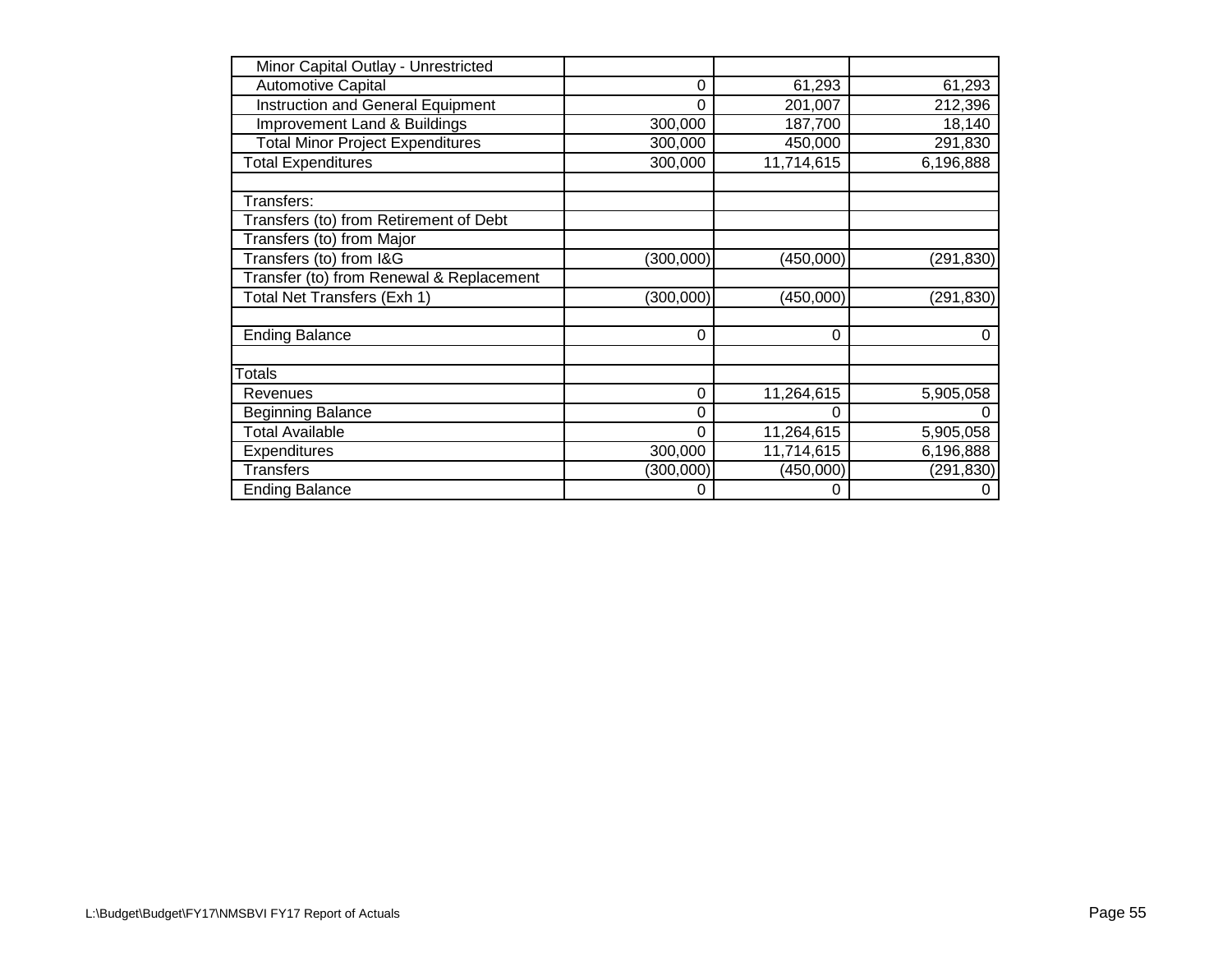| New Mexico School for the Blind & Visually Impaired |                                       |                       |                |  |  |  |  |  |
|-----------------------------------------------------|---------------------------------------|-----------------------|----------------|--|--|--|--|--|
| Exhibit II                                          |                                       |                       |                |  |  |  |  |  |
|                                                     | Summary of Plant Funds Capital Outlay |                       |                |  |  |  |  |  |
|                                                     |                                       |                       |                |  |  |  |  |  |
|                                                     | <b>Operating BUDGET</b>               | <b>Revised BUDGET</b> | <b>ACTUALS</b> |  |  |  |  |  |
|                                                     | FY17                                  | FY17                  | FY17           |  |  |  |  |  |
| <b>Building Renewal &amp; Replacement</b>           |                                       |                       |                |  |  |  |  |  |
| Receipts:                                           |                                       | $\Omega$              |                |  |  |  |  |  |
| <b>Building Renewal &amp; Replacement</b>           |                                       | 206,715               | 206,715        |  |  |  |  |  |
| Supplemental BR&R                                   |                                       |                       |                |  |  |  |  |  |
| Total Receipts (EXH 1)                              | $\Omega$                              | 206,715               | 206,715        |  |  |  |  |  |
|                                                     |                                       |                       |                |  |  |  |  |  |
| <b>Beginning Balance</b>                            |                                       |                       |                |  |  |  |  |  |
| <b>Building Renewal &amp; Replacement</b>           |                                       | $\overline{797,}617$  | 797,617        |  |  |  |  |  |
| Supplemental BR&R                                   |                                       |                       |                |  |  |  |  |  |
| Total Beginning Balance (EXH 1)                     | $\mathbf 0$                           | 797,617               | 797,617        |  |  |  |  |  |
|                                                     |                                       |                       |                |  |  |  |  |  |
| Total Available (EXH 1)                             | 0                                     | 1,004,332             | 1,004,332      |  |  |  |  |  |
|                                                     |                                       |                       |                |  |  |  |  |  |
| Expenditures:                                       |                                       |                       |                |  |  |  |  |  |
| <b>Building Renewal &amp; Replacement</b>           | $\Omega$                              | 797,617               | 238,860        |  |  |  |  |  |
| Supplemental BR&R                                   |                                       |                       |                |  |  |  |  |  |
| Total Expenditures (EXH 1)                          | 0                                     | 797,617               | 238,860        |  |  |  |  |  |
|                                                     |                                       |                       |                |  |  |  |  |  |
| Transfers:                                          |                                       |                       |                |  |  |  |  |  |
| Non-Mandatory                                       |                                       |                       |                |  |  |  |  |  |
| Transfers (to) from Major                           |                                       |                       |                |  |  |  |  |  |
| Transfers (to) from I&G                             | 0                                     | 0                     |                |  |  |  |  |  |
|                                                     |                                       |                       |                |  |  |  |  |  |
| Required                                            |                                       |                       |                |  |  |  |  |  |
| I&G - Building Renewal & Replacement                |                                       |                       |                |  |  |  |  |  |
| I&G - Supplemental BR&R                             |                                       |                       |                |  |  |  |  |  |
| Total Net Transfers (EXH 1)                         | 0                                     | 0                     | 0              |  |  |  |  |  |
|                                                     |                                       |                       |                |  |  |  |  |  |
| Ending Balance (EXH 1)                              | 0                                     | 206,715               | 765,472        |  |  |  |  |  |
|                                                     |                                       |                       |                |  |  |  |  |  |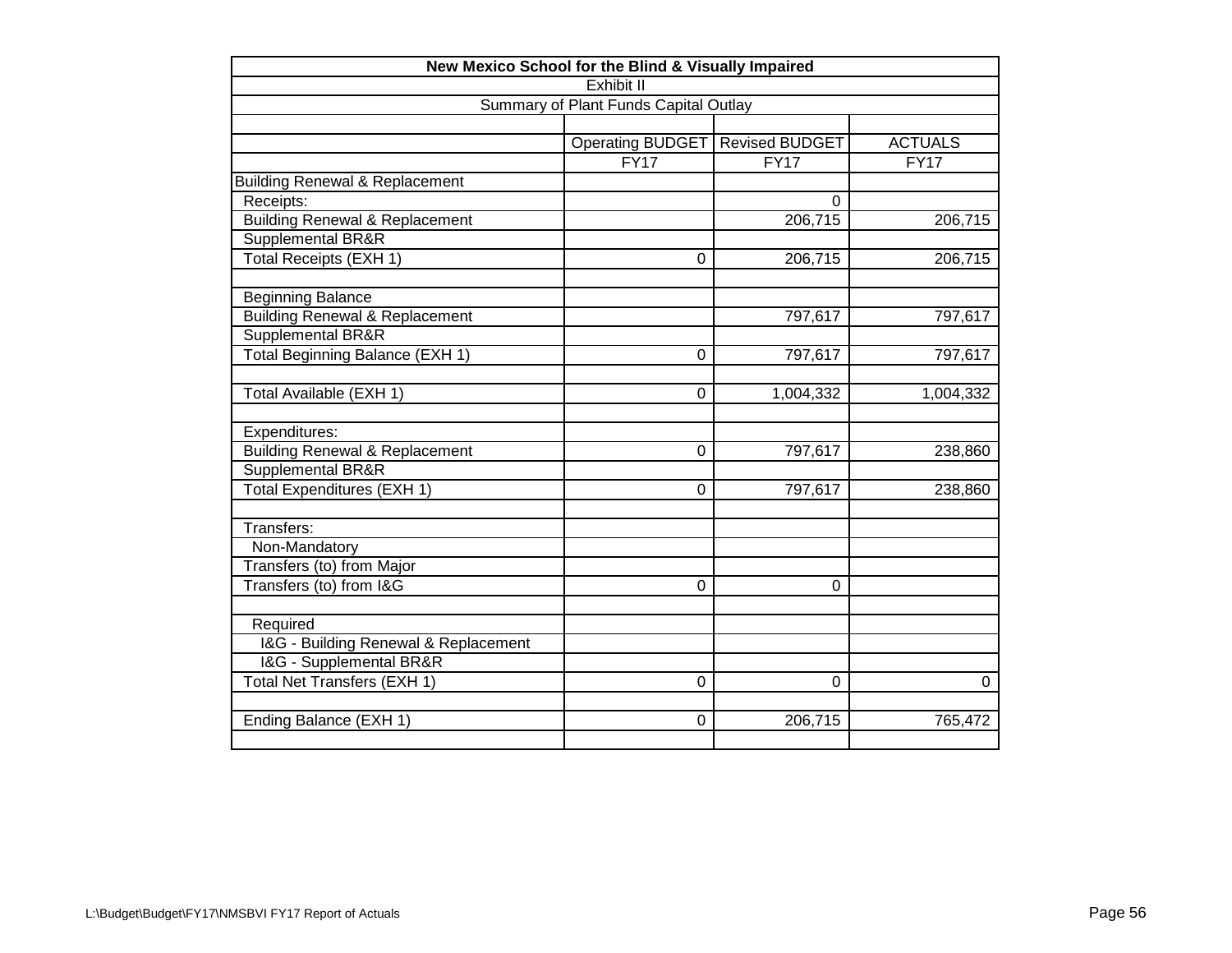| New Mexico School for the Blind & Visually Impaired |                  |                       |                  |  |  |  |  |  |
|-----------------------------------------------------|------------------|-----------------------|------------------|--|--|--|--|--|
| Exhibit III                                         |                  |                       |                  |  |  |  |  |  |
| Retirement of Indebtedness                          |                  |                       |                  |  |  |  |  |  |
|                                                     | Operating BUDGET | <b>Revised BUDGET</b> | <b>ACTUALS</b>   |  |  |  |  |  |
|                                                     | FY17             | FY17                  | FY17             |  |  |  |  |  |
| Revenues                                            |                  |                       |                  |  |  |  |  |  |
| <b>Required Student Fees</b>                        | $\boldsymbol{0}$ | $\boldsymbol{0}$      | $\boldsymbol{0}$ |  |  |  |  |  |
| Interest                                            | $\overline{0}$   | $\boldsymbol{0}$      | $\mathbf{0}$     |  |  |  |  |  |
| Other                                               | $\boldsymbol{0}$ | $\overline{0}$        | $\mathbf{0}$     |  |  |  |  |  |
| <b>Total Revenue</b>                                | $\overline{0}$   | $\boldsymbol{0}$      | $\boldsymbol{0}$ |  |  |  |  |  |
|                                                     |                  |                       |                  |  |  |  |  |  |
|                                                     |                  |                       |                  |  |  |  |  |  |
| <b>Beginning Balance</b>                            | $\boldsymbol{0}$ | $\overline{0}$        | $\boldsymbol{0}$ |  |  |  |  |  |
| Reserves for Principal & Interest                   | $\overline{0}$   | $\overline{0}$        | $\mathbf{0}$     |  |  |  |  |  |
| <b>Total Beginning Balance</b>                      | $\boldsymbol{0}$ | $\boldsymbol{0}$      | $\boldsymbol{0}$ |  |  |  |  |  |
| <b>Total Available</b>                              | $\boldsymbol{0}$ | 0                     | $\boldsymbol{0}$ |  |  |  |  |  |
| Expenditures                                        |                  |                       |                  |  |  |  |  |  |
| Retirement of Principal                             | $\boldsymbol{0}$ | $\boldsymbol{0}$      | $\boldsymbol{0}$ |  |  |  |  |  |
| Payment of Interest                                 | $\boldsymbol{0}$ | $\boldsymbol{0}$      | $\boldsymbol{0}$ |  |  |  |  |  |
| Service/Cost                                        | $\Omega$         | $\Omega$              | $\boldsymbol{0}$ |  |  |  |  |  |
| Lease/Purchase                                      |                  |                       |                  |  |  |  |  |  |
| Other                                               | $\boldsymbol{0}$ | $\boldsymbol{0}$      | $\boldsymbol{0}$ |  |  |  |  |  |
| <b>Total Expenditures</b>                           | $\boldsymbol{0}$ | $\overline{0}$        | $\boldsymbol{0}$ |  |  |  |  |  |
|                                                     |                  |                       |                  |  |  |  |  |  |